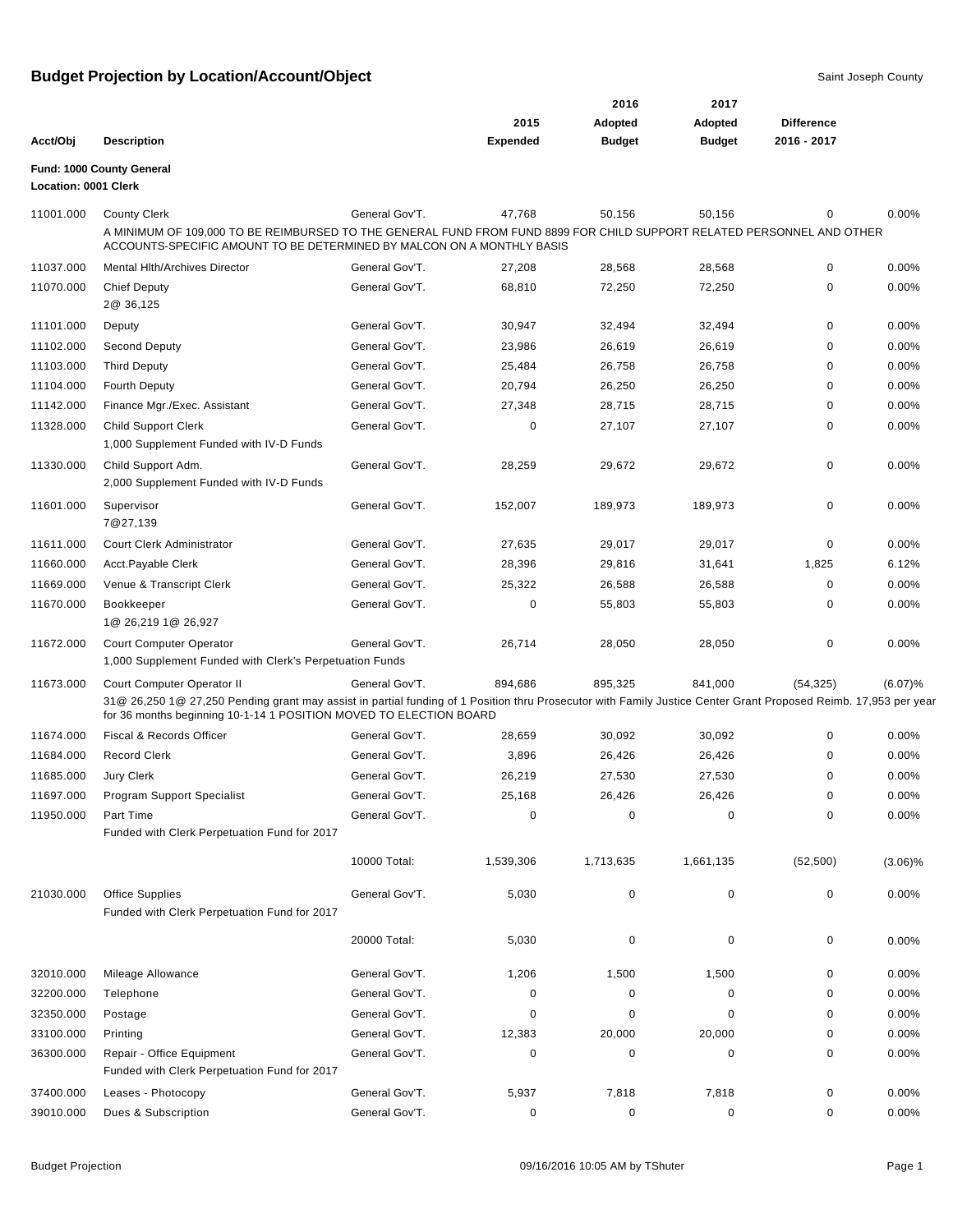|                             |                           |                        |                 | 2016<br>Adopted<br><b>Budget</b> | 2017<br>Adopted<br><b>Budget</b> | <b>Difference</b><br>2016 - 2017<br>29,318<br>0 |            |
|-----------------------------|---------------------------|------------------------|-----------------|----------------------------------|----------------------------------|-------------------------------------------------|------------|
| Acct/Obj                    | <b>Description</b>        |                        | 2015            |                                  |                                  |                                                 |            |
|                             |                           |                        | <b>Expended</b> |                                  |                                  |                                                 |            |
| <b>Location: 0001 Clerk</b> | Fund: 1000 County General |                        |                 |                                  |                                  |                                                 |            |
|                             |                           | 30000 Total:           | 19,526          | 29,318                           |                                  |                                                 | $0.00\%$   |
|                             |                           | <b>Location Total:</b> | 1,563,862       | 1,742,953                        | 1,690,453                        | (52, 500)                                       | $(3.01)\%$ |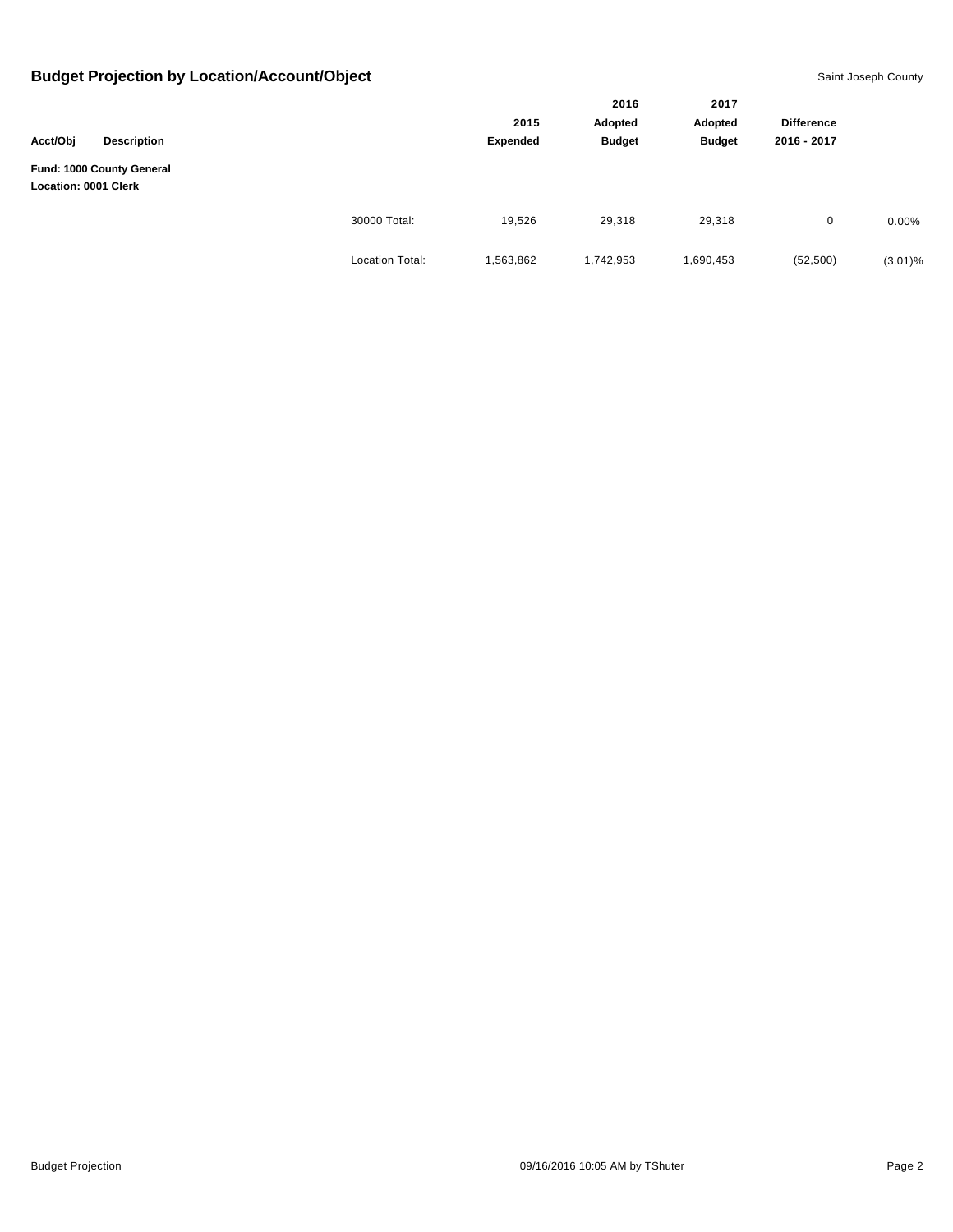|                        |                                                                                                                   |                |                 | 2016          | 2017          |                   |              |
|------------------------|-------------------------------------------------------------------------------------------------------------------|----------------|-----------------|---------------|---------------|-------------------|--------------|
|                        |                                                                                                                   |                | 2015            | Adopted       | Adopted       | <b>Difference</b> |              |
| Acct/Obj               | <b>Description</b>                                                                                                |                | <b>Expended</b> | <b>Budget</b> | <b>Budget</b> | 2016 - 2017       |              |
| Location: 0002 Auditor | Fund: 1000 County General                                                                                         |                |                 |               |               |                   |              |
| 11002.000              | <b>County Auditor</b><br>Ineligible Deduction to fund 10,526 for Management and Oversight of Tech Refresh Project | General Gov'T. | 51,974          | 62,500        | 62,500        | 0                 | 0.00%        |
| 11070.000              | <b>Chief Deputy</b><br>Ineligible Deduction to fund 10,000                                                        | General Gov'T. | 63,175          | 63,175        | 63,175        | 0                 | 0.00%        |
| 11082.000              | Adm. Assistant - I.T. Liaison                                                                                     | General Gov'T. | 31,824          | 31,824        | 32,824        | 1,000             | 3.14%        |
| 11083.000              | County Budget Administrator<br>Ineligible Deduction to fund 4,500                                                 | General Gov'T. | 37,671          | 42,171        | 42,171        | 0                 | 0.00%        |
| 11084.000              | Acct Pay/Payroll Manager                                                                                          | General Gov'T. | 41,897          | 41,897        | 42,897        | 1,000             | 2.39%        |
| 11109.000              | Real Mapping & Transfer Deputy                                                                                    | General Gov'T. | 34,017          | 34,017        | 35,017        | 1,000             | 2.94%        |
| 11207.000              | <b>Grant Coordinator</b>                                                                                          | General Gov'T. | 40,617          | 50,490        | 0             | (50, 490)         | $(100.00)\%$ |
| 11307.000              | County Purchasing Mgr<br>Moved from Location 34                                                                   | General Gov'T. | 0               | 0             | 38,000        | 38,000            | 0.00%        |
| 11312.000              | I.T. Manager<br>Moved from COIT Fund                                                                              | General Gov'T. | 0               | 0             | 70,000        | 70,000            | 0.00%        |
| 11315.000              | Software Developer I<br>Moved from COIT Fund                                                                      | General Gov'T. | 0               | $\pmb{0}$     | 50,500        | 50,500            | 0.00%        |
| 11362.000              | Technician<br>1@ 65,000 2@ 48,000 3@42,000 Moved from COIT Fund Includes 3 new positions                          | General Gov'T. | 0               | $\pmb{0}$     | 287,000       | 287,000           | 0.00%        |
| 11446.000              | Project Manager<br>New Position for 2017                                                                          | General Gov'T. | 0               | $\pmb{0}$     | 50,000        | 50,000            | 0.00%        |
| 11600.000              | <b>Fixed Asset Specialist</b><br>Moved from Location 34                                                           | General Gov'T. | 0               | 0             | 32,102        | 32,102            | 0.00%        |
| 11602.000              | Office Mgr/Settlmnt Specialist<br>Moved to Ineligible Deduction Fund                                              | General Gov'T. | 0               | 0             | 0             | 0                 | 0.00%        |
| 11603.000              | <b>Property Tax Supervisor</b><br>Moved to Ineligible Deduction Fund                                              | General Gov'T. | 0               | 0             | $\mathbf 0$   | 0                 | 0.00%        |
| 11605.000              | <b>Transfer Deputy</b>                                                                                            | General Gov'T. | 27,914          | 28,240        | 29,240        | 1,000             | 3.54%        |
| 11609.000              | Plat Room Supervisor<br>Moved to Plat Book Maintenance Fund 1181                                                  | General Gov'T. | 0               | 0             | 0             | 0                 | 0.00%        |
| 11657.000              | Clerk<br>Purchasing Dept Clerk-Moved from Location 34                                                             | General Gov'T. | 0               | 0             | 27,000        | 27,000            | 0.00%        |
| 11660.000              | Acct.Payable Clerk<br>Moved to Ineligible Deduction Fund                                                          | General Gov'T. | 0               | 0             | 0             | 0                 | 0.00%        |
| 11661.000              | <b>Demand Clerk</b>                                                                                               | General Gov'T. | 28,947          | 28,947        | 30,947        | 2,000             | 6.91%        |
| 11663.000              | <b>Tax Sales Manager</b><br>Moved to Ineligible Deduction Fund                                                    | General Gov'T. | 0               | 0             | 0             | 0                 | 0.00%        |
| 11664.000              | Property Tax Clerk<br>2@ 29,240 2@28,490                                                                          | General Gov'T. | 138,183         | 138,950       | 115,460       | (23, 490)         | $(16.91)\%$  |
| 11950.000              | Part Time<br>Moved to Ineligible Deduction Fund                                                                   | General Gov'T. | 0               | $\pmb{0}$     | 0             | 0                 | 0.00%        |
| 14800.000              | <b>Fica Contribution</b><br>Moved to Location 40                                                                  | General Gov'T. | 2,512,199       | 2,451,725     | 0             | (2,451,725)       | $(100.00)\%$ |
| 14850.000              | Unemployment                                                                                                      | General Gov'T. | 63,726          | 250,000       | 0             | (250,000)         | $(100.00)\%$ |
|                        |                                                                                                                   | 10000 Total:   | 3,072,144       | 3,223,936     | 1,008,833     | (2, 215, 103)     | $(68.71)\%$  |
| 21020.000              | <b>Official Forms &amp; Records</b>                                                                               | General Gov'T. | 410             | 500           | 500           | 0                 | 0.00%        |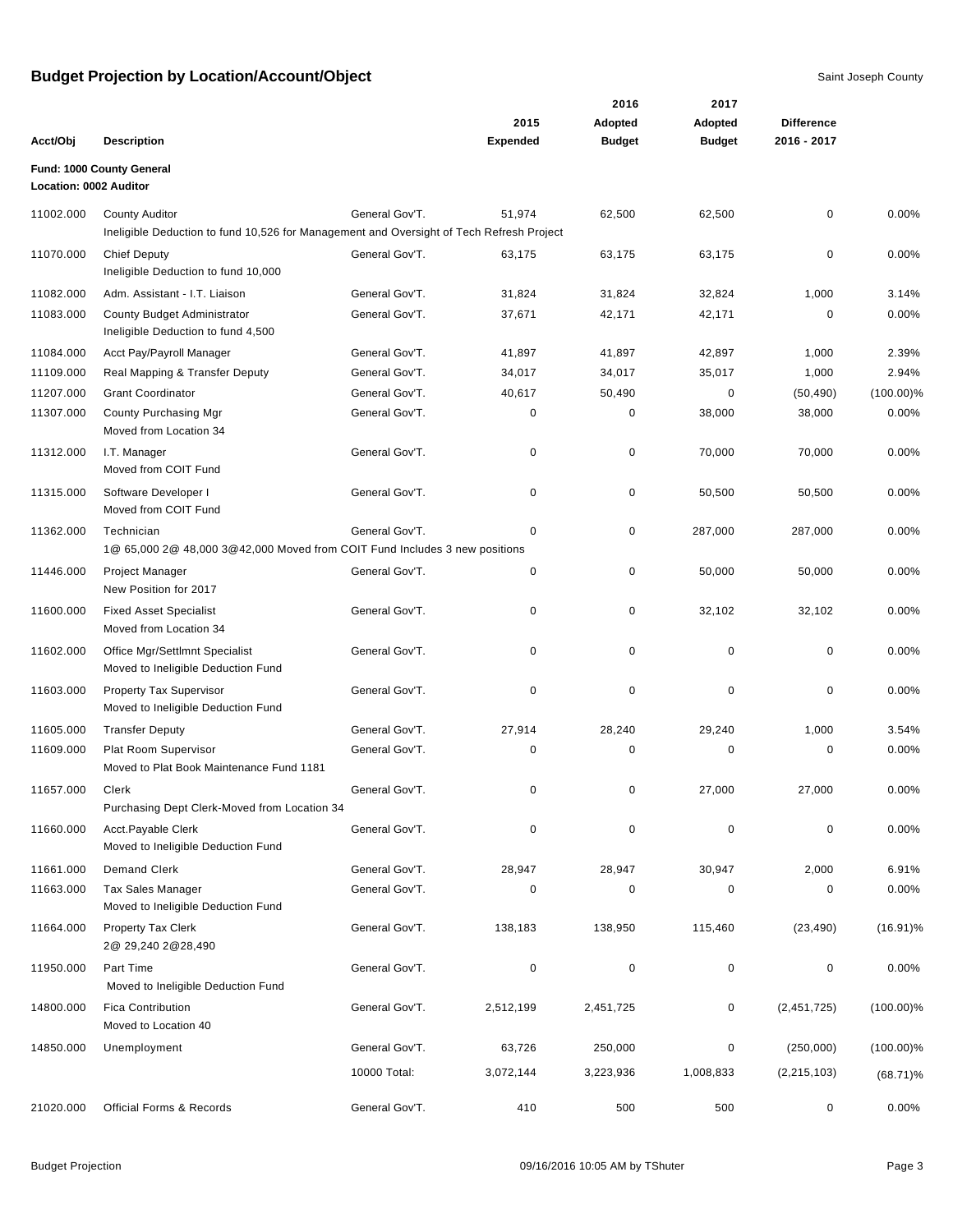|                               |                                                             |                        |                 | 2016          | 2017                     |                                  |             |
|-------------------------------|-------------------------------------------------------------|------------------------|-----------------|---------------|--------------------------|----------------------------------|-------------|
|                               | <b>Description</b>                                          |                        | 2015            | Adopted       | Adopted<br><b>Budget</b> | <b>Difference</b><br>2016 - 2017 |             |
| Acct/Obj                      |                                                             |                        | <b>Expended</b> | <b>Budget</b> |                          |                                  |             |
| <b>Location: 0002 Auditor</b> | Fund: 1000 County General                                   |                        |                 |               |                          |                                  |             |
| 21030.000                     | <b>Office Supplies</b>                                      | General Gov'T.         | 1,478           | 1,500         | 1,500                    | 0                                | 0.00%       |
|                               |                                                             | 20000 Total:           | 1,888           | 2,000         | 2,000                    | 0                                | 0.00%       |
| 31070.000                     | <b>Other Contractual Services</b><br><b>Cender Contract</b> | General Gov'T.         | $\mathbf 0$     | $\mathbf 0$   | 75,000                   | 75,000                           | 0.00%       |
| 32020.000                     | Travel                                                      | General Gov'T.         | 25              | 1,500         | 1,500                    | 0                                | $0.00\%$    |
| 32050.000                     | Instruction & Training                                      | General Gov'T.         | 0               | 0             | 0                        | $\mathbf 0$                      | 0.00%       |
| 32072.000                     | Technology - Inovations                                     | General Gov'T.         | 0               | 0             | 885,000                  | 885,000                          | $0.00\%$    |
| 36300.000                     | Repair - Office Equipment                                   | General Gov'T.         | 40              | 75            | 75                       | $\Omega$                         | 0.00%       |
| 39750.000                     | Data Processing<br>Moved to Location 14                     | General Gov'T.         | 193,017         | $\mathbf 0$   | $\mathbf 0$              | $\mathbf 0$                      | 0.00%       |
|                               |                                                             | 30000 Total:           | 193,082         | 1,575         | 961,575                  | 960,000                          | 60,952.38%  |
|                               |                                                             | <b>Location Total:</b> | 3,267,114       | 3,227,511     | 1,972,408                | (1, 255, 103)                    | $(38.89)\%$ |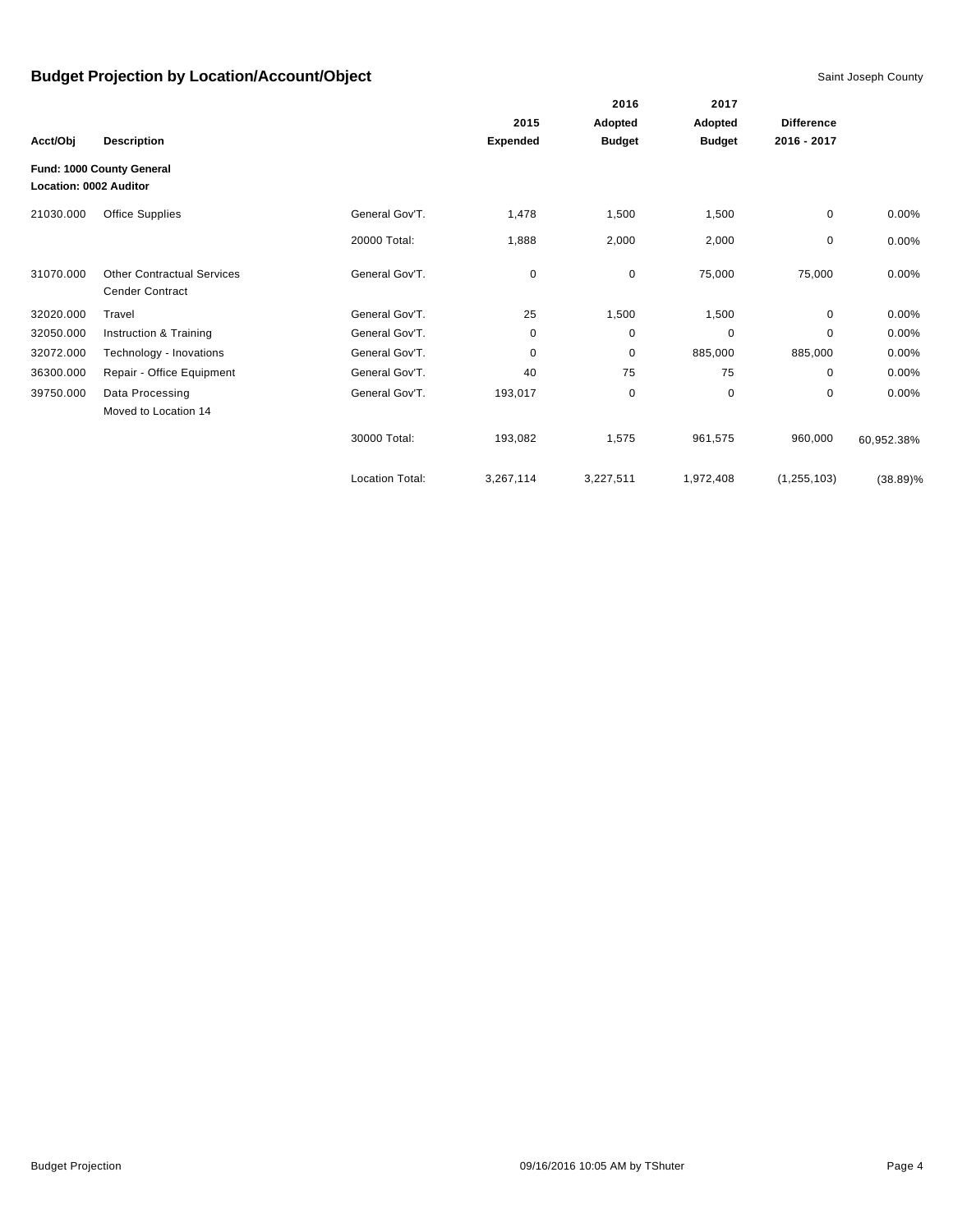|           |                                          |                        |                 | 2016          | 2017          |                   |              |
|-----------|------------------------------------------|------------------------|-----------------|---------------|---------------|-------------------|--------------|
|           |                                          |                        | 2015            | Adopted       | Adopted       | <b>Difference</b> |              |
| Acct/Obj  | <b>Description</b>                       |                        | <b>Expended</b> | <b>Budget</b> | <b>Budget</b> | 2016 - 2017       |              |
|           | Fund: 1000 County General                |                        |                 |               |               |                   |              |
|           | Location: 0003 Treasurer                 |                        |                 |               |               |                   |              |
| 11003.000 | <b>County Treasurer</b>                  | General Gov'T.         | 48,612          | 50,907        | 50,907        | $\mathbf 0$       | 0.00%        |
| 11070.000 | <b>Chief Deputy</b>                      | General Gov'T.         | 45,565          | 47,860        | 47,860        | 0                 | 0.00%        |
| 11608.000 | Dep Treas/Finance                        | General Gov'T.         | 40,096          | 41,096        | 41,096        | 0                 | 0.00%        |
| 11610.000 | Office Mgr                               | General Gov'T.         | 33,267          | 35,562        | 35,562        | 0                 | 0.00%        |
| 11675.000 | <b>Senior Clerk</b>                      | General Gov'T.         | 28,951          | 30,867        | 30,867        | 0                 | 0.00%        |
| 11677.000 | Mortgage Clerk                           | General Gov'T.         | 28,635          | 30,551        | 30,551        | $\mathbf 0$       | 0.00%        |
| 11681.000 | <b>Accounting Clerk</b>                  | General Gov'T.         | 28,846          | 29,846        | 29,846        | $\mathbf 0$       | 0.00%        |
| 11682.000 | Cashier/Clerk                            | General Gov'T.         | 74,717          | 84,720        | 84,720        | $\mathbf 0$       | 0.00%        |
|           | 3@28,240 (Enhanced Access to fund 2,353) |                        |                 |               |               |                   |              |
| 11683.000 | Senior Cashier                           | General Gov'T.         | 28,005          | 29,005        | 29,005        | 0                 | 0.00%        |
| 11950.000 | Part Time                                | General Gov'T.         | 4,635           | 4,800         | 0             | (4,800)           | $(100.00)\%$ |
|           |                                          | 10000 Total:           | 361,329         | 385,214       | 380,414       | (4,800)           | $(1.25)\%$   |
| 21020.000 | <b>Official Forms &amp; Records</b>      | General Gov'T.         | 3,718           | 2,500         | 2,300         | (200)             | $(8.00)\%$   |
| 21030.000 | Office Supplies                          | General Gov'T.         | 7,403           | 4,500         | 4,500         | 0                 | 0.00%        |
|           |                                          | 20000 Total:           | 11,121          | 7,000         | 6,800         | (200)             | $(2.86)\%$   |
| 31070.000 | <b>Other Contractual Services</b>        | General Gov'T.         | 22,219          | 23,000        | 23,000        | $\mathbf 0$       | 0.00%        |
| 32020.000 | Travel                                   | General Gov'T.         | 350             | 60            | 60            | $\mathbf 0$       | 0.00%        |
| 32350.000 | Postage                                  | General Gov'T.         | 43,733          | 46,158        | 43,000        | (3, 158)          | (6.84)%      |
| 36300.000 | Repair - Office Equipment                | General Gov'T.         | 1,007           | 1,850         | 1,850         | $\mathbf 0$       | 0.00%        |
| 39010.000 | Dues & Subscription                      | General Gov'T.         | 253             | 255           | 255           | 0                 | 0.00%        |
|           |                                          | 30000 Total:           | 67,562          | 71,323        | 68,165        | (3, 158)          | $(4.43)\%$   |
|           |                                          | <b>Location Total:</b> | 440.012         | 463,537       | 455,379       | (8, 158)          | $(1.76)\%$   |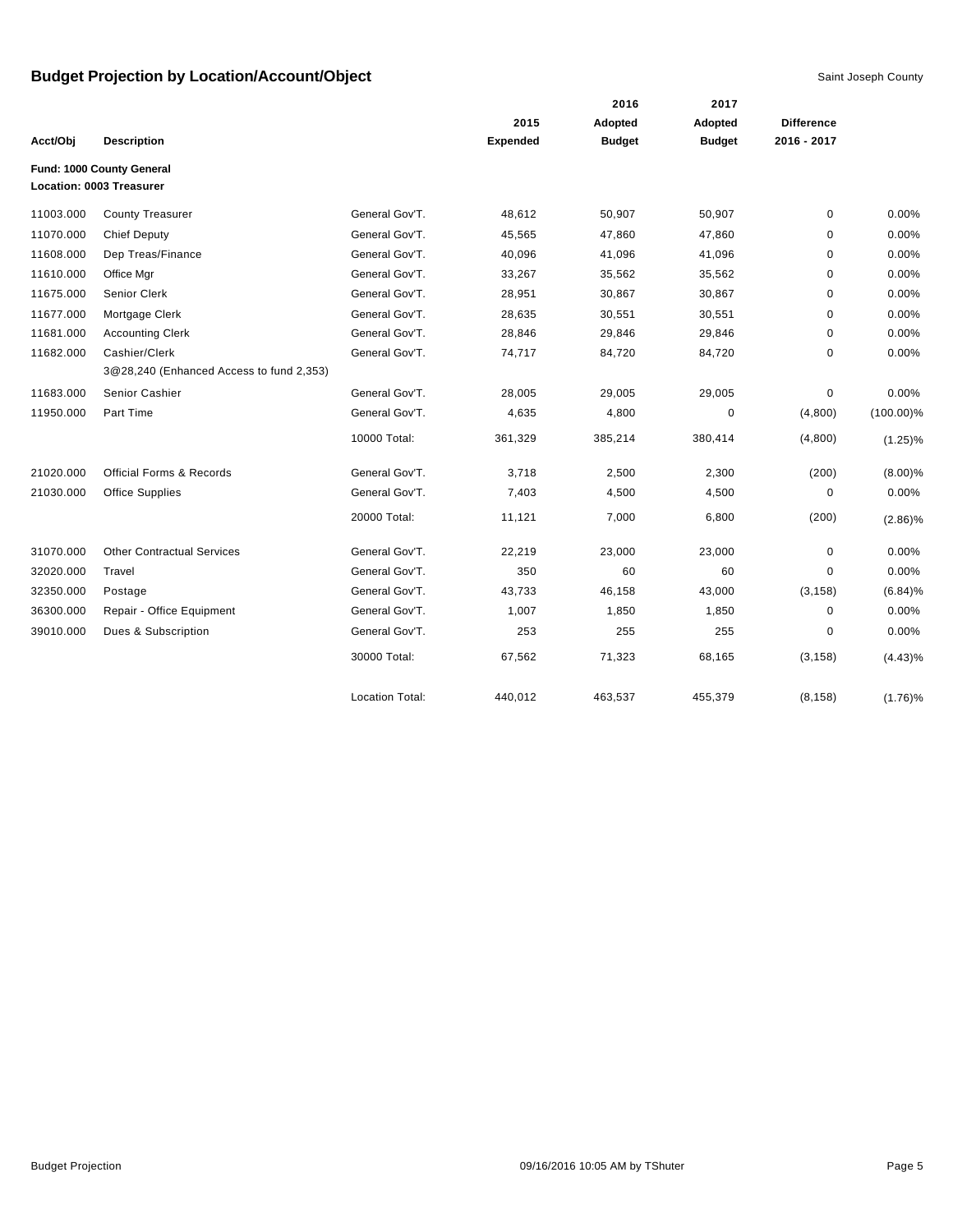|           |                                                      |                                                                                           |                 | 2016          | 2017          |                   |          |
|-----------|------------------------------------------------------|-------------------------------------------------------------------------------------------|-----------------|---------------|---------------|-------------------|----------|
|           |                                                      |                                                                                           | 2015            | Adopted       | Adopted       | <b>Difference</b> |          |
| Acct/Obj  | <b>Description</b>                                   |                                                                                           | <b>Expended</b> | <b>Budget</b> | <b>Budget</b> | 2016 - 2017       |          |
|           | Fund: 1000 County General<br>Location: 0004 Recorder |                                                                                           |                 |               |               |                   |          |
| 11004.000 | <b>County Recorder</b>                               | General Gov'T.                                                                            | 43,457          | 48,457        | 48,457        | 0                 | $0.00\%$ |
| 11070.000 | Chief Deputy                                         | General Gov'T.                                                                            | 34,255          | 39,255        | 39,255        | 0                 | $0.00\%$ |
| 11360.000 | Technician I                                         | General Gov'T.                                                                            | 0               | 0             | 0             | 0                 | 0.00%    |
|           |                                                      | Position, FICA, Insurance, and PERF to be funded with Recorder Perpetuation Fund for 2017 |                 |               |               |                   |          |
| 11607.000 | Cashier Bookkeeper                                   | General Gov'T.                                                                            | 28,003          | 33,003        | 33,003        | 0                 | $0.00\%$ |
| 11676.000 | <b>Counter Clerk</b><br>1@ 31,445                    | General Gov'T.                                                                            | 48,275          | 31,445        | 31,445        | 0                 | $0.00\%$ |
|           |                                                      | 10000 Total:                                                                              | 153,990         | 152,160       | 152,160       | 0                 | $0.00\%$ |
|           |                                                      | <b>Location Total:</b>                                                                    | 153,990         | 152,160       | 152,160       | 0                 | $0.00\%$ |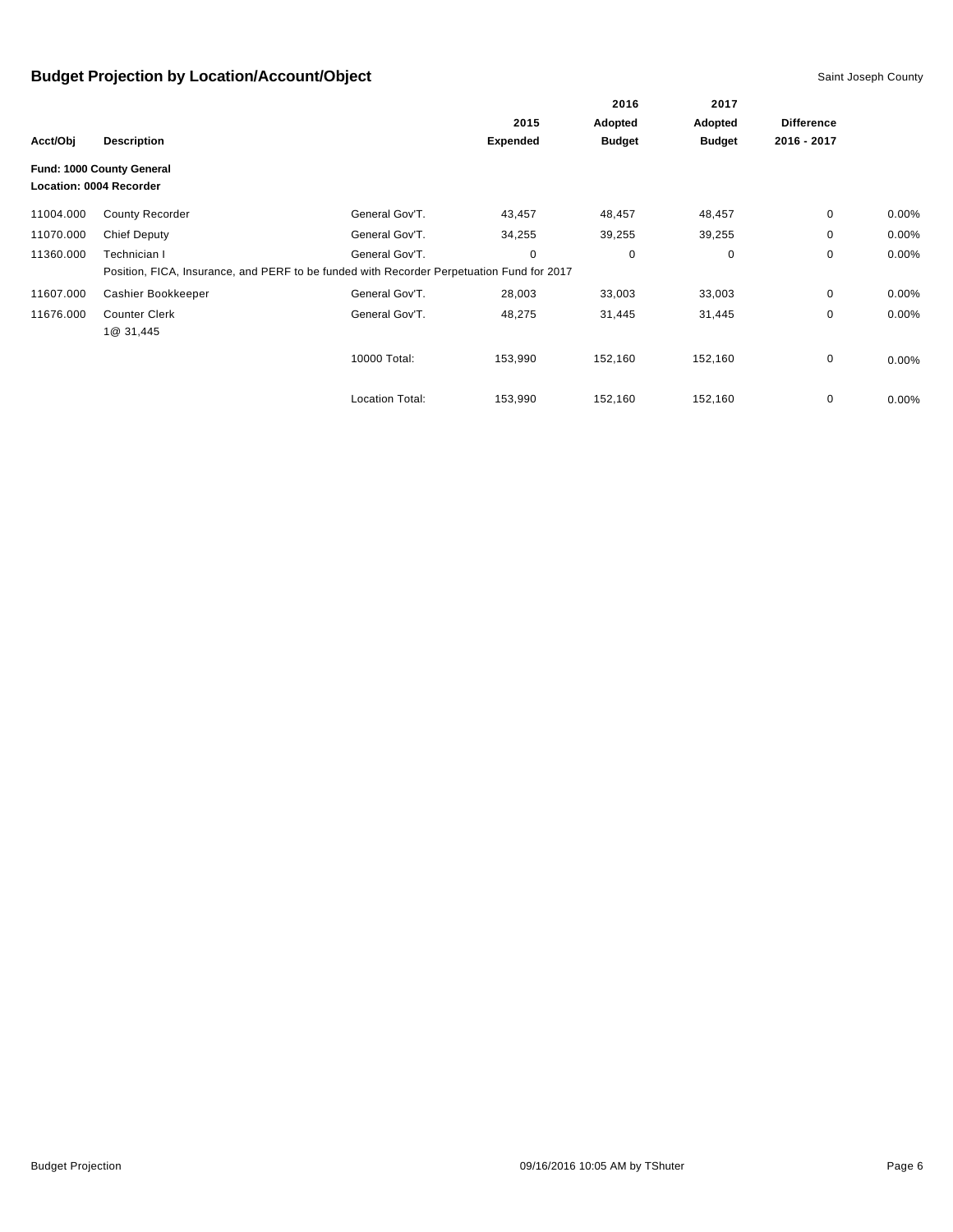|           |                                                                                                                                    |                |                         | 2016                     | 2017                            |                                  |              |
|-----------|------------------------------------------------------------------------------------------------------------------------------------|----------------|-------------------------|--------------------------|---------------------------------|----------------------------------|--------------|
| Acct/Obj  | <b>Description</b>                                                                                                                 |                | 2015<br><b>Expended</b> | Adopted<br><b>Budget</b> | <b>Adopted</b><br><b>Budget</b> | <b>Difference</b><br>2016 - 2017 |              |
|           | Fund: 1000 County General                                                                                                          |                |                         |                          |                                 |                                  |              |
|           | <b>Location: 0005 County Police</b>                                                                                                |                |                         |                          |                                 |                                  |              |
| 11005.000 | <b>County Sheriff</b><br>141,311 Mandated by State and 2,125 adjustment                                                            | General Gov'T. | 136,794                 | 138,537                  | 143,436                         | 4,899                            | 3.54%        |
| 11040.000 | <b>Board Member</b><br>5 Board Members. - \$63 per meeting                                                                         | General Gov'T. | 3,591                   | 5,400                    | 5,400                           | 0                                | 0.00%        |
| 11041.000 | <b>Attorney Part Time</b>                                                                                                          | General Gov'T. | 68,258                  | 68,258                   | 68,258                          | 0                                | 0.00%        |
| 11077.000 | Admin. Assistant                                                                                                                   | General Gov'T. | 30,691                  | 31,731                   | 31,731                          | 0                                | 0.00%        |
| 11290.000 | <b>Coordinator Support Services</b><br>2@ 29,355 One position moved from Sec III now does IDAC also                                | General Gov'T. | 29,355                  | 29,355                   | 58,710                          | 29,355                           | 100.00%      |
| 11312.000 | I.T. Manager<br>IT Consolidation under Location 02                                                                                 | General Gov'T. | 45,900                  | 46,920                   | 0                               | (46, 920)                        | $(100.00)\%$ |
| 11400.000 | Payroll Adm/Adm Assistant                                                                                                          | General Gov'T. | 31,168                  | 31,168                   | 31,168                          | 0                                | 0.00%        |
| 11452.000 | Administrative Manager<br>2 @ \$26,750                                                                                             | General Gov'T. | 53,500                  | 53,500                   | 53,500                          | 0                                | 0.00%        |
| 11501.000 | Chief Of Police                                                                                                                    | General Gov'T. | 76,177                  | 76,177                   | 76,177                          | 0                                | 0.00%        |
| 11502.000 | Asst. Chief Of Police                                                                                                              | General Gov'T. | 71,968                  | 71,968                   | 71,968                          | 0                                | 0.00%        |
| 11504.000 | Major                                                                                                                              | General Gov'T. | 64,133                  | 64,133                   | 64,133                          | 0                                | 0.00%        |
| 11505.000 | Captain<br>7 @ 59,173                                                                                                              | General Gov'T. | 236,804                 | 414,213                  | 414,211                         | (2)                              | 0.00%        |
| 11508.000 | Lieutenant<br>7@ 54,384                                                                                                            | General Gov'T. | 335,298                 | 380,691                  | 380,688                         | (3)                              | 0.00%        |
| 11511.000 | Sergeant-Middle                                                                                                                    | General Gov'T. | 78,846                  | 102,528                  | 0                               | (102, 528)                       | $(100.00)\%$ |
| 11512.000 | Sergeant - Senior<br>22 @ 51,855                                                                                                   | General Gov'T. | 887,490                 | 1,037,100                | 1,140,810                       | 103,710                          | 10.00%       |
| 11515.000 | Corporal II Base<br>7 @ 48,498                                                                                                     | General Gov'T. | 598,832                 | 387,984                  | 339,486                         | (48, 498)                        | $(12.50)\%$  |
| 11516.000 | Corporal II Senior<br>35 @ 49,181                                                                                                  | General Gov'T. | 1,496,234               | 1,672,154                | 1,721,335                       | 49,181                           | 2.94%        |
| 11517.000 | Corporal Base<br>16 @ 45,879                                                                                                       | General Gov'T. | 579,190                 | 1,101,096                | 734,064                         | (367, 032)                       | $(33.33)\%$  |
| 11518.000 | <b>Corporal Middle</b><br>9 @ 46,724                                                                                               | General Gov'T. | 154,548                 | 140,172                  | 420,516                         | 280,344                          | 200.00%      |
| 11520.000 | Patrolman<br>9@ 44,075                                                                                                             | General Gov'T. | 942,423                 | 308,525                  | 396,675                         | 88,150                           | 28.57%       |
| 11535.000 | <b>Special Deputy</b><br>1@ 39,248 10@ 30,404 3@ 29,890 1@ 30,606                                                                  | General Gov'T. | 451,541                 | 462,556                  | 463,564                         | 1,008                            | 0.22%        |
| 11540.000 | Radio Dispatcher II                                                                                                                | General Gov'T. | 0                       | $\mathbf 0$              | $\mathbf 0$                     | 0                                | 0.00%        |
| 11547.000 | School Patrol<br>11 @ \$4,170                                                                                                      | General Gov'T. | 41,423                  | 45,870                   | 45,870                          | 0                                | 0.00%        |
| 11560.000 | Mechanic Full Time<br>1@ 41,703 1@ 39,463                                                                                          | General Gov'T. | 73,787                  | 73,787                   | 81,166                          | 7,379                            | 10.00%       |
| 11571.000 | Overtime                                                                                                                           | General Gov'T. | 560,613                 | 325,000                  | 325,000                         | 0                                | 0.00%        |
| 11572.000 | <b>Holiday Pay</b><br>Uniformed Officers (including Probationary Patrolman) \$12.50 per hour; Special Deputies - \$9.00 per hour   | General Gov'T. | 58,191                  | 64,400                   | 64,400                          | 0                                | 0.00%        |
| 11576.000 | Night Incentive<br>Uniformed Officers (incl Prob Patrolman) \$3.30 per day; Civilian Emp \$1.50 day                                | General Gov'T. | 27,793                  | 36,373                   | 36,373                          | 0                                | 0.00%        |
| 11577.000 | <b>Special Service</b><br>43 @ 1,100 per yr; K-9; SWAT; Divers; Techs; Accident Inv; Drug Unit; 1@ 2500 per yr; Undercover Ofcer's | General Gov'T. | 46,245                  | 48,400                   | 49,800                          | 1,400                            | 2.89%        |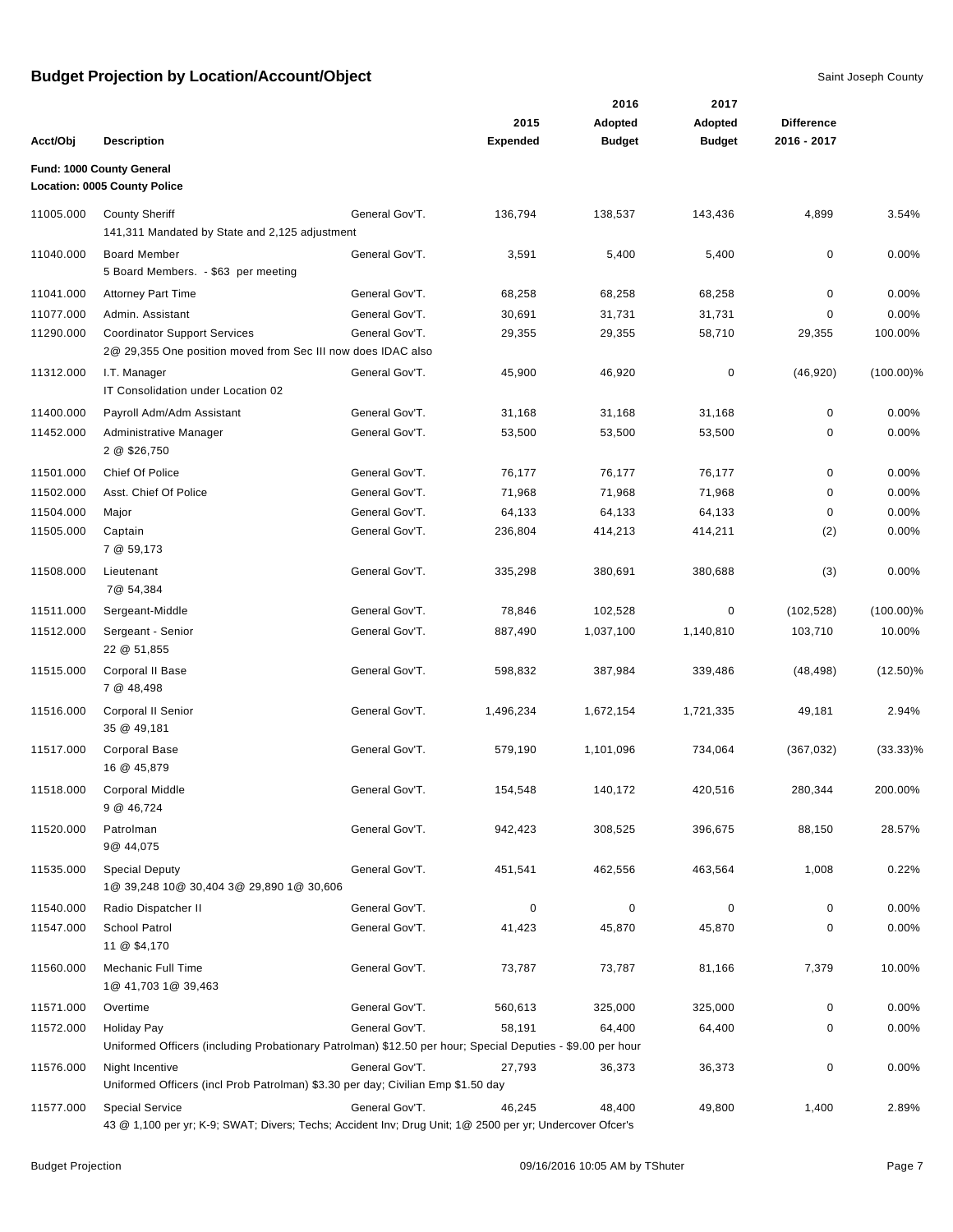|           |                                                                                                                                                                            |                 |                 | 2016          | 2017          |                   |              |
|-----------|----------------------------------------------------------------------------------------------------------------------------------------------------------------------------|-----------------|-----------------|---------------|---------------|-------------------|--------------|
|           |                                                                                                                                                                            |                 | 2015            | Adopted       | Adopted       | <b>Difference</b> |              |
| Acct/Obj  | <b>Description</b>                                                                                                                                                         |                 | <b>Expended</b> | <b>Budget</b> | <b>Budget</b> | 2016 - 2017       |              |
|           | Fund: 1000 County General                                                                                                                                                  |                 |                 |               |               |                   |              |
|           | Location: 0005 County Police                                                                                                                                               |                 |                 |               |               |                   |              |
| 11647.000 | TAX & A/R MANAGER                                                                                                                                                          | General Gov'T.  | 27,806          | 27,806        | 27,806        | 0                 | $0.00\%$     |
| 11654.000 | Secretary III<br>6 @ \$25,710                                                                                                                                              | General Gov'T.  | 177,696         | 179,970       | 154,260       | (25, 710)         | $(14.29)\%$  |
| 11950.000 | Part Time<br>20 P/T Special Deputies 18.77 HOUR Moved to PS LOIT fUND 6005                                                                                                 | General Gov'T.  | 248,778         | $\mathbf 0$   | 0             | 0                 | 0.00%        |
| 14830.000 | <b>Police Pension</b>                                                                                                                                                      | General Gov'T.  | 0               | $\mathbf 0$   | $\mathbf 0$   | 0                 | 0.00%        |
|           | Recommended County Contribution of 2,564,740 with 2,324,740 To be funded with Public Safety LOIT Fund 6005 & 240,000 To be funded with Police Pension Fund<br>1193 in 2016 |                 |                 |               |               |                   |              |
| 14900.000 | Uniforms                                                                                                                                                                   | General Gov'T.  | 153,709         | 167,400       | 167,400       | 0                 | 0.00%        |
|           | 1,200 PER FULL TIME MERIT EMPLOYEE 300 PER PART TIME SPECIAL DEPUTY 600 PER FULL TIME SPECIAL DEPUTY                                                                       |                 |                 |               |               |                   |              |
|           |                                                                                                                                                                            | 10000 Total:    | 7,788,782       | 7,593,172     | 7,567,905     | (25, 267)         | $(0.33)$ %   |
| 21030.000 | <b>Office Supplies</b>                                                                                                                                                     | General Gov'T.  | 13,024          | 18,200        | 18,200        | 0                 | 0.00%        |
| 21100.000 | <b>Photographic Supplies</b>                                                                                                                                               | General Gov'T.  | 1,159           | 3,800         | 2,000         | (1,800)           | $(47.37)\%$  |
| 22010.000 | Gas Oil & Lubricants                                                                                                                                                       | General Gov'T.  | 353,542         | 512,000       | 340,500       | (171, 500)        | $(33.50)\%$  |
| 22100.000 | Tires & Tubes                                                                                                                                                              | General Gov'T.  | 34,223          | 35,000        | 37,000        | 2,000             | 5.71%        |
| 22120.000 | Garage & Motor Supplies                                                                                                                                                    | General Gov'T.  | 97,588          | 95,000        | 95,000        | 0                 | 0.00%        |
| 22400.000 | Ammunition                                                                                                                                                                 | General Gov'T.  | 35,099          | 0             | 0             | 0                 | 0.00%        |
|           | To be Funded with Firearms and Training Fund for 2017                                                                                                                      |                 |                 |               |               |                   |              |
| 22401.000 | Flares                                                                                                                                                                     | General Gov'T.  | 2,490           | 2,500         | 2,500         | 0                 | 0.00%        |
| 22404.000 | <b>Canine Supplies</b>                                                                                                                                                     | General Gov'T.  | 799             | 1,000         | 1,000         | 0                 | 0.00%        |
| 22417.000 | <b>General Supplies</b>                                                                                                                                                    | General Gov'T.  | 4,389           | 6,400         | 4,000         | (2,400)           | $(37.50)\%$  |
| 24010.000 | <b>Other Supplies</b>                                                                                                                                                      | General Gov'T.  | 0               | 0             | 0             | 0                 | 0.00%        |
| 24115.000 | <b>Expenses For Jail Inmates</b>                                                                                                                                           | General Gov'T.  | 0               | $\mathbf 0$   | 0             | 0                 | 0.00%        |
|           |                                                                                                                                                                            | 20000 Total:    | 542,313         | 673,900       | 500,200       | (173, 700)        | $(25.78)\%$  |
| 31070.000 | <b>Other Contractual Services</b>                                                                                                                                          | General Gov'T.  | 40,762          | 88,031        | 95,773        | 7,742             | 8.79%        |
| 31158.000 | <b>Veterinary Services</b>                                                                                                                                                 | General Gov'T.  | 2,489           | 2,000         | 2,000         | 0                 | 0.00%        |
| 32050.000 | Instruction & Training<br>To be Funded with Firearms and Training Fund for 2017                                                                                            | General Gov'T.  | 5,104           | 0             | 0             | 0                 | 0.00%        |
| 32200.000 | Telephone                                                                                                                                                                  | General Gov'T.  | 98,968          | 83,000        | 83,000        | 0                 | 0.00%        |
| 32350.000 | Postage                                                                                                                                                                    | General Gov'T.  | 80              | 3,000         | 3,000         | 0                 | 0.00%        |
| 36100.000 | Repairs - Auto & Truck                                                                                                                                                     | General Gov'T.  | 42,251          | 37,600        | 37,600        | 0                 | 0.00%        |
| 36200.000 | Repairs - Other Equipment                                                                                                                                                  | General Gov'T.  | 18,654          | 20,000        | 20,000        | 0                 | $0.00\%$     |
| 37010.000 | Rent - Bldgs & Office Space                                                                                                                                                | General Gov'T.  | 25,000          | 25,000        | 25,000        | 0                 | $0.00\%$     |
| 39750.000 | Data Processing                                                                                                                                                            | General Gov'T.  | 48,457          | 28,000        | 28,000        | 0                 | $0.00\%$     |
|           |                                                                                                                                                                            | 30000 Total:    | 281,765         | 286,631       | 294,373       | 7,742             | 2.70%        |
| 44010.000 | Equipment<br>FUNDED IN PS LOIT-FUND 6005                                                                                                                                   | General Gov'T.  | 13,177          | 20,260        | 0             | (20, 260)         | $(100.00)\%$ |
| 45010.000 | Autos<br>FUNDED IN CCD-FUND 1138                                                                                                                                           | General Gov'T.  | 0               | $\pmb{0}$     | 0             | 0                 | 0.00%        |
|           |                                                                                                                                                                            | 40000 Total:    | 13,177          | 20,260        | $\pmb{0}$     | (20, 260)         | $(100.00)\%$ |
|           |                                                                                                                                                                            | Location Total: | 8,626,037       | 8,573,963     | 8,362,478     | (211, 485)        | (2.47)%      |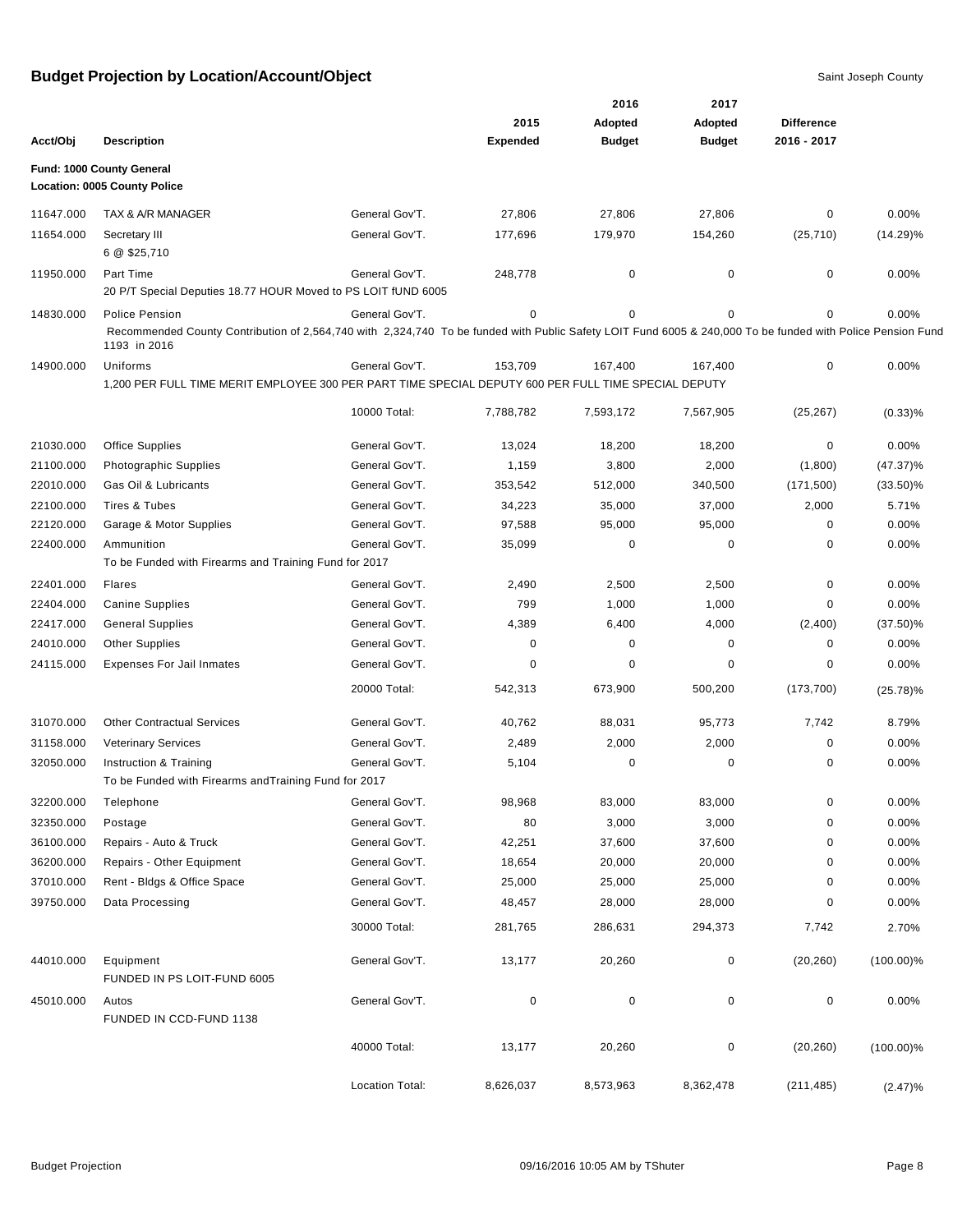|           |                                                                                                                        |                 |                 | 2016          | 2017          |                   |              |
|-----------|------------------------------------------------------------------------------------------------------------------------|-----------------|-----------------|---------------|---------------|-------------------|--------------|
|           |                                                                                                                        |                 | 2015            | Adopted       | Adopted       | <b>Difference</b> |              |
| Acct/Obj  | <b>Description</b>                                                                                                     |                 | <b>Expended</b> | <b>Budget</b> | <b>Budget</b> | 2016 - 2017       |              |
|           | Fund: 1000 County General<br>Location: 0006 Cty Jail Admin                                                             |                 |                 |               |               |                   |              |
| 11312.000 | I.T. Manager                                                                                                           | General Gov'T.  | 45,900          | 45,900        | 0             | (45,900)          | $(100.00)\%$ |
|           | IT Consolidation under Location 02                                                                                     |                 |                 |               |               |                   |              |
| 11503.000 | Jail Commander-Major                                                                                                   | General Gov'T.  | 54,264          | 64,000        | 64,000        | 0                 | 0.00%        |
| 11507.000 | Deputy Jail Commander/Matron                                                                                           | General Gov'T.  | 50,398          | 59,000        | 59,000        | 0                 | 0.00%        |
| 11531.000 | Cooks                                                                                                                  | General Gov'T.  | 158,890         | 162,324       | 162,324       | 0                 | 0.00%        |
|           | 6 @ \$27,054                                                                                                           |                 |                 |               |               |                   |              |
| 11534.000 | <b>Correction Officer Sergeant</b><br>4@ 51,500 5@ 49,000 1@ 44,000                                                    | General Gov'T.  | 365,321         | 451,000       | 446,000       | (5,000)           | $(1.11)\%$   |
| 11535.000 | <b>Special Deputy</b>                                                                                                  | General Gov'T.  | 0               | 0             | 0             | 0                 | 0.00%        |
| 11536.000 | <b>Correction Officer Lieutenant</b><br>1@ 54,000 1@ 51,500                                                            | General Gov'T.  | 127,739         | 154,500       | 157,000       | 2,500             | 1.62%        |
| 11537.000 | <b>Head Cook</b>                                                                                                       | General Gov'T.  | 28,210          | 33,000        | 33,000        | $\pmb{0}$         | 0.00%        |
| 11538.000 | Prg/Grant Admin. - Chaplain                                                                                            | General Gov'T.  | 30,500          | 30,500        | 30,500        | $\mathbf 0$       | 0.00%        |
| 11541.000 | <b>Correction Officers</b><br>17@ 49,000 9@ 46,500 16@ 44,000 12@ 41,500 77@ 39,000                                    | General Gov'T.  | 3,119,576       | 5,274,500     | 5,456,500     | 182,000           | 3.45%        |
| 11571.000 | Overtime                                                                                                               | General Gov'T.  | 855,254         | 200,000       | 200,000       | $\mathbf 0$       | 0.00%        |
| 11572.000 | <b>Holiday Pay</b><br>Uniformed Ofcrs (incl Prob Patrol & Matron) -\$12.50 per hour; Other employees - \$9.00 per hour | General Gov'T.  | 76,502          | 78,672        | 78,672        | 0                 | 0.00%        |
| 11576.000 | Night Incentive<br>Uniformed Officers (including Prob Patrolman & Matrons) - \$3.30 per day & Cooks - \$1.50 per day   | General Gov'T.  | 19,420          | 20,280        | 20,280        | $\mathbf 0$       | 0.00%        |
| 11577.000 | <b>Special Service</b><br>DETENTION RESPONSE TEAM 15 POSITIONS1,000 PER PERSON                                         | General Gov'T.  | 9,807           | 15,000        | 15,000        | 0                 | $0.00\%$     |
| 11674.000 | Fiscal & Records Officer                                                                                               | General Gov'T.  | 32,612          | 32,612        | 32,612        | 0                 | 0.00%        |
| 11706.000 | Food Service Supervisor                                                                                                | General Gov'T.  | 43,000          | 43,000        | 43,000        | 0                 | 0.00%        |
| 14900.000 | Uniforms                                                                                                               | General Gov'T.  | 12,163          | 25,000        | 25,000        | 0                 | 0.00%        |
|           |                                                                                                                        | 10000 Total:    | 5,029,556       | 6,689,288     | 6,822,888     | 133,600           | 2.00%        |
| 21010.000 | <b>Stationery &amp; Printing</b>                                                                                       | General Gov'T.  | 9,589           | $\pmb{0}$     | 0             | $\mathbf 0$       | 0.00%        |
| 21030.000 | Office Supplies                                                                                                        | General Gov'T.  | 0               | 10,000        | 10,000        | 0                 | $0.00\%$     |
| 22010.000 | Gas Oil & Lubricants<br>Prisoner Transport Vans.                                                                       | General Gov'T.  | 14,501          | 34,000        | 14,000        | (20,000)          | $(58.82)\%$  |
| 24010.000 | <b>Other Supplies</b><br>Kitchen Cleaning Chemicals                                                                    | General Gov'T.  | 17,815          | 20,150        | 20,150        | $\mathbf 0$       | 0.00%        |
| 24100.000 | Food<br>Recommended to be funded with Public Safety LOIT Fund 6005                                                     | General Gov'T.  | 1,940           | $\mathbf 0$   | $\pmb{0}$     | $\pmb{0}$         | 0.00%        |
| 24110.000 | Clothing                                                                                                               | General Gov'T.  | 8,296           | 8,000         | 8,000         | 0                 | $0.00\%$     |
| 24115.000 | <b>Expenses For Jail Inmates</b>                                                                                       | General Gov'T.  | 50,859          | 35,000        | 35,000        | 0                 | 0.00%        |
|           |                                                                                                                        | 20000 Total:    | 103,000         | 107,150       | 87,150        | (20,000)          | $(18.67)\%$  |
| 31150.000 | <b>Medical Services</b><br>Recommended to be funded through Public Safety LOIT (Fund 6005)                             | General Gov'T.  | 0               | $\mathbf 0$   | $\pmb{0}$     | $\pmb{0}$         | 0.00%        |
| 32350.000 | Postage                                                                                                                | General Gov'T.  | 0               | 0             | 0             | 0                 | 0.00%        |
|           |                                                                                                                        | 30000 Total:    | 0               | 0             | $\mathbf 0$   | $\mathbf 0$       | $0.00\%$     |
|           |                                                                                                                        | Location Total: | 5,132,556       | 6,796,438     | 6,910,038     | 113,600           | 1.67%        |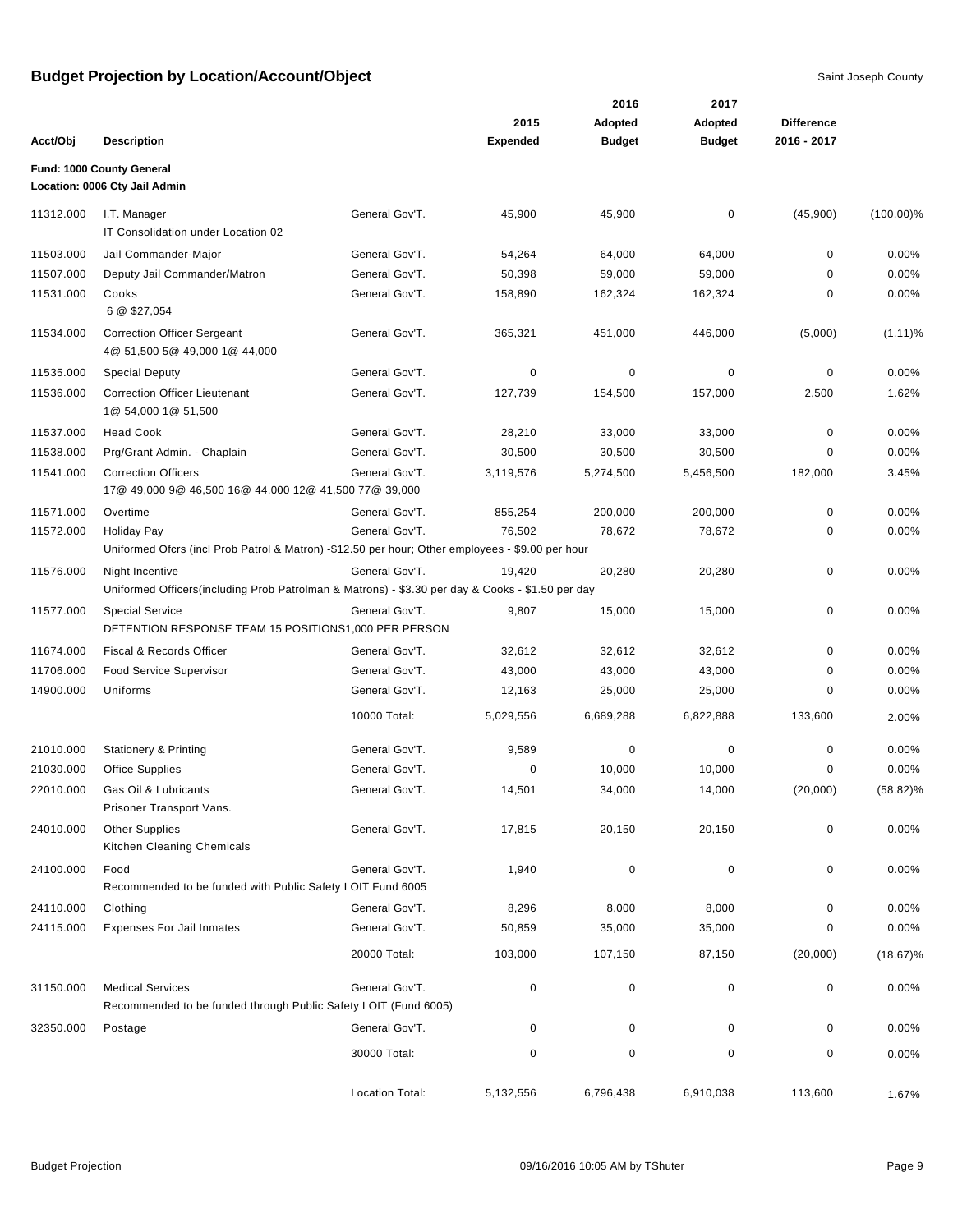|           |                                                        |                        |                 | 2016          | 2017          |                   |              |
|-----------|--------------------------------------------------------|------------------------|-----------------|---------------|---------------|-------------------|--------------|
|           |                                                        |                        | 2015            | Adopted       | Adopted       | <b>Difference</b> |              |
| Acct/Obj  | <b>Description</b>                                     |                        | <b>Expended</b> | <b>Budget</b> | <b>Budget</b> | 2016 - 2017       |              |
|           | Fund: 1000 County General<br>Location: 0008 Agri Agent |                        |                 |               |               |                   |              |
| 11610.000 | Office Mgr                                             | General Gov'T.         | 0               | $\mathbf 0$   | $\mathbf 0$   | $\mathbf 0$       | 0.00%        |
| 11652.000 | Secretary I<br>3@ 25,000                               | General Gov'T.         | 63,662          | 75,000        | 75,000        | 0                 | 0.00%        |
| 11950.000 | Part Time<br>1@ 10.00 per hr as needed                 | General Gov'T.         | 250             | 510           | 510           | $\mathbf 0$       | 0.00%        |
|           |                                                        | 10000 Total:           | 63,912          | 75,510        | 75,510        | 0                 | 0.00%        |
| 21030.000 | Office Supplies                                        | General Gov'T.         | 2,863           | 3,000         | 3,000         | 0                 | 0.00%        |
|           |                                                        | 20000 Total:           | 2,863           | 3,000         | 3,000         | 0                 | 0.00%        |
| 31070.000 | <b>Other Contractual Services</b>                      | General Gov'T.         | 0               | 3,000         | 3,000         | 0                 | 0.00%        |
| 32020.000 | Travel                                                 | General Gov'T.         | 3,654           | 8,185         | 9,000         | 815               | 9.96%        |
| 32053.000 | <b>Public Relations</b>                                | General Gov'T.         | 0               | 12,000        | 7,000         | (5,000)           | $(41.67)\%$  |
| 32200.000 | Telephone                                              | General Gov'T.         | 827             | 900           | 900           | $\mathbf 0$       | 0.00%        |
| 32350.000 | Postage                                                | General Gov'T.         | 0               | $\pmb{0}$     | 0             | 0                 | 0.00%        |
| 36015.000 | <b>Contractual Services</b>                            | General Gov'T.         | 108,520         | 110,150       | 111,500       | 1,350             | 1.23%        |
| 36300.000 | Repair - Office Equipment                              | General Gov'T.         | 4,017           | 100           | 100           | 0                 | 0.00%        |
| 39010.000 | Dues & Subscription                                    | General Gov'T.         | 0               | 200           | 0             | (200)             | $(100.00)\%$ |
|           |                                                        | 30000 Total:           | 117,018         | 134,535       | 131,500       | (3,035)           | $(2.26)\%$   |
|           |                                                        | <b>Location Total:</b> | 183,793         | 213,045       | 210,010       | (3,035)           | (1.42)%      |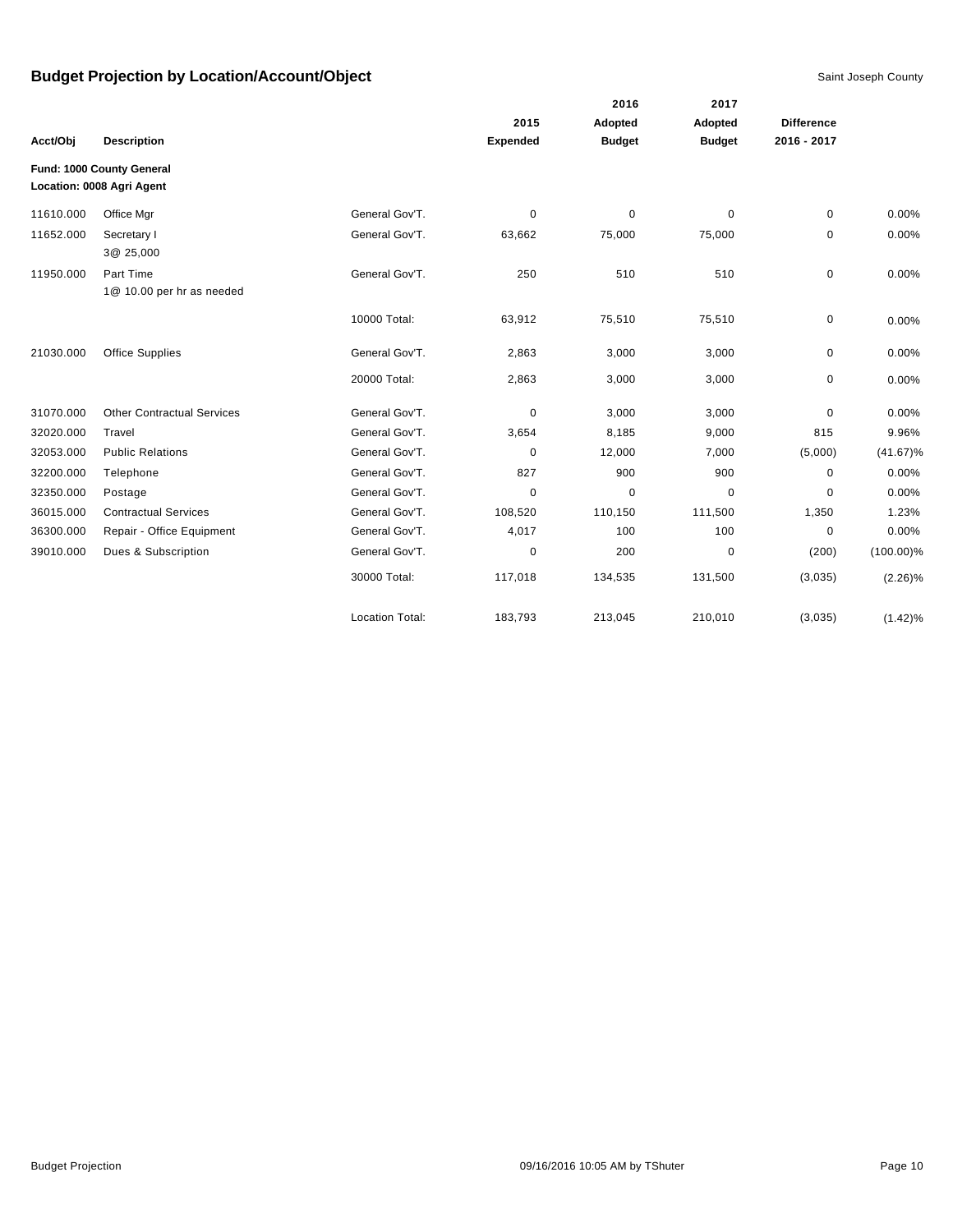|           |                                                                                                                                                                                                         |                        |                 | 2016           | 2017          |                   |              |
|-----------|---------------------------------------------------------------------------------------------------------------------------------------------------------------------------------------------------------|------------------------|-----------------|----------------|---------------|-------------------|--------------|
|           |                                                                                                                                                                                                         |                        | 2015            | <b>Adopted</b> | Adopted       | <b>Difference</b> |              |
| Acct/Obj  | <b>Description</b>                                                                                                                                                                                      |                        | <b>Expended</b> | <b>Budget</b>  | <b>Budget</b> | 2016 - 2017       |              |
|           | Fund: 1000 County General<br>Location: 0009 Emergency Management Agency                                                                                                                                 |                        |                 |                |               |                   |              |
| 11009.000 | Director                                                                                                                                                                                                | General Gov'T.         | 44,000          | 50,000         | 50,000        | 0                 | 0.00%        |
|           | Reimbursed at a rate of 50% from the State                                                                                                                                                              |                        |                 |                |               |                   |              |
| 11077.000 | Admin. Assistant                                                                                                                                                                                        | General Gov'T.         | 27,565          | 30.026         | 35,026        | 5,000             | 16.65%       |
|           | Reimbursed at a rate of 50% from the State-Increase of 5,000 for year 2017 Only & contingent on grant revenues INCREASE TO BE REIMBURSED TO THE<br>GENERAL FUND FROM FUND 4920 EMERGENCY COMMAND CENTER |                        |                 |                |               |                   |              |
| 11101.000 | Deputy                                                                                                                                                                                                  | General Gov'T.         | 36,000          | 37,800         | 42,800        | 5,000             | 13.23%       |
|           | Reimbursed at a rate of 50% from the State-5,000 Increase for 2017 Only & contingent on grant revenues INCREASE TO BE REIMBURSED TO THE GENERAL<br>FUND FROM FUND 4920 EMERGENCY COMMAND CENTER         |                        |                 |                |               |                   |              |
| 11957.000 | <b>Interns Part Time</b>                                                                                                                                                                                | General Gov'T.         | 0               | 0              | 18,000        | 18,000            | 0.00%        |
|           | Part Time Grant Writer-Increase for year 2017 Only & contingent on grant revenues TO BE REIMBURSED INCREASE TOTHE GENERAL FUND FROM FUND 4920<br><b>EMERGENCY COMMMAND CENTER</b>                       |                        |                 |                |               |                   |              |
|           |                                                                                                                                                                                                         | 10000 Total:           | 107,565         | 117,826        | 145,826       | 28,000            | 23.76%       |
| 21030.000 | <b>Office Supplies</b>                                                                                                                                                                                  | General Gov'T.         | 397             | 2,400          | 2,400         | $\mathbf 0$       | 0.00%        |
| 22010.000 | Gas Oil & Lubricants                                                                                                                                                                                    | General Gov'T.         | 3,914           | 4,000          | 4,000         | $\mathbf 0$       | 0.00%        |
| 24010.000 | <b>Other Supplies</b>                                                                                                                                                                                   | General Gov'T.         | 391             | 400            | 400           | 0                 | 0.00%        |
| 24110.000 | Clothing                                                                                                                                                                                                | General Gov'T.         | 299             | 300            | 800           | 500               | 166.67%      |
|           |                                                                                                                                                                                                         | 20000 Total:           | 5,001           | 7,100          | 7,600         | 500               | 7.04%        |
| 31070.000 | <b>Other Contractual Services</b>                                                                                                                                                                       | General Gov'T.         | 82              | 500            | 500           | 0                 | 0.00%        |
| 32020.000 | Travel                                                                                                                                                                                                  | General Gov'T.         | 664             | 1,000          | 1,000         | 0                 | 0.00%        |
| 32050.000 | Instruction & Training                                                                                                                                                                                  | General Gov'T.         | 300             | 4,000          | 2,000         | (2,000)           | $(50.00)\%$  |
| 32200.000 | Telephone                                                                                                                                                                                               | General Gov'T.         | 3,956           | 4,000          | 5,000         | 1,000             | 25.00%       |
|           | Radio Frequencies                                                                                                                                                                                       |                        |                 |                |               |                   |              |
| 32350.000 | Postage                                                                                                                                                                                                 | General Gov'T.         | 0               | 250            | 200           | (50)              | $(20.00)\%$  |
| 33100.000 | Printing                                                                                                                                                                                                | General Gov'T.         | 250             | 250            | 200           | (50)              | $(20.00)\%$  |
| 34030.000 | Insurance Coverage                                                                                                                                                                                      | General Gov'T.         | 175             | 240            | 240           | 0                 | 0.00%        |
| 35015.000 | <b>Utilities</b><br><b>Sirens</b>                                                                                                                                                                       | General Gov'T.         | 5,946           | 6,500          | 6,500         | $\mathbf 0$       | 0.00%        |
| 36100.000 | Repairs - Auto & Truck                                                                                                                                                                                  | General Gov'T.         | 689             | 1,500          | 2,500         | 1,000             | 66.67%       |
| 36200.000 | Repairs - Other Equipment<br>Sirens-To be Funded with PS LOIT                                                                                                                                           | General Gov'T.         | 3,383           | 0              | 0             | 0                 | 0.00%        |
| 36300.000 | Repair - Office Equipment                                                                                                                                                                               | General Gov'T.         | 26              | 5,000          | 500           | (4,500)           | $(90.00)\%$  |
| 37010.000 | Rent - Bldgs & Office Space                                                                                                                                                                             | General Gov'T.         | 5,000           | 0              | $\pmb{0}$     | 0                 | 0.00%        |
| 39010.000 | Dues & Subscription                                                                                                                                                                                     | General Gov'T.         | $\pmb{0}$       | 80             | 0             | (80)              | $(100.00)\%$ |
|           |                                                                                                                                                                                                         | 30000 Total:           | 20,471          | 23,320         | 18,640        | (4,680)           | $(20.07)\%$  |
| 44010.000 | Equipment                                                                                                                                                                                               | General Gov'T.         | $\mathbf 0$     | $\pmb{0}$      | 1,500         | 1,500             | 0.00%        |
|           |                                                                                                                                                                                                         | 40000 Total:           | $\pmb{0}$       | $\pmb{0}$      | 1,500         | 1,500             | 0.00%        |
|           |                                                                                                                                                                                                         | <b>Location Total:</b> | 133,037         | 148,246        | 173,566       | 25,320            | 17.08%       |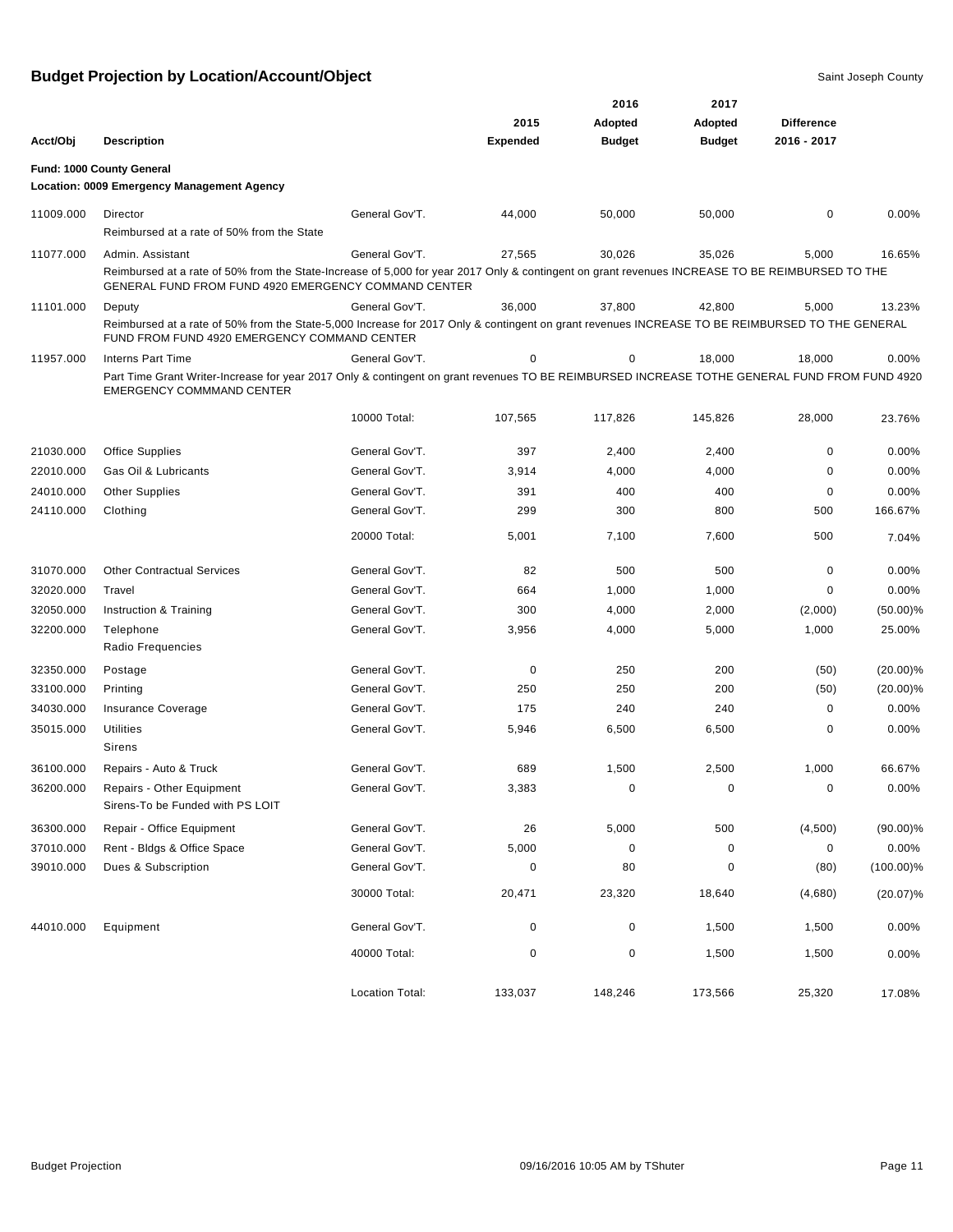|           |                                           |                 |                 | 2016          | 2017          |                   |          |
|-----------|-------------------------------------------|-----------------|-----------------|---------------|---------------|-------------------|----------|
|           |                                           |                 | 2015            | Adopted       | Adopted       | <b>Difference</b> |          |
| Acct/Obj  | <b>Description</b>                        |                 | <b>Expended</b> | <b>Budget</b> | <b>Budget</b> | 2016 - 2017       |          |
|           | Fund: 1000 County General                 |                 |                 |               |               |                   |          |
|           | Location: 0010 County/South Bend Archives |                 |                 |               |               |                   |          |
| 11033.000 | Archivist/Records Director                | General Gov'T.  | 40,854          | 40,854        | 40,854        | $\pmb{0}$         | 0.00%    |
| 11407.000 | Supervisor                                | General Gov'T.  | 18,859          | 26,082        | 26,082        | $\mathbf 0$       | 0.00%    |
| 11628.000 | Records Center Coordinator                | General Gov'T.  | 28,591          | 28,591        | 28,591        | 0                 | 0.00%    |
| 11629.000 | Microfilm Coordinator                     | General Gov'T.  | 17,484          | 28,591        | 28,591        | 0                 | 0.00%    |
| 11630.000 | Warehouse Manager                         | General Gov'T.  | 26,082          | 26,082        | 26,082        | $\pmb{0}$         | 0.00%    |
| 11633.000 | <b>Inventory Specialist</b>               | General Gov'T.  | 20,481          | 25,000        | 25,000        | $\mathbf 0$       | 0.00%    |
| 14800.000 | <b>Fica Contribution</b>                  | General Gov'T.  | 10,935          | 13,403        | 13,403        | $\mathbf 0$       | 0.00%    |
| 14810.000 | P.E.R.F.                                  | General Gov'T.  | 16,571          | 19,624        | 19,624        | 0                 | 0.00%    |
|           | 11.2%                                     |                 |                 |               |               |                   |          |
| 14840.000 | Group Insurance                           | General Gov'T.  | 35,000          | 72,000        | 72,000        | $\pmb{0}$         | 0.00%    |
|           |                                           | 10000 Total:    | 214,857         | 280,227       | 280,227       | 0                 | 0.00%    |
| 21030.000 | <b>Office Supplies</b>                    | General Gov'T.  | 952             | 1,000         | 1,000         | $\pmb{0}$         | 0.00%    |
| 22010.000 | Gas Oil & Lubricants                      | General Gov'T.  | 464             | 500           | 500           | $\pmb{0}$         | 0.00%    |
| 22210.000 | <b>Institutional Supplies</b>             | General Gov'T.  | 557             | 400           | 400           | $\mathbf 0$       | 0.00%    |
| 22225.000 | <b>Archival Supplies</b>                  | General Gov'T.  | 0               | 500           | 500           | $\pmb{0}$         | 0.00%    |
| 22226.000 | <b>Microfilm Supplies</b>                 | General Gov'T.  | 515             | 3,200         | 3,200         | $\mathbf 0$       | 0.00%    |
| 24010.000 | <b>Other Supplies</b>                     | General Gov'T.  | 6,392           | 3,460         | 3,460         | $\mathbf 0$       | 0.00%    |
|           |                                           | 20000 Total:    | 8,880           | 9,060         | 9,060         | $\pmb{0}$         | 0.00%    |
| 32020.000 | Travel                                    | General Gov'T.  | 0               | 80            | 80            | $\pmb{0}$         | 0.00%    |
| 32200.000 | Telephone                                 | General Gov'T.  | 0               | 415           | 415           | $\pmb{0}$         | 0.00%    |
| 32350.000 | Postage                                   | General Gov'T.  | 0               | 100           | 100           | $\mathbf 0$       | 0.00%    |
| 33100.000 | Printing                                  | General Gov'T.  | 0               | 100           | 100           | 0                 | 0.00%    |
| 34030.000 | Insurance Coverage                        | General Gov'T.  | 1,500           | 1,500         | 1,500         | $\mathbf 0$       | 0.00%    |
| 35015.000 | <b>Utilities</b>                          | General Gov'T.  | 16,595          | 19,000        | 19,000        | $\mathbf 0$       | 0.00%    |
| 36010.000 | Repairs-Bldgs & Structures                | General Gov'T.  | 0               | 350           | 350           | 0                 | 0.00%    |
| 36011.000 | <b>Bldg Maintenance</b>                   | General Gov'T.  | 621             | 1,076         | 1,076         | 0                 | 0.00%    |
| 36015.000 | <b>Contractual Services</b>               | General Gov'T.  | 308             | 2,500         | 2,500         | $\mathbf 0$       | 0.00%    |
| 36100.000 | Repairs - Auto & Truck                    | General Gov'T.  | 240             | 300           | 300           | $\mathbf 0$       | 0.00%    |
| 36200.000 | Repairs - Other Equipment                 | General Gov'T.  | 39              | 500           | 500           | 0                 | 0.00%    |
| 36300.000 | Repair - Office Equipment                 | General Gov'T.  | 0               | 500           | 500           | 0                 | 0.00%    |
| 37010.000 | Rent - Bldgs & Office Space               | General Gov'T.  | 39,900          | 39,900        | 39,900        | 0                 | 0.00%    |
|           |                                           | 30000 Total:    | 59,203          | 66,321        | 66,321        | 0                 | $0.00\%$ |
| 44250.000 | <b>Office Machines</b>                    | General Gov'T.  | 398             | 0             | 0             | 0                 | $0.00\%$ |
|           |                                           | 40000 Total:    | 398             | $\pmb{0}$     | 0             | $\pmb{0}$         | $0.00\%$ |
|           |                                           | Location Total: | 283,338         | 355,608       | 355,608       | 0                 | 0.00%    |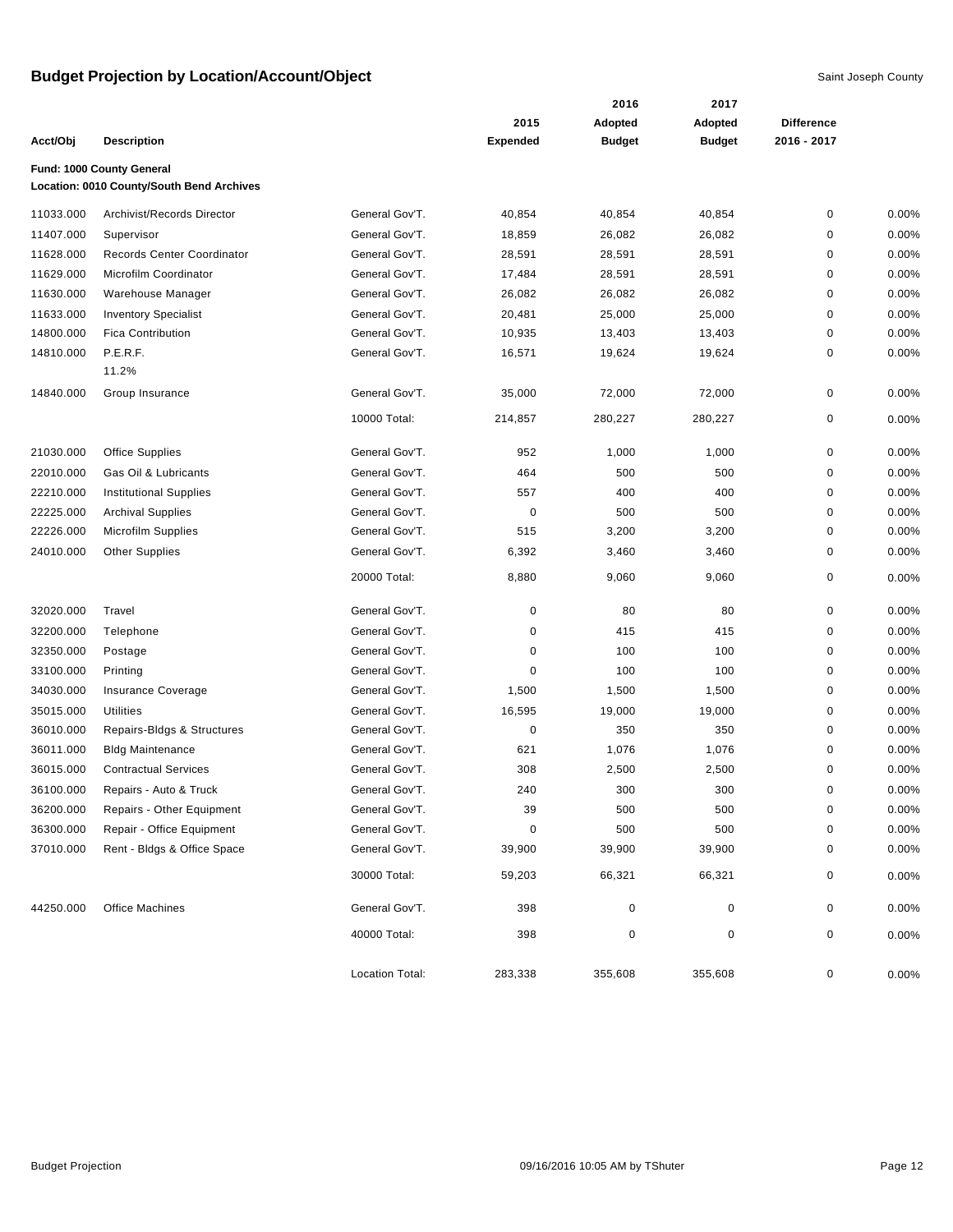|           |                                                     |                        |                 | 2016          | 2017          |                   |             |
|-----------|-----------------------------------------------------|------------------------|-----------------|---------------|---------------|-------------------|-------------|
|           |                                                     |                        | 2015            | Adopted       | Adopted       | <b>Difference</b> |             |
| Acct/Obi  | <b>Description</b>                                  |                        | <b>Expended</b> | <b>Budget</b> | <b>Budget</b> | 2016 - 2017       |             |
|           | Fund: 1000 County General<br>Location: 0011 Coroner |                        |                 |               |               |                   |             |
| 11011.000 | <b>County Coroner</b>                               | General Gov'T.         | 27,795          | 27,795        | 27,795        | 0                 | 0.00%       |
| 11070.000 | <b>Chief Deputy</b>                                 | General Gov'T.         | 24,643          | 24,643        | 24,643        | 0                 | 0.00%       |
| 11077.000 | Admin. Assistant                                    | General Gov'T.         | $\Omega$        | 26,000        | 26,000        | 0                 | 0.00%       |
| 11101.000 | Deputy<br>2 @ 18,270                                | General Gov'T.         | 36,540          | 36,540        | 36,540        | 0                 | 0.00%       |
| 11656.000 | Clerk/Typist<br>12.50 per hr                        | General Gov'T.         | 12,475          | $\pmb{0}$     | $\mathbf 0$   | 0                 | 0.00%       |
|           |                                                     | 10000 Total:           | 101,453         | 114,978       | 114,978       | 0                 | 0.00%       |
| 21030.000 | <b>Office Supplies</b>                              | General Gov'T.         | 127             | 300           | 500           | 200               | 66.67%      |
|           |                                                     | 20000 Total:           | 127             | 300           | 500           | 200               | 66.67%      |
| 31200.000 | <b>Autopsy Fees</b>                                 | General Gov'T.         | 303,099         | 375,000       | 350,000       | (25,000)          | (6.67)%     |
| 31210.000 | <b>Pathological Services</b>                        | General Gov'T.         | 50,719          | 109,000       | 35,500        | (73, 500)         | $(67.43)\%$ |
| 31212.000 | Ambulance Fees                                      | General Gov'T.         | 65,222          | 87,000        | 83,400        | (3,600)           | (4.14)%     |
| 32200.000 | Telephone                                           | General Gov'T.         | 4,703           | 5,000         | 5,000         | $\Omega$          | 0.00%       |
| 32350.000 | Postage                                             | General Gov'T.         | 0               | $\mathbf 0$   | 0             | 0                 | 0.00%       |
| 32550.000 | <b>Miscellaneous Costs</b>                          | General Gov'T.         | 3,000           | 3,000         | 3,000         | 0                 | 0.00%       |
| 39750.000 | Data Processing                                     | General Gov'T.         | 0               | $\mathbf 0$   | 0             | 0                 | 0.00%       |
|           |                                                     | 30000 Total:           | 426,743         | 579,000       | 476,900       | (102, 100)        | $(17.63)\%$ |
|           |                                                     | <b>Location Total:</b> | 528,323         | 694,278       | 592,378       | (101, 900)        | $(14.68)\%$ |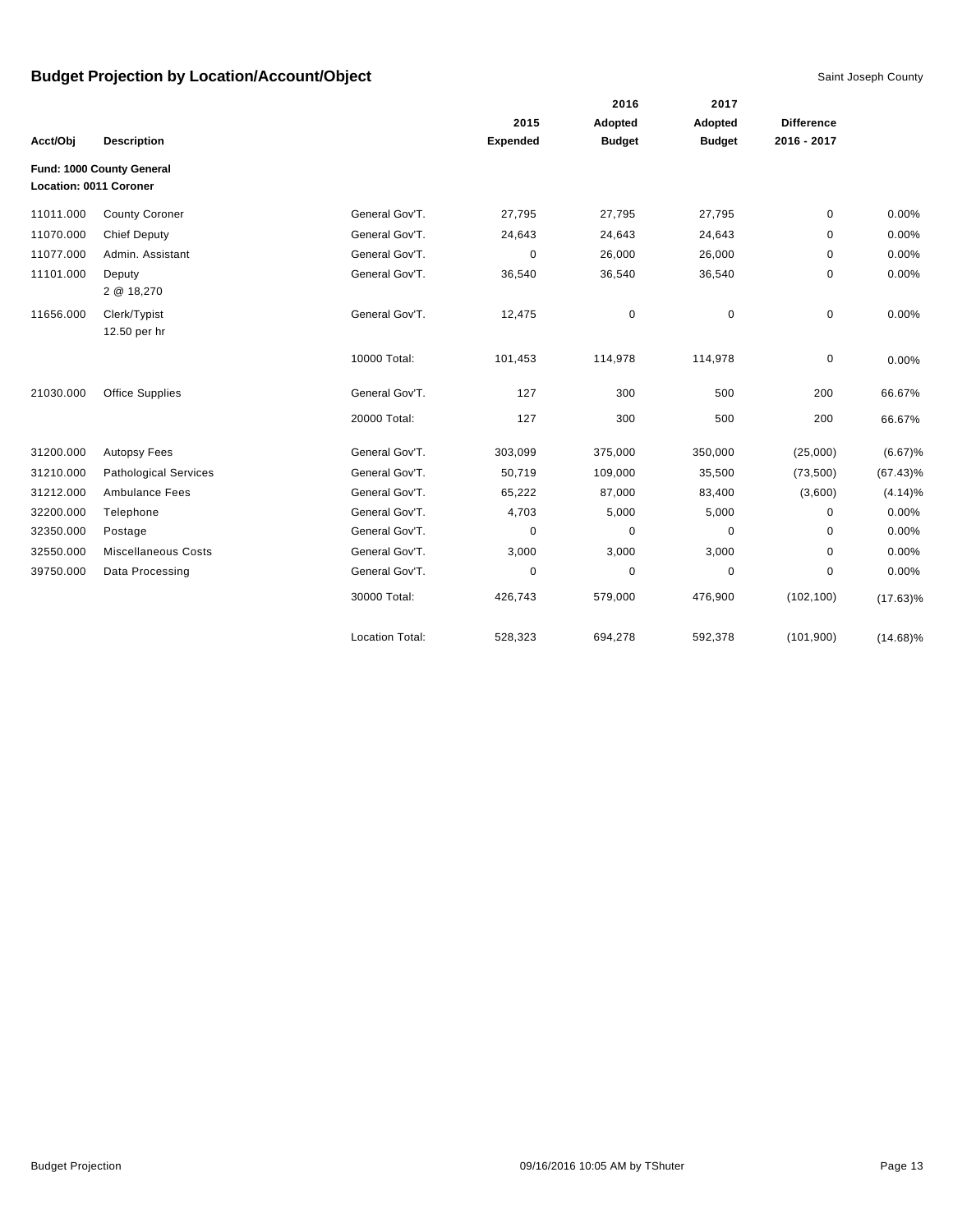|           |                                                                                                                                                                                                             |                 | 2015            | 2016<br>Adopted | 2017<br>Adopted | <b>Difference</b> |             |
|-----------|-------------------------------------------------------------------------------------------------------------------------------------------------------------------------------------------------------------|-----------------|-----------------|-----------------|-----------------|-------------------|-------------|
| Acct/Obj  | <b>Description</b>                                                                                                                                                                                          |                 | <b>Expended</b> | <b>Budget</b>   | <b>Budget</b>   | 2016 - 2017       |             |
|           | Fund: 1000 County General<br><b>Location: 0012 County Assessor</b>                                                                                                                                          |                 |                 |                 |                 |                   |             |
| 11012.000 | <b>County Assessor</b>                                                                                                                                                                                      | General Gov'T.  | 48,348          | 48,348          | 48,348          | $\mathbf 0$       | 0.00%       |
| 11070.000 | <b>Chief Deputy</b>                                                                                                                                                                                         | General Gov'T.  | 39,085          | 39,474          | 39,474          | 0                 | 0.00%       |
| 11100.000 | Director of Assessments                                                                                                                                                                                     | General Gov'T.  | 30,048          | 40,000          | 38,000          | (2,000)           | (5.00)%     |
| 11101.000 | Deputy<br>2@ 25,779                                                                                                                                                                                         | General Gov'T.  | 46,897          | 51,558          | 51,558          | $\mathbf 0$       | 0.00%       |
| 11102.000 | <b>Second Deputy</b><br>3@ 32,844 1@ 31,000                                                                                                                                                                 | General Gov'T.  | 124,261         | 129,532         | 129,532         | 0                 | 0.00%       |
| 11103.000 | <b>Third Deputy</b><br>2@ 35,000 3@34,000                                                                                                                                                                   | General Gov'T.  | 201,253         | 172,000         | 172,000         | 0                 | 0.00%       |
| 11109.000 | Real Mapping & Transfer Deputy                                                                                                                                                                              | General Gov'T.  | $\pmb{0}$       | 35,000          | 35,000          | 0                 | 0.00%       |
| 11950.000 | Part Time                                                                                                                                                                                                   | General Gov'T.  | 56,171          | 80,000          | 64,000          | (16,000)          | $(20.00)\%$ |
|           | \$9,500 Certification Pay By Statute 1@ 2,000 for Level III for Assessor 15@ 500 for Level II/ Certificates Required and 54,500 for Part Time Hourly Paid<br>Employees paid \$ 12.00-15.71 per hour maximum |                 |                 |                 |                 |                   |             |
|           |                                                                                                                                                                                                             | 10000 Total:    | 546,063         | 595,912         | 577,912         | (18,000)          | $(3.02)\%$  |
| 21010.000 | <b>Stationery &amp; Printing</b><br>Subsidized by Reassessment Funds                                                                                                                                        | General Gov'T.  | 0               | 10              | 10              | 0                 | 0.00%       |
| 21020.000 | <b>Official Forms &amp; Records</b><br>Subsidized by Reassessment Funds                                                                                                                                     | General Gov'T.  | $\mathbf 0$     | 10              | 10              | 0                 | 0.00%       |
| 21030.000 | <b>Office Supplies</b><br>Subsidized by Reassessment Fund                                                                                                                                                   | General Gov'T.  | 2,552           | 2,500           | 2,500           | $\mathbf 0$       | 0.00%       |
|           |                                                                                                                                                                                                             | 20000 Total:    | 2,552           | 2,520           | 2,520           | 0                 | 0.00%       |
| 32010.000 | Mileage Allowance<br>Inheritance Tax Duties.                                                                                                                                                                | General Gov'T.  | 962             | 1,000           | 1,000           | 0                 | 0.00%       |
| 32020.000 | Travel<br>State Called Meetings and Training.                                                                                                                                                               | General Gov'T.  | 986             | 1,000           | 1,000           | $\mathbf 0$       | 0.00%       |
| 32200.000 | Telephone                                                                                                                                                                                                   | General Gov'T.  | 0               | 100             | 100             | 0                 | 0.00%       |
| 32350.000 | Postage<br>Subsidized by Reassessment Fund                                                                                                                                                                  | General Gov'T.  | 0               | 100             | 100             | 0                 | 0.00%       |
| 36300.000 | Repair - Office Equipment<br>Subsidized by Reassessment Fund                                                                                                                                                | General Gov'T.  | $\pmb{0}$       | 270             | 270             | 0                 | 0.00%       |
| 37400.000 | Leases - Photocopy<br>Subsidized by Reassessment Fund                                                                                                                                                       | General Gov'T.  | 0               | 10              | 10              | 0                 | 0.00%       |
| 39010.000 | Dues & Subscription<br>Subsidized by Reassessment Fund                                                                                                                                                      | General Gov'T.  | $\pmb{0}$       | 710             | 710             | 0                 | 0.00%       |
|           |                                                                                                                                                                                                             | 30000 Total:    | 1,948           | 3,190           | 3,190           | 0                 | 0.00%       |
|           |                                                                                                                                                                                                             | Location Total: | 550,563         | 601,622         | 583,622         | (18,000)          | (2.99)%     |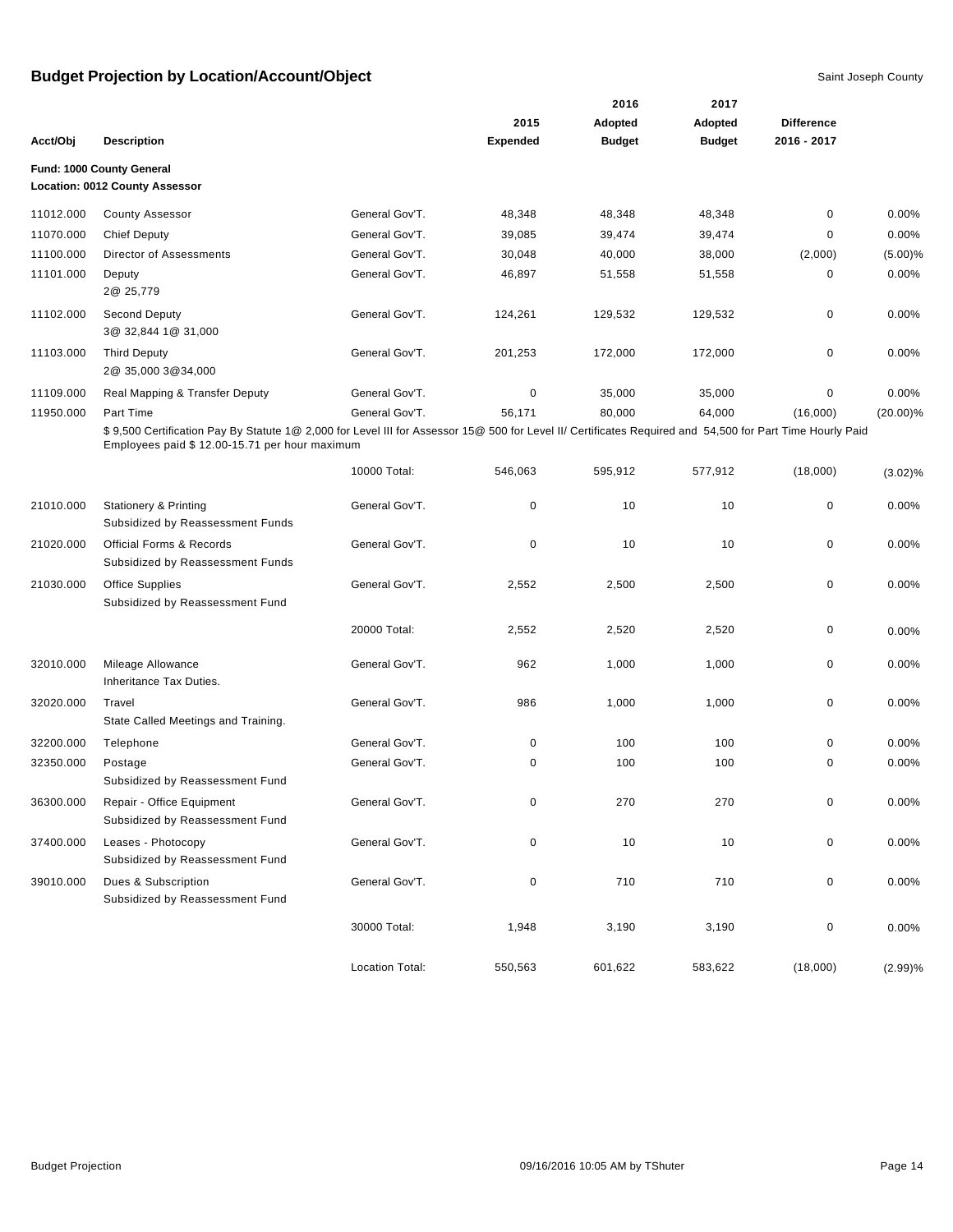|           |                                                                 |                        | 2015            | 2016<br>Adopted | 2017<br>Adopted | <b>Difference</b> |       |
|-----------|-----------------------------------------------------------------|------------------------|-----------------|-----------------|-----------------|-------------------|-------|
| Acct/Obj  | <b>Description</b>                                              |                        | <b>Expended</b> | <b>Budget</b>   | <b>Budget</b>   | 2016 - 2017       |       |
|           | Fund: 1000 County General<br>Location: 0017 Board Of Review     |                        |                 |                 |                 |                   |       |
| 11040.000 | <b>Board Member</b><br>\$12 per hour                            | General Gov'T.         | 2,526           | 3,000           | 3,000           | $\mathbf 0$       | 0.00% |
| 11657.000 | Clerk                                                           | General Gov'T.         | $\mathbf 0$     | 10              | 10              | $\mathbf 0$       | 0.00% |
|           |                                                                 | 10000 Total:           | 2,526           | 3,010           | 3,010           | 0                 | 0.00% |
| 21010.000 | <b>Stationery &amp; Printing</b><br>Subsidized by Reass Fund    | General Gov'T.         | 0               | 10              | 10              | 0                 | 0.00% |
| 21020.000 | <b>Official Forms &amp; Records</b><br>Subsidized by Reass Fund | General Gov'T.         | 0               | 10              | 10              | 0                 | 0.00% |
| 21030.000 | Office Supplies<br>Subsidized by Reass Fund                     | General Gov'T.         | 0               | 10              | 10              | 0                 | 0.00% |
|           |                                                                 | 20000 Total:           | 0               | 30              | 30              | $\mathbf 0$       | 0.00% |
| 32010.000 | Mileage Allowance<br>Subsidized by Reass Fund                   | General Gov'T.         | 0               | 10              | 10              | 0                 | 0.00% |
| 32350.000 | Postage<br>Subsidized by Reass Fund                             | General Gov'T.         | 0               | 10              | 10              | 0                 | 0.00% |
|           |                                                                 | 30000 Total:           | 0               | 20              | 20              | $\mathbf 0$       | 0.00% |
|           |                                                                 | <b>Location Total:</b> | 2,526           | 3,060           | 3,060           | 0                 | 0.00% |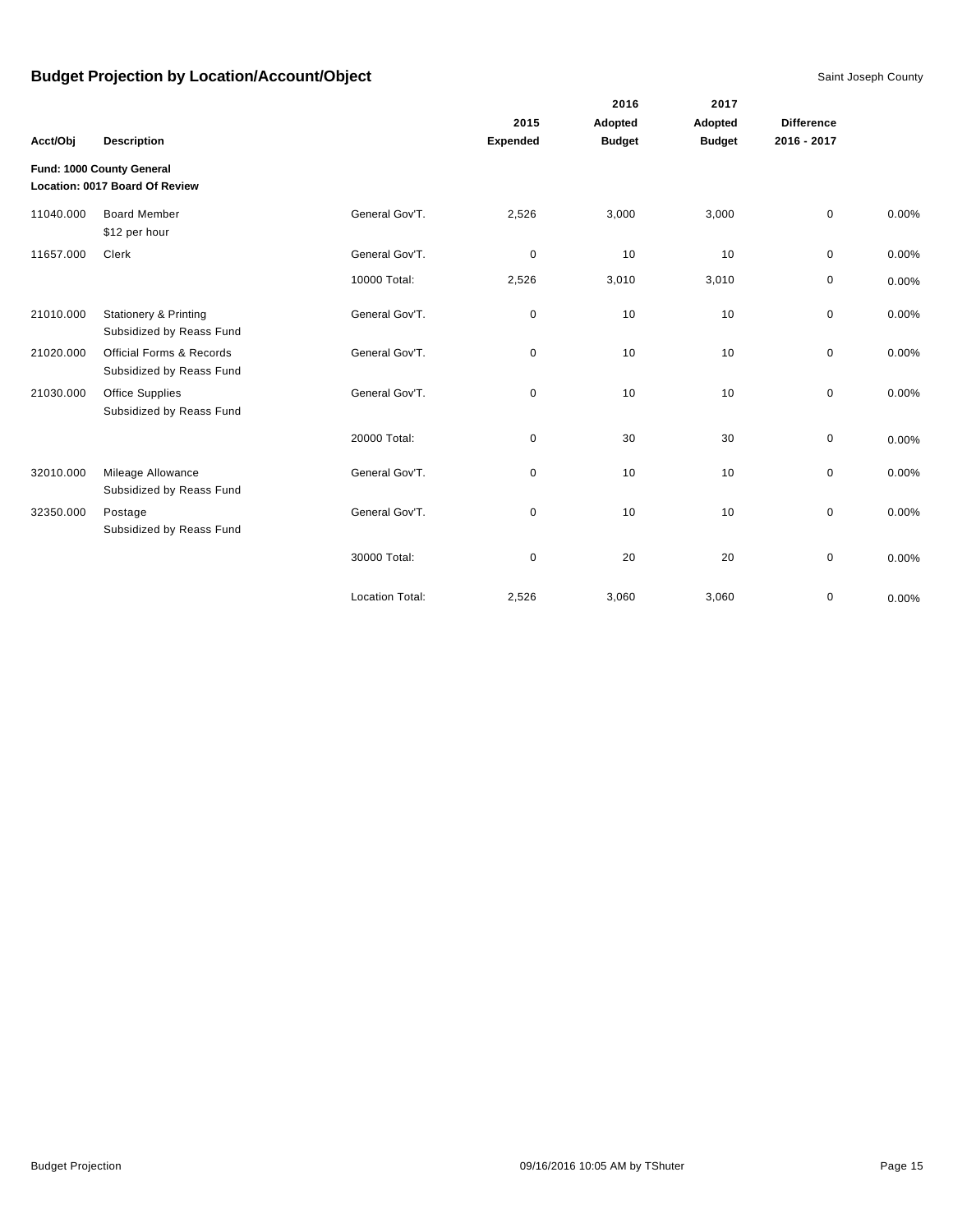|           |                                                                                                                                                                                                                                    |                |                 | 2016          | 2017          |                   |              |
|-----------|------------------------------------------------------------------------------------------------------------------------------------------------------------------------------------------------------------------------------------|----------------|-----------------|---------------|---------------|-------------------|--------------|
|           |                                                                                                                                                                                                                                    |                | 2015            | Adopted       | Adopted       | <b>Difference</b> |              |
| Acct/Obj  | <b>Description</b>                                                                                                                                                                                                                 |                | <b>Expended</b> | <b>Budget</b> | <b>Budget</b> | 2016 - 2017       |              |
|           | <b>Fund: 1000 County General</b><br>Location: 0018 Prosecutor                                                                                                                                                                      |                |                 |               |               |                   |              |
| 11018.000 | Prosecutor                                                                                                                                                                                                                         | General Gov'T. | 5,000           | 0             | 0             | 0                 | 0.00%        |
| 11070.000 | <b>Chief Deputy</b><br>1@ 41,119 1@ 60.636 One Chief Deputy also paid from Location 48                                                                                                                                             | General Gov'T. | 98,548          | 101,755       | 101,755       | 0                 | 0.00%        |
| 11077.000 | Admin, Assistant                                                                                                                                                                                                                   | General Gov'T. | 40,096          | 40,096        | 40,096        | $\mathbf 0$       | 0.00%        |
| 11080.000 | Chief Of Admin/Finance<br>Position also paid from Location 48                                                                                                                                                                      | General Gov'T. | 41,904          | 41,904        | 41,904        | 0                 | 0.00%        |
| 11081.000 | Asst. Chief - Admin./Finance<br>Position also paid from Location 48                                                                                                                                                                | General Gov'T. | 18,319          | 18,319        | 18,319        | 0                 | 0.00%        |
| 11101.000 | Deputy                                                                                                                                                                                                                             | General Gov'T. | 1,256,578       | 1,278,547     | 1,278,547     | 0                 | 0.00%        |
|           | DPA'S HAVE A SALARY RANGE OF 28,940-80,000 BASED ON EXPERIENCE AS FOLLOWS 1@ 72,000 1@ 64,000 2@ 62,000 1@ 61,500 1@ 61,000 1@ 58,000 1@<br>56,000 1@ 55,511 2@ 55,000 3@ 54,000 3@ 52,000 4@ 50,000 1@ 37,925 1@ 31,671 1@ 28,940 |                |                 |               |               |                   |              |
| 11120.000 | Commander                                                                                                                                                                                                                          | General Gov'T. | 58,171          | 122,805       | 122,805       | 0                 | 0.00%        |
|           | COUNTY SUPPLEMENT FOR SVU GRANT 1 @ 58,171 DRUG UNIT ADDED 1 @64,634 NEW FOR 2016 Verify the ability to secure new federal grant funding with<br>the collaborative effort for a Drug Unit                                          |                |                 |               |               |                   |              |
| 11120.605 | Commander<br><b>CMHU-NOT A GRANT</b>                                                                                                                                                                                               | C.M.H.U.       | 64,634          | 64,634        | 64,634        | 0                 | 0.00%        |
| 11121.000 | Victim Advocate<br>2@ 31,525 1@16,533 1@ 16,278 1@ 9,504 1@ 4,964                                                                                                                                                                  | General Gov'T. | 128,603         | 133,567       | 110,329       | (23, 238)         | $(17.40)\%$  |
| 11121.605 | Victim Advocate<br>MOVED FROM INVESTIGATOR-CMHU NOT A GRANT                                                                                                                                                                        | C.M.H.U.       | 24,764          | 50,977        | 0             | (50, 977)         | $(100.00)\%$ |
| 11295.000 | Community Prosecution Coord.<br>COMMUNITY PROSECUTION-NOT A GRANT                                                                                                                                                                  | General Gov'T. | 23,276          | $\mathbf 0$   | 0             | 0                 | 0.00%        |
| 11317.000 | Director Victim Witness Prog<br>COUNTY SUPPLEMENT FOR VICTIM WITNESS PROGRAM 1@ 3,422 1@ 28,019                                                                                                                                    | General Gov'T. | 3,422           | 31,441        | 31,441        | 0                 | 0.00%        |
| 11318.000 | Investigator APS                                                                                                                                                                                                                   | General Gov'T. | 14,929          | 17,038        | 0             | (17,038)          | $(100.00)\%$ |
| 11319.000 | <b>Director APS</b>                                                                                                                                                                                                                | General Gov'T. | 9,454           | 9,453         | 0             | (9, 453)          | $(100.00)\%$ |
| 11320.000 | Coordinator Pre-Trial<br>FUNDED WITH PRE-TRIAL DEFERRAL-NOT A GRANT                                                                                                                                                                | General Gov'T. | 23,442          | 30,422        | 30,422        | 0                 | 0.00%        |
| 11321.000 | Dir. Str. Pros./Diversion<br>FUNDED WITH PRE-TRIAL DEFERRAL-NOT A GRANT                                                                                                                                                            | General Gov'T. | 35,422          | 35,422        | 35,422        | 0                 | 0.00%        |
| 11324.000 | Asst. Dir. St. Pros/Grnt                                                                                                                                                                                                           | General Gov'T. |                 |               | 0             |                   | 0.00%        |
| 11329.000 | Coordinator-Victim Witness                                                                                                                                                                                                         | General Gov'T. | 8,595           | 9,287         | 31,525        | 22,238            | 239.45%      |
| 11348.000 | Comms. & I.T. Coordinator                                                                                                                                                                                                          | General Gov'T. | 55,495          | 55,495        | 0             | (55, 495)         | $(100.00)\%$ |
|           | 1@ 30,505 1@ 24,990 INCLUDES I NEW @ 24,990 FOR THE YEAR 2014 ONLY- POSITIONS ARE ALSO PAID FROM LOCATION 48-IT Consolidation under Location<br>02                                                                                 |                |                 |               |               |                   |              |
| 11351.000 | Para Legals<br>2@ 42,177 1@ 40,000 4@36,500 1@ 18,812 1@ 18,000                                                                                                                                                                    | General Gov'T. | 324,288         | 300,166       | 307,166       | 7,000             | 2.33%        |
| 11355.000 | Investigator<br>1@ 50,113 1@ 34,371 1@29,081 1@ 3,274 One Investigator also paid from Location 48                                                                                                                                  | General Gov'T. | 102,929         | 122,759       | 116,839       | (5,920)           | $(4.82)\%$   |
| 11355.605 | Investigator<br><b>CMHU-NOT A GRANT</b>                                                                                                                                                                                            | C.M.H.U.       | 0               | $\pmb{0}$     | 0             | 0                 | 0.00%        |
| 11650.000 | <b>Executive Secretary</b>                                                                                                                                                                                                         | General Gov'T. | $\pmb{0}$       | 28,320        | 28,320        | 0                 | 0.00%        |
| 11652.000 | Secretary I<br>1@ 34,752 2@ 29,896 9@ 28,320                                                                                                                                                                                       | General Gov'T. | 380,244         | 349,424       | 349,424       | 0                 | 0.00%        |
| 11652.605 | Secretary I<br><b>CMHU-NOT A GRANT</b>                                                                                                                                                                                             | C.M.H.U.       | 29,392          | 29,392        | 29,392        | 0                 | 0.00%        |
| 11694.000 | P T D Program Secretary<br>FUNDED WITH PRE-TRIAL DEFERRAL-NOT A GRANT                                                                                                                                                              | General Gov'T. | 33,563          | 34,371        | 34,371        | 0                 | 0.00%        |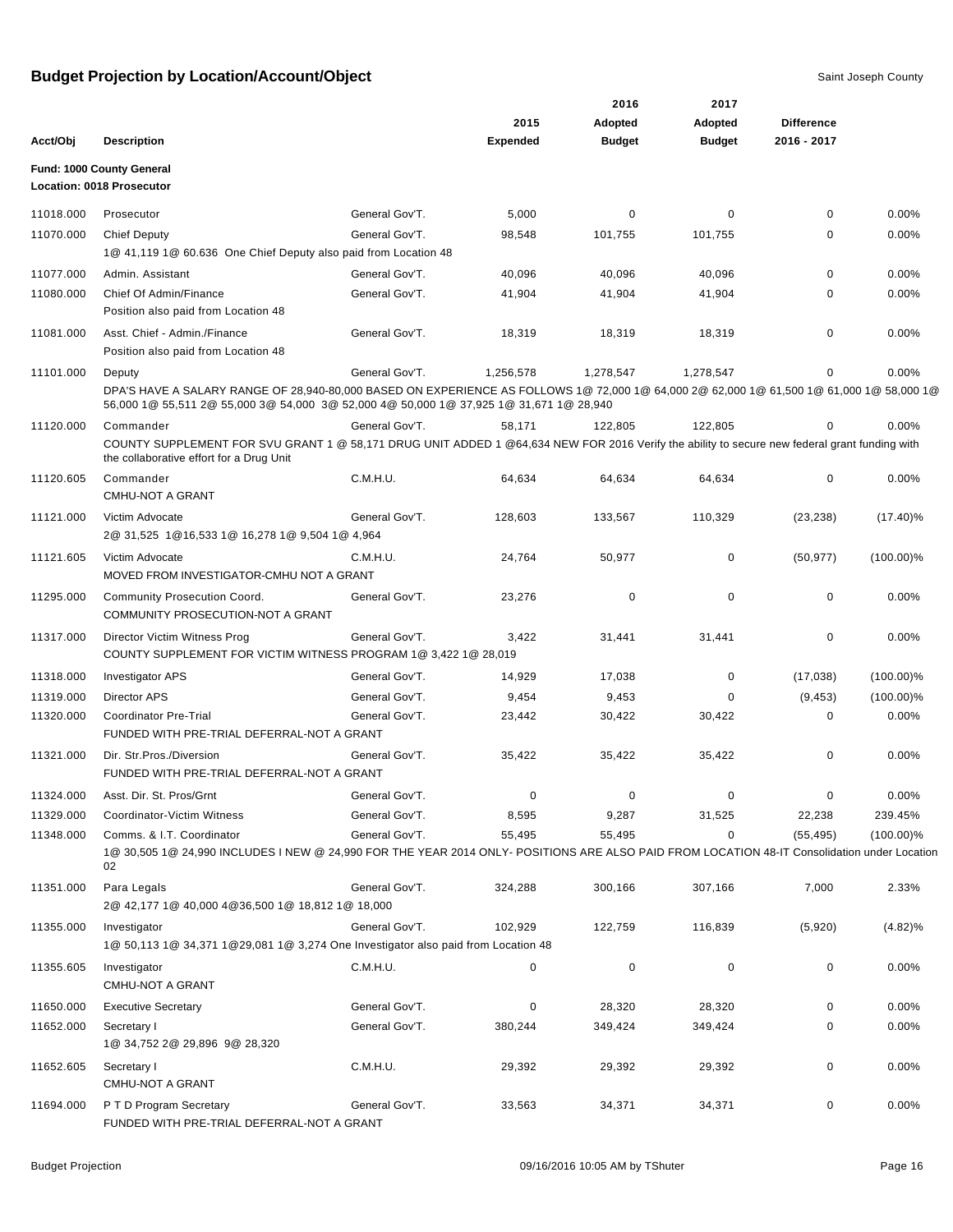|           |                                                                                                             |                |                 | 2016          | 2017          |                   |              |
|-----------|-------------------------------------------------------------------------------------------------------------|----------------|-----------------|---------------|---------------|-------------------|--------------|
|           |                                                                                                             |                | 2015            | Adopted       | Adopted       | <b>Difference</b> |              |
| Acct/Obj  | <b>Description</b>                                                                                          |                | <b>Expended</b> | <b>Budget</b> | <b>Budget</b> | 2016 - 2017       |              |
|           | Fund: 1000 County General                                                                                   |                |                 |               |               |                   |              |
|           | Location: 0018 Prosecutor                                                                                   |                |                 |               |               |                   |              |
| 11950.000 | Part Time                                                                                                   | General Gov'T. | 0               | 0             | 30,000        | 30,000            | 0.00%        |
| 11957.000 | <b>Interns Part Time</b><br>15.00 per hr max                                                                | General Gov'T. | 25,145          | 7,210         | 7,210         | 0                 | 0.00%        |
| 16300.000 | <b>Witness Fees</b>                                                                                         | General Gov'T. | 29,226          | 15,000        | $\mathbf 0$   | (15,000)          | $(100.00)\%$ |
| 16700.000 | <b>Police Services</b><br>FACT Team-NEW IN 2014                                                             | General Gov'T. | 11,000          | 11,000        | 0             | (11,000)          | $(100.00)\%$ |
|           |                                                                                                             | 10000 Total:   | 2,846,439       | 2,938,804     | 2,809,921     | (128, 883)        | (4.39)%      |
| 21010.000 | <b>Stationery &amp; Printing</b>                                                                            | General Gov'T. | 4,428           | 4,500         | 4,500         | 0                 | 0.00%        |
| 21020.000 | <b>Official Forms &amp; Records</b>                                                                         | General Gov'T. | 18,072          | 26,000        | 26,000        | $\mathbf 0$       | 0.00%        |
| 21030.000 | <b>Office Supplies</b>                                                                                      | General Gov'T. | 17,773          | 16,285        | 16,285        | 0                 | 0.00%        |
| 21030.605 | <b>Office Supplies</b>                                                                                      | C.M.H.U.       | 8,374           | 7,000         | 7,000         | 0                 | 0.00%        |
|           | <b>CMHU-NOT A GRANT</b>                                                                                     |                |                 |               |               |                   |              |
| 21100.605 | Photographic Supplies<br>CMHU-NOT A GRANT                                                                   | C.M.H.U.       | 785             | 750           | 750           | 0                 | 0.00%        |
| 22010.000 | Gas Oil & Lubricants                                                                                        | General Gov'T. | 11,296          | 15,200        | 15,200        | 0                 | 0.00%        |
| 22010.605 | Gas Oil & Lubricants<br><b>CMHU-NOT A GRANT</b>                                                             | C.M.H.U.       | 1,615           | 5,000         | 5,000         | 0                 | 0.00%        |
| 22402.000 | <b>Investigative Supplies</b>                                                                               | General Gov'T. | 3,700           | 3,700         | 3,700         | 0                 | 0.00%        |
| 22402.605 | <b>Investigative Supplies</b><br><b>CMHU-NOT A GRANT</b>                                                    | C.M.H.U.       | 3,500           | 3,500         | 3,500         | 0                 | 0.00%        |
| 24010.000 | <b>Other Supplies</b>                                                                                       | General Gov'T. | 15,122          | 14,000        | 14,000        | 0                 | 0.00%        |
|           |                                                                                                             | 20000 Total:   | 84,665          | 95,935        | 95,935        | 0                 | 0.00%        |
| 31010.000 | <b>Legal Services</b>                                                                                       | General Gov'T. | 0               | 0             | $\mathbf 0$   | 0                 | 0.00%        |
| 31070.000 | <b>Other Contractual Services</b><br>30,000-FACT Team NEW IN 2014-Includes Witness Fees and Police Services | General Gov'T. | 64,811          | 35,300        | 46,300        | 11,000            | 31.16%       |
| 32020.000 | Travel                                                                                                      | General Gov'T. | 55,807          | 34,500        | 39,500        | 5,000             | 14.49%       |
|           | 15,000-FACT Team NEW IN 2014                                                                                |                |                 |               |               |                   |              |
| 32020.605 | Travel<br>CMHU-NOT A GRANT                                                                                  | C.M.H.U.       | 3,547           | 5,000         | 5,000         | 0                 | 0.00%        |
| 32050.000 | Instruction & Training                                                                                      | General Gov'T. | 9,500           | 9,500         | 9,500         | 0                 | 0.00%        |
| 32050.605 | Instruction & Training<br>CMHU-NOT A GRANT                                                                  | C.M.H.U.       | 1,400           | 1,400         | 1,400         | 0                 | 0.00%        |
| 32200.000 | Telephone                                                                                                   | General Gov'T. | 38,092          | 35,570        | 44,868        | 9,298             | 26.14%       |
| 32200.605 | Telephone<br><b>CMHU-NOT A GRANT</b>                                                                        | C.M.H.U.       | 14,887          | 14,828        | 8,052         | (6, 776)          | $(45.70)\%$  |
| 32350.000 | Postage                                                                                                     | General Gov'T. | 1,926           | 3,868         | 3,868         | 0                 | 0.00%        |
| 32350.605 | Postage<br><b>CMHU-NOT A GRANT</b>                                                                          | C.M.H.U.       | 344             | 500           | 500           | 0                 | 0.00%        |
| 35015.605 | <b>Utilities</b><br><b>CMHU-NOT A GRANT</b>                                                                 | C.M.H.U.       | 8,250           | 14,000        | 14,000        | 0                 | 0.00%        |
| 36015.000 | <b>Contractual Services</b>                                                                                 | General Gov'T. | 4,338           | 4,000         | 4,000         | 0                 | 0.00%        |
| 36015.605 | <b>Contractual Services</b><br><b>CMHU-NOT A GRANT</b>                                                      | C.M.H.U.       | 4,817           | 4,800         | 4,800         | 0                 | 0.00%        |
| 36100.000 | Repairs - Auto & Truck                                                                                      | General Gov'T. | 8,220           | 3,500         | 3,500         | 0                 | 0.00%        |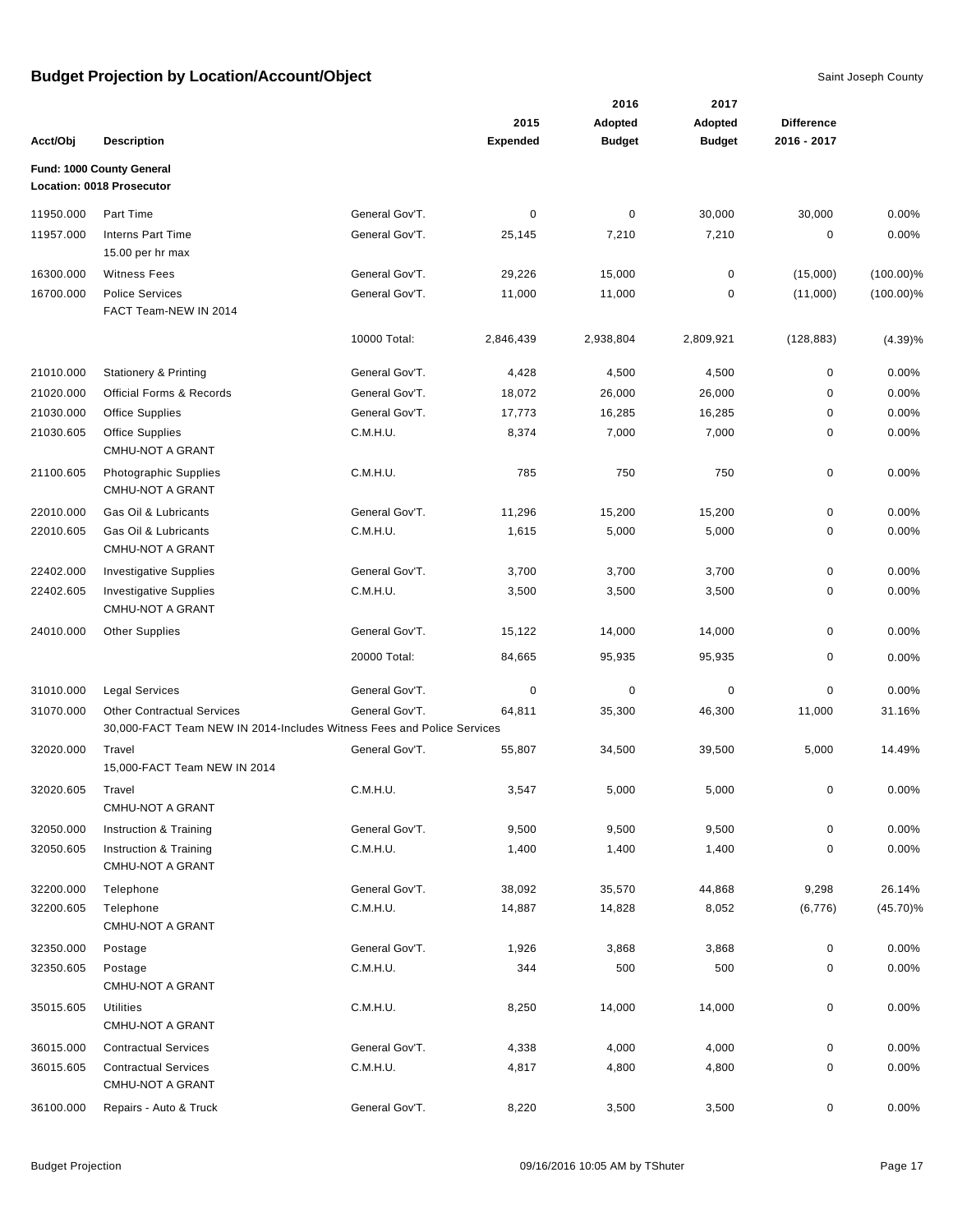|           |                                                                        |                        |                 | 2016          | 2017          |                   |              |
|-----------|------------------------------------------------------------------------|------------------------|-----------------|---------------|---------------|-------------------|--------------|
|           |                                                                        |                        | 2015            | Adopted       | Adopted       | <b>Difference</b> |              |
| Acct/Obj  | <b>Description</b>                                                     |                        | <b>Expended</b> | <b>Budget</b> | <b>Budget</b> | 2016 - 2017       |              |
|           | Fund: 1000 County General                                              |                        |                 |               |               |                   |              |
|           | Location: 0018 Prosecutor                                              |                        |                 |               |               |                   |              |
| 36300.000 | Repair - Office Equipment                                              | General Gov'T.         | 3,712           | 6,000         | 6,000         | $\mathbf 0$       | 0.00%        |
| 37010.000 | Rent - Bldgs & Office Space<br>COUNTY SUPPLEMENT FOR APS PROGRAM & SVU | General Gov'T.         | 53,000          | 58,000        | 53,000        | (5,000)           | $(8.62)\%$   |
| 37010.605 | Rent - Bldgs & Office Space<br><b>CMHU-NOT A GRANT</b>                 | C.M.H.U.               | 48,676          | 51,110        | 53,665        | 2,555             | 5.00%        |
| 37100.000 | Auto Lease                                                             | General Gov'T.         | 23,784          | 25,888        | 28,272        | 2,384             | 9.21%        |
| 39010.000 | Dues & Subscription                                                    | General Gov'T.         | 37,001          | 31,060        | 31,060        | 0                 | 0.00%        |
| 39010.605 | Dues & Subscription<br><b>CMHU-NOT A GRANT</b>                         | C.M.H.U.               | 337             | 500           | 500           | 0                 | 0.00%        |
| 39605.605 | Informer Fees & Buy Money                                              | C.M.H.U.               | 1,000           | 1,900         | 1,900         | 0                 | 0.00%        |
| 39750.000 | Data Processing<br>IT Consolidation under Location 02                  | General Gov'T.         | 40,326          | 64,000        | 0             | (64,000)          | $(100.00)\%$ |
|           |                                                                        | 30000 Total:           | 423,775         | 405,224       | 359,685       | (45, 539)         | $(11.24)\%$  |
| 44250.605 | <b>Office Machines</b><br><b>CMHU-NOT A GRANT</b>                      | C.M.H.U.               | 0               | 1,000         | $\pmb{0}$     | (1,000)           | $(100.00)\%$ |
| 44600.000 | <b>Special Equipment</b><br>FOR FACT TEAM                              | General Gov'T.         | $\mathbf 0$     | 5,000         | $\mathbf 0$   | (5,000)           | $(100.00)\%$ |
| 44600.605 | <b>Special Equipment</b><br><b>CMHU-NOT A GRANT</b>                    | C.M.H.U.               | 3,069           | 2,500         | $\mathbf 0$   | (2,500)           | $(100.00)\%$ |
| 45510.000 | Furniture & Fixtures                                                   | General Gov'T.         | $\mathbf 0$     | $\pmb{0}$     | $\mathbf 0$   | $\pmb{0}$         | 0.00%        |
|           |                                                                        | 40000 Total:           | 3,069           | 8,500         | $\pmb{0}$     | (8,500)           | $(100.00)\%$ |
|           |                                                                        | <b>Location Total:</b> | 3,357,948       | 3,448,463     | 3,265,541     | (182, 922)        | $(5.30)\%$   |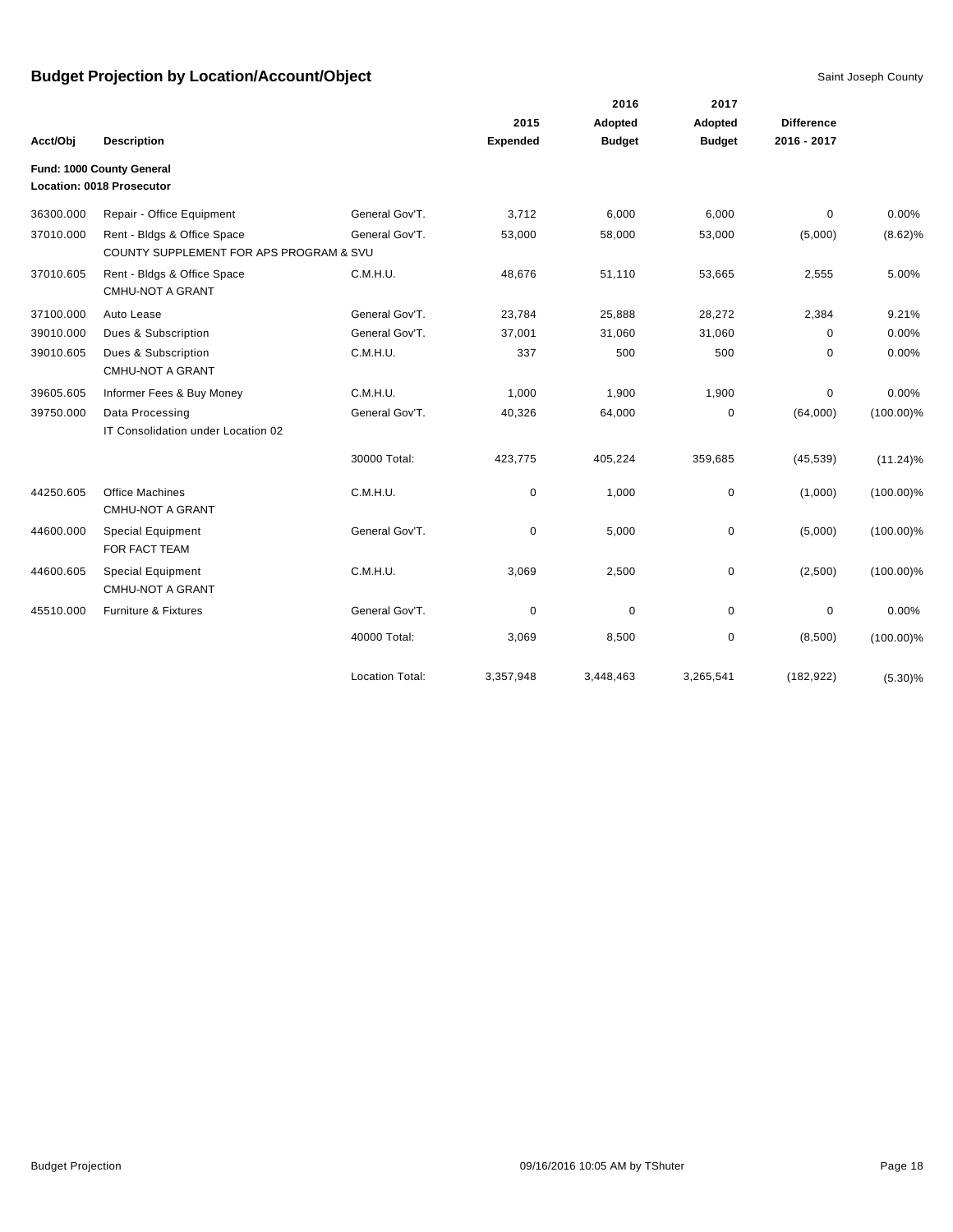|           |                                                              |                        |                 | 2016          | 2017          |                   |              |
|-----------|--------------------------------------------------------------|------------------------|-----------------|---------------|---------------|-------------------|--------------|
|           |                                                              |                        | 2015            | Adopted       | Adopted       | <b>Difference</b> |              |
| Acct/Obj  | <b>Description</b>                                           |                        | <b>Expended</b> | <b>Budget</b> | <b>Budget</b> | 2016 - 2017       |              |
|           | Fund: 1000 County General<br>Location: 0019 Circuit Court    |                        |                 |               |               |                   |              |
| 11019.000 | Judge Circuit Court<br>2011 Max Co Share per Statute         | General Gov'T.         | 5,000           | 5,000         | 5,000         | $\mathbf 0$       | 0.00%        |
| 11065.000 | Court Magistrate<br>3 @ 4,000 ea Maximum County Contribution | General Gov'T.         | 9,846           | 12,000        | 12,000        | $\pmb{0}$         | 0.00%        |
| 11077.000 | Admin. Assistant<br>1@ 32,100 4@ 29,676                      | General Gov'T.         | 151,081         | 153,228       | 150,804       | (2, 424)          | (1.58)%      |
| 11079.000 | Court Administrator                                          | General Gov'T.         | 50,000          | 50,000        | 50,000        | $\pmb{0}$         | 0.00%        |
| 11302.000 | <b>Court Reporters</b><br>3 @ \$45,679                       | General Gov'T.         | 137,037         | 137,037       | 137,037       | $\mathbf 0$       | 0.00%        |
| 11350.000 | Stenographer                                                 | General Gov'T.         | 0               | $\pmb{0}$     | $\pmb{0}$     | $\pmb{0}$         | 0.00%        |
| 11352.000 | <b>Court Bailiff</b>                                         | General Gov'T.         | 26,541          | 26,541        | 27,500        | 959               | 3.61%        |
| 11806.000 | Stenographer/Bailiff Part Time<br>Less than 29 Hrs. per week | General Gov'T.         | 0               | $\mathbf 0$   | 30,000        | 30,000            | 0.00%        |
| 11950.000 | Part Time                                                    | General Gov'T.         | 17,850          | 17,850        | $\pmb{0}$     | (17, 850)         | $(100.00)\%$ |
| 16100.000 | <b>Grand Jurors</b>                                          | General Gov'T.         | $\mathbf 0$     | 1,000         | $\mathbf 0$   | (1,000)           | $(100.00)\%$ |
| 16200.000 | Petit Jurors                                                 | General Gov'T.         | 10,127          | 14,750        | 14,750        | $\pmb{0}$         | 0.00%        |
|           |                                                              | 10000 Total:           | 407,482         | 417,406       | 427,091       | 9,685             | 2.32%        |
| 21030.000 | <b>Office Supplies</b>                                       | General Gov'T.         | 5,985           | 6,350         | 6,350         | $\mathbf 0$       | 0.00%        |
| 24102.000 | Meals & Etc Jurors & Witnesses                               | General Gov'T.         | 118             | 200           | 200           | $\mathbf 0$       | 0.00%        |
|           |                                                              | 20000 Total:           | 6,103           | 6,550         | 6,550         | $\mathbf 0$       | 0.00%        |
| 31070.000 | <b>Other Contractual Services</b>                            | General Gov'T.         | 1               | 50            | 50            | $\pmb{0}$         | 0.00%        |
| 32050.000 | Instruction & Training                                       | General Gov'T.         | 3,287           | 5,500         | 5,000         | (500)             | (9.09)%      |
| 32200.000 | Telephone                                                    | General Gov'T.         | 1,021           | 1,200         | $\mathbf 0$   | (1,200)           | $(100.00)\%$ |
| 32350.000 | Postage                                                      | General Gov'T.         | $\mathbf 0$     | $\mathbf 0$   | $\mathbf 0$   | $\mathbf 0$       | 0.00%        |
| 36300.000 | Repair - Office Equipment                                    | General Gov'T.         | 1,033           | 800           | 800           | $\mathbf 0$       | 0.00%        |
| 39010.000 | Dues & Subscription                                          | General Gov'T.         | 1,570           | 1,700         | 1,700         | $\mathbf 0$       | 0.00%        |
| 39015.000 | Legal Books & Report Services                                | General Gov'T.         | 10,517          | 12,000        | 4,000         | (8,000)           | $(66.67)\%$  |
|           |                                                              | 30000 Total:           | 17,429          | 21,250        | 11,550        | (9,700)           | $(45.65)\%$  |
|           |                                                              | <b>Location Total:</b> | 431,014         | 445,206       | 445.191       | (15)              | 0.00%        |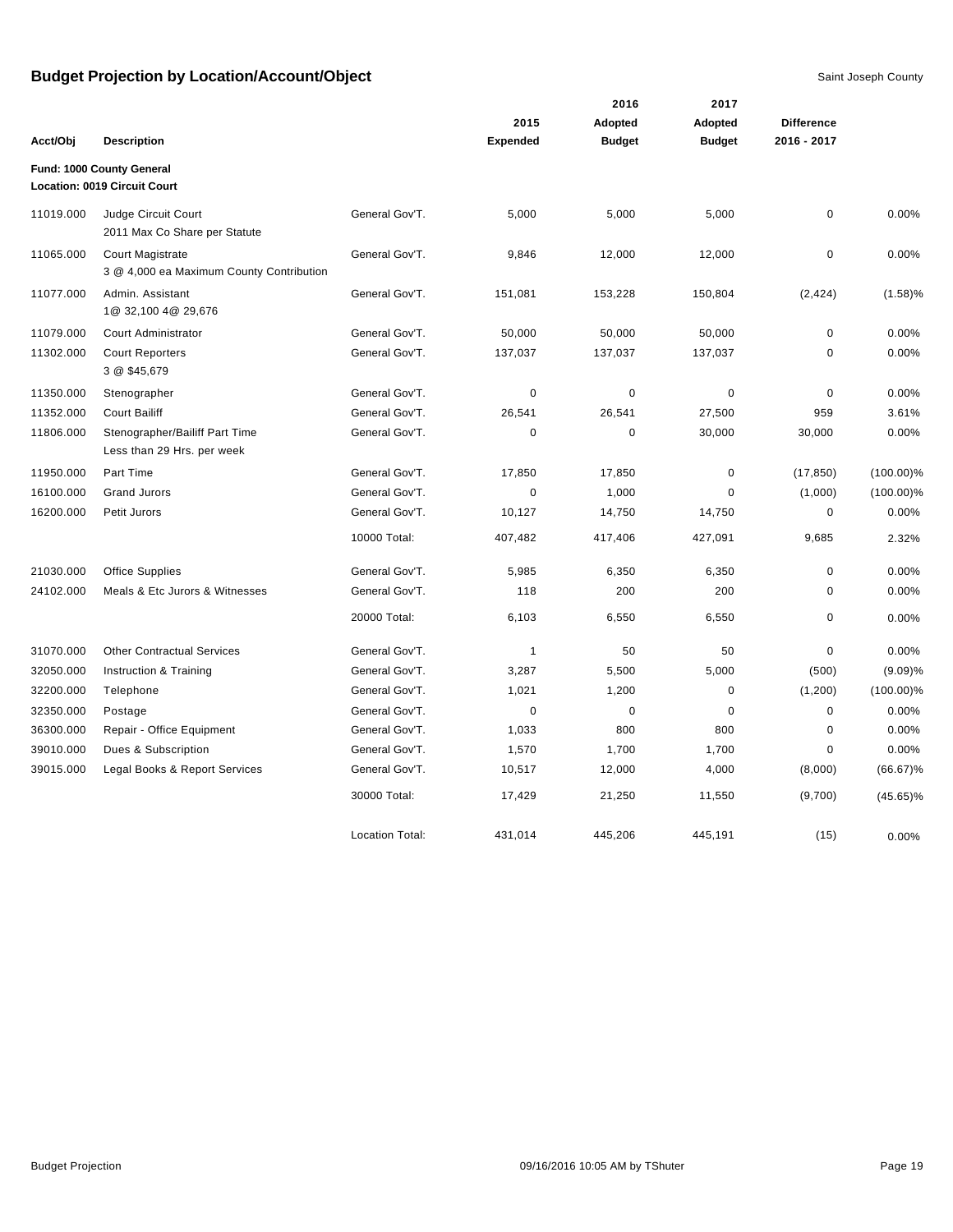|           |                                                                                                       |                        |                 | 2016          | 2017          |                   |              |
|-----------|-------------------------------------------------------------------------------------------------------|------------------------|-----------------|---------------|---------------|-------------------|--------------|
|           |                                                                                                       |                        | 2015            | Adopted       | Adopted       | <b>Difference</b> |              |
| Acct/Obj  | <b>Description</b>                                                                                    |                        | <b>Expended</b> | <b>Budget</b> | <b>Budget</b> | 2016 - 2017       |              |
|           | Fund: 1000 County General                                                                             |                        |                 |               |               |                   |              |
|           | Location: 0020 Superior Court                                                                         |                        |                 |               |               |                   |              |
| 11020.000 | Judge Superior Court<br>8 @ \$5000.; Maximum County Share per statute.                                | General Gov'T.         | 40,000          | 40,000        | 40,000        | 0                 | 0.00%        |
| 11065.000 | Court Magistrate<br>4 @ \$4,000; Maximum County Share per Statute                                     | General Gov'T.         | 9,846           | 16,000        | 16,000        | $\mathbf 0$       | 0.00%        |
| 11077.000 | Admin, Assistant<br>1@ 32,440 9 @ 32,100                                                              | General Gov'T.         | 257,140         | 289,240       | 321,340       | 32,100            | 11.10%       |
| 11079.000 | Court Administrator<br>New title to replace Asst. to Chief Judge                                      | General Gov'T.         | 39,329          | 39,329        | 39,329        | 0                 | 0.00%        |
| 11085.000 | Court Reporter/Administrative<br>2@ 38,641 INCLUDES 2 EMPLOYEES JOB SHARING 1/2 TIME IN EACH POSITION | General Gov'T.         | 77,282          | 77,282        | 0             | (77, 282)         | $(100.00)\%$ |
| 11302.000 | <b>Court Reporters</b><br>8@ 45,181                                                                   | General Gov'T.         | 316,267         | 316,267       | 361,448       | 45,181            | 14.29%       |
| 11352.000 | <b>Court Bailiff</b><br>11@ 28,572                                                                    | General Gov'T.         | 286,916         | 342,864       | 314,292       | (28, 572)         | $(8.33)\%$   |
| 11950.000 | Part Time<br>Maximum 12.00 per hour                                                                   | General Gov'T.         | 10,974          | 18,000        | 14,560        | (3, 440)          | $(19.11)\%$  |
| 16019.000 | Judge Pro Tem                                                                                         | General Gov'T.         | 275             | 500           | 500           | 0                 | 0.00%        |
| 16023.000 | <b>Emergency Employees</b>                                                                            | General Gov'T.         | 600             | 5,000         | 3,170         | (1,830)           | $(36.60)\%$  |
| 16200.000 | Petit Jurors                                                                                          | General Gov'T.         | 149,973         | 110,480       | 110,480       | 0                 | 0.00%        |
|           |                                                                                                       | 10000 Total:           | 1,188,602       | 1,254,962     | 1,221,119     | (33, 843)         | (2.70)%      |
| 21010.000 | <b>Stationery &amp; Printing</b>                                                                      | General Gov'T.         | 515             | 1,500         | 1,500         | $\mathbf 0$       | 0.00%        |
| 21020.000 | Official Forms & Records                                                                              | General Gov'T.         | 3,418           | 5,900         | 5,900         | 0                 | 0.00%        |
| 21030.000 | <b>Office Supplies</b>                                                                                | General Gov'T.         | 13,737          | 16,300        | 16,300        | 0                 | 0.00%        |
| 24102.000 | Meals & Etc Jurors & Witnesses                                                                        | General Gov'T.         | 4,260           | 6,000         | 6,000         | 0                 | 0.00%        |
|           |                                                                                                       | 20000 Total:           | 21,930          | 29,700        | 29,700        | 0                 | 0.00%        |
| 32050.000 | Instruction & Training                                                                                | General Gov'T.         | 8,397           | 10,000        | 10,000        | $\mathbf 0$       | 0.00%        |
| 32350.000 | Postage                                                                                               | General Gov'T.         | 18,284          | 21,500        | 21,500        | 0                 | 0.00%        |
| 33010.000 | <b>Publication Of Legal Notices</b>                                                                   | General Gov'T.         | 0               | 1,000         | 0             | (1,000)           | $(100.00)\%$ |
| 36300.000 | Repair - Office Equipment                                                                             | General Gov'T.         | 6,110           | 5,000         | 5,000         | $\pmb{0}$         | 0.00%        |
| 39010.000 | Dues & Subscription                                                                                   | General Gov'T.         | 2,300           | 2,900         | 2,900         | 0                 | 0.00%        |
| 39015.000 | Legal Books & Report Services                                                                         | General Gov'T.         | 51,873          | 59,000        | 59,000        | 0                 | 0.00%        |
|           |                                                                                                       | 30000 Total:           | 86,964          | 99,400        | 98,400        | (1,000)           | $(1.01)\%$   |
|           |                                                                                                       | <b>Location Total:</b> | 1,297,496       | 1,384,062     | 1,349,219     | (34, 843)         | (2.52)%      |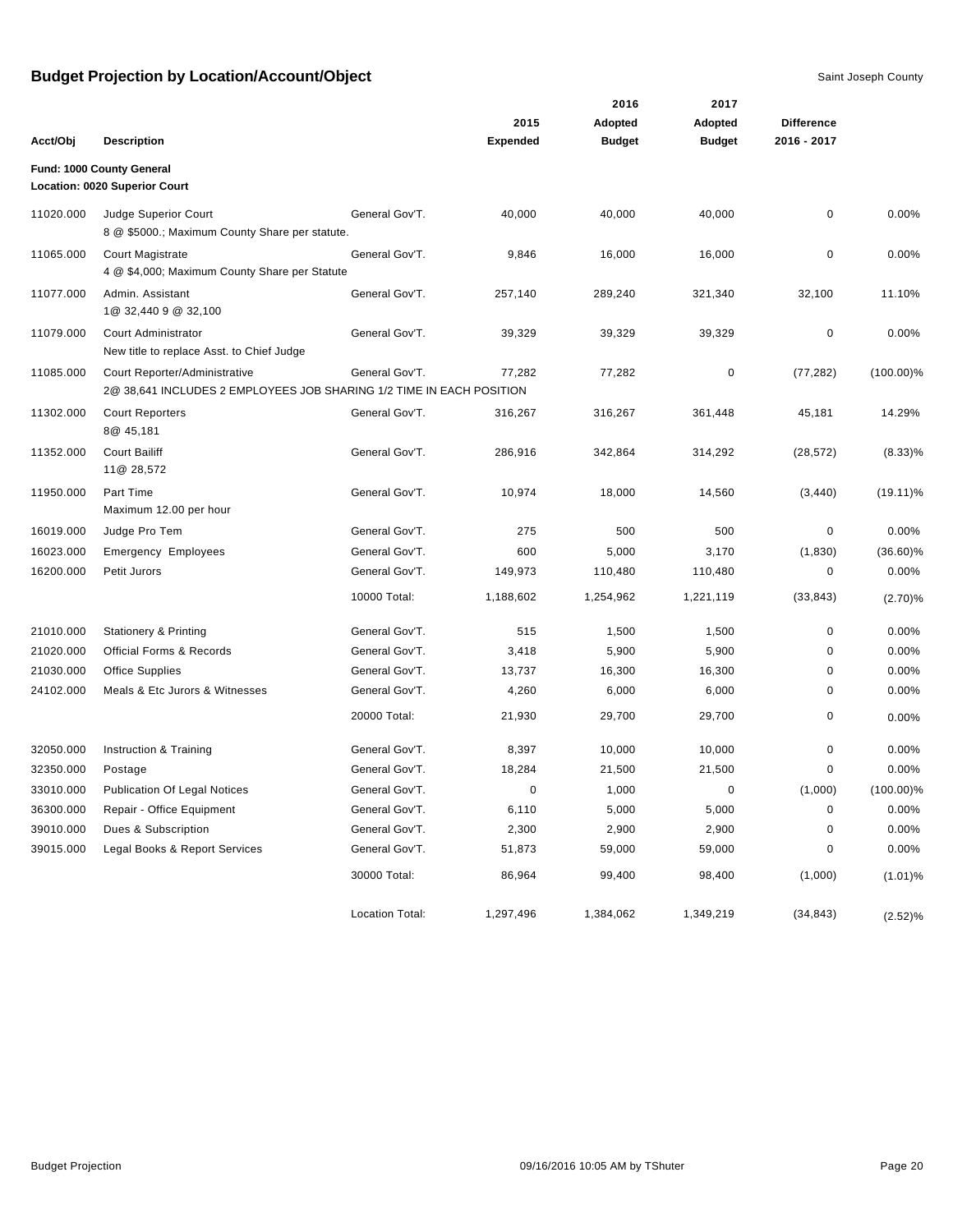|           |                                                                                                                                                                        |                        |                 | 2016          | 2017          |                   |             |
|-----------|------------------------------------------------------------------------------------------------------------------------------------------------------------------------|------------------------|-----------------|---------------|---------------|-------------------|-------------|
|           |                                                                                                                                                                        |                        | 2015            | Adopted       | Adopted       | <b>Difference</b> |             |
| Acct/Obj  | <b>Description</b>                                                                                                                                                     |                        | <b>Expended</b> | <b>Budget</b> | <b>Budget</b> | 2016 - 2017       |             |
|           | Fund: 1000 County General                                                                                                                                              |                        |                 |               |               |                   |             |
|           | Location: 0021 County-City Bldg.                                                                                                                                       |                        |                 |               |               |                   |             |
| 11021.000 | <b>Buildings Engineer</b><br>68% of Salary; 32% in Dept. 038. Ord 64-06                                                                                                | General Gov'T.         | 43,915          | 43,915        | 43,915        | 0                 | 0.00%       |
| 11374.000 | <b>Telephone Coordinator</b>                                                                                                                                           | General Gov'T.         | 25,000          | 25,000        | 25,000        | 0                 | 0.00%       |
| 11407.000 | Supervisor                                                                                                                                                             | General Gov'T.         | 24,039          | 25,000        | 25,000        | 0                 | 0.00%       |
| 11650.000 | <b>Executive Secretary</b>                                                                                                                                             | General Gov'T.         | 29,151          | 29,151        | 30,025        | 874               | 3.00%       |
| 11657.000 | Clerk                                                                                                                                                                  | General Gov'T.         | 25,000          | 25,000        | 25,000        | $\mathbf 0$       | 0.00%       |
| 11689.000 | Lead Maintenance Man<br>2@ 34,023                                                                                                                                      | General Gov'T.         | 34,023          | 34,023        | 68,046        | 34,023            | 100.00%     |
| 11691.000 | Maintenance Man Class I<br>9@ 29,693                                                                                                                                   | General Gov'T.         | 197,245         | 237,544       | 267,237       | 29,693            | 12.50%      |
| 11713.000 | Housekeeper<br>2@ 25,000 MOVED FROM LOCATION 49                                                                                                                        | General Gov'T.         | 0               | $\pmb{0}$     | 50,000        | 50,000            | 0.00%       |
| 11780.000 | Housekeeper/Security<br>1300 Hrs x 8.03 (10,439) each for 7 Part Time Housekeepers                                                                                     | General Gov'T.         | 89,143          | 104,390       | 73,073        | (31, 317)         | $(30.00)\%$ |
| 11959.000 | Maintenance Part Time Class 3<br>1300 Hrs @ 8.03 per hour (10,439) each for 8 Part Time Housekeepers & 1921 Hrs @ 9.34 per hour (17,942) each for 2 Part Time Security | General Gov'T.         | 103,028         | 119,396       | 119,396       | 0                 | 0.00%       |
| 14800.000 | <b>Fica Contribution</b>                                                                                                                                               | General Gov'T.         | 44,173          | 46,151        | 46,151        | $\mathbf 0$       | 0.00%       |
| 14810.000 | P.E.R.F.<br>11.2%                                                                                                                                                      | General Gov'T.         | 44,048          | 44,311        | 44,311        | 0                 | 0.00%       |
| 14840.000 | Group Insurance                                                                                                                                                        | General Gov'T.         | 140,160         | 157,200       | 157,200       | 0                 | 0.00%       |
| 14900.000 | Uniforms                                                                                                                                                               | General Gov'T.         | 1,065           | 1,000         | 1,000         | 0                 | 0.00%       |
|           |                                                                                                                                                                        | 10000 Total:           | 799,990         | 892,081       | 975,354       | 83,273            | 9.33%       |
| 22417.000 | <b>General Supplies</b>                                                                                                                                                | General Gov'T.         | 80,110          | 79,000        | 79,000        | 0                 | 0.00%       |
| 23460.000 | <b>Other Materials</b>                                                                                                                                                 | General Gov'T.         | 54,115          | 60,000        | 60,000        | 0                 | 0.00%       |
|           |                                                                                                                                                                        | 20000 Total:           | 134,225         | 139,000       | 139,000       | 0                 | 0.00%       |
| 34030.000 | Insurance Coverage                                                                                                                                                     | General Gov'T.         | 30,000          | 30,000        | 30,000        | 0                 | 0.00%       |
| 35015.000 | <b>Utilities</b>                                                                                                                                                       | General Gov'T.         | 458,310         | 617,202       | 617,202       | 0                 | 0.00%       |
| 36010.000 | Repairs-Bldgs & Structures                                                                                                                                             | General Gov'T.         | 2,500           | 2,500         | 2,500         | 0                 | 0.00%       |
| 36011.000 | <b>Bldg Maintenance</b>                                                                                                                                                | General Gov'T.         | 6,272           | 5,000         | 5,000         | 0                 | 0.00%       |
| 36017.000 | <b>Professional Services</b>                                                                                                                                           | General Gov'T.         | 48,664          | 49,000        | 49,000        | 0                 | 0.00%       |
| 36200.000 | Repairs - Other Equipment                                                                                                                                              | General Gov'T.         | 24,336          | 41,000        | 41,000        | 0                 | 0.00%       |
| 39750.000 | Data Processing                                                                                                                                                        | General Gov'T.         | 0               | $\pmb{0}$     | 0             | 0                 | 0.00%       |
|           |                                                                                                                                                                        | 30000 Total:           | 570,082         | 744,702       | 744,702       | 0                 | 0.00%       |
|           |                                                                                                                                                                        | <b>Location Total:</b> | 1,504,297       | 1,775,783     | 1,859,056     | 83,273            | 4.69%       |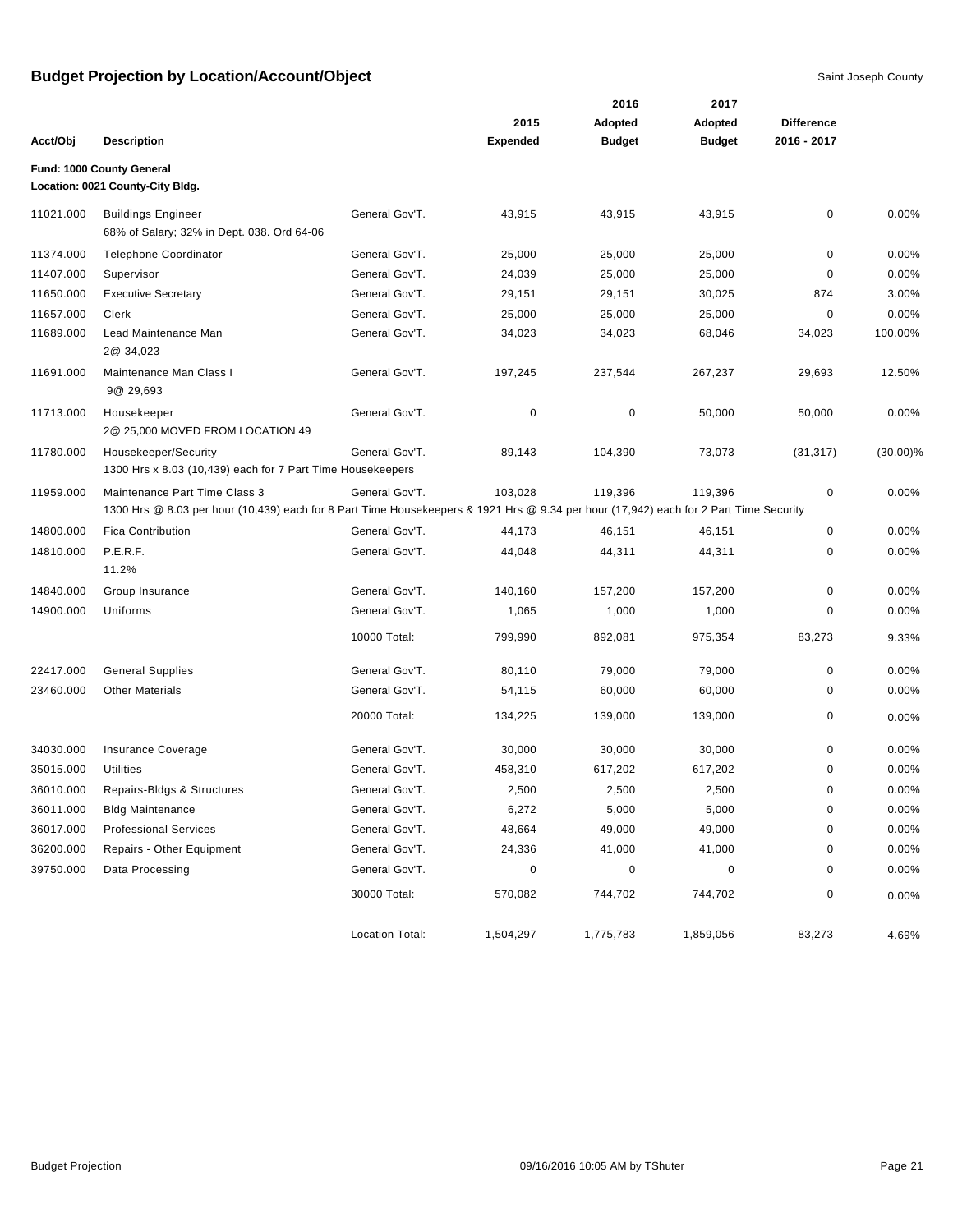|           |                                                                                                   |                 | 2015            | 2016<br>Adopted | 2017<br>Adopted | <b>Difference</b> |              |
|-----------|---------------------------------------------------------------------------------------------------|-----------------|-----------------|-----------------|-----------------|-------------------|--------------|
| Acct/Obj  | <b>Description</b>                                                                                |                 | <b>Expended</b> | <b>Budget</b>   | <b>Budget</b>   | 2016 - 2017       |              |
|           | Fund: 1000 County General<br><b>Location: 0023 County Engineer</b>                                |                 |                 |                 |                 |                   |              |
| 11007.000 | <b>County Surveyor</b>                                                                            | General Gov'T.  | 60,674          | 60,674          | 65,000          | 4,326             | 7.13%        |
| 11023.000 | <b>County Engineer</b><br>Supplements of 32,000 from MBF and 28,000 from LRSA and 18,170 from MVH | General Gov'T.  | 95,000          | 95,000          | 95,000          | 0                 | 0.00%        |
| 11040.000 | <b>Board Member</b><br>4@ 1,224                                                                   | General Gov'T.  | 4,896           | 4,896           | 4,896           | 0                 | 0.00%        |
| 11344.000 | MS4 Conserv./Const. Tech IV<br>35,000 Reimbursed from CEDIT funds-MS4 Approp                      | General Gov'T.  | $\mathbf 0$     | 53,773          | 54,080          | 307               | 0.57%        |
| 11401.000 | <b>Highway Engineer</b><br>Moved to MVH Fund 1176                                                 | General Gov'T.  | 4,413           | 4,413           | 0               | (4, 413)          | $(100.00)\%$ |
| 11440.000 | Chief Design Engineer<br>28,750 from MBF                                                          | General Gov'T.  | 12,082          | 67,208          | 76,960          | 9,752             | 14.51%       |
| 11441.000 | <b>Construction Manager</b>                                                                       | General Gov'T.  | 56,439          | 56,439          | 61,984          | 5,545             | 9.82%        |
| 11442.000 | Proj Engineer I-III<br>13,000 Funded from MBF                                                     | General Gov'T.  | 109,667         | 115,770         | 65,728          | (50, 042)         | $(43.23)\%$  |
| 11444.000 | <b>Construction Supervisor</b>                                                                    | General Gov'T.  | 53,844          | 53,844          | 58,032          | 4,188             | 7.78%        |
| 11446.000 | Project Manager<br>26,800 from MBF &18,000 from LRSA                                              | General Gov'T.  | 70,000          | 70,000          | 70,000          | $\mathbf 0$       | 0.00%        |
| 11447.000 | <b>Construction Technician IV</b>                                                                 | General Gov'T.  | $\mathbf 0$     | 0               | $\mathbf 0$     | $\mathbf 0$       | 0.00%        |
| 11610.000 | Office Mgr                                                                                        | General Gov'T.  | 37,658          | 37,658          | 38,064          | 406               | 1.08%        |
| 11650.000 | <b>Executive Secretary</b>                                                                        | General Gov'T.  | 32,300          | 33,300          | 34,008          | 708               | 2.13%        |
| 11953.000 | <b>Technician Part Time</b>                                                                       | General Gov'T.  | 0               | 0               | 6,000           | 6,000             | 0.00%        |
|           |                                                                                                   | 10000 Total:    | 536,973         | 652,975         | 629,752         | (23, 223)         | (3.56)%      |
| 21030.000 | <b>Office Supplies</b>                                                                            | General Gov'T.  | 465             | 535             | 535             | $\mathbf 0$       | 0.00%        |
| 22010.000 | Gas Oil & Lubricants                                                                              | General Gov'T.  | 4,843           | 7,000           | 7,000           | $\pmb{0}$         | 0.00%        |
| 22100.000 | Tires & Tubes                                                                                     | General Gov'T.  | 611             | 800             | 800             | $\pmb{0}$         | 0.00%        |
| 23015.000 | <b>Construction Supplies</b>                                                                      | General Gov'T.  | 0               | 1,000           | 1,000           | 0                 | 0.00%        |
| 24010.000 | <b>Other Supplies</b>                                                                             | General Gov'T.  | 900             | 1,000           | 1,000           | 0                 | 0.00%        |
|           |                                                                                                   | 20000 Total:    | 6,819           | 10,335          | 10,335          | $\mathbf 0$       | 0.00%        |
| 32020.000 | Travel                                                                                            | General Gov'T.  | 900             | 700             | 700             | $\pmb{0}$         | 0.00%        |
| 32050.000 | Instruction & Training                                                                            | General Gov'T.  | 400             | 600             | 600             | $\pmb{0}$         | 0.00%        |
| 32350.000 | Postage                                                                                           | General Gov'T.  | $\pmb{0}$       | 50              | 50              | 0                 | 0.00%        |
| 33010.000 | <b>Publication Of Legal Notices</b>                                                               | General Gov'T.  | 168             | 300             | 300             | $\pmb{0}$         | 0.00%        |
| 36100.000 | Repairs - Auto & Truck                                                                            | General Gov'T.  | 1,257           | 2,000           | 2,000           | $\pmb{0}$         | 0.00%        |
| 36200.000 | Repairs - Other Equipment                                                                         | General Gov'T.  | 90              | 430             | 430             | 0                 | 0.00%        |
| 36300.000 | Repair - Office Equipment                                                                         | General Gov'T.  | 300             | 300             | 300             | 0                 | 0.00%        |
| 37100.000 | Auto Lease                                                                                        | General Gov'T.  | $\pmb{0}$       | $\pmb{0}$       | $\mathbf 0$     | 0                 | 0.00%        |
| 39010.000 | Dues & Subscription                                                                               | General Gov'T.  | 362             | 500             | 500             | $\pmb{0}$         | 0.00%        |
| 39431.000 | Repair Drainage System                                                                            | General Gov'T.  | 5               | 2,000           | 2,000           | 0                 | 0.00%        |
|           |                                                                                                   | 30000 Total:    | 3,482           | 6,880           | 6,880           | 0                 | 0.00%        |
| 44010.000 | Equipment                                                                                         | General Gov'T.  | 0               | 500             | 500             | 0                 | 0.00%        |
|           |                                                                                                   | 40000 Total:    | $\pmb{0}$       | 500             | 500             | 0                 | 0.00%        |
|           |                                                                                                   | Location Total: | 547,274         | 670,690         | 647,467         | (23, 223)         | $(3.46)\%$   |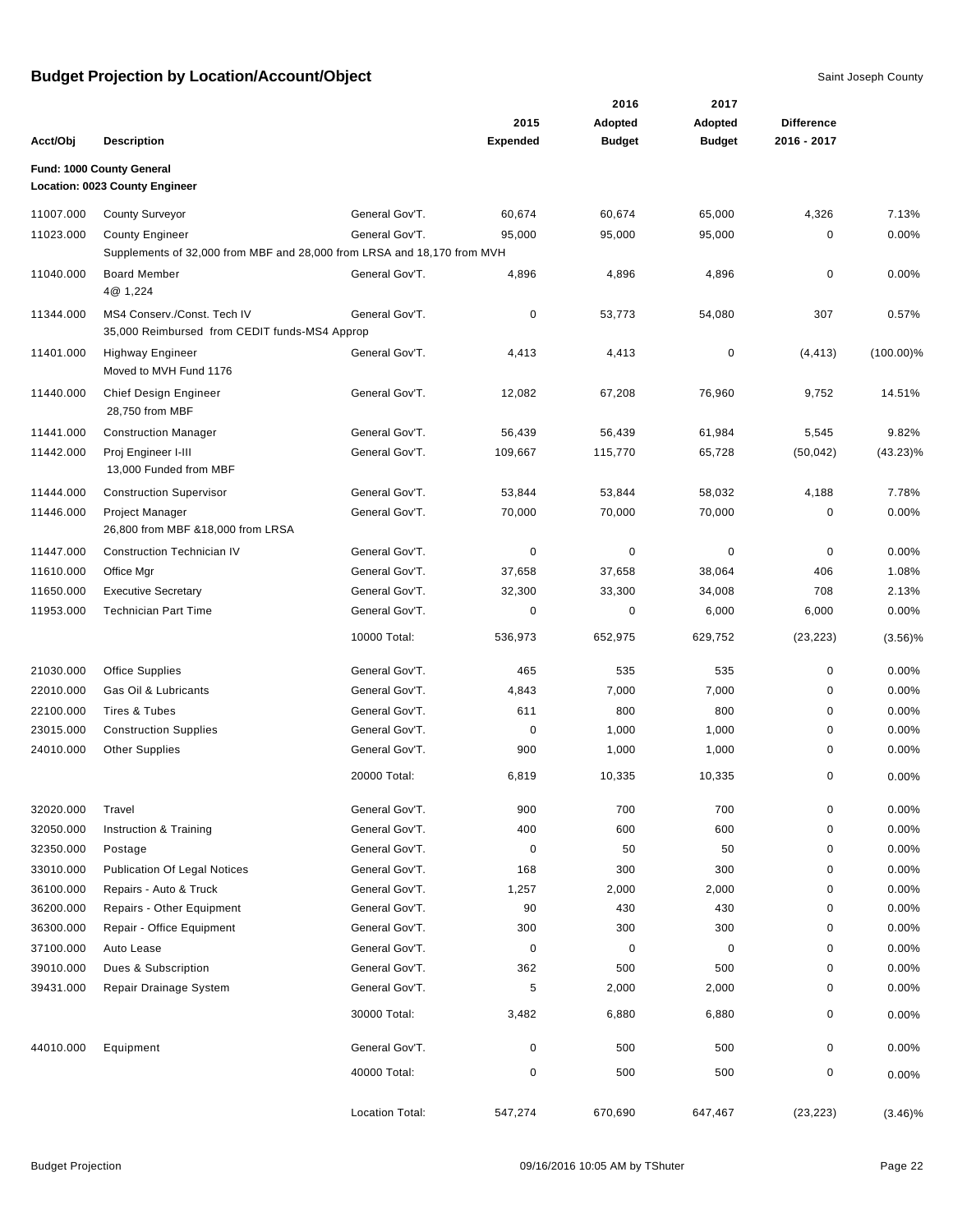|           |                                                                                                                  |                        |                 | 2016          | 2017          |                   |              |
|-----------|------------------------------------------------------------------------------------------------------------------|------------------------|-----------------|---------------|---------------|-------------------|--------------|
|           |                                                                                                                  |                        | 2015            | Adopted       | Adopted       | <b>Difference</b> |              |
| Acct/Obj  | <b>Description</b>                                                                                               |                        | <b>Expended</b> | <b>Budget</b> | <b>Budget</b> | 2016 - 2017       |              |
|           | Fund: 1000 County General<br>Location: 0024 Adult Probation                                                      |                        |                 |               |               |                   |              |
| 11024.000 | <b>Chief Probation Officer</b>                                                                                   | General Gov'T.         | 68,738          | 69,920        | 71,568        | 1,648             | 2.36%        |
| 11077.000 | Admin, Assistant                                                                                                 | General Gov'T.         | 33,749          | 33,749        | 33,749        | $\mathbf 0$       | 0.00%        |
| 11320.000 | <b>Coordinator Pre-Trial</b><br>State Mandated Wage same as PO                                                   | General Gov'T.         | $\mathbf 0$     | 34,797        | 39,881        | 5,084             | 14.61%       |
| 11320.625 | <b>Coordinator Pre-Trial</b>                                                                                     | Tasc Pgm. (Dui)        | 31,575          | 0             | 0             | 0                 | 0.00%        |
| 11385.000 | <b>Probation Officer I</b><br>1@ 60,904 1@ 38,223                                                                | General Gov'T.         | 54,519          | 92,860        | 99,127        | 6,267             | 6.75%        |
| 11386.000 | <b>Probation Officer II</b><br>1@ 60,904 1@ 55,369                                                               | General Gov'T.         | 57,857          | 112,886       | 116,273       | 3,387             | 3.00%        |
| 11386.650 | <b>Probation Officer II</b>                                                                                      | Int.Serv. Pqm.         | 57,857          | $\pmb{0}$     | $\mathbf 0$   | $\mathbf 0$       | 0.00%        |
| 11387.000 | <b>Probation Officer III</b>                                                                                     | General Gov'T.         | 52,599          | 53,756        | 57,538        | 3,782             | 7.04%        |
| 11388.000 | <b>Probation Officer IV</b>                                                                                      | General Gov'T.         | 62,857          | 64,130        | 65,904        | 1,774             | 2.77%        |
| 11389.000 | Probation Officer V                                                                                              | General Gov'T.         | 43,470          | 44,426        | 45,759        | 1,333             | 3.00%        |
| 11393.000 | Intensive Service Prob Officer                                                                                   | General Gov'T.         | 0               | 59,130        | 60,904        | 1,774             | 3.00%        |
| 11393.650 | Intensive Service Prob Officer                                                                                   | Int.Serv. Pqm.         | 56,723          | $\mathbf 0$   | $\mathbf 0$   | $\mathbf 0$       | 0.00%        |
| 11612.000 | <b>Asst Chief Adult Probation</b>                                                                                | General Gov'T.         | 57,817          | 61,413        | 65,369        | 3,956             | 6.44%        |
| 11613.000 | <b>Probation Officer VI</b>                                                                                      | General Gov'T.         | 25,088          | 43,377        | 45,759        | 2,382             | 5.49%        |
| 11614.000 | <b>Probation Officer VII</b><br>2@ 60,904 1@ 45,759                                                              | General Gov'T.         | 152,903         | 162,480       | 167,567       | 5,087             | 3.13%        |
| 11615.000 | <b>Probation Officer VIII</b><br>1@ 60,369 1@ 52,853 1@ 50,759 2@ 50,335 1@ 48,047 1@ 45,759 1@ 44,766 1@ 38,223 | General Gov'T.         | 398,970         | 415,671       | 441,506       | 25,835            | 6.22%        |
| 11619.000 | <b>Probation Officer IX</b>                                                                                      | General Gov'T.         | 86,880          | 84,249        | 45,759        | (38, 490)         | $(45.69)\%$  |
| 11652.000 | Secretary I                                                                                                      | General Gov'T.         | 25,913          | 25,913        | 25,913        | 0                 | 0.00%        |
| 11653.000 | Secretary II                                                                                                     | General Gov'T.         | 26,651          | 26,651        | 26,651        | 0                 | 0.00%        |
| 11654.000 | Secretary III                                                                                                    | General Gov'T.         | 27,072          | 27,072        | 27,072        | $\mathbf 0$       | 0.00%        |
| 11696.000 | <b>Intensive Service Secretary</b>                                                                               | General Gov'T.         | 0               | 25,913        | 25,913        | 0                 | 0.00%        |
| 11696.650 | <b>Intensive Service Secretary</b>                                                                               | Int.Serv. Pgm.         | 25,913          | 0             | $\mathbf 0$   | 0                 | 0.00%        |
|           |                                                                                                                  | 10000 Total:           | 1,347,151       | 1,438,393     | 1,462,212     | 23,819            | 1.66%        |
| 21020.000 | <b>Official Forms &amp; Records</b>                                                                              | General Gov'T.         | 1,668           | 1,500         | 1,500         | 0                 | 0.00%        |
| 21030.000 | <b>Office Supplies</b>                                                                                           | General Gov'T.         | 5,632           | 5,900         | 7,000         | 1,100             | 18.64%       |
| 22215.000 | <b>Drug Testing Supplies</b>                                                                                     | General Gov'T.         | 2,400           | 2,400         | 0             | (2,400)           | $(100.00)\%$ |
|           |                                                                                                                  | 20000 Total:           | 9,700           | 9,800         | 8,500         | (1,300)           | $(13.27)\%$  |
|           |                                                                                                                  | <b>Location Total:</b> | 1,356,851       | 1,448,193     | 1,470,712     | 22,519            | 1.55%        |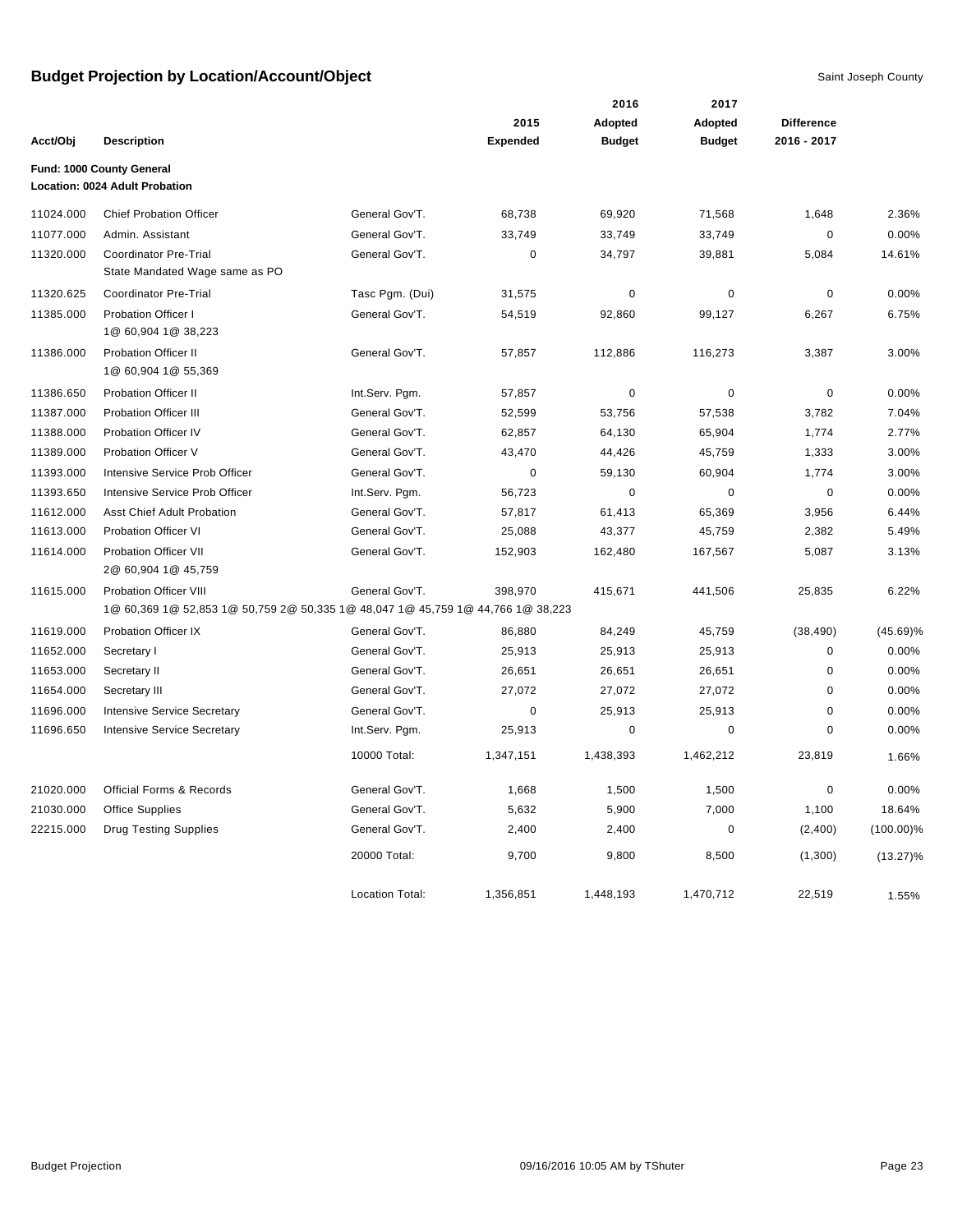|           |                                                                                                              |                |                         | 2016          | 2017          |                   |              |
|-----------|--------------------------------------------------------------------------------------------------------------|----------------|-------------------------|---------------|---------------|-------------------|--------------|
|           |                                                                                                              |                | 2015<br><b>Expended</b> | Adopted       | Adopted       | <b>Difference</b> |              |
| Acct/Obj  | <b>Description</b>                                                                                           |                |                         | <b>Budget</b> | <b>Budget</b> | 2016 - 2017       |              |
|           | Fund: 1000 County General<br>Location: 0025 Juvenile & Probate Court                                         |                |                         |               |               |                   |              |
| 11026.000 | Judge Probate Court<br>Maximum County Share by Statute.                                                      | General Gov'T. | 5,000                   | 5,000         | 5,000         | 0                 | 0.00%        |
| 11065.000 | Court Magistrate<br>3 @ \$4000 max share per statute                                                         | General Gov'T. | 11,892                  | 12,000        | 12,000        | 0                 | 0.00%        |
| 11078.000 | <b>Chief Probation Officer</b><br>Chief PO per State Mandated Schedule                                       | General Gov'T. | 62,817                  | 63,869        | 70,369        | 6,500             | 10.18%       |
| 11079.000 | Court Administrator<br><b>NEW POSITION FOR 2016</b>                                                          | General Gov'T. | 0                       | 45,000        | 45,000        | 0                 | 0.00%        |
| 11302.000 | <b>Court Reporters</b><br>1@ 49,317 3@ 37,964                                                                | General Gov'T. | 162,698                 | 163,210       | 163,210       | 0                 | 0.00%        |
| 11312.000 | I.T. Manager<br>Paid as a P.O./IT-IT Consolidation under Location 02                                         | General Gov'T. | 57,857                  | 59,130        | 0             | (59, 130)         | $(100.00)\%$ |
| 11333.000 | Data Processing Administrator<br>NEW POSITION FOR 2017                                                       | General Gov'T. | 0                       | $\pmb{0}$     | 59,130        | 59,130            | 0.00%        |
| 11349.000 | <b>Truancy Probation Officer</b><br>MOVED TO PROBATION OFFICER I                                             | General Gov'T. | 55,229                  | 56,444        | 0             | (56, 444)         | $(100.00)\%$ |
| 11352.000 | <b>Court Bailiff</b><br>4@ 26,541                                                                            | General Gov'T. | 98,202                  | 106,166       | 106,166       | 0                 | 0.00%        |
| 11376.000 | <b>Education Coordinator</b><br>Also paid in Location 49                                                     | General Gov'T. | 0                       | $\mathbf 0$   | 0             | 0                 | 0.00%        |
| 11385.000 | <b>Probation Officer I</b><br>1@ 65,904 3@ 63,949 6@ 55,369 1@50,355 4@ 45,759 1@ 43,024 4@ 39,651 1@ 33,112 | General Gov'T. | 732,608                 | 957,481       | 1,058,096     | 100,615           | 10.51%       |
| 11388.000 | <b>Probation Officer IV</b><br>Assistant Chief P.O. Per State Mandated Schedule.                             | General Gov'T. | 67,857                  | 69,130        | 70,904        | 1,774             | 2.57%        |
| 11616.000 | Supervisor Of Probation<br>Per State Mandated Schedule                                                       | General Gov'T. | 55,458                  | 56,563        | 63,388        | 6,825             | 12.07%       |
| 11650.000 | <b>Executive Secretary</b>                                                                                   | General Gov'T. | 31,883                  | 31,883        | 31,883        | 0                 | 0.00%        |
| 11652.000 | Secretary I<br>3@ 26,163                                                                                     | General Gov'T. | 101,610                 | 104,652       | 78,489        | (26, 163)         | $(25.00)\%$  |
| 11657.000 | Clerk                                                                                                        | General Gov'T. | 26.418                  | 26,744        | 29,744        | 3,000             | 11.22%       |
| 11667.000 | Fiscal Ofcr/Bookkeeper                                                                                       | General Gov'T. | 23,536                  | 32,208        | 0             | (32, 208)         | $(100.00)\%$ |
| 11770.000 | Casa Executive Director<br>County Match for State CASA grant                                                 | General Gov'T. | 44,880                  | 44,880        | 44,880        | 0                 | $0.00\%$     |
| 11771.000 | Casa Program Coordinator<br>County Match for State CASA grant                                                | General Gov'T. | 33,183                  | 33,864        | 33,864        | 0                 | 0.00%        |
| 11772.000 | Casa Volunteer Supervisor I<br>3 @\$35,904 County Match for State CASA grant                                 | General Gov'T. | 103,381                 | 107,712       | 107,712       | 0                 | 0.00%        |
| 11773.000 | Casa Recruiter/Trainer<br>County Match for State CASA Grant                                                  | General Gov'T. | 29,870                  | 35,904        | 35,904        | 0                 | 0.00%        |
| 11791.000 | Electronic File Clerk Suppl.                                                                                 | General Gov'T. | 4,120                   | 4,120         | 4,120         | 0                 | 0.00%        |
| 16020.000 | Per Diem - Special Judges                                                                                    | General Gov'T. | 0                       | 500           | 500           | 0                 | 0.00%        |
|           |                                                                                                              | 10000 Total:   | 1,708,499               | 2,016,460     | 2,020,359     | 3,899             | 0.19%        |
| 21010.000 | <b>Stationery &amp; Printing</b>                                                                             | General Gov'T. | 2,083                   | 2,000         | 2,000         | 0                 | 0.00%        |
| 21030.000 | <b>Office Supplies</b>                                                                                       | General Gov'T. | 13,032                  | 16,820        | 16,820        | 0                 | 0.00%        |
| 24100.000 | Food                                                                                                         | General Gov'T. | 660                     | 1,000         | 1,000         | 0                 | 0.00%        |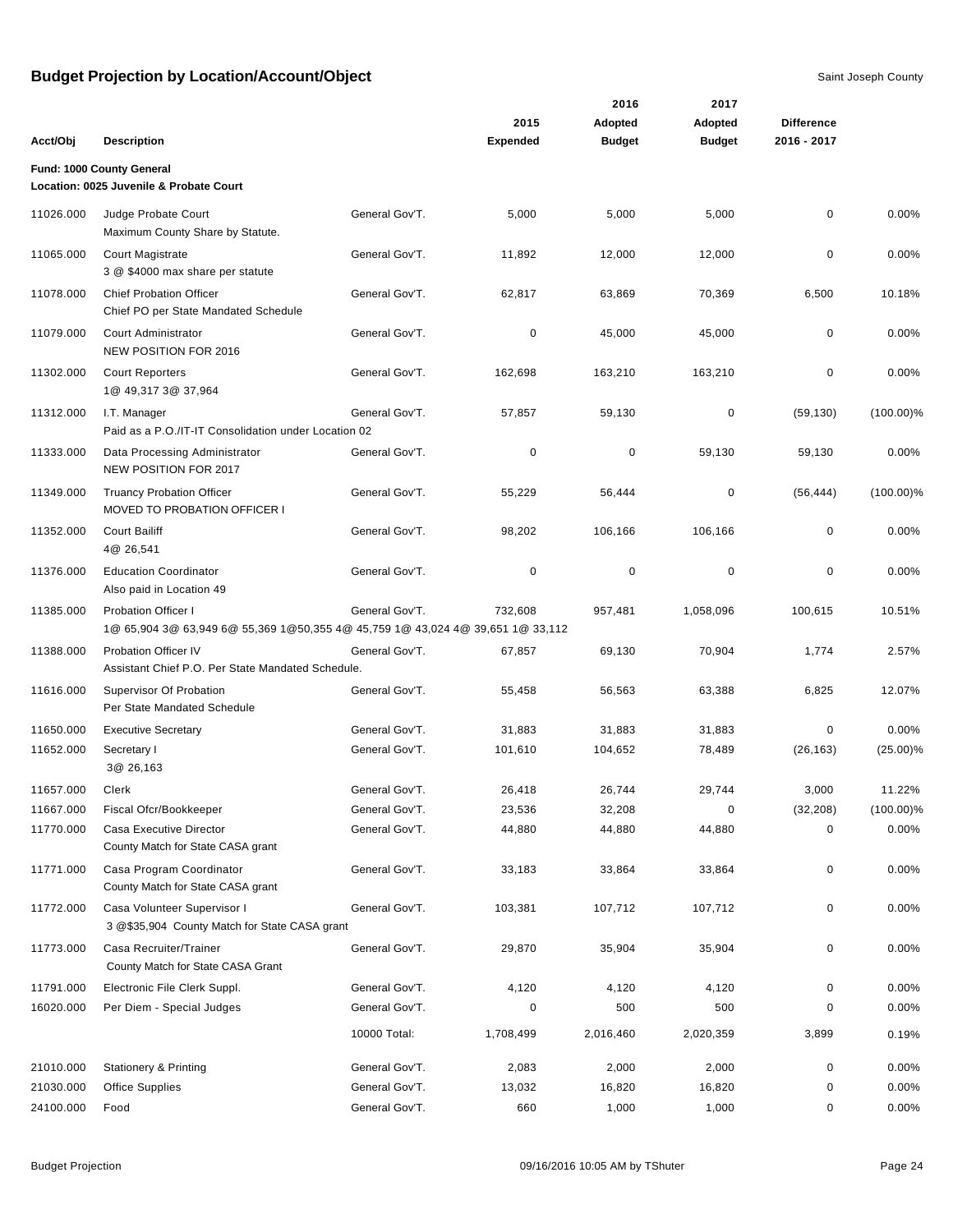|           |                                                                      |                        |                 | 2016          | 2017          |                   |          |
|-----------|----------------------------------------------------------------------|------------------------|-----------------|---------------|---------------|-------------------|----------|
|           |                                                                      |                        | 2015            | Adopted       | Adopted       | <b>Difference</b> |          |
| Acct/Obj  | <b>Description</b>                                                   |                        | <b>Expended</b> | <b>Budget</b> | <b>Budget</b> | 2016 - 2017       |          |
|           | Fund: 1000 County General<br>Location: 0025 Juvenile & Probate Court |                        |                 |               |               |                   |          |
| 24110.000 | Clothing                                                             | General Gov'T.         | 42              | 400           | 400           | 0                 | 0.00%    |
|           |                                                                      | 20000 Total:           | 15,817          | 20,220        | 20,220        | 0                 | 0.00%    |
| 31070.000 | <b>Other Contractual Services</b>                                    | General Gov'T.         | 0               | 0             | 0             | 0                 | $0.00\%$ |
| 32020.000 | Travel                                                               | General Gov'T.         | 17,930          | 13,386        | 13,386        | 0                 | 0.00%    |
| 32050.000 | Instruction & Training                                               | General Gov'T.         | 10,170          | 10,000        | 10,000        | 0                 | 0.00%    |
| 32200.000 | Telephone                                                            | General Gov'T.         | 3,571           | 3,600         | 3,600         | 0                 | 0.00%    |
| 32350.000 | Postage                                                              | General Gov'T.         | 7,953           | 8,000         | 8,000         | 0                 | 0.00%    |
| 36300.000 | Repair - Office Equipment                                            | General Gov'T.         | 0               | 1,500         | 1,500         | 0                 | 0.00%    |
| 36500.000 | Service Contract                                                     | General Gov'T.         | 60,591          | 50,600        | 50,600        | $\Omega$          | 0.00%    |
| 39010.000 | Dues & Subscription                                                  | General Gov'T.         | 2,593           | 3,500         | 3,500         | 0                 | 0.00%    |
| 39015.000 | Legal Books & Report Services                                        | General Gov'T.         | 5,222           | 5,000         | 5,000         | 0                 | 0.00%    |
| 39600.000 | Refunds, Awards & Indemnities                                        | General Gov'T.         | 38,689          | $\mathbf 0$   | $\Omega$      | $\Omega$          | 0.00%    |
| 39750.000 | Data Processing<br>IT Consolidation under Location 02                | General Gov'T.         | 9,804           | 5,000         | 5,000         | 0                 | 0.00%    |
|           |                                                                      | 30000 Total:           | 156,523         | 100,586       | 100,586       | 0                 | 0.00%    |
|           |                                                                      | <b>Location Total:</b> | 1,880,839       | 2,137,266     | 2,141,165     | 3,899             | 0.18%    |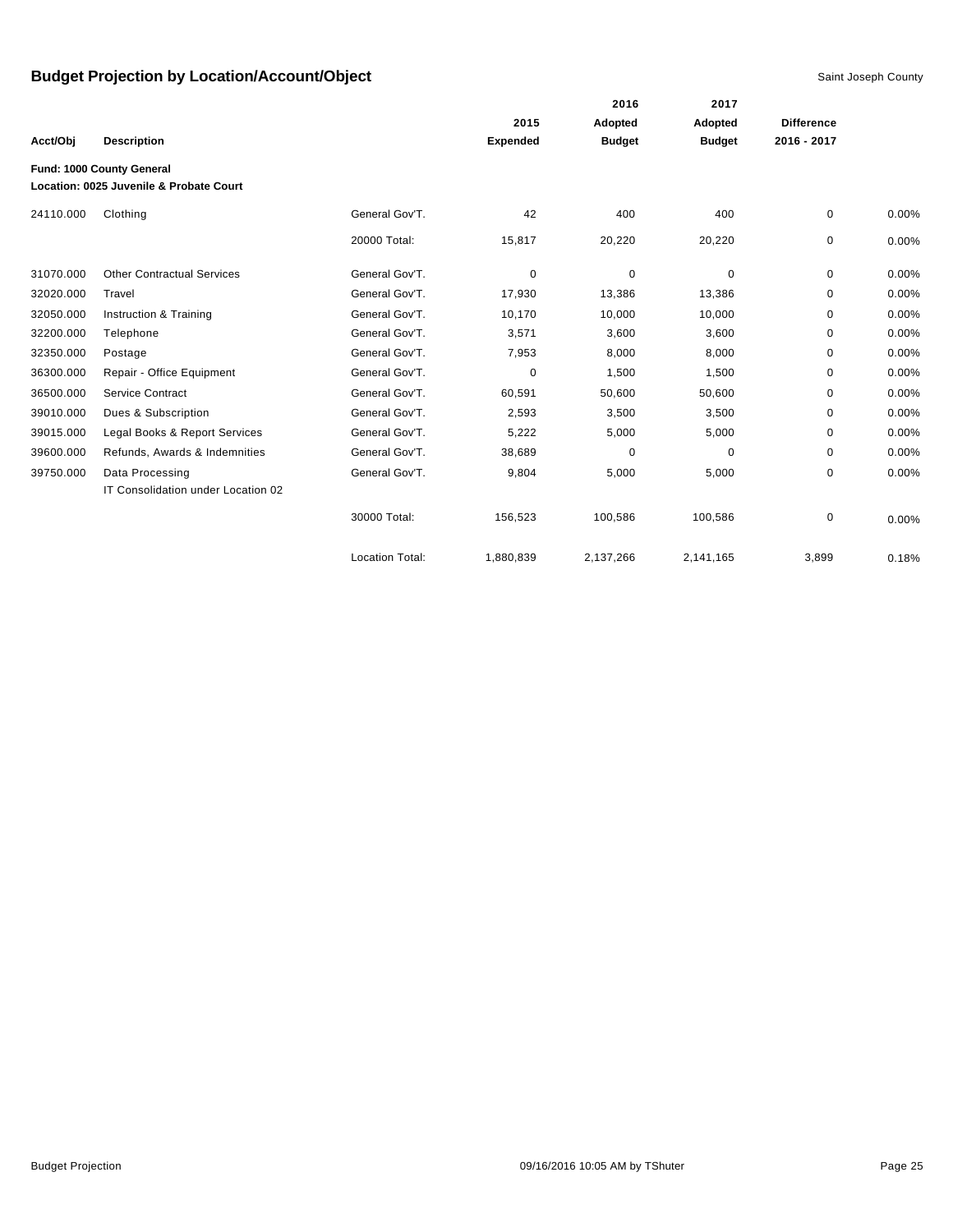|           |                                                          |                        | 2016            | 2017          |               |                   |          |
|-----------|----------------------------------------------------------|------------------------|-----------------|---------------|---------------|-------------------|----------|
|           | <b>Description</b>                                       |                        | 2015            | Adopted       | Adopted       | <b>Difference</b> |          |
| Acct/Obi  |                                                          |                        | <b>Expended</b> | <b>Budget</b> | <b>Budget</b> | 2016 - 2017       |          |
|           | Fund: 1000 County General<br>Location: 0026 Soil & Water |                        |                 |               |               |                   |          |
| 11308.000 | Co Conservationist                                       | General Gov'T.         | 32,994          | 34,883        | 34,883        | 0                 | $0.00\%$ |
| 11310.000 | Soil&Water Coord-Environ Cord                            | General Gov'T.         | 33,936          | 33,936        | 33,936        | 0                 | $0.00\%$ |
| 11679.000 | Soil & Water Secretary                                   | General Gov'T.         | 25,000          | 25,000        | 25,000        | 0                 | 0.00%    |
|           |                                                          | 10000 Total:           | 91,930          | 93,819        | 93,819        | 0                 | $0.00\%$ |
|           |                                                          | <b>Location Total:</b> | 91,930          | 93,819        | 93,819        | 0                 | $0.00\%$ |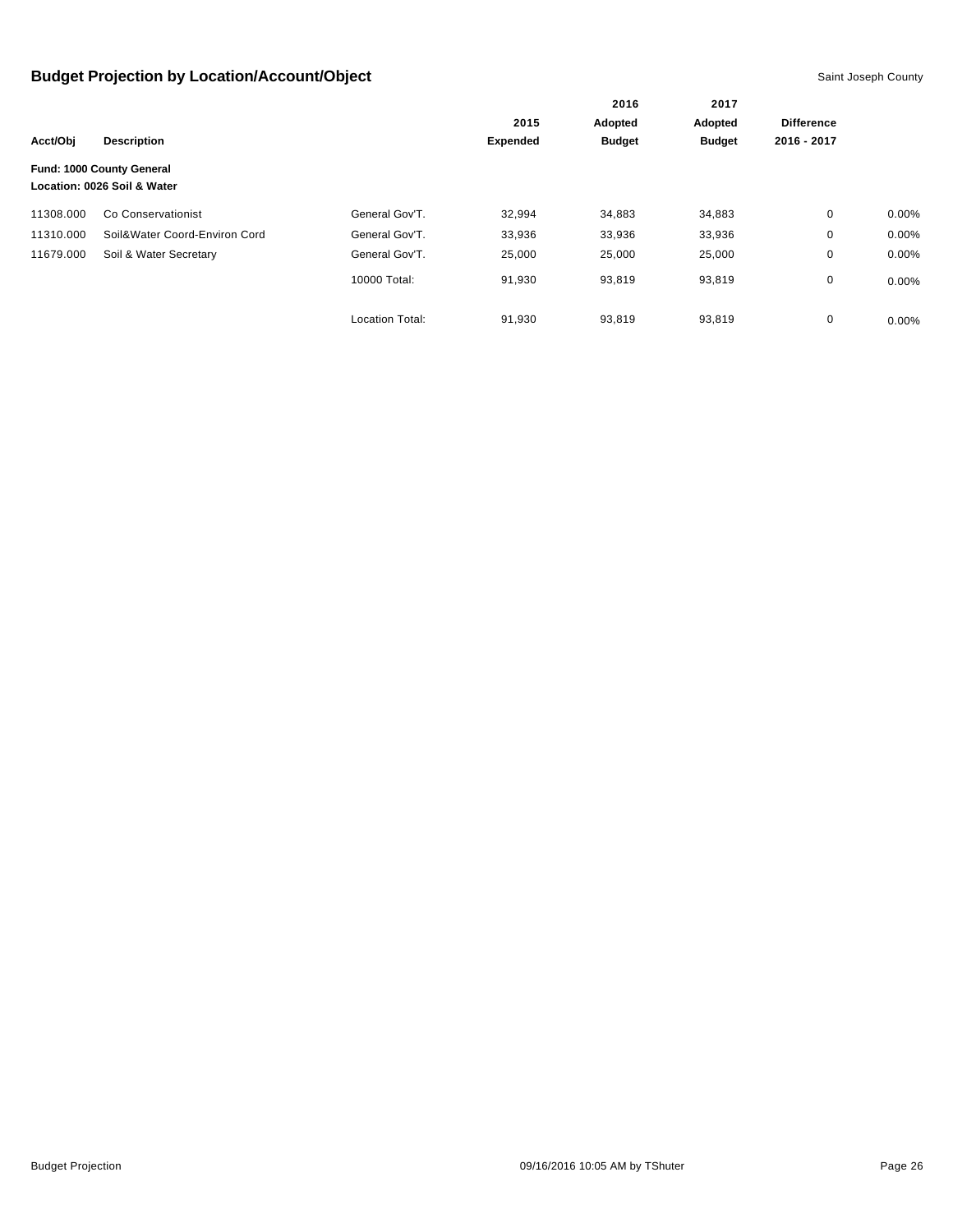| Acct/Obj  | <b>Description</b>                                                                                     |                | 2015<br><b>Expended</b> | 2016<br>Adopted<br><b>Budget</b> | 2017<br>Adopted<br><b>Budget</b> | <b>Difference</b><br>2016 - 2017 |              |
|-----------|--------------------------------------------------------------------------------------------------------|----------------|-------------------------|----------------------------------|----------------------------------|----------------------------------|--------------|
|           | Fund: 1000 County General<br><b>Location: 0027 Election Board</b>                                      |                |                         |                                  |                                  |                                  |              |
| 11042.000 | <b>Election Board Members</b><br>3@ \$4,250                                                            | General Gov'T. | 12,750                  | 12,750                           | 12,750                           | 0                                | 0.00%        |
| 11043.000 | <b>Election Clerk</b><br>Position moved from Clerk 01 Location plus 5,000                              | General Gov'T. | 0                       | $\mathbf 0$                      | 31,250                           | 31,250                           | 0.00%        |
| 11044.000 | Absentee Voter Board<br>45.00 per day/Deliver Ballots                                                  | General Gov'T. | 1,980                   | 8,200                            | 0                                | (8, 200)                         | $(100.00)\%$ |
| 11045.000 | <b>Clerical Assistants</b><br>Overtime for Clerk's Staff/Extra Hire for lobby at 9.00 per hour maximum | General Gov'T. | 62,543                  | 110,000                          | 0                                | (110,000)                        | $(100.00)\%$ |
| 11047.000 | Voting Machine Technicians<br>Paid by Verbal Contract Agreement                                        | General Gov'T. | 45,276                  | 60,000                           | 0                                | (60,000)                         | $(100.00)\%$ |
| 11313.000 | G.I.S. Technician<br>Salary also paid from the Area Plan Dept                                          | General Gov'T. | 12,607                  | 12,607                           | 12,607                           | 0                                | 0.00%        |
| 11900.000 | Inspector - Primary<br>230 @125.00 per day                                                             | General Gov'T. | 16,052                  | 28,750                           | 0                                | (28, 750)                        | $(100.00)\%$ |
| 11901.000 | Inspector - General<br>230 @125.00 per day                                                             | General Gov'T. | 16,443                  | 28,750                           | $\mathbf 0$                      | (28, 750)                        | $(100.00)\%$ |
| 11910.000 | Judge-Primary<br>460 @80.00 per day                                                                    | General Gov'T. | 19,556                  | 36,800                           | 0                                | (36, 800)                        | $(100.00)\%$ |
| 11911.000 | Judge-General<br>460 @80.00 per day                                                                    | General Gov'T. | 20,216                  | 36,800                           | 0                                | (36, 800)                        | $(100.00)\%$ |
| 11920.000 | Sheriff-Primary<br>460 @80.00 per day                                                                  | General Gov'T. | 14,365                  | 36,800                           | 0                                | (36, 800)                        | $(100.00)\%$ |
| 11921.000 | Sheriff-General<br>460 @80.00 per day                                                                  | General Gov'T. | 8,586                   | 36,800                           | 0                                | (36, 800)                        | $(100.00)\%$ |
| 11930.000 | Clerk-Primary<br>460 @80.00 per day                                                                    | General Gov'T. | 16,444                  | 36,800                           | 0                                | (36, 800)                        | $(100.00)\%$ |
| 11931.000 | Clerk-General<br>460 @80.00 per day                                                                    | General Gov'T. | 19,355                  | 36,800                           | 0                                | (36, 800)                        | $(100.00)\%$ |
|           |                                                                                                        | 10000 Total:   | 266,173                 | 481,857                          | 56,607                           | (425, 250)                       | $(88.25)\%$  |
| 21021.000 | <b>Election Supplies</b>                                                                               | General Gov'T. | 21,682                  | 25,000                           | $\mathbf 0$                      | (25,000)                         | $(100.00)\%$ |
| 21030.000 | Office Supplies                                                                                        | General Gov'T. | 2,930                   | 5,000                            | 2,000                            | (3,000)                          | $(60.00)\%$  |
| 24500.000 | <b>Meals For Precinct Board</b><br>5.50 per person/per day for all poll workers                        | General Gov'T. | 0                       | 17,710                           | 0                                | (17, 710)                        | $(100.00)\%$ |
| 24501.000 | Absentee/Election Brd Meals<br>Meals for Election Day Board/Staff in Clerk's Office Total of 30 People | General Gov'T. | 1,191                   | 3,000                            | 0                                | (3,000)                          | $(100.00)\%$ |
|           |                                                                                                        | 20000 Total:   | 25,803                  | 50,710                           | 2,000                            | (48, 710)                        | $(96.06)\%$  |
| 31070.000 | <b>Other Contractual Services</b>                                                                      | General Gov'T. | 236,652                 | 270,000                          | 28,125                           | (241, 875)                       | $(89.58)\%$  |
| 32010.000 | Mileage Allowance                                                                                      | General Gov'T. | 922                     | 3,000                            | 1,000                            | (2,000)                          | $(66.67)\%$  |
| 32350.000 | Postage                                                                                                | General Gov'T. | 0                       | 0                                | 0                                | 0                                | 0.00%        |
| 33100.000 | Printing                                                                                               | General Gov'T. | 64,140                  | 60,000                           | 0                                | (60,000)                         | $(100.00)\%$ |
| 36210.000 | Voting Machine Repairs                                                                                 | General Gov'T. | 640                     | 7,000                            | 0                                | (7,000)                          | $(100.00)\%$ |
| 37900.000 | <b>Polling Places</b>                                                                                  | General Gov'T. | 2,940                   | 7,000                            | 0                                | (7,000)                          | $(100.00)\%$ |
|           |                                                                                                        | 30000 Total:   | 305,294                 | 347,000                          | 29,125                           | (317, 875)                       | $(91.61)\%$  |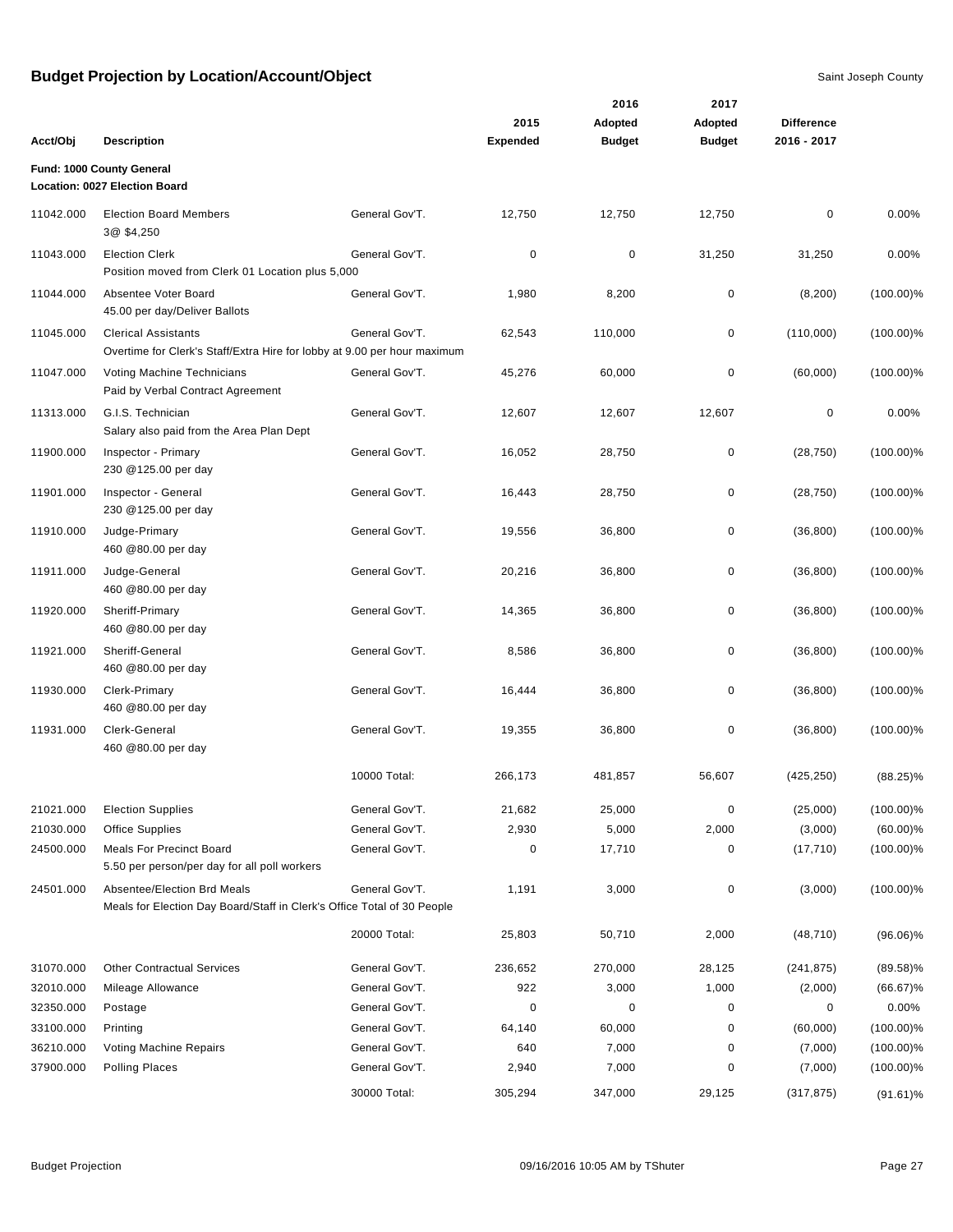|           |                                                            |                        |                 | 2016          |                   |             |             |
|-----------|------------------------------------------------------------|------------------------|-----------------|---------------|-------------------|-------------|-------------|
|           |                                                            | 2015                   | Adopted         | Adopted       | <b>Difference</b> |             |             |
| Acct/Obj  | <b>Description</b>                                         |                        | <b>Expended</b> | <b>Budget</b> | <b>Budget</b>     | 2016 - 2017 |             |
|           | Fund: 1000 County General<br>Location: 0027 Election Board |                        |                 |               |                   |             |             |
| 44250.000 | <b>Office Machines</b>                                     | General Gov'T.         | $\mathbf 0$     | 0             | 0                 | 0           | $0.00\%$    |
|           |                                                            | 40000 Total:           | $\mathbf 0$     | $\mathbf 0$   | $\mathbf 0$       | 0           | $0.00\%$    |
|           |                                                            | <b>Location Total:</b> | 597,270         | 879,567       | 87,732            | (791, 835)  | $(90.03)\%$ |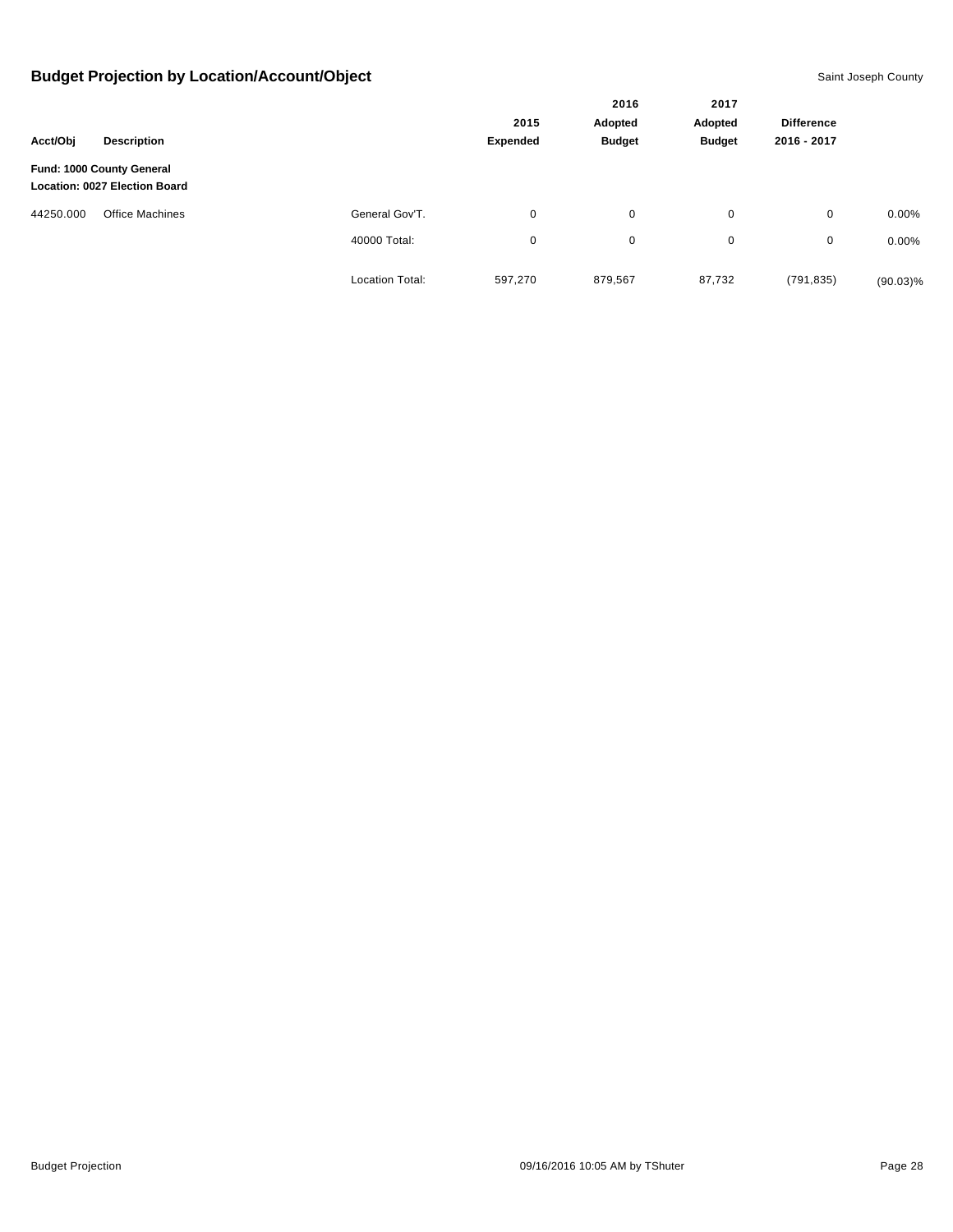|           |                                                   |                        |          | 2016          | 2017          |                   |             |
|-----------|---------------------------------------------------|------------------------|----------|---------------|---------------|-------------------|-------------|
|           |                                                   |                        | 2015     | Adopted       | Adopted       | <b>Difference</b> |             |
| Acct/Obj  | <b>Description</b>                                |                        | Expended | <b>Budget</b> | <b>Budget</b> | 2016 - 2017       |             |
|           | Fund: 1000 County General                         |                        |          |               |               |                   |             |
|           | Location: 0028 Registration                       |                        |          |               |               |                   |             |
| 11040.000 | <b>Board Member</b><br>2@ 39,871                  | General Gov'T.         | 73,190   | 73,190        | 79,742        | 6,552             | 8.95%       |
| 11101.000 | Deputy<br>4@ 30,227                               | General Gov'T.         | 160,359  | 161,706       | 120,908       | (40, 798)         | $(25.23)\%$ |
| 11950.000 | Part Time                                         | General Gov'T.         | 0        | 0             | $\mathbf 0$   | 0                 | 0.00%       |
|           | 2@ 12 per hr Max-Total 27,000 ELECTION YEARS ONLY |                        |          |               |               |                   |             |
|           |                                                   | 10000 Total:           | 233,549  | 234,896       | 200,650       | (34, 246)         | $(14.58)\%$ |
| 21030.000 | <b>Office Supplies</b>                            | General Gov'T.         | 1,257    | 2,050         | 2,050         | $\pmb{0}$         | 0.00%       |
|           |                                                   | 20000 Total:           | 1,257    | 2,050         | 2,050         | $\mathbf 0$       | 0.00%       |
| 32020.000 | Travel                                            | General Gov'T.         | 1,665    | 1,800         | 1,800         | 0                 | 0.00%       |
| 32350.000 | Postage                                           | General Gov'T.         | 0        | 0             | 0             | 0                 | 0.00%       |
| 33100.000 | Printing                                          | General Gov'T.         | 2,251    | 1,850         | 850           | (1,000)           | $(54.05)\%$ |
| 36300.000 | Repair - Office Equipment                         | General Gov'T.         | 1,204    | 800           | 1,800         | 1,000             | 125.00%     |
| 39010.000 | Dues & Subscription                               | General Gov'T.         | 227      | 250           | 250           | 0                 | 0.00%       |
|           |                                                   | 30000 Total:           | 5,347    | 4,700         | 4,700         | $\mathbf 0$       | 0.00%       |
|           |                                                   | <b>Location Total:</b> | 240,153  | 241,646       | 207,400       | (34, 246)         | $(14.17)\%$ |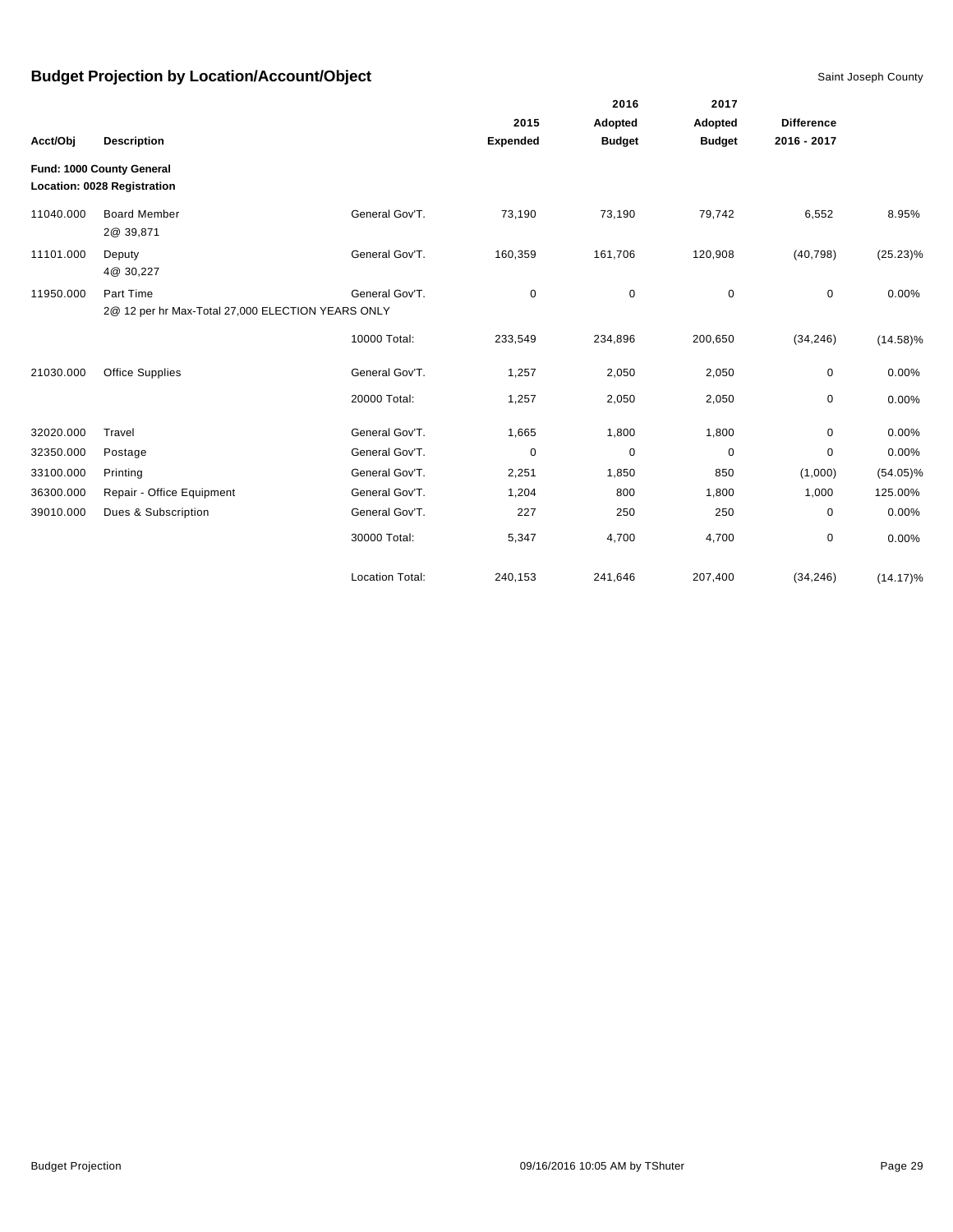|           |                                                                            |                        |                 | 2016          | 2017          |                   |         |
|-----------|----------------------------------------------------------------------------|------------------------|-----------------|---------------|---------------|-------------------|---------|
|           |                                                                            |                        | 2015            | Adopted       | Adopted       | <b>Difference</b> |         |
| Acct/Obj  | <b>Description</b>                                                         |                        | <b>Expended</b> | <b>Budget</b> | <b>Budget</b> | 2016 - 2017       |         |
|           | Fund: 1000 County General                                                  |                        |                 |               |               |                   |         |
|           | Location: 0029 Co. Jail Maint.                                             |                        |                 |               |               |                   |         |
| 11022.000 | <b>Assistant Buildings Engineer</b>                                        | General Gov'T.         | 53,550          | 53,550        | 53,550        | $\mathbf 0$       | 0.00%   |
| 11689.000 | Lead Maintenance Man                                                       | General Gov'T.         | 34,023          | 34,023        | 34,023        | 0                 | 0.00%   |
| 11690.000 | Maintenance Man<br>2 @ \$31,093                                            | General Gov'T.         | 62,186          | 62,185        | 62,185        | 0                 | 0.00%   |
| 11959.000 | Maintenance Part Time Class 3                                              | General Gov'T.         | 30,067          | 31,317        | 31,317        | 0                 | 0.00%   |
|           | 1300 Hours @ 8.03 per hour (10,439) each for 3 Part Time Housekeepers      |                        |                 |               |               |                   |         |
| 14900.000 | Uniforms                                                                   | General Gov'T.         | 700             | 700           | 700           | 0                 | 0.00%   |
|           |                                                                            | 10000 Total:           | 180,526         | 181,775       | 181,775       | 0                 | 0.00%   |
| 22011.000 | <b>Diesel Fuel</b>                                                         | General Gov'T.         | $\mathbf 0$     | 1,325         | 1,325         | 0                 | 0.00%   |
| 22210.000 | <b>Institutional Supplies</b>                                              | General Gov'T.         | 57,732          | 80,000        | 80,000        | 0                 | 0.00%   |
| 22417.000 | <b>General Supplies</b>                                                    | General Gov'T.         | 26,726          | 42,000        | 42,000        | 0                 | 0.00%   |
| 23460.000 | <b>Other Materials</b>                                                     | General Gov'T.         | 50,000          | 50,000        | 50,000        | 0                 | 0.00%   |
|           |                                                                            | 20000 Total:           | 134,458         | 173,325       | 173,325       | 0                 | 0.00%   |
| 35010.000 | Electric                                                                   | General Gov'T.         | 263,270         | 306,200       | 286,200       | (20,000)          | (6.53)% |
|           | \$19,200 for Power at four shelters for the tower sites for Communications |                        |                 |               |               |                   |         |
| 35020.000 | Gas                                                                        | General Gov'T.         | 94,489          | 227,627       | 207,627       | (20,000)          | (8.79)% |
| 35030.000 | Water & Sewage                                                             | General Gov'T.         | 90,000          | 90,000        | 110,000       | 20,000            | 22.22%  |
| 35090.000 | <b>Trash Removal</b>                                                       | General Gov'T.         | 18,208          | 20,000        | 20,000        | 0                 | 0.00%   |
| 36011.000 | <b>Bldg Maintenance</b>                                                    | General Gov'T.         | 13,698          | 17,000        | 17,000        | 0                 | 0.00%   |
| 36017.000 | <b>Professional Services</b>                                               | General Gov'T.         | 31,000          | 31,000        | 31,000        | 0                 | 0.00%   |
| 36200.000 | Repairs - Other Equipment                                                  | General Gov'T.         | 38,737          | 69,000        | 69,000        | 0                 | 0.00%   |
|           |                                                                            | 30000 Total:           | 549,402         | 760,827       | 740,827       | (20,000)          | (2.63)% |
| 44601.000 | Maintenance Equipment                                                      | General Gov'T.         | 0               | $\mathbf 0$   | $\mathbf 0$   | 0                 | 0.00%   |
|           |                                                                            | 40000 Total:           | $\mathbf 0$     | $\mathbf 0$   | 0             | 0                 | 0.00%   |
|           |                                                                            | <b>Location Total:</b> | 864,386         | 1,115,927     | 1,095,927     | (20,000)          | (1.79)% |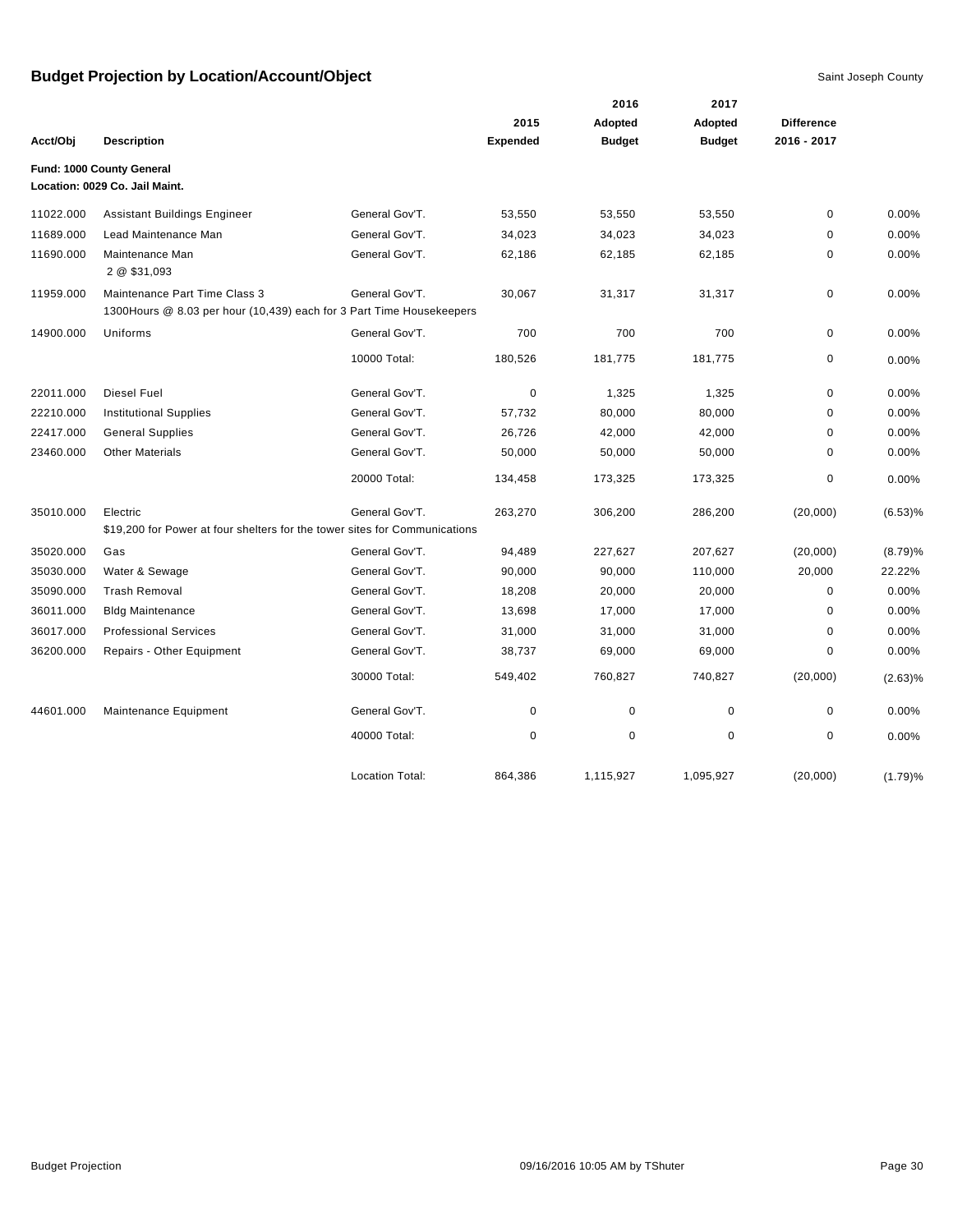|           |                                                                |                        |                 | 2016          | 2017          |                   |             |
|-----------|----------------------------------------------------------------|------------------------|-----------------|---------------|---------------|-------------------|-------------|
|           |                                                                |                        | 2015            | Adopted       | Adopted       | <b>Difference</b> |             |
| Acct/Obj  | <b>Description</b>                                             |                        | <b>Expended</b> | <b>Budget</b> | <b>Budget</b> | 2016 - 2017       |             |
|           | Fund: 1000 County General<br>Location: 0031 Weights & Measures |                        |                 |               |               |                   |             |
| 11031.000 | Inspector-Weights & Measures                                   | General Gov'T.         | 36,681          | 36,681        | 36,681        | $\pmb{0}$         | 0.00%       |
| 11051.000 | Dep. Inspector-Wghts.&Measures                                 | General Gov'T.         | 33,189          | 33,189        | 33,189        | 0                 | 0.00%       |
| 11950.000 | Part Time<br>Maximum 10.60 per hour                            | General Gov'T.         | 2,006           | 2,803         | 2,803         | 0                 | 0.00%       |
| 14800.000 | <b>Fica Contribution</b>                                       | General Gov'T.         | 5,419           | 5,271         | 5,271         | $\mathbf 0$       | 0.00%       |
| 14810.000 | P.E.R.F.<br>11.2%                                              | General Gov'T.         | 7,686           | 7,843         | 7,843         | 0                 | 0.00%       |
| 14840.000 | Group Insurance                                                | General Gov'T.         | 5,500           | 24,000        | 24,000        | 0                 | 0.00%       |
| 14900.000 | Uniforms                                                       | General Gov'T.         | 489             | 500           | 500           | $\mathbf 0$       | 0.00%       |
|           |                                                                | 10000 Total:           | 90,970          | 110,287       | 110,287       | 0                 | 0.00%       |
| 21022.000 | Seals & Seal Plug                                              | General Gov'T.         | 392             | 500           | 500           | $\mathbf 0$       | 0.00%       |
| 21030.000 | <b>Office Supplies</b>                                         | General Gov'T.         | 195             | 400           | 200           | (200)             | $(50.00)\%$ |
| 22010.000 | Gas Oil & Lubricants                                           | General Gov'T.         | 2,425           | 3,852         | 4,052         | 200               | 5.19%       |
|           |                                                                | 20000 Total:           | 3,012           | 4,752         | 4,752         | $\mathbf 0$       | 0.00%       |
| 31070.000 | <b>Other Contractual Services</b>                              | General Gov'T.         | $\mathbf 0$     | 308           | 308           | $\mathbf 0$       | 0.00%       |
| 32020.000 | Travel                                                         | General Gov'T.         | 950             | 1,000         | 1,000         | $\mathbf 0$       | 0.00%       |
| 34030.000 | Insurance Coverage                                             | General Gov'T.         | $\mathbf 0$     | $\pmb{0}$     | 1,500         | 1,500             | 0.00%       |
| 36100.000 | Repairs - Auto & Truck                                         | General Gov'T.         | 515             | 1,350         | 1,350         | $\mathbf 0$       | 0.00%       |
| 36200.000 | Repairs - Other Equipment                                      | General Gov'T.         | 48              | 200           | 100           | (100)             | $(50.00)\%$ |
|           |                                                                | 30000 Total:           | 1,513           | 2,858         | 4,258         | 1,400             | 48.99%      |
| 44250.000 | <b>Office Machines</b>                                         | General Gov'T.         | 134             | 600           | 100           | (500)             | $(83.33)\%$ |
|           |                                                                | 40000 Total:           | 134             | 600           | 100           | (500)             | $(83.33)\%$ |
|           |                                                                | <b>Location Total:</b> | 95,629          | 118,497       | 119,397       | 900               | 0.76%       |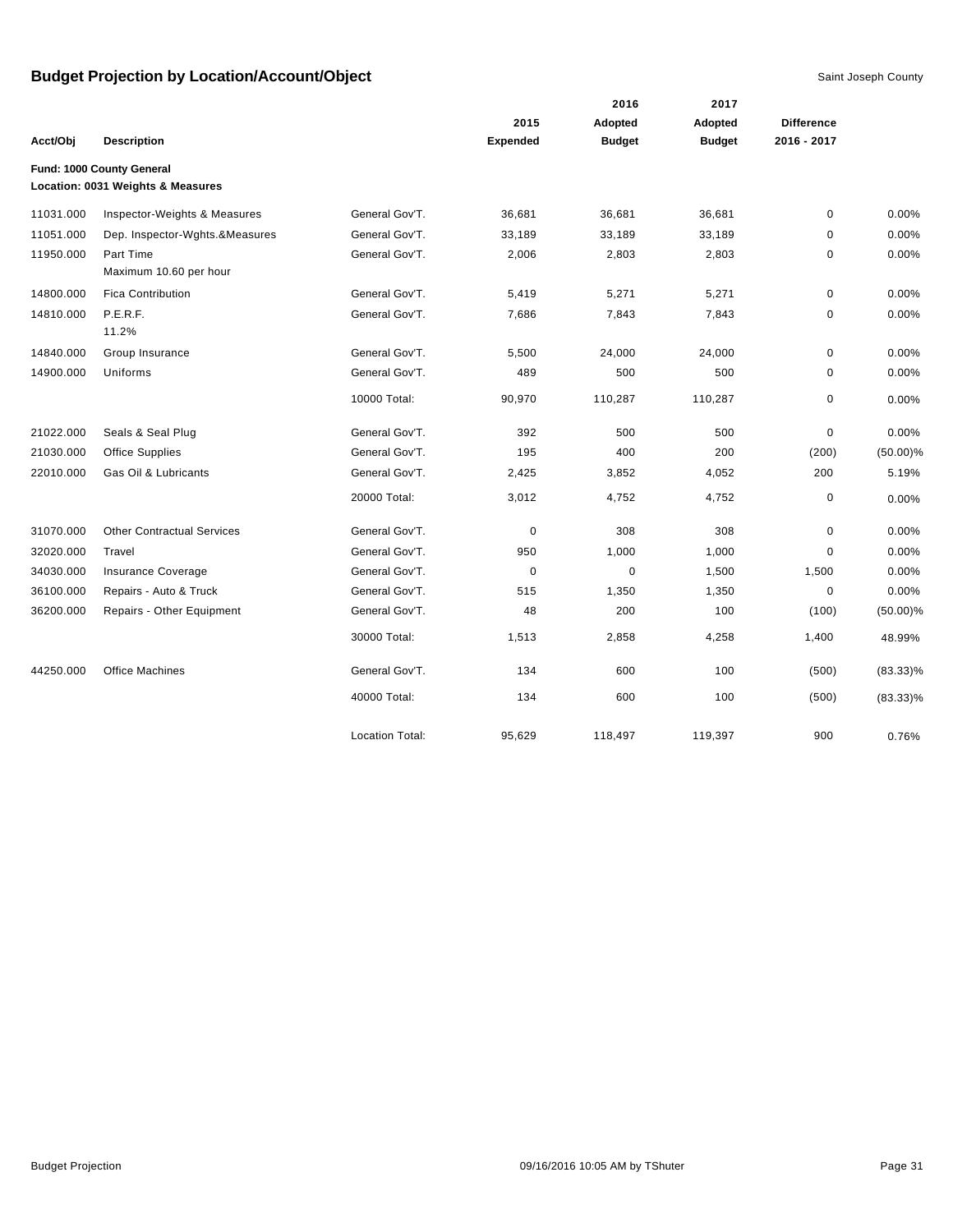|           |                                                           |                        |                 | 2016          | 2017           |                   |             |
|-----------|-----------------------------------------------------------|------------------------|-----------------|---------------|----------------|-------------------|-------------|
|           |                                                           |                        | 2015            | Adopted       | <b>Adopted</b> | <b>Difference</b> |             |
| Acct/Obj  | <b>Description</b>                                        |                        | <b>Expended</b> | <b>Budget</b> | <b>Budget</b>  | 2016 - 2017       |             |
|           | Fund: 1000 County General                                 |                        |                 |               |                |                   |             |
|           | Location: 0032 Area Plan                                  |                        |                 |               |                |                   |             |
| 11032.000 | <b>Executive Director</b>                                 | General Gov'T.         | 68,203          | 68,203        | 70,000         | 1,797             | 2.63%       |
| 11075.000 | Deputy Director                                           | General Gov'T.         | 52,948          | 59,102        | 60,500         | 1,398             | 2.37%       |
| 11306.000 | G.I.S. Manager<br>Also paid from Election Board           | General Gov'T.         | $\pmb{0}$       | $\pmb{0}$     | 42,000         | 42,000            | 0.00%       |
| 11313.000 | G.I.S. Technician<br>Salary also paid from Election Board | General Gov'T.         | 39,676          | 39,676        | 41,000         | 1,324             | 3.34%       |
| 11366.000 | Planner<br>1@ 42,000 1@ 40,000                            | General Gov'T.         | 72,110          | 111,985       | 82,000         | (29, 985)         | $(26.78)\%$ |
| 11610.000 | Office Mgr                                                | General Gov'T.         | 30,642          | 32,642        | 33,500         | 858               | 2.63%       |
| 11957.000 | <b>Interns Part Time</b>                                  | General Gov'T.         | 6,943           | $\pmb{0}$     | 13,800         | 13,800            | 0.00%       |
|           |                                                           | 10000 Total:           | 270,522         | 311,608       | 342,800        | 31,192            | 10.01%      |
| 21030.000 | <b>Office Supplies</b>                                    | General Gov'T.         | 895             | 1,700         | 1,200          | (500)             | $(29.41)\%$ |
| 22010.000 | Gas Oil & Lubricants                                      | General Gov'T.         | 382             | 800           | 800            | $\mathbf 0$       | 0.00%       |
| 22100.000 | Tires & Tubes                                             | General Gov'T.         | $\mathbf 0$     | 100           | 600            | 500               | 500.00%     |
| 22120.000 | Garage & Motor Supplies                                   | General Gov'T.         | 414             | 100           | 600            | 500               | 500.00%     |
| 24010.000 | <b>Other Supplies</b>                                     | General Gov'T.         | 644             | 1,788         | 1,228          | (560)             | $(31.32)\%$ |
|           |                                                           | 20000 Total:           | 2,335           | 4,488         | 4,428          | (60)              | $(1.34)\%$  |
| 32050.000 | Instruction & Training                                    | General Gov'T.         | 890             | 712           | 1,000          | 288               | 40.45%      |
| 32350.000 | Postage                                                   | General Gov'T.         | $\mathbf 0$     | $\mathbf 0$   | $\mathbf 0$    | $\mathbf 0$       | 0.00%       |
| 33010.000 | <b>Publication Of Legal Notices</b>                       | General Gov'T.         | 492             | 1,000         | 712            | (288)             | $(28.80)\%$ |
| 33200.000 | Photo & Blueprinting                                      | General Gov'T.         | 205             | 600           | 600            | $\mathbf 0$       | 0.00%       |
| 36300.000 | Repair - Office Equipment                                 | General Gov'T.         | 454             | 1,400         | 1,400          | $\mathbf 0$       | 0.00%       |
| 37100.000 | Auto Lease                                                | General Gov'T.         | $\mathbf 0$     | $\mathbf{1}$  | $\mathbf{1}$   | $\mathbf 0$       | 0.00%       |
| 39010.000 | Dues & Subscription                                       | General Gov'T.         | 180             | 400           | 400            | $\mathbf 0$       | 0.00%       |
|           |                                                           | 30000 Total:           | 2,221           | 4,113         | 4,113          | $\mathbf 0$       | 0.00%       |
|           |                                                           | <b>Location Total:</b> | 275,078         | 320,209       | 351,341        | 31,132            | 9.72%       |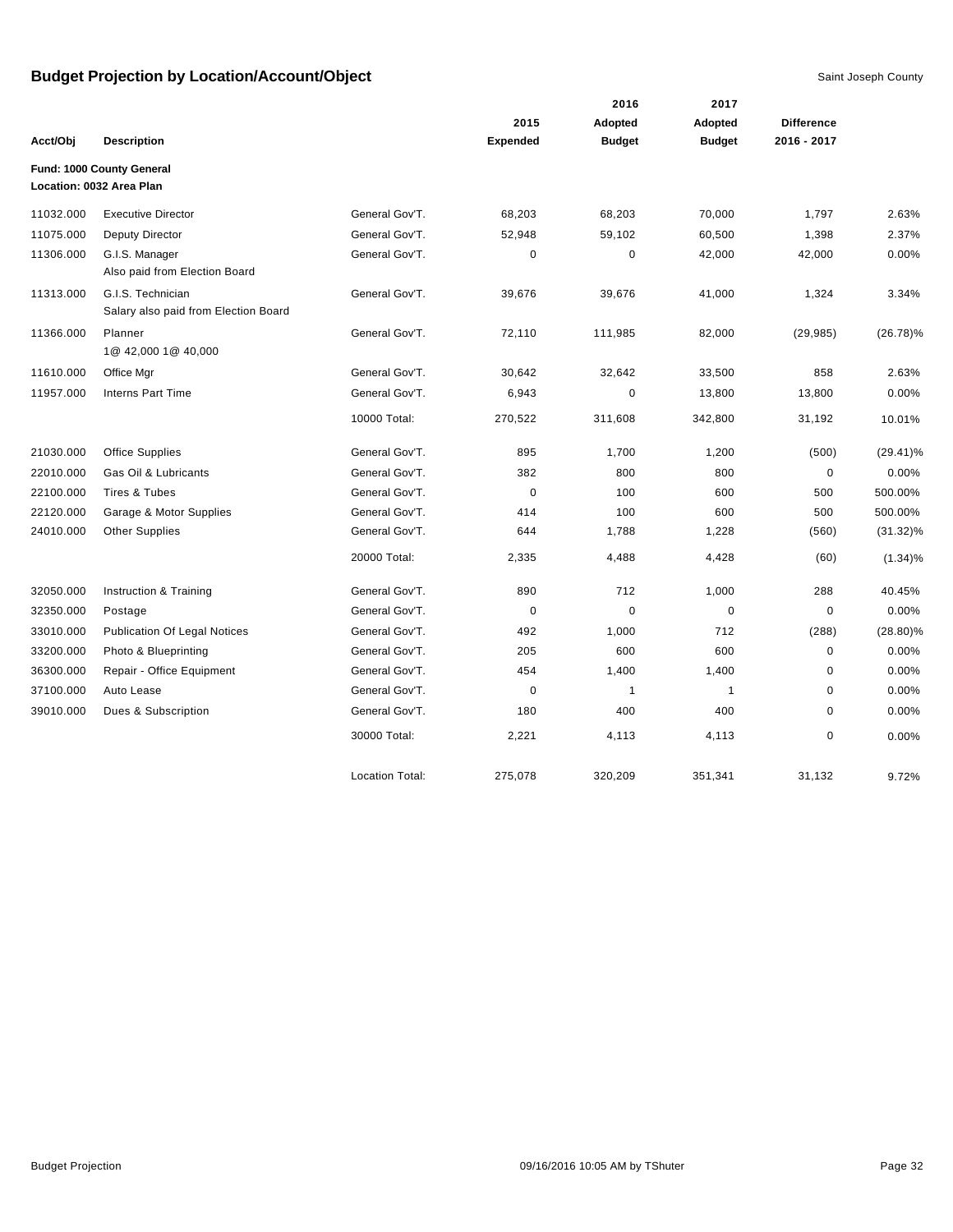|           |                                                             |                        |                 | 2016          | 2017          |                   |          |
|-----------|-------------------------------------------------------------|------------------------|-----------------|---------------|---------------|-------------------|----------|
|           |                                                             | 2015                   |                 | Adopted       | Adopted       | <b>Difference</b> |          |
| Acct/Obj  | <b>Description</b>                                          |                        | <b>Expended</b> | <b>Budget</b> | <b>Budget</b> | 2016 - 2017       |          |
|           | Fund: 1000 County General<br>Location: 0033 N.I.H.S. Museum |                        |                 |               |               |                   |          |
| 11009.000 | Director                                                    | General Gov'T.         | 31,258          | 31,258        | 31,258        | 0                 | $0.00\%$ |
| 11365.000 | Curator                                                     | General Gov'T.         | 22,278          | 22,278        | 22,278        | 0                 | 0.00%    |
| 11954.000 | <b>Registrar Part Time</b><br>362.06 max per pay period     | General Gov'T.         | 9,414           | 9,414         | 9,414         | 0                 | 0.00%    |
|           |                                                             | 10000 Total:           | 62,950          | 62,950        | 62,950        | $\mathbf 0$       | $0.00\%$ |
| 35015.000 | <b>Utilities</b>                                            | General Gov'T.         | 0               | $\mathbf 0$   | 0             | 0                 | 0.00%    |
|           |                                                             | 30000 Total:           | 0               | $\pmb{0}$     | 0             | 0                 | $0.00\%$ |
|           |                                                             | <b>Location Total:</b> | 62,950          | 62,950        | 62,950        | 0                 | 0.00%    |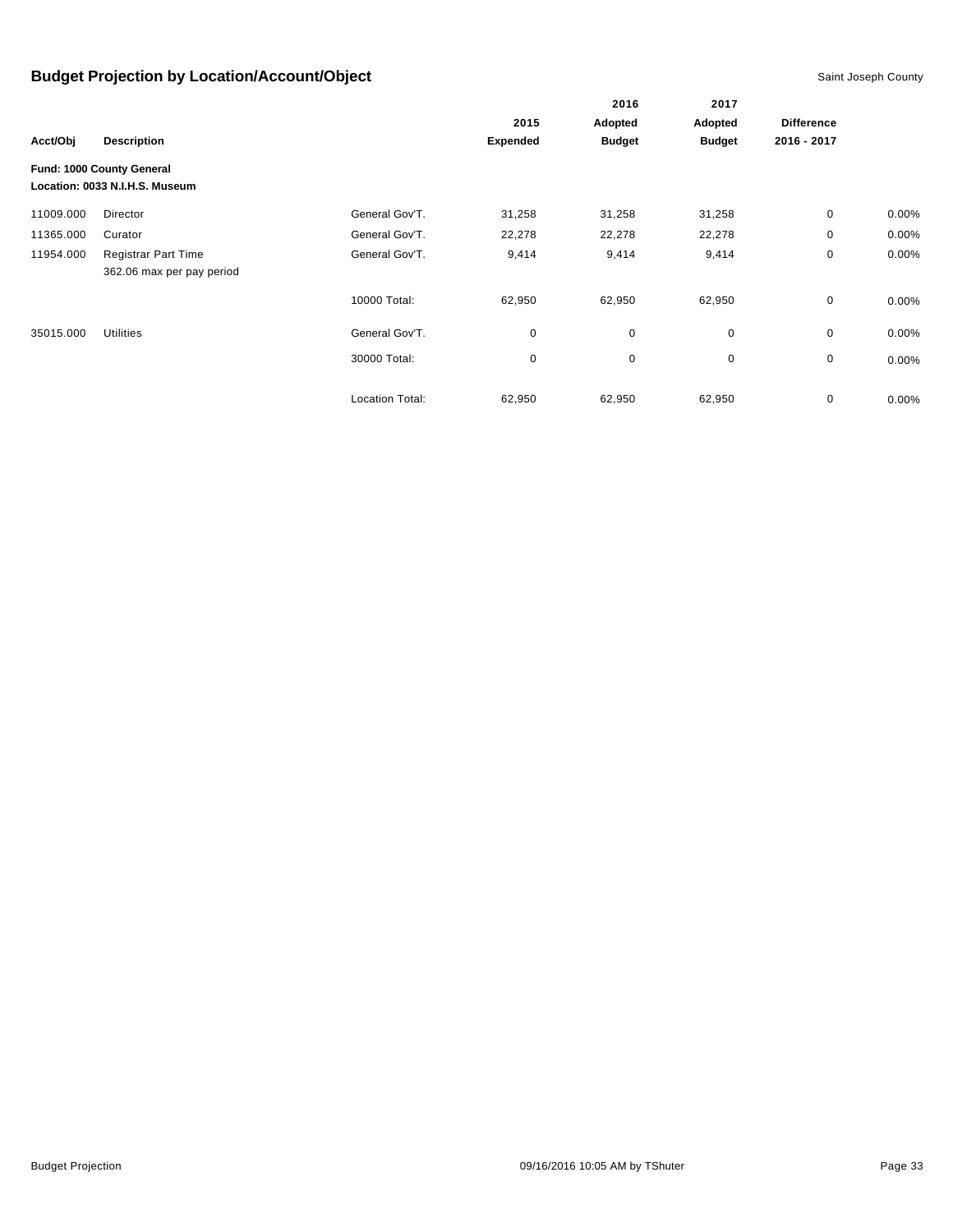|           |                                                                                                                                       |                |                 | 2016           | 2017          |                   |              |
|-----------|---------------------------------------------------------------------------------------------------------------------------------------|----------------|-----------------|----------------|---------------|-------------------|--------------|
|           |                                                                                                                                       |                | 2015            | <b>Adopted</b> | Adopted       | <b>Difference</b> |              |
| Acct/Obj  | <b>Description</b>                                                                                                                    |                | <b>Expended</b> | <b>Budget</b>  | <b>Budget</b> | 2016 - 2017       |              |
|           | Fund: 1000 County General<br><b>Location: 0034 Commissioners</b>                                                                      |                |                 |                |               |                   |              |
| 11032.000 | <b>Executive Director</b>                                                                                                             | General Gov'T. | 9,808           | 0              | 0             | 0                 | 0.00%        |
| 11034.000 | <b>County Commissioner</b><br>1@ 42,358 2@ 38,507                                                                                     | General Gov'T. | 119,372         | 119,372        | 119,372       | 0                 | 0.00%        |
| 11077.000 | Admin. Assistant<br>1@35881 NEW POSITION APPROVED IN 2013 MOVED TO EXECUTIVE SECRETARY FOR 2014                                       | General Gov'T. | 36,599          | 36,599         | 36,599        | 0                 | 0.00%        |
| 11211.000 | <b>Financial Coordinator</b><br>POSITION ELIMINATED MOVED BACK TO HR SPECIALIST                                                       | General Gov'T. | 33,584          | 34,000         | $\mathbf 0$   | (34,000)          | $(100.00)\%$ |
| 11303.000 | <b>County Attorney</b>                                                                                                                | General Gov'T. | 26,459          | 26,459         | 26,459        | 0                 | 0.00%        |
| 11304.000 | <b>Asst County Attorney</b>                                                                                                           | General Gov'T. | 19,056          | 19,056         | 19,056        | 0                 | 0.00%        |
| 11305.000 | Deputy County Attorney<br>4 @ \$14,085                                                                                                | General Gov'T. | 60,132          | 56,340         | 56,340        | 0                 | 0.00%        |
| 11307.000 | County Purchasing Mgr<br>Moved to Location 02                                                                                         | General Gov'T. | 37,500          | 38,000         | 0             | (38,000)          | $(100.00)\%$ |
| 11312.000 | I.T. Manager                                                                                                                          | General Gov'T. | 7,500           | 0              | $\mathbf 0$   | $\mathbf 0$       | 0.00%        |
| 11316.000 | Veterans' Service Officer                                                                                                             | General Gov'T. | 30,375          | 30,375         | 30,375        | 0                 | 0.00%        |
| 11346.000 | <b>HR Generalist</b><br>Moved from Location 34                                                                                        | General Gov'T. | 27,212          | 31,500         | 34,000        | 2,500             | 7.94%        |
| 11600.000 | <b>Fixed Asset Specialist</b><br>Moved to Location 02                                                                                 | General Gov'T. | 29,200          | 32,102         | $\mathbf 0$   | (32, 102)         | $(100.00)\%$ |
| 11650.000 | <b>Executive Secretary</b><br>1@ 31,550 1@ 28,050                                                                                     | General Gov'T. | 38,799          | 56,100         | 59,550        | 3,450             | 6.15%        |
| 11657.000 | Clerk<br>Moved to Location 02                                                                                                         | General Gov'T. | 26,877          | 27,000         | $\mathbf 0$   | (27,000)          | $(100.00)\%$ |
| 11658.000 | Supply/Stock Clerk<br>POSITION ELIMINATED                                                                                             | General Gov'T. | 16,992          | 21,071         | 0             | (21, 071)         | $(100.00)\%$ |
| 11698.000 | Human Resources Specialist<br>Moved from Location 34                                                                                  | General Gov'T. | 0               | $\pmb{0}$      | 31,500        | 31,500            | 0.00%        |
| 11699.000 | Human Resources Director<br>3,700 to be funded with Group Health Admin Fees as a reimbursement to General Fund-Moved from Location 34 | General Gov'T. | 53,378          | 53,378         | 53,378        | 0                 | 0.00%        |
| 11719.000 | Secretary                                                                                                                             | General Gov'T. | 25,000          | 25,000         | 25,000        | 0                 | 0.00%        |
| 11945.000 | Insurance Investigator P.T.                                                                                                           | General Gov'T. | 30,000          | 32,000         | 30,000        | (2,000)           | $(6.25)\%$   |
| 11950.000 | Part Time<br>10.00 per hr max                                                                                                         | General Gov'T. | 1,600           | 10,000         | 10,000        | 0                 | 0.00%        |
| 11952.000 | <b>Clerk Part Time</b><br>MOVED FROM CLERK TO CLERK PT @ 7.80 per hr max                                                              | General Gov'T. | 0               | 0              | $\pmb{0}$     | 0                 | 0.00%        |
|           |                                                                                                                                       | 10000 Total:   | 629,443         | 648,352        | 531,629       | (116, 723)        | $(18.00)\%$  |
| 21020.000 | Official Forms & Records                                                                                                              | General Gov'T. | 266             | 600            | 600           | 0                 | 0.00%        |
| 21030.000 | <b>Office Supplies</b>                                                                                                                | General Gov'T. | 66,144          | 75,000         | 70,000        | (5,000)           | (6.67)%      |
| 21110.000 | <b>Duplicating Supplies</b>                                                                                                           | General Gov'T. | 0               | 0              | 0             | 0                 | 0.00%        |
| 22010.000 | Gas Oil & Lubricants                                                                                                                  | General Gov'T. | 0               | 0              | $\Omega$      | 0                 | 0.00%        |
|           |                                                                                                                                       | 20000 Total:   | 66,410          | 75,600         | 70,600        | (5,000)           | (6.61)%      |
| 31010.000 | <b>Legal Services</b>                                                                                                                 | General Gov'T. | 196,411         | 250,000        | 225,000       | (25,000)          | $(10.00)\%$  |
| 31070.000 | <b>Other Contractual Services</b>                                                                                                     | General Gov'T. | 211,124         | 125,000        | 150,000       | 25,000            | 20.00%       |
| 31152.000 | <b>Paramedic Services</b><br>Moved to Location 40                                                                                     | General Gov'T. | 1,816,367       | 2,000,000      | 0             | (2,000,000)       | $(100.00)\%$ |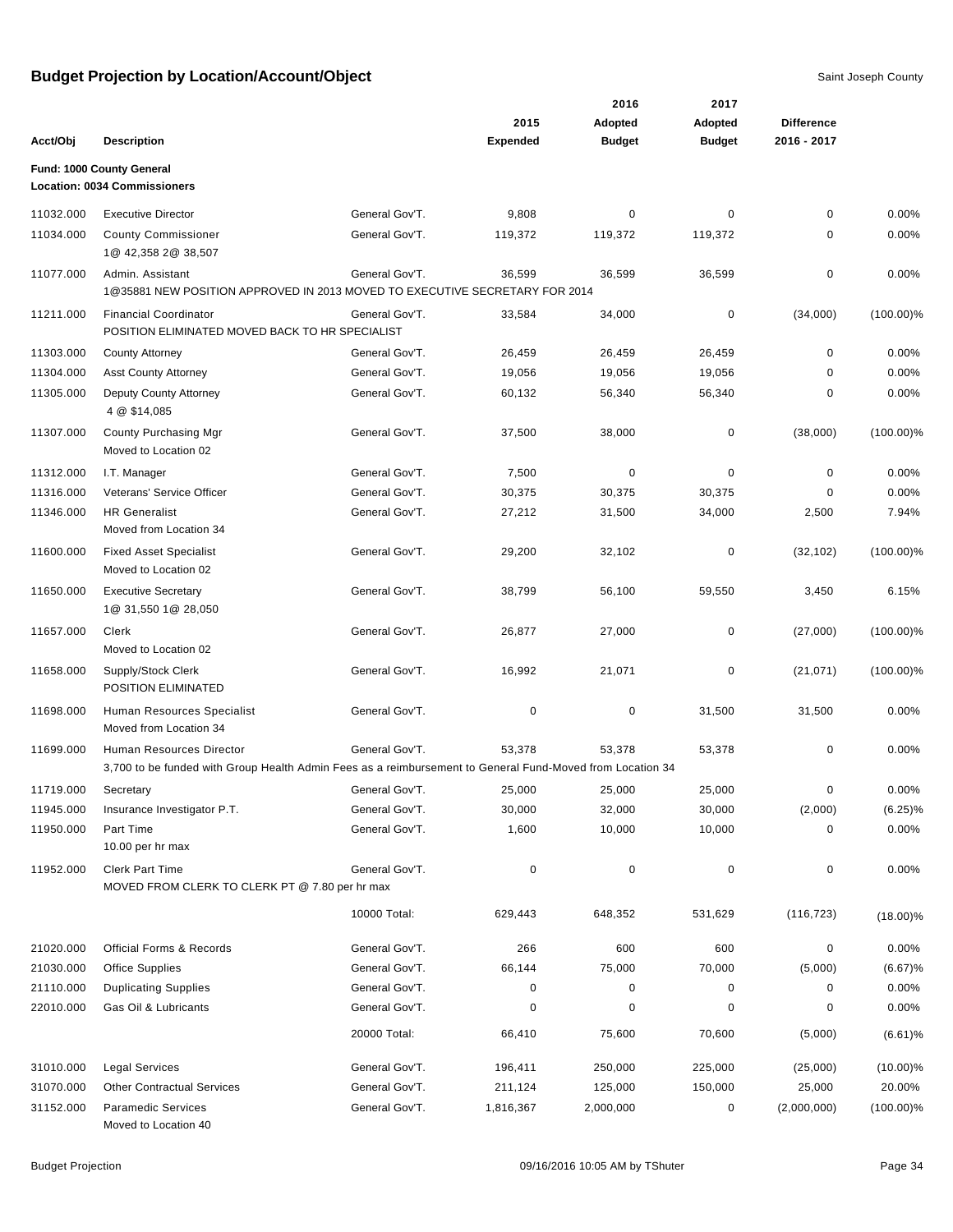|           |                                                          |                 |                 | 2016          | 2017          |                   |              |
|-----------|----------------------------------------------------------|-----------------|-----------------|---------------|---------------|-------------------|--------------|
|           |                                                          |                 | 2015            | Adopted       | Adopted       | <b>Difference</b> |              |
| Acct/Obj  | <b>Description</b>                                       |                 | <b>Expended</b> | <b>Budget</b> | <b>Budget</b> | 2016 - 2017       |              |
|           | Fund: 1000 County General                                |                 |                 |               |               |                   |              |
|           | <b>Location: 0034 Commissioners</b>                      |                 |                 |               |               |                   |              |
| 31215.000 | Drug Test Fees                                           | General Gov'T.  | 8,582           | 20,000        | 20,000        | $\mathbf 0$       | 0.00%        |
| 32020.000 | Travel                                                   | General Gov'T.  | 8,620           | 15,000        | 15,000        | 0                 | 0.00%        |
| 32022.000 | <b>Return Of Fugitives</b><br>Transferred to Loc 40      | General Gov'T.  | 36,311          | 20,000        | 0             | (20,000)          | $(100.00)\%$ |
| 32050.000 | Instruction & Training                                   | General Gov'T.  | 8,479           | 10,000        | 10,000        | $\pmb{0}$         | 0.00%        |
| 32051.000 | Promotion                                                | General Gov'T.  | 8,090           | 15,000        | 10,000        | (5,000)           | $(33.33)\%$  |
| 32200.000 | Telephone                                                | General Gov'T.  | 316,259         | 250,000       | 250,000       | 0                 | 0.00%        |
| 32350.000 | Postage                                                  | General Gov'T.  | 170,862         | 200,000       | 170,000       | (30,000)          | $(15.00)\%$  |
| 33010.000 | <b>Publication Of Legal Notices</b>                      | General Gov'T.  | 101,942         | 80,000        | 100,000       | 20,000            | 25.00%       |
| 33025.000 | Other                                                    | General Gov'T.  | 26,568          | 0             | 0             | 0                 | 0.00%        |
| 34030.000 | Insurance Coverage<br>Transferred to Loc 40              | General Gov'T.  | 285,000         | 285,000       | $\pmb{0}$     | (285,000)         | $(100.00)\%$ |
| 35015.000 | <b>Utilities</b>                                         | General Gov'T.  | 8,961           | 10,000        | $\pmb{0}$     | (10,000)          | $(100.00)\%$ |
| 36200.000 | Repairs - Other Equipment                                | General Gov'T.  | 1,633           | 20,000        | 10,000        | (10,000)          | $(50.00)\%$  |
| 36500.000 | Service Contract                                         | General Gov'T.  | 12,878          | 15,400        | 15,400        | 0                 | 0.00%        |
| 39010.000 | Dues & Subscription                                      | General Gov'T.  | 11,389          | 18,000        | 15,000        | (3,000)           | $(16.67)\%$  |
| 39201.000 | <b>Mental Health</b><br>Moved to Location 40             | General Gov'T.  | 3,122,703       | 3,243,295     | 0             | (3,243,295)       | $(100.00)\%$ |
| 39202.000 | <b>Council For Special Needs</b><br>Moved ot Location 40 | General Gov'T.  | 455,000         | 455,000       | $\pmb{0}$     | (455,000)         | $(100.00)\%$ |
| 39241.000 | <b>Memorial Day Expense</b>                              | General Gov'T.  | 9,080           | 10,000        | 10,000        | $\pmb{0}$         | 0.00%        |
| 39242.000 | <b>Cemetary Committee</b>                                | General Gov'T.  | 0               | 1,000         | 500           | (500)             | $(50.00)\%$  |
| 39251.000 | <b>Humane Society</b><br>Moved to Location 40            | General Gov'T.  | 134,800         | 135,000       | 0             | (135,000)         | $(100.00)\%$ |
| 39261.000 | M.A.C.O.G.<br>Moved to Location 40                       | General Gov'T.  | 92,946          | 92,946        | $\pmb{0}$     | (92, 946)         | $(100.00)\%$ |
| 39401.000 | Mandates<br>Transferred to Loc 40                        | General Gov'T.  | 400,570         | 275,000       | 0             | (275,000)         | $(100.00)\%$ |
| 39402.000 | Care Patients & Inmates<br>Transferred to Loc 40         | General Gov'T.  | 58,429          | 75,000        | 0             | (75,000)          | $(100.00)\%$ |
| 39403.000 | <b>Burial</b>                                            | General Gov'T.  | 55,409          | 55,000        | 55,000        | $\pmb{0}$         | 0.00%        |
| 39411.000 | Animal Health Test                                       | General Gov'T.  | 0               | 1,000         | 1,000         | 0                 | 0.00%        |
| 39450.000 | <b>Environmental Control</b>                             | General Gov'T.  | 0               | 70,000        | 0             | (70,000)          | $(100.00)\%$ |
| 39491.000 | Change Of Venue<br>Transferred to Loc 40                 | General Gov'T.  | 0               | 1,000         | $\pmb{0}$     | (1,000)           | $(100.00)\%$ |
| 39500.000 | Kankakee River Assessment                                | General Gov'T.  | 6,650           | 6,650         | 6,650         | 0                 | 0.00%        |
|           |                                                          | 30000 Total:    | 7,565,063       | 7,754,291     | 1,063,550     | (6,690,741)       | $(86.28)\%$  |
|           |                                                          | Location Total: | 8,260,916       | 8,478,243     | 1,665,779     | (6,812,464)       | $(80.35)\%$  |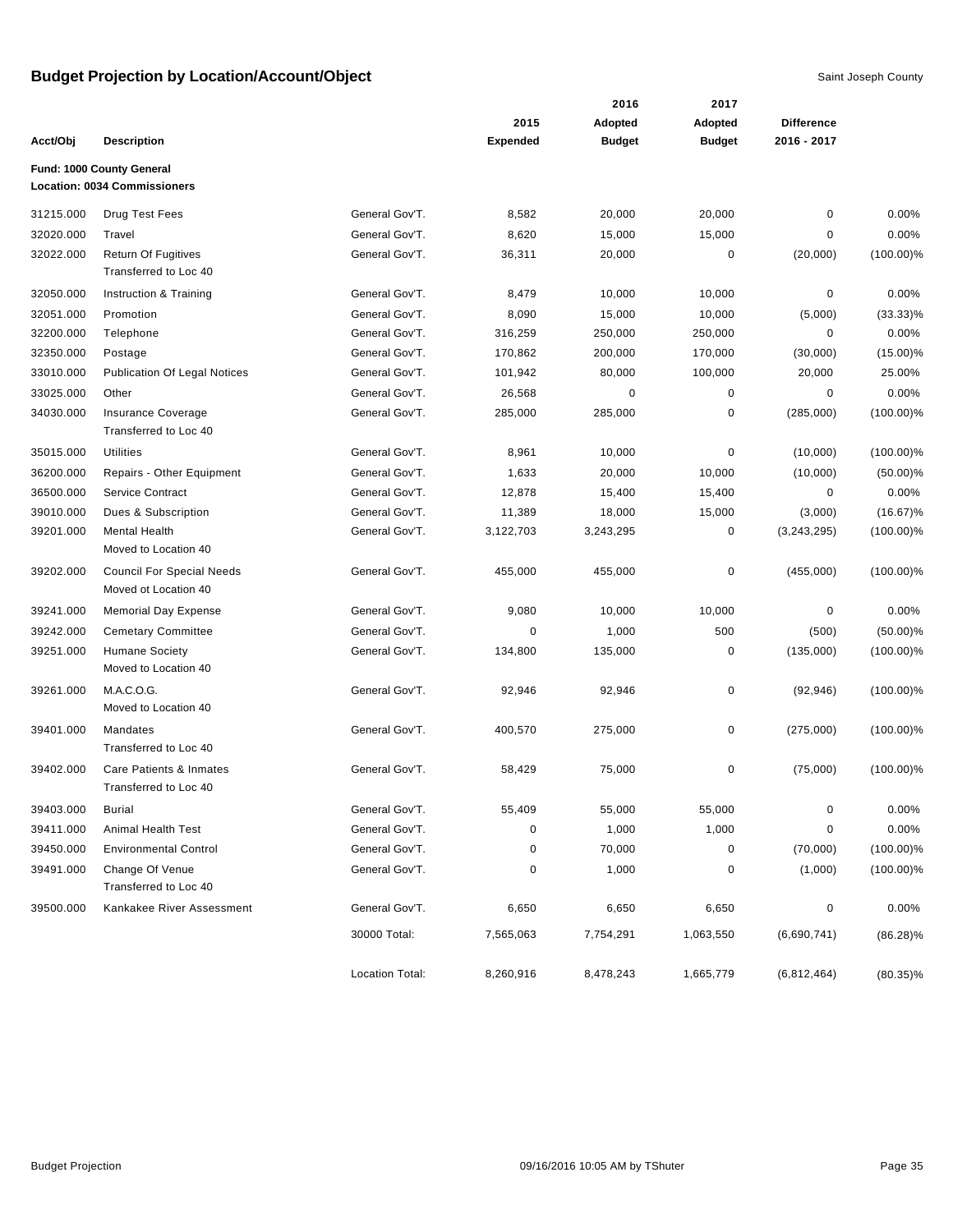|           |                                                                                 |                        |                 | 2016          | 2017          |                   |             |
|-----------|---------------------------------------------------------------------------------|------------------------|-----------------|---------------|---------------|-------------------|-------------|
|           |                                                                                 |                        | 2015            | Adopted       | Adopted       | <b>Difference</b> |             |
| Acct/Obj  | <b>Description</b>                                                              |                        | <b>Expended</b> | <b>Budget</b> | <b>Budget</b> | 2016 - 2017       |             |
|           | Fund: 1000 County General<br><b>Location: 0035 County Council</b>               |                        |                 |               |               |                   |             |
| 11035.000 | County Councilman<br>8@ 14,003 1@ 15,403                                        | General Gov'T.         | 127,966         | 127,427       | 127,427       | 0                 | 0.00%       |
| 11041.000 | <b>Attorney Part Time</b>                                                       | General Gov'T.         | 23,110          | 28,110        | 28,110        | 0                 | 0.00%       |
| 11080.000 | Chief Of Admin/Finance                                                          | General Gov'T.         | $\mathbf 0$     | $\pmb{0}$     | 0             | 0                 | 0.00%       |
| 11650.000 | <b>Executive Secretary</b>                                                      | General Gov'T.         | 30,090          | 30,090        | 30,090        | 0                 | 0.00%       |
| 11651.000 | Executive Secretary-Data Board                                                  | General Gov'T.         | 0               | 2,000         | 2,000         | 0                 | 0.00%       |
|           | For Data Board Related Duties - To be funded with Enhanced Access Fee Fund 1154 |                        |                 |               |               |                   |             |
|           |                                                                                 | 10000 Total:           | 181,166         | 187,627       | 187,627       | 0                 | 0.00%       |
| 21030.000 | <b>Office Supplies</b>                                                          | General Gov'T.         | 436             | 1,000         | 1,000         | 0                 | 0.00%       |
|           |                                                                                 | 20000 Total:           | 436             | 1,000         | 1,000         | 0                 | 0.00%       |
| 31070.000 | <b>Other Contractual Services</b><br>Code Book Maintenance & Deniston Contract  | General Gov'T.         | 7,647           | 13,000        | 12,000        | (1,000)           | (7.69)%     |
| 32350.000 | Postage                                                                         | General Gov'T.         | 0               | $\pmb{0}$     | $\mathbf 0$   | 0                 | 0.00%       |
| 33100.000 | Printing                                                                        | General Gov'T.         | 26              | 100           | 100           | 0                 | 0.00%       |
| 36300.000 | Repair - Office Equipment                                                       | General Gov'T.         | 40              | 100           | 100           | 0                 | 0.00%       |
| 37400.000 | Leases - Photocopy                                                              | General Gov'T.         | 0               | 560           | 560           | 0                 | 0.00%       |
| 39600.000 | Refunds, Awards & Indemnities                                                   | General Gov'T.         | 20,000          | 50,000        | 40,000        | (10,000)          | $(20.00)\%$ |
|           |                                                                                 | 30000 Total:           | 27,713          | 63,760        | 52,760        | (11,000)          | $(17.25)\%$ |
|           |                                                                                 | <b>Location Total:</b> | 209,315         | 252,387       | 241,387       | (11,000)          | $(4.36)\%$  |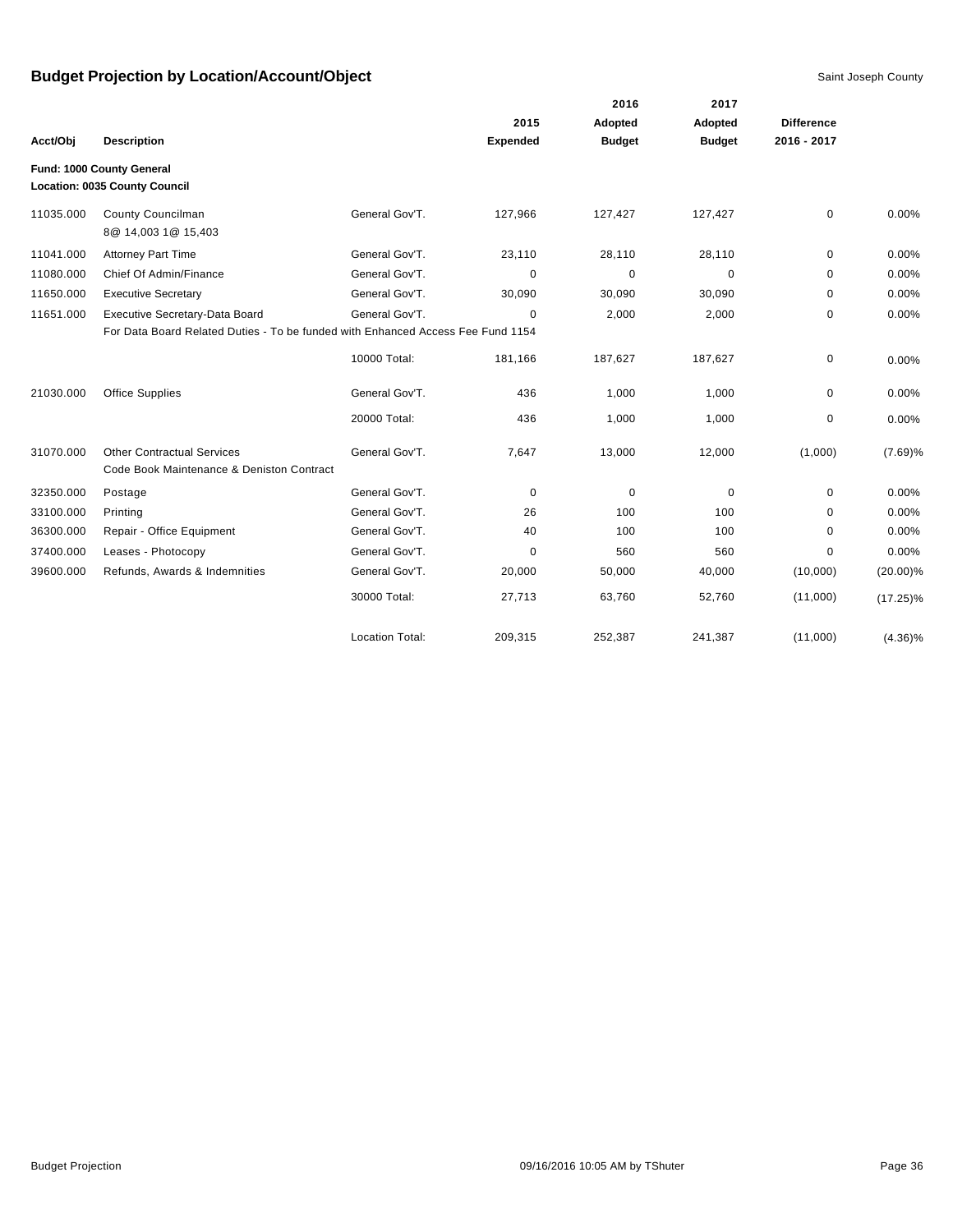|           |                                                                                                                                                                                                                   |                        |                 | 2016          | 2017          |                   |              |
|-----------|-------------------------------------------------------------------------------------------------------------------------------------------------------------------------------------------------------------------|------------------------|-----------------|---------------|---------------|-------------------|--------------|
|           |                                                                                                                                                                                                                   |                        | 2015            | Adopted       | Adopted       | <b>Difference</b> |              |
| Acct/Obj  | <b>Description</b>                                                                                                                                                                                                |                        | <b>Expended</b> | <b>Budget</b> | <b>Budget</b> | 2016 - 2017       |              |
|           | Fund: 1000 County General                                                                                                                                                                                         |                        |                 |               |               |                   |              |
|           | Location: 0036 Public Defenders                                                                                                                                                                                   |                        |                 |               |               |                   |              |
| 11036.000 | <b>Chief Public Defender</b><br>40% State Reimbursement on everything except T&M Attys                                                                                                                            | General Gov'T.         | 83,467          | 85,303        | 87,854        | 2,551             | 2.99%        |
| 11041.000 | <b>Attorney Part Time</b>                                                                                                                                                                                         | General Gov'T.         | 979,575         | 983,112       | 975,786       | (7, 326)          | $(0.75)\%$   |
|           | 1@ 50,474 2@ 39,862 2@ 39,410 3@ 38.500 1@ 36,994 1@ 34,850 3@33,737 1@33,415 1@32,174 1@32,000 1@ 31,717 2@31,347 1@31,008 3@ 28,681 2@27,2(<br>2@23,562 3@ 22,500 30 Total JJC TO REIMBURSE GENERAL FUND 20,000 |                        |                 |               |               |                   |              |
| 11070.000 | <b>Chief Deputy</b>                                                                                                                                                                                               | General Gov'T.         | 64,550          | 65,270        | 67,200        | 1,930             | 2.96%        |
| 11077.000 | Admin. Assistant                                                                                                                                                                                                  | General Gov'T.         | 32,515          | 32,130        | 34,130        | 2,000             | 6.22%        |
|           | INCREASE OF 5,750 TO BE REIMBURSED TO GENERL FUND FROM THE PUBLIC DEFENDER FUND 4919                                                                                                                              |                        |                 |               |               |                   |              |
| 14800.000 | <b>Fica Contribution</b>                                                                                                                                                                                          | General Gov'T.         | 82,883          | 89,186        | 89,121        | (65)              | (0.07)%      |
| 14810.000 | P.E.R.F.<br>11.2%                                                                                                                                                                                                 | General Gov'T.         | 110,347         | 130,643       | 128,147       | (2, 496)          | $(1.91)\%$   |
| 14840.000 | Group Insurance                                                                                                                                                                                                   | General Gov'T.         | 342,158         | 342,158       | 396,000       | 53,842            | 15.74%       |
|           |                                                                                                                                                                                                                   | 10000 Total:           | 1,695,495       | 1,727,802     | 1,778,238     | 50,436            | 2.92%        |
| 21030.000 | <b>Office Supplies</b>                                                                                                                                                                                            | General Gov'T.         | 172             | 800           | 800           | 0                 | 0.00%        |
|           |                                                                                                                                                                                                                   | 20000 Total:           | 172             | 800           | 800           | 0                 | 0.00%        |
| 32050.000 | Instruction & Training                                                                                                                                                                                            | General Gov'T.         | 0               | 0             | 0             | 0                 | 0.00%        |
| 32200.000 | Telephone                                                                                                                                                                                                         | General Gov'T.         | 0               | 200           | 0             | (200)             | $(100.00)\%$ |
| 32350.000 | Postage                                                                                                                                                                                                           | General Gov'T.         | 0               | 250           | 250           | 0                 | 0.00%        |
| 33198.000 | <b>Consultants &amp; Contractual Serv</b>                                                                                                                                                                         | General Gov'T.         | 15,974          | 21,500        | 16,500        | (5,000)           | $(23.26)\%$  |
| 36015.000 | <b>Contractual Services</b>                                                                                                                                                                                       | General Gov'T.         | 55,378          | 83,500        | 73,500        | (10,000)          | $(11.98)\%$  |
| 36016.000 | <b>Professional Contracts</b><br>25,000 TO BE REIMBURSED TO THE GENERAL FUND FROM THE PUBLIC DEFENDER FEE FUND 4919                                                                                               | General Gov'T.         | 135,993         | 153,696       | 128,696       | (25,000)          | $(16.27)\%$  |
| 37010.000 | Rent - Bldgs & Office Space<br>Rent office allowance pd to Pub Def to defray costs of rent, secretarial/paralegal, supplies used toward Pub Def wk                                                                | General Gov'T.         | 270,250         | 271,200       | 271,200       | 0                 | 0.00%        |
|           |                                                                                                                                                                                                                   | 30000 Total:           | 477,595         | 530,346       | 490,146       | (40, 200)         | (7.58)%      |
|           |                                                                                                                                                                                                                   | <b>Location Total:</b> | 2,173,262       | 2,258,948     | 2,269,184     | 10,236            | 0.45%        |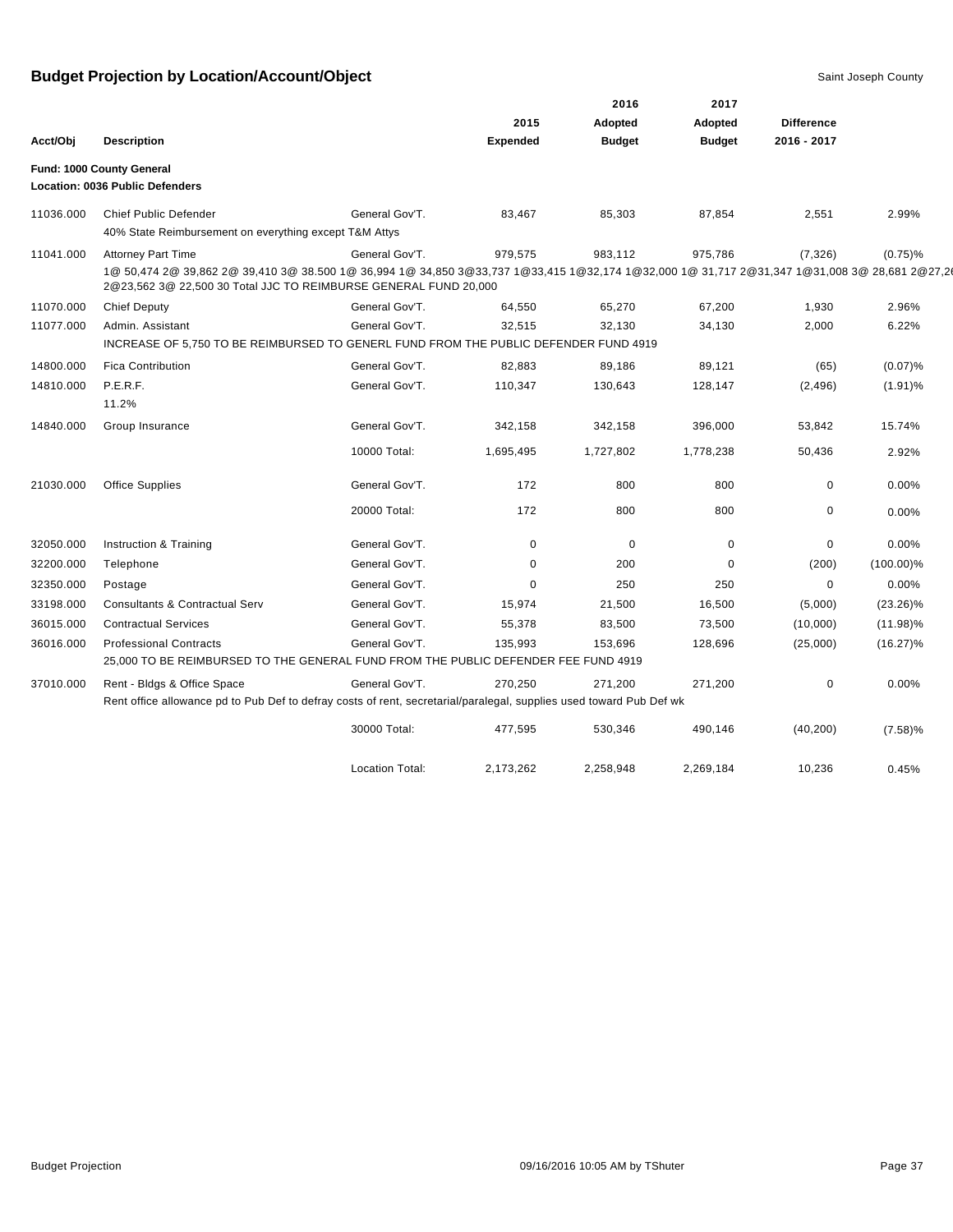|           |                                                                                        |                        |                 | 2016          | 2017          |                   |             |
|-----------|----------------------------------------------------------------------------------------|------------------------|-----------------|---------------|---------------|-------------------|-------------|
|           |                                                                                        |                        | 2015            | Adopted       | Adopted       | <b>Difference</b> |             |
| Acct/Obj  | <b>Description</b>                                                                     |                        | <b>Expended</b> | <b>Budget</b> | <b>Budget</b> | 2016 - 2017       |             |
|           | Fund: 1000 County General                                                              |                        |                 |               |               |                   |             |
|           | Location: 0037 Historic Preservation                                                   |                        |                 |               |               |                   |             |
| 11075.000 | <b>Deputy Director</b>                                                                 | General Gov'T.         | 34,884          | 34,884        | 31,184        | (3,700)           | $(10.61)\%$ |
| 11309.000 | Historic Preservation Admin.                                                           | General Gov'T.         | 35,841          | 37,000        | 40,700        | 3,700             | 10.00%      |
|           | 25,000 of total budget funded by City of South Bend Grant                              |                        |                 |               |               |                   |             |
| 14800.000 | <b>Fica Contribution</b>                                                               | General Gov'T.         | $\mathbf 0$     | $\mathbf 0$   | 5,500         | 5,500             | 0.00%       |
| 14810.000 | P.E.R.F.                                                                               | General Gov'T.         | $\mathbf 0$     | 0             | 8,051         | 8,051             | 0.00%       |
| 14840.000 | Group Insurance                                                                        | General Gov'T.         | 0               | $\mathbf 0$   | 24,000        | 24,000            | 0.00%       |
|           |                                                                                        | 10000 Total:           | 70,725          | 71,884        | 109,435       | 37,551            | 52.24%      |
| 21030.000 | <b>Office Supplies</b>                                                                 | General Gov'T.         | 343             | 297           | 300           | 3                 | 1.01%       |
| 22010.000 | Gas Oil & Lubricants                                                                   | General Gov'T.         | 607             | 1,000         | 1,000         | $\mathbf 0$       | 0.00%       |
| 22120.000 | Garage & Motor Supplies                                                                | General Gov'T.         | 225             | 225           | 225           | $\mathbf 0$       | 0.00%       |
|           |                                                                                        | 20000 Total:           | 1,175           | 1,522         | 1,525         | 3                 | 0.20%       |
| 31070.000 | <b>Other Contractual Services</b>                                                      | General Gov'T.         | 20,501          | 18,886        | 18,890        | 4                 | 0.02%       |
|           | 15 Hrs @ 15.00 per hr 5,000 from CDBG thru the City of So Bend for 106 Federal Reviews |                        |                 |               |               |                   |             |
| 32020.000 | Travel                                                                                 | General Gov'T.         | 0               | $\mathbf 0$   | 0             | $\mathbf 0$       | 0.00%       |
| 32350.000 | Postage                                                                                | General Gov'T.         | $\mathbf 0$     | $\mathbf 0$   | $\mathbf 0$   | $\mathbf 0$       | 0.00%       |
| 33010.000 | <b>Publication Of Legal Notices</b>                                                    | General Gov'T.         | 63              | 57            | 50            | (7)               | $(12.28)\%$ |
| 33100.000 | Printing                                                                               | General Gov'T.         | 65              | 95            | 95            | 0                 | 0.00%       |
| 34040.000 | <b>Auto Liability</b>                                                                  | General Gov'T.         | 880             | 900           | 900           | 0                 | 0.00%       |
|           | Auto Insurance \$800 from City SB Grant                                                |                        |                 |               |               |                   |             |
| 39010.000 | Dues & Subscription                                                                    | General Gov'T.         | 400             | 400           | 400           | 0                 | 0.00%       |
|           |                                                                                        | 30000 Total:           | 21,909          | 20,338        | 20,335        | (3)               | $(0.01)$ %  |
|           |                                                                                        | <b>Location Total:</b> | 93,809          | 93,744        | 131,295       | 37,551            | 40.06%      |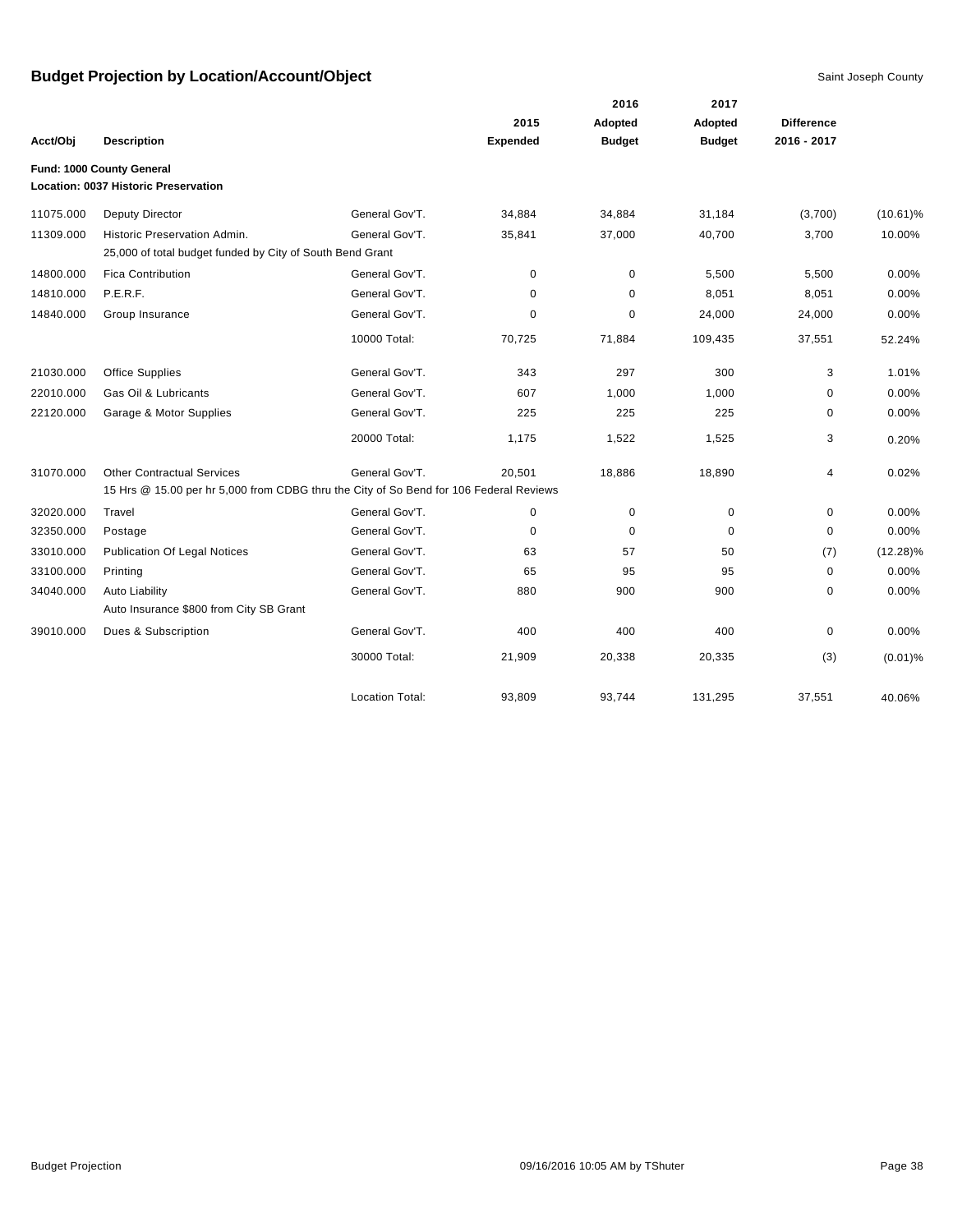|           |                                                                        |                        |                 | 2016          | 2017          |                   |             |
|-----------|------------------------------------------------------------------------|------------------------|-----------------|---------------|---------------|-------------------|-------------|
|           |                                                                        |                        | 2015            | Adopted       | Adopted       | <b>Difference</b> |             |
| Acct/Obj  | <b>Description</b>                                                     |                        | <b>Expended</b> | <b>Budget</b> | <b>Budget</b> | 2016 - 2017       |             |
|           | Fund: 1000 County General                                              |                        |                 |               |               |                   |             |
|           | Location: 0038 Court House                                             |                        |                 |               |               |                   |             |
| 11021.000 | <b>Buildings Engineer</b><br>32% of salary-68% funded from Location 21 | General Gov'T.         | 21,236          | 21,236        | 21,236        | $\mathbf 0$       | 0.00%       |
| 11690.000 | Maintenance Man<br>2@ 29,693                                           | General Gov'T.         | 59,386          | 59,386        | 59,386        | $\mathbf 0$       | 0.00%       |
| 11959.000 | Maintenance Part Time Class 3<br>1300 hrs @ 8.03 hr                    | General Gov'T.         | 9,817           | 24,382        | 10,439        | (13, 943)         | $(57.19)\%$ |
| 14900.000 | Uniforms                                                               | General Gov'T.         | 573             | 700           | 700           | $\mathbf 0$       | 0.00%       |
|           |                                                                        | 10000 Total:           | 91,012          | 105,704       | 91,761        | (13, 943)         | $(13.19)\%$ |
| 22417.000 | <b>General Supplies</b>                                                | General Gov'T.         | 19,107          | 20,000        | 20,000        | 0                 | 0.00%       |
|           |                                                                        | 20000 Total:           | 19,107          | 20,000        | 20,000        | 0                 | 0.00%       |
| 35015.000 | <b>Utilities</b>                                                       | General Gov'T.         | 140,861         | 153,320       | 153,320       | $\mathbf 0$       | 0.00%       |
| 36010.000 | Repairs-Bldgs & Structures                                             | General Gov'T.         | 2,723           | 2,400         | 2,400         | 0                 | 0.00%       |
| 36011.000 | <b>Bldg Maintenance</b>                                                | General Gov'T.         | 16,418          | 13,610        | 13,610        | 0                 | 0.00%       |
| 36017.000 | <b>Professional Services</b>                                           | General Gov'T.         | 10,000          | 10,000        | 10,000        | 0                 | 0.00%       |
| 36200.000 | Repairs - Other Equipment                                              | General Gov'T.         | 4,249           | 5,000         | 5,000         | 0                 | 0.00%       |
|           |                                                                        | 30000 Total:           | 174,251         | 184,330       | 184,330       | 0                 | 0.00%       |
|           |                                                                        | <b>Location Total:</b> | 284,370         | 310,034       | 296,091       | (13, 943)         | $(4.50)\%$  |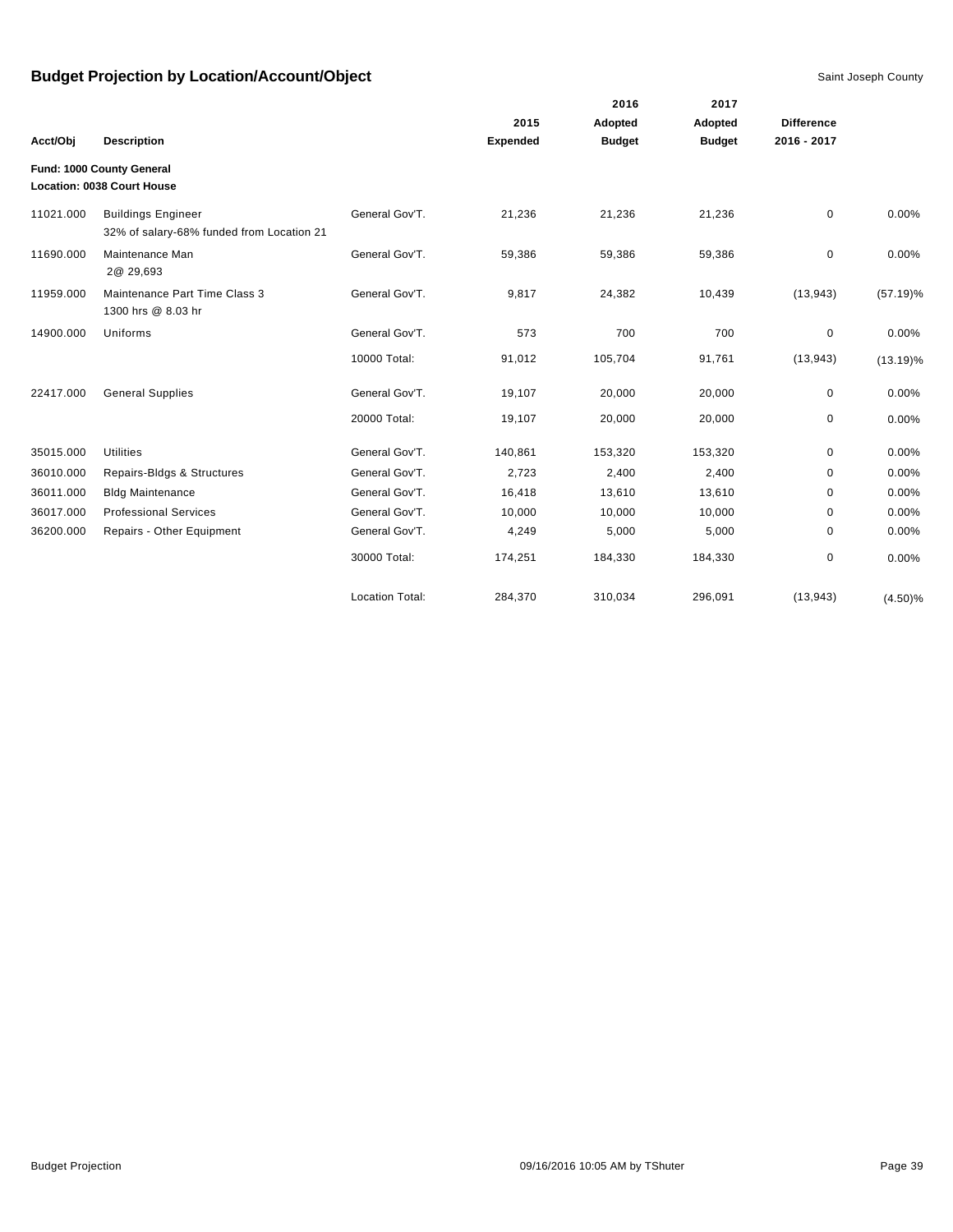|           |                                        |                        |                 | 2016          | 2017          |                   |       |
|-----------|----------------------------------------|------------------------|-----------------|---------------|---------------|-------------------|-------|
|           |                                        |                        | 2015            | Adopted       | Adopted       | <b>Difference</b> |       |
| Acct/Obj  | <b>Description</b>                     |                        | <b>Expended</b> | <b>Budget</b> | <b>Budget</b> | 2016 - 2017       |       |
|           | Fund: 1000 County General              |                        |                 |               |               |                   |       |
|           | <b>Location: 0040 General Services</b> |                        |                 |               |               |                   |       |
| 14800.000 | <b>Fica Contribution</b>               | General Gov'T.         | $\mathbf 0$     | 0             | 2,451,725     | 2,451,725         | 0.00% |
| 14810.000 | P.E.R.F.                               | General Gov'T.         | 0               | 0             | 3,069,069     | 3,069,069         | 0.00% |
|           | 11.2%                                  |                        |                 |               |               |                   |       |
| 14840.000 | Group Insurance                        | General Gov'T.         | 0               | 0             | 6,000,000     | 6,000,000         | 0.00% |
| 14850.000 | Unemployment                           | General Gov'T.         | 0               | 0             | 250,000       | 250,000           | 0.00% |
|           |                                        | 10000 Total:           | 0               | 0             | 11,770,794    | 11,770,794        | 0.00% |
| 31152.000 | <b>Paramedic Services</b>              | General Gov'T.         | 0               | 0             | 2,000,000     | 2,000,000         | 0.00% |
| 32022.000 | <b>Return Of Fugitives</b>             | General Gov'T.         | 0               | 0             | 20,000        | 20,000            | 0.00% |
| 34030.000 | <b>Insurance Coverage</b>              | General Gov'T.         | $\mathbf 0$     | 0             | 400,000       | 400,000           | 0.00% |
| 39201.000 | <b>Mental Health</b>                   | General Gov'T.         | 0               | 0             | 3,366,540     | 3,366,540         | 0.00% |
| 39202.000 | <b>Council For Special Needs</b>       | General Gov'T.         | 0               | 0             | 455,000       | 455,000           | 0.00% |
| 39251.000 | <b>Humane Society</b>                  | General Gov'T.         | 0               | 0             | 154,800       | 154,800           | 0.00% |
| 39261.000 | M.A.C.O.G.                             | General Gov'T.         | 0               | 0             | 92,946        | 92,946            | 0.00% |
| 39401.000 | Mandates                               | General Gov'T.         | $\mathbf 0$     | 0             | 275,000       | 275,000           | 0.00% |
| 39402.000 | Care Patients & Inmates                | General Gov'T.         | 0               | 0             | 75,000        | 75,000            | 0.00% |
| 39491.000 | Change Of Venue                        | General Gov'T.         | 0               | 0             | 1,000         | 1,000             | 0.00% |
|           |                                        | 30000 Total:           | 0               | 0             | 6,840,286     | 6,840,286         | 0.00% |
|           |                                        | <b>Location Total:</b> | 0               | 0             | 18,611,080    | 18,611,080        | 0.00% |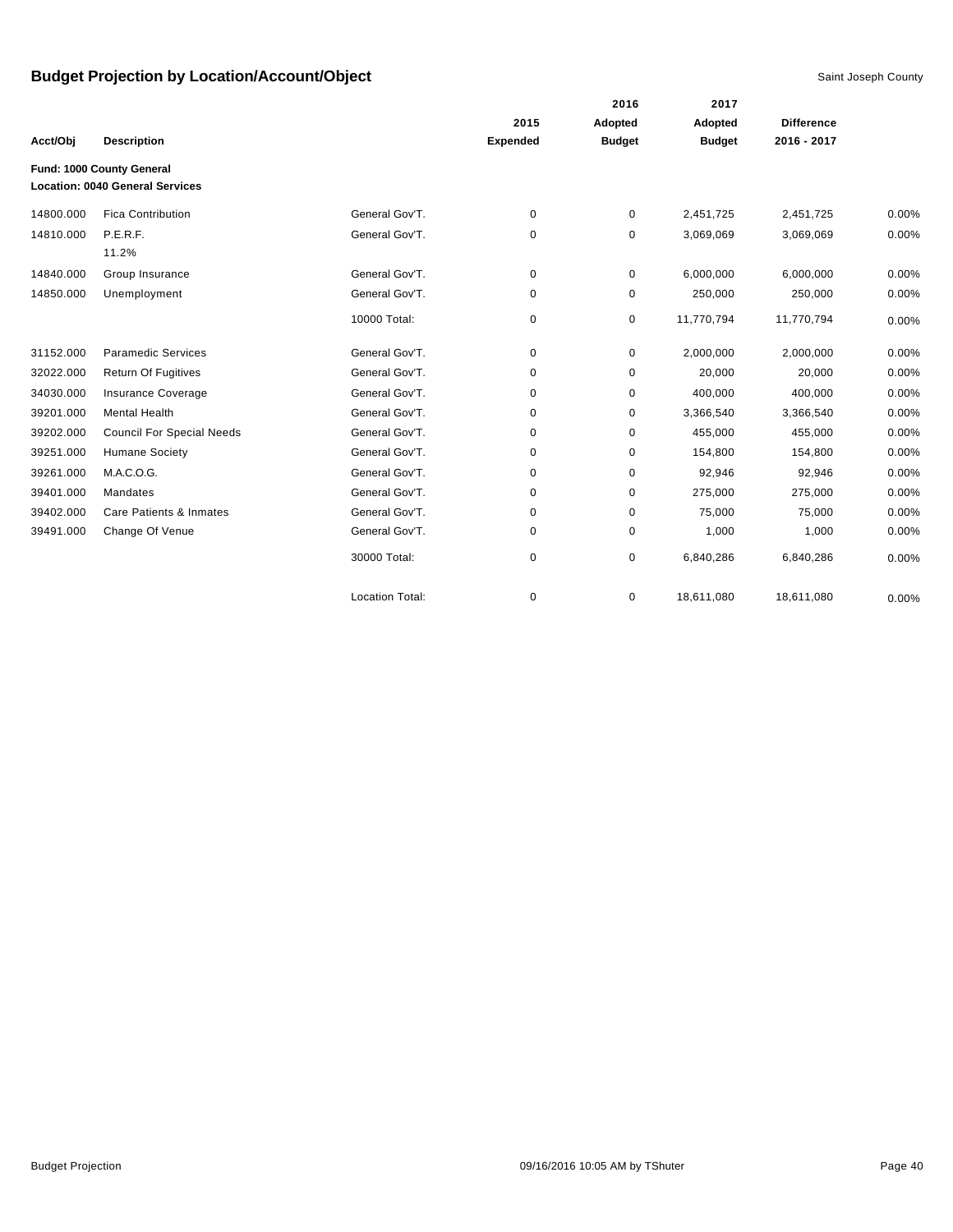|           |                                                                                                                                             |                 |                 | 2016          | 2017          |                   |              |
|-----------|---------------------------------------------------------------------------------------------------------------------------------------------|-----------------|-----------------|---------------|---------------|-------------------|--------------|
|           |                                                                                                                                             |                 | 2015            | Adopted       | Adopted       | <b>Difference</b> |              |
| Acct/Obj  | <b>Description</b>                                                                                                                          |                 | <b>Expended</b> | <b>Budget</b> | <b>Budget</b> | 2016 - 2017       |              |
|           | Fund: 1000 County General<br>Location: 0048 Pros. Title Iv                                                                                  |                 |                 |               |               |                   |              |
| 11070.000 | <b>Chief Deputy</b><br>Also paid from Location 18                                                                                           | General Gov'T.  | 42,900          | 42,900        | 42,900        | 0                 | 0.00%        |
| 11080.000 | Chief Of Admin/Finance<br>Also paid from Location 18                                                                                        | General Gov'T.  | 10,859          | 10,859        | 10,859        | 0                 | 0.00%        |
| 11081.000 | Asst. Chief - Admin./Finance<br>Also paid from Location 18                                                                                  | General Gov'T.  | 23,545          | 23,545        | 23,545        | 0                 | 0.00%        |
| 11326.000 | Deputy Prosecutor IV-D<br>DPA'S HAVE A SALARY RANGE OF 45,000- 60,000 BASED ON EXPERIENCE SALARIES AS FOLLOWS 1@ 57,735 1@ 55,695 2@ 52,635 | General Gov'T.  | 210,956         | 222,700       | 218,700       | (4,000)           | $(1.80)$ %   |
| 11330.000 | Child Support Adm.<br>1@ 74,431 1@ 68,174 1@ 49,348 1@ 39,046 4@ 32,742                                                                     | General Gov'T.  | 359,508         | 375,536       | 361,967       | (13, 569)         | $(3.61)\%$   |
| 11348.000 | Comms. & I.T. Coordinator<br>1@ 13,117 1@ 10,710 Also paid from Location 18-IT Consolidation under Location 02                              | General Gov'T.  | 23,827          | 31,759        | 0             | (31, 759)         | $(100.00)\%$ |
| 11355.000 | Investigator<br>1@ 29,468 1@ 14,541 Also paid from Location 18                                                                              | General Gov'T.  | 17,422          | 31,963        | 44,009        | 12,046            | 37.69%       |
| 11645.000 | Caseworker<br>1@ 37,739 2@ 32,742 1@ 31,472 2@ 30,947 15@ 29,896                                                                            | General Gov'T.  | 621,628         | 657,489       | 645,029       | (12, 460)         | (1.90)%      |
| 11645.621 | Caseworker<br>1@ 29,070 4@29,896 1@ 32,742 NO APPROPRIATION REQUIRED INCENTIVE FUNDED POSITIONS                                             | Child Sup Incen | 0               | 0             | 0             | $\mathbf 0$       | 0.00%        |
| 11650.000 | <b>Executive Secretary</b><br>Also paid from Location 18                                                                                    | General Gov'T.  | 0               | 6,432         | 0             | (6, 432)          | $(100.00)\%$ |
| 11950.000 | Part Time<br>15.45 per hr max                                                                                                               | General Gov'T.  | 28,459          | 30,000        | 30,000        | 0                 | 0.00%        |
| 11957.000 | <b>Interns Part Time</b><br>12.50 per hr max                                                                                                | General Gov'T.  | 5,434           | 5,665         | 5,665         | 0                 | 0.00%        |
| 14800.000 | <b>Fica Contribution</b>                                                                                                                    | General Gov'T.  | 93,933          | 110,072       | 107,597       | (2, 475)          | $(2.25)\%$   |
| 14810.000 | P.E.R.F.<br>11.2%                                                                                                                           | General Gov'T.  | 135,480         | 157,791       | 153,534       | (4,257)           | (2.70)%      |
| 14840.000 | Group Insurance                                                                                                                             | General Gov'T.  | 261,402         | 492,000       | 480,000       | (12,000)          | (2.44)%      |
|           |                                                                                                                                             | 10000 Total:    | 1,835,353       | 2,198,711     | 2,123,805     | (74,906)          | $(3.41)\%$   |
| 21030.000 | <b>Office Supplies</b>                                                                                                                      | General Gov'T.  | 9,128           | 8,578         | 8,578         | $\pmb{0}$         | 0.00%        |
| 22010.000 | Gas Oil & Lubricants                                                                                                                        | General Gov'T.  | 1,420           | 3,000         | 3,000         | 0                 | 0.00%        |
| 24010.000 | <b>Other Supplies</b>                                                                                                                       | General Gov'T.  | 7,307           | 6,831         | 6,831         | 0                 | 0.00%        |
|           |                                                                                                                                             | 20000 Total:    | 17,855          | 18,409        | 18,409        | 0                 | 0.00%        |
| 31070.000 | <b>Other Contractual Services</b>                                                                                                           | General Gov'T.  | 21,822          | 16,496        | 16,496        | 0                 | 0.00%        |
| 32020.000 | Travel                                                                                                                                      | General Gov'T.  | 10,000          | 10,000        | 10,000        | 0                 | 0.00%        |
| 32050.000 | Instruction & Training                                                                                                                      | General Gov'T.  | 10,000          | 10,000        | 10,000        | 0                 | 0.00%        |
| 32200.000 | Telephone                                                                                                                                   | General Gov'T.  | 7,292           | 14,600        | 14,600        | 0                 | 0.00%        |
| 32350.000 | Postage                                                                                                                                     | General Gov'T.  | 0               | 22,980        | 0             | (22,980)          | $(100.00)\%$ |
| 36100.000 | Repairs - Auto & Truck                                                                                                                      | General Gov'T.  | 673             | 1,750         | 1,750         | 0                 | 0.00%        |
| 36300.000 | Repair - Office Equipment                                                                                                                   | General Gov'T.  | 724             | 1,750         | 1,750         | 0                 | 0.00%        |
| 37100.000 | Auto Lease<br>From Dept 18                                                                                                                  | General Gov'T.  | 5,424           | 5,424         | 5,424         | 0                 | 0.00%        |
| 39750.000 | Data Processing<br>IT Consolidation under Location 02                                                                                       | General Gov'T.  | 24,649          | 36,800        | 0             | (36, 800)         | $(100.00)\%$ |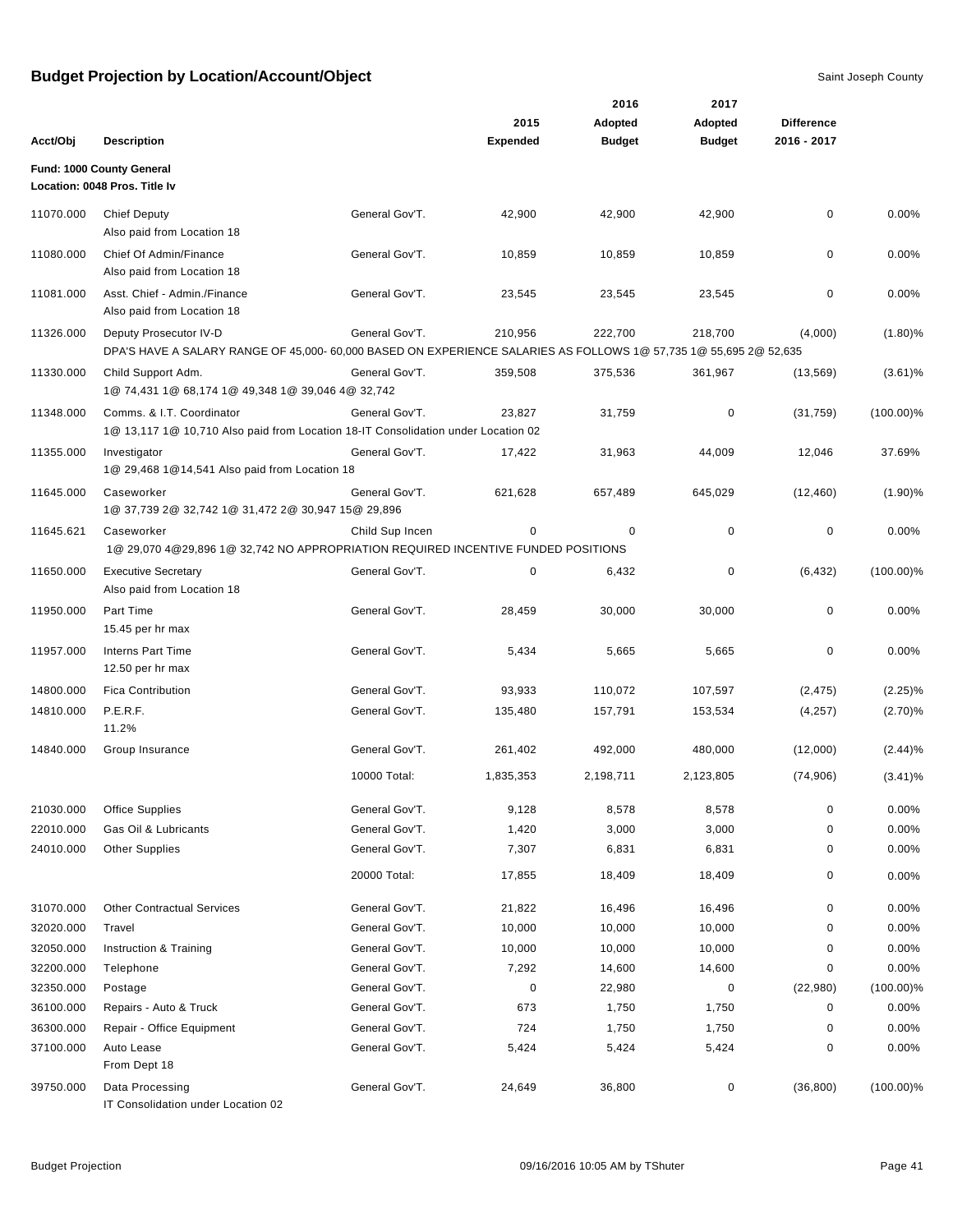| Acct/Obj<br><b>Description</b> |                                                            |                        |                  | 2016<br>Adopted<br><b>Budget</b> | 2017<br>Adopted<br><b>Budget</b> | <b>Difference</b><br>2016 - 2017 |             |
|--------------------------------|------------------------------------------------------------|------------------------|------------------|----------------------------------|----------------------------------|----------------------------------|-------------|
|                                | Fund: 1000 County General<br>Location: 0048 Pros. Title Iv |                        | 2015<br>Expended |                                  |                                  |                                  |             |
|                                |                                                            |                        |                  |                                  |                                  |                                  |             |
|                                |                                                            |                        |                  |                                  |                                  |                                  |             |
|                                |                                                            | 30000 Total:           | 80,584           | 119,800                          | 60,020                           | (59,780)                         | $(49.90)\%$ |
|                                |                                                            | <b>Location Total:</b> | 1,933,792        | 2,336,920                        | 2,202,234                        | (134, 686)                       | $(5.76)\%$  |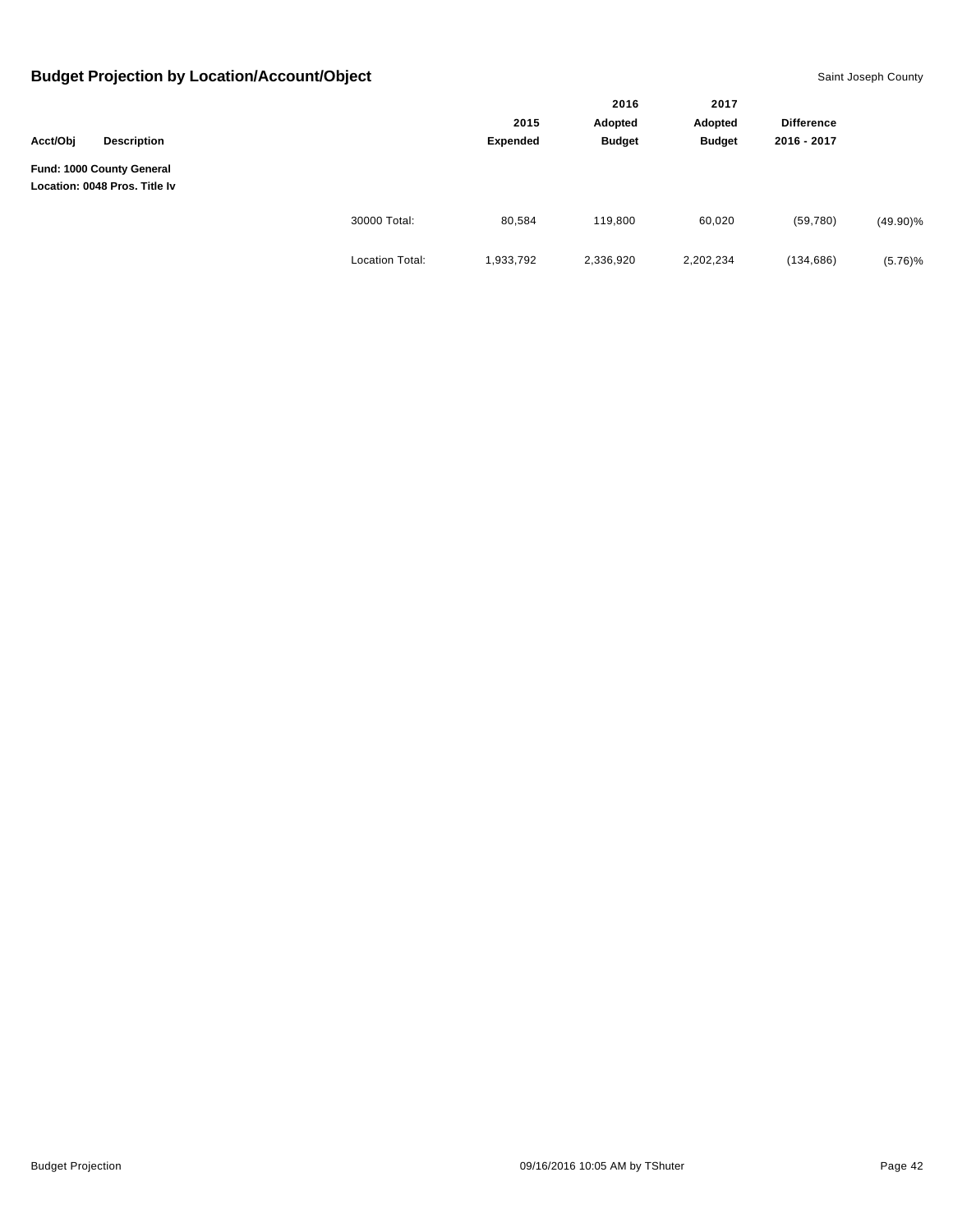| Acct/Obj  | <b>Description</b>                                                             |                | 2015<br><b>Expended</b> | 2016<br>Adopted<br><b>Budget</b> | 2017<br>Adopted<br><b>Budget</b> | <b>Difference</b><br>2016 - 2017 |              |
|-----------|--------------------------------------------------------------------------------|----------------|-------------------------|----------------------------------|----------------------------------|----------------------------------|--------------|
|           |                                                                                |                |                         |                                  |                                  |                                  |              |
|           | Fund: 1000 County General<br>Location: 0049 Juvenile Justice Center            |                |                         |                                  |                                  |                                  |              |
| 11032.000 | <b>Executive Director</b>                                                      | General Gov'T. | 87,563                  | 87,563                           | 87,563                           | 0                                | 0.00%        |
| 11049.000 | Director Of Detention                                                          | General Gov'T. | 56,459                  | 58,032                           | 58,032                           | 0                                | 0.00%        |
| 11067.000 | <b>Director Of Security</b>                                                    | General Gov'T. | 43,131                  | 43,131                           | 54,131                           | 11,000                           | 25.50%       |
| 11075.000 | <b>Deputy Director</b><br>Assistant Director of Detention.                     | General Gov'T. | 45,890                  | 45,846                           | 45,846                           | 0                                | 0.00%        |
| 11155.000 | <b>Nurses</b><br>1@ 60,651 2@ 34,003                                           | General Gov'T. | 112,024                 | 123,657                          | 128,657                          | 5,000                            | 4.04%        |
| 11334.000 | Controller-Juv. Cntr.<br>Salary includes Grant from DOC supplement of \$3564   | General Gov'T. | 41,493                  | 41,493                           | 51,493                           | 10,000                           | 24.10%       |
| 11335.000 | Personnel/Training Officer<br>1 PERSON MOVED TO PROBATION OFFICER 1            | General Gov'T. | 79,996                  | 106,050                          | 0                                | (106, 050)                       | $(100.00)\%$ |
| 11338.000 | Youth Care Specialist<br>2@ 35,747                                             | General Gov'T. | 61,494                  | 61,494                           | 71,494                           | 10,000                           | 16.26%       |
| 11367.000 | <b>Team Leaders</b><br>11@ 36,859 w/degree, 6@ 35,775 w/o deg CONTROL OFFICERS | General Gov'T. | 426,804                 | 535,096                          | 620,099                          | 85,003                           | 15.89%       |
| 11370.000 | <b>Detention Officers</b><br>7@ 35,775 w/degree, 18@ 34,787w/o degree          | General Gov'T. | 743,499                 | 872,715                          | 876,591                          | 3,876                            | 0.44%        |
| 11376.000 | <b>Education Coordinator</b><br>Also paid in Location 25                       | General Gov'T. | 0                       | $\mathbf 0$                      | 0                                | 0                                | 0.00%        |
| 11379.000 | Counselor/Caseworker<br>1@ 59,361 1@ 53,040                                    | General Gov'T. | 147,319                 | 165,441                          | 112,401                          | (53,040)                         | $(32.06)\%$  |
| 11439.000 | Overtime                                                                       | General Gov'T. | 227,089                 | 120,000                          | 120,000                          | 0                                | 0.00%        |
| 11535.000 | <b>Special Deputy</b><br>7@ 32,805 1@ 36,805 SECURITY OFFICERS                 | General Gov'T. | 235,667                 | 250,247                          | 266,440                          | 16,193                           | 6.47%        |
| 11601.000 | Supervisor<br>3@ 44,134 3@ 39,801 DETENTION SUPERVISOR                         | General Gov'T. | 216,406                 | 221,805                          | 251,805                          | 30,000                           | 13.53%       |
| 11655.000 | Receptionist                                                                   | General Gov'T. | 24,574                  | 26,296                           | 26,296                           | 0                                | 0.00%        |
| 11670.000 | Bookkeeper                                                                     | General Gov'T. | 22,584                  | 32,534                           | 37,534                           | 5,000                            | 15.37%       |
| 11692.000 | Maintenance Man Class II<br>Moved to Location 21                               | General Gov'T. | 54,080                  | 54,080                           | 0                                | (54,080)                         | $(100.00)\%$ |
| 11704.000 | Dir. Of Bldgs. & Grounds<br>Moved to Location 21                               | General Gov'T. | 58,032                  | 58,032                           | 0                                | (58, 032)                        | $(100.00)\%$ |
| 11706.000 | <b>Food Service Supervisor</b>                                                 | General Gov'T. | 37,995                  | 37,995                           | 37,995                           | 0                                | 0.00%        |
| 11713.000 | Housekeeper<br>MOVED TO LOCATION 21                                            | General Gov'T. | 26,407                  | 25,000                           | 0                                | (25,000)                         | $(100.00)\%$ |
| 11714.000 | Maintenance Class III<br>Moved to Location 21                                  | General Gov'T. | 18,846                  | 25,000                           | 0                                | (25,000)                         | $(100.00)\%$ |
| 11716.000 | Cooks<br>4@ 25,612                                                             | General Gov'T. | 90,588                  | 102,448                          | 102,448                          | 0                                | 0.00%        |
| 11720.000 | <b>Recreation Officers</b>                                                     | General Gov'T. | 31,619                  | 32,208                           | 34,208                           | 2,000                            | 6.21%        |
| 11950.000 | Part Time<br>9.00-13.00 Hr                                                     | General Gov'T. | 15,391                  | 43,282                           | 43,282                           | 0                                | 0.00%        |
| 14900.000 | Uniforms                                                                       | General Gov'T. | 2,486                   | 3,715                            | 3,715                            | 0                                | 0.00%        |
|           |                                                                                | 10000 Total:   | 2,907,436               | 3,173,160                        | 3,030,030                        | (143, 130)                       | (4.51)%      |
| 22010.000 | Gas Oil & Lubricants                                                           | General Gov'T. | 3,252                   | 7,000                            | 7,000                            | 0                                | 0.00%        |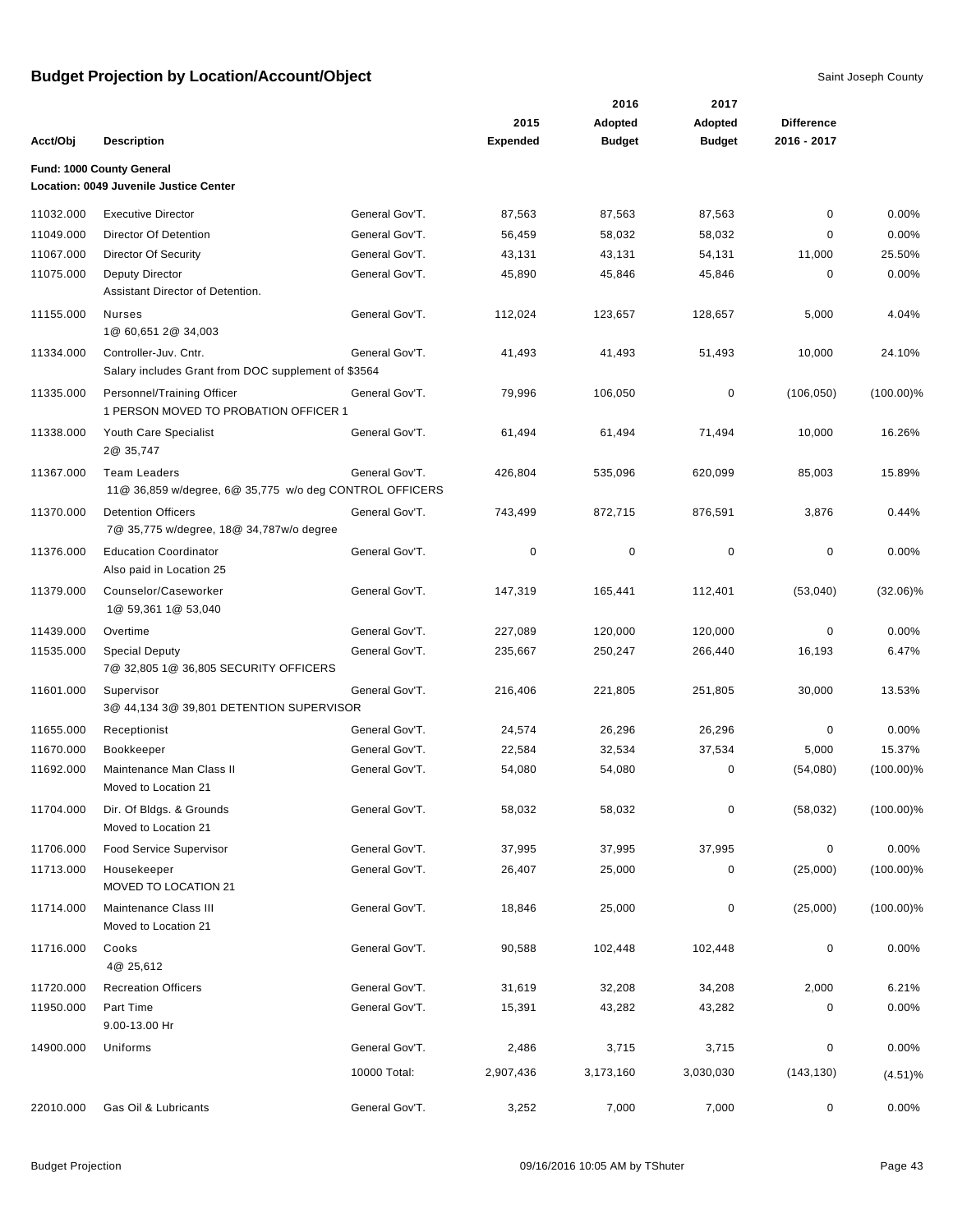|           |                                                                     |                        |                 | 2016          | 2017<br>Adopted |                   |              |
|-----------|---------------------------------------------------------------------|------------------------|-----------------|---------------|-----------------|-------------------|--------------|
|           |                                                                     |                        | 2015            | Adopted       |                 | <b>Difference</b> |              |
| Acct/Obj  | <b>Description</b>                                                  |                        | <b>Expended</b> | <b>Budget</b> | <b>Budget</b>   | 2016 - 2017       |              |
|           | Fund: 1000 County General<br>Location: 0049 Juvenile Justice Center |                        |                 |               |                 |                   |              |
|           |                                                                     |                        |                 |               |                 |                   |              |
| 22200.000 | <b>Household Supplies</b>                                           | General Gov'T.         | 56,436          | 50,140        | 30,000          | (20, 140)         | $(40.17)\%$  |
| 22210.000 | <b>Institutional Supplies</b>                                       | General Gov'T.         | 0               | 0             | 20,140          | 20,140            | 0.00%        |
| 24100.000 | Food                                                                | General Gov'T.         | 180,779         | 220,880       | 220,880         | 0                 | 0.00%        |
| 24110.000 | Clothing                                                            | General Gov'T.         | 3,530           | 13,000        | 13,000          | $\mathbf 0$       | 0.00%        |
| 24120.000 | Medical Supplies, Etc                                               | General Gov'T.         | 4,437           | 4,050         | 4,050           | $\mathbf 0$       | 0.00%        |
|           |                                                                     | 20000 Total:           | 248,434         | 295,070       | 295,070         | $\pmb{0}$         | 0.00%        |
| 31070.000 | <b>Other Contractual Services</b>                                   | General Gov'T.         | 117,566         | 152,987       | 152,987         | 0                 | 0.00%        |
| 31150.000 | <b>Medical Services</b>                                             | General Gov'T.         | 22,646          | 25,600        | 26,624          | 1,024             | 4.00%        |
| 32020.000 | Travel                                                              | General Gov'T.         | 182             | 250           | 250             | 0                 | 0.00%        |
| 32050.000 | Instruction & Training                                              | General Gov'T.         | 12,758          | 15,000        | 15,000          | 0                 | 0.00%        |
| 32200.000 | Telephone                                                           | General Gov'T.         | $\mathbf 0$     | 0             | 0               | 0                 | 0.00%        |
| 35010.000 | Electric                                                            | General Gov'T.         | 213,442         | 218,000       | 218,000         | 0                 | 0.00%        |
| 35020.000 | Gas                                                                 | General Gov'T.         | 88,080          | 109,000       | 109,000         | 0                 | 0.00%        |
| 35030.000 | Water & Sewage                                                      | General Gov'T.         | 49,652          | 49,050        | 49,050          | 0                 | 0.00%        |
| 35090.000 | <b>Trash Removal</b>                                                | General Gov'T.         | 18,083          | 19,620        | 19,620          | 0                 | 0.00%        |
| 36010.000 | Repairs-Bldgs & Structures                                          | General Gov'T.         | 11,058          | 0             | $\mathbf 0$     | $\mathbf 0$       | 0.00%        |
| 36015.000 | <b>Contractual Services</b><br>100,000 FOR READING FOR LIFE         | General Gov'T.         | 0               | 0             | 100,000         | 100,000           | 0.00%        |
| 36100.000 | Repairs - Auto & Truck                                              | General Gov'T.         | 5,591           | 8,000         | 8,000           | $\mathbf 0$       | 0.00%        |
| 36200.000 | Repairs - Other Equipment                                           | General Gov'T.         | 32,019          | 35,000        | 35,000          | 0                 | 0.00%        |
|           |                                                                     | 30000 Total:           | 571,077         | 632,507       | 733,531         | 101,024           | 15.97%       |
| 44010.000 | Equipment                                                           | General Gov'T.         | 1,469           | 20,000        | 0               | (20,000)          | $(100.00)\%$ |
|           |                                                                     | 40000 Total:           | 1,469           | 20,000        | 0               | (20,000)          | $(100.00)\%$ |
|           |                                                                     | <b>Location Total:</b> | 3,728,416       | 4,120,737     | 4,058,631       | (62, 106)         | $(1.51)\%$   |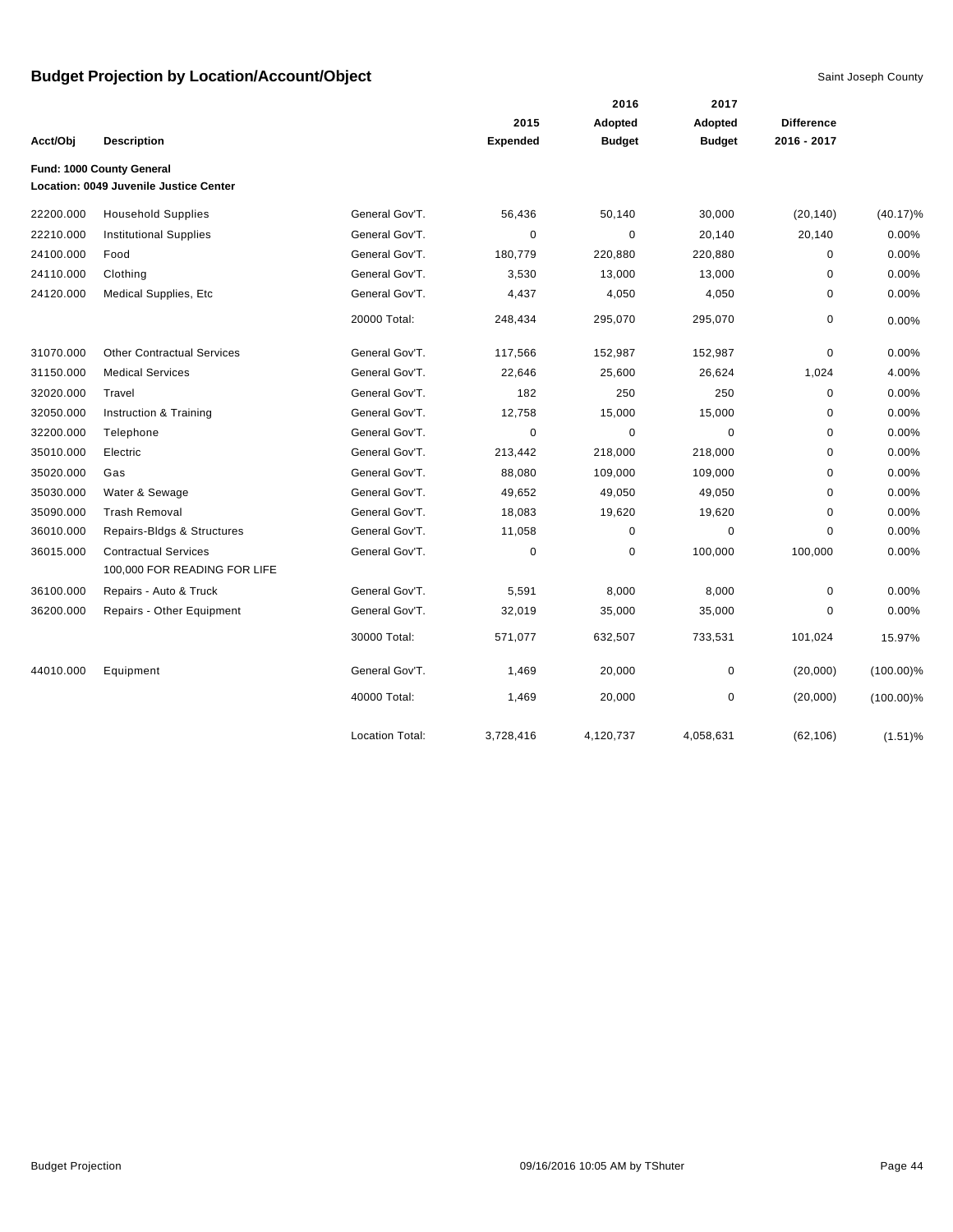|           |                                                                       |                        |                 | 2016          | 2017          |                   |             |
|-----------|-----------------------------------------------------------------------|------------------------|-----------------|---------------|---------------|-------------------|-------------|
|           |                                                                       |                        | 2015            | Adopted       | Adopted       | <b>Difference</b> |             |
| Acct/Obj  | <b>Description</b>                                                    |                        | <b>Expended</b> | <b>Budget</b> | <b>Budget</b> | 2016 - 2017       |             |
|           | Fund: 1000 County General<br><b>Location: 0054 Domestic Relations</b> |                        |                 |               |               |                   |             |
| 11009.000 | Director                                                              | General Gov'T.         | 49,299          | 49,299        | 55,000        | 5,701             | 11.56%      |
| 11075.000 | Deputy Director<br>NEW POSITION IN 2013                               | General Gov'T.         | 37,995          | 40,000        | 46,000        | 6,000             | 15.00%      |
| 11077.000 | Admin. Assistant<br>1@ 32,000 1@ 28,500                               | General Gov'T.         | 55,359          | 56,652        | 60,500        | 3,848             | 6.79%       |
| 11375.000 | <b>Family Court Specialist</b><br>3@ 41,000                           | General Gov'T.         | 127,117         | 149,000       | 123,000       | (26,000)          | $(17.45)\%$ |
| 11950.000 | Part Time                                                             | General Gov'T.         | 0               | $\mathbf 0$   | 0             | 0                 | 0.00%       |
|           |                                                                       | 10000 Total:           | 269,770         | 294,951       | 284,500       | (10, 451)         | (3.54)%     |
| 21030.000 | <b>Office Supplies</b>                                                | General Gov'T.         | 1,694           | 1,750         | 1,997         | 247               | 14.11%      |
|           |                                                                       | 20000 Total:           | 1,694           | 1,750         | 1,997         | 247               | 14.11%      |
| 32020.000 | Travel                                                                | General Gov'T.         | 311             | 900           | 1,500         | 600               | 66.67%      |
| 32050.000 | Instruction & Training                                                | General Gov'T.         | 350             | 350           | 1,000         | 650               | 185.71%     |
| 32200.000 | Telephone                                                             | General Gov'T.         | 0               | 0             | 0             | $\mathbf 0$       | 0.00%       |
| 32350.000 | Postage                                                               | General Gov'T.         | 0               | 0             | 0             | 0                 | 0.00%       |
| 37400.000 | Leases - Photocopy                                                    | General Gov'T.         | 165             | 500           | 500           | 0                 | 0.00%       |
|           |                                                                       | 30000 Total:           | 826             | 1,750         | 3,000         | 1,250             | 71.43%      |
|           |                                                                       | <b>Location Total:</b> | 272,290         | 298,451       | 289,497       | (8,954)           | $(3.00)\%$  |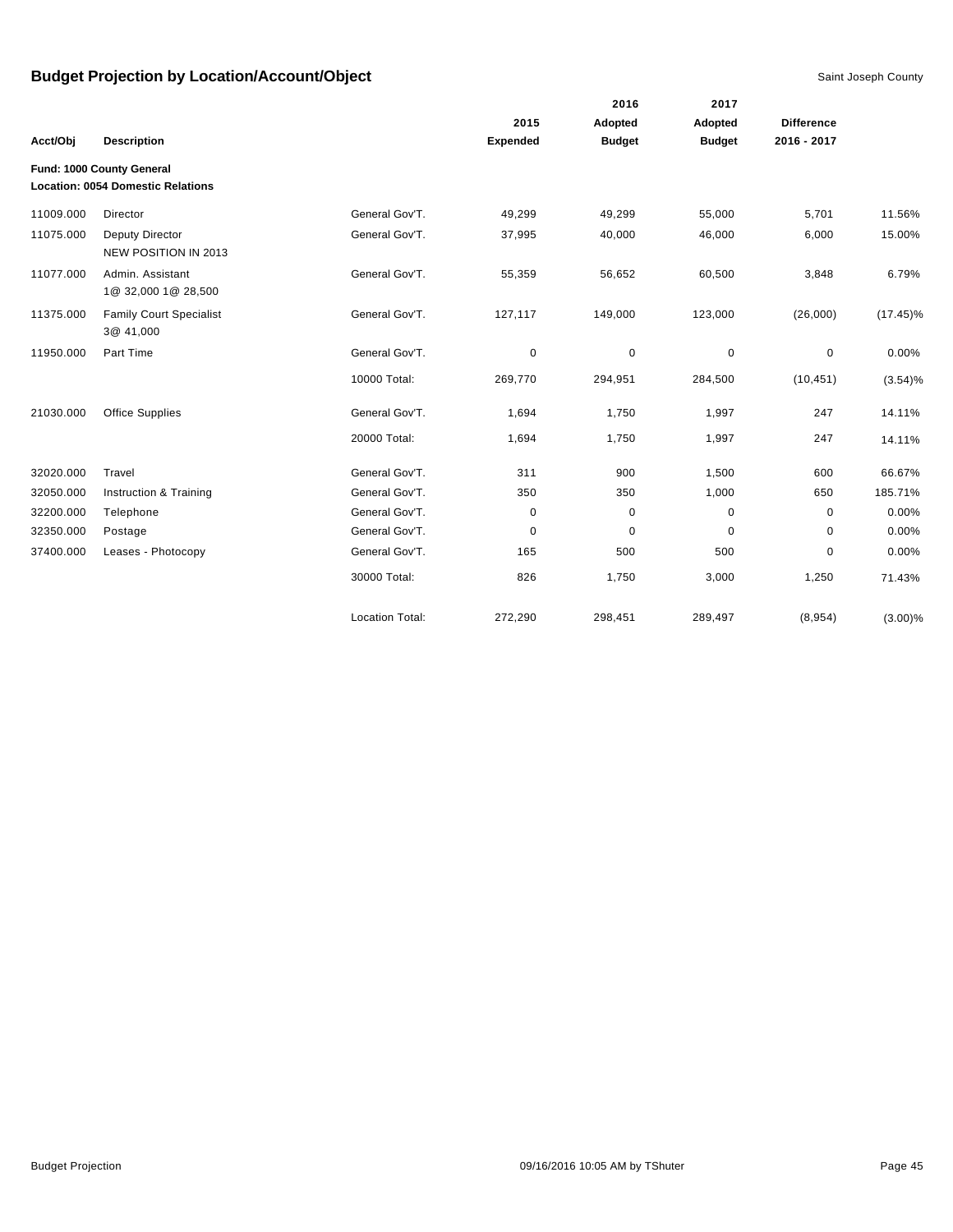|                         |                                                                                           |                        |                 | 2016          | 2017          |                   |              |
|-------------------------|-------------------------------------------------------------------------------------------|------------------------|-----------------|---------------|---------------|-------------------|--------------|
|                         |                                                                                           |                        | 2015            | Adopted       | Adopted       | <b>Difference</b> |              |
| Acct/Obj                | <b>Description</b>                                                                        |                        | <b>Expended</b> | <b>Budget</b> | <b>Budget</b> | 2016 - 2017       |              |
| Location: 0056 C.S.A.P. | Fund: 1000 County General                                                                 |                        |                 |               |               |                   |              |
| 11009.000               | Director<br>PO/DIRECTOR                                                                   | General Gov'T.         | 55,208          | 56,312        | 63,008        | 6,696             | 11.89%       |
| 11077.000               | Admin. Assistant                                                                          | General Gov'T.         | 28,320          | 28,320        | 28,320        | 0                 | 0.00%        |
| 11280.000               | Comp Ofcr/Client Service Coord<br>PO/DRUG COURT COMPIANCE COORD                           | General Gov'T.         | 41,783          | 44,426        | 45,759        | 1,333             | 3.00%        |
| 11291.000               | Client Srv Coord/Drug Court<br>PO/DRUG COURT COORD                                        | General Gov'T.         | 47,098          | 49,426        | 50,759        | 1,333             | 2.70%        |
| 11362.000               | Technician                                                                                | General Gov'T.         | 32,742          | 32,742        | 38,158        | 5,416             | 16.54%       |
| 11363.000               | <b>Technician III</b><br>2@ 25,000                                                        | General Gov'T.         | 50,000          | 50,000        | 50,000        | 0                 | 0.00%        |
| 11379.000               | Counselor/Caseworker<br>1@ 60,904 1@ 48,047 1@45,759 1@ 44,738 Paid as Probation Officers | General Gov'T.         | 165,730         | 191,348       | 199,448       | 8,100             | 4.23%        |
| 11396.000               | Educator<br>2@ 11.96 hr                                                                   | General Gov'T.         | 2,832           | 5,264         | 5,264         | 0                 | 0.00%        |
| 11652.000               | Secretary I                                                                               | General Gov'T.         | 23,077          | 25,000        | $\pmb{0}$     | (25,000)          | $(100.00)\%$ |
| 11950.000               | Part Time                                                                                 | General Gov'T.         | 9,395           | 28,680        | 18,264        | (10, 416)         | $(36.32)\%$  |
|                         | 2-Technician III- 10.91 Hr total 1,674 hrs                                                |                        |                 |               |               |                   |              |
|                         |                                                                                           | 10000 Total:           | 456,185         | 511,518       | 498,980       | (12, 538)         | $(2.45)\%$   |
| 21030.000               | <b>Office Supplies</b>                                                                    | General Gov'T.         | 2,564           | 2,500         | 5,000         | 2,500             | 100.00%      |
|                         |                                                                                           | 20000 Total:           | 2,564           | 2,500         | 5,000         | 2,500             | 100.00%      |
| 31215.000               | Drug Test Fees<br><b>LAB Supplies</b>                                                     | General Gov'T.         | 93,642          | 139,466       | 139,466       | 0                 | $0.00\%$     |
| 32010.000               | Mileage Allowance                                                                         | General Gov'T.         | $\mathbf 0$     | $\mathbf 0$   | $\pmb{0}$     | 0                 | 0.00%        |
| 32052.645               | <b>Treatment Contract Services</b>                                                        | Drug Free Grant        | 870             | 0             | 0             | 0                 | 0.00%        |
| 32200.000               | Telephone                                                                                 | General Gov'T.         | $\mathbf 0$     | 0             | 0             | 0                 | 0.00%        |
| 32350.000               | Postage                                                                                   | General Gov'T.         | $\mathbf 0$     | 0             | $\pmb{0}$     | 0                 | 0.00%        |
| 36015.000               | <b>Contractual Services</b>                                                               | General Gov'T.         | $\mathbf 0$     | $\mathbf 0$   | $\mathbf 0$   | 0                 | 0.00%        |
| 36300.000               | Repair - Office Equipment                                                                 | General Gov'T.         | 85              | 600           | 600           | 0                 | 0.00%        |
| 39600.000               | Refunds, Awards & Indemnities                                                             | General Gov'T.         | 221             | 0             | $\mathbf 0$   | 0                 | 0.00%        |
|                         |                                                                                           | 30000 Total:           | 94,818          | 140,066       | 140,066       | 0                 | 0.00%        |
|                         |                                                                                           | <b>Location Total:</b> | 553,567         | 654,084       | 644,046       | (10, 038)         | (1.53)%      |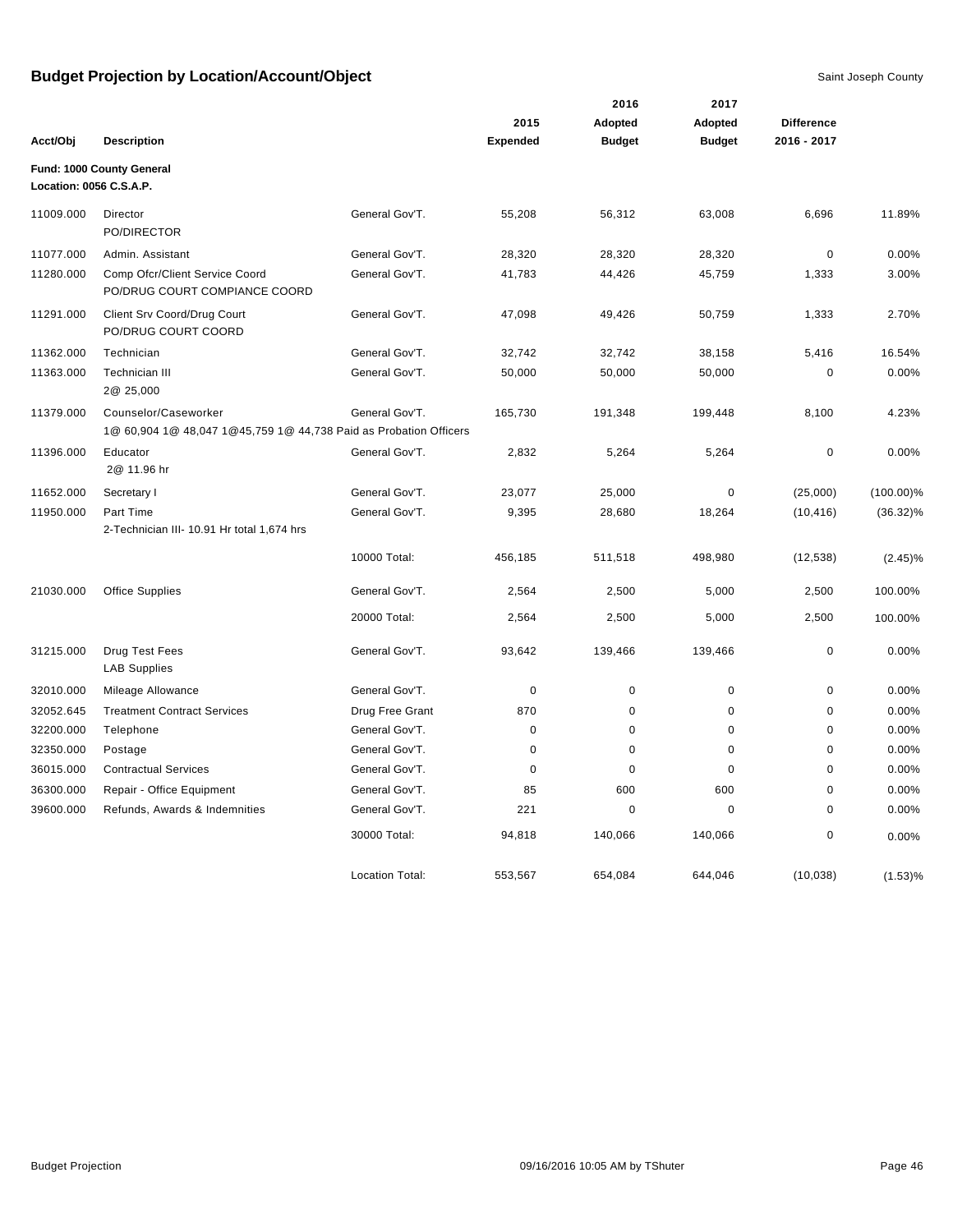|           |                                              |                 |                 | 2016          | 2017          |                   |        |
|-----------|----------------------------------------------|-----------------|-----------------|---------------|---------------|-------------------|--------|
|           |                                              |                 | 2015            | Adopted       | Adopted       | <b>Difference</b> |        |
| Acct/Obj  | <b>Description</b>                           |                 | <b>Expended</b> | <b>Budget</b> | <b>Budget</b> | 2016 - 2017       |        |
|           | Fund: 1000 County General                    |                 |                 |               |               |                   |        |
|           | Location: 0150 Penn Assessor                 |                 |                 |               |               |                   |        |
| 11010.000 | <b>Township Assessor</b>                     | General Gov'T.  | 41,139          | 43,196        | 43,196        | $\mathbf 0$       | 0.00%  |
| 11070.000 | <b>Chief Deputy</b>                          | General Gov'T.  | 36,242          | 36,218        | 36,218        | 0                 | 0.00%  |
| 11102.000 | Second Deputy                                | General Gov'T.  | 26,263          | 27,576        | 27,576        | 0                 | 0.00%  |
| 11107.000 | Real Estate Deputy One<br>1@ 39,900 1@33,949 | General Gov'T.  | 52,157          | 73,849        | 73,849        | 0                 | 0.00%  |
| 11108.000 | Real Estate Deputy Two                       | General Gov'T.  | 26,134          | 27,978        | 27,978        | 0                 | 0.00%  |
| 11950.000 | Part Time<br>Certifications                  | General Gov'T.  | 2,000           | 4,000         | 4,000         | 0                 | 0.00%  |
|           |                                              | 10000 Total:    | 183,935         | 212,817       | 212,817       | 0                 | 0.00%  |
| 21030.000 | <b>Office Supplies</b>                       | General Gov'T.  | 699             | 700           | 700           | $\mathbf 0$       | 0.00%  |
|           |                                              | 20000 Total:    | 699             | 700           | 700           | 0                 | 0.00%  |
| 31070.000 | <b>Other Contractual Services</b>            | General Gov'T.  | 0               | 35,000        | 35,000        | 0                 | 0.00%  |
| 32010.000 | Mileage Allowance                            | General Gov'T.  | 5,485           | 7,200         | 7,200         | 0                 | 0.00%  |
| 32020.000 | Travel                                       | General Gov'T.  | 5,622           | 6,300         | 6,300         | $\mathbf 0$       | 0.00%  |
| 32350.000 | Postage                                      | General Gov'T.  | 1,500           | 2,600         | 2,600         | $\mathbf 0$       | 0.00%  |
| 36300.000 | Repair - Office Equipment                    | General Gov'T.  | 200             | 200           | 250           | 50                | 25.00% |
| 39010.000 | Dues & Subscription                          | General Gov'T.  | 626             | 1,745         | 1,745         | $\mathbf 0$       | 0.00%  |
|           |                                              | 30000 Total:    | 13,433          | 53,045        | 53,095        | 50                | 0.09%  |
| 45510.000 | Furniture & Fixtures                         | General Gov'T.  | 2,954           | $\pmb{0}$     | $\pmb{0}$     | $\pmb{0}$         | 0.00%  |
|           |                                              | 40000 Total:    | 2,954           | $\pmb{0}$     | $\mathbf 0$   | $\mathbf 0$       | 0.00%  |
|           |                                              | Location Total: | 201,021         | 266,562       | 266,612       | 50                | 0.02%  |
|           |                                              | Fund Totals:    | 51,179,024      | 56,184,809    | 65,333,913    | 9,149,104         | 0.00%  |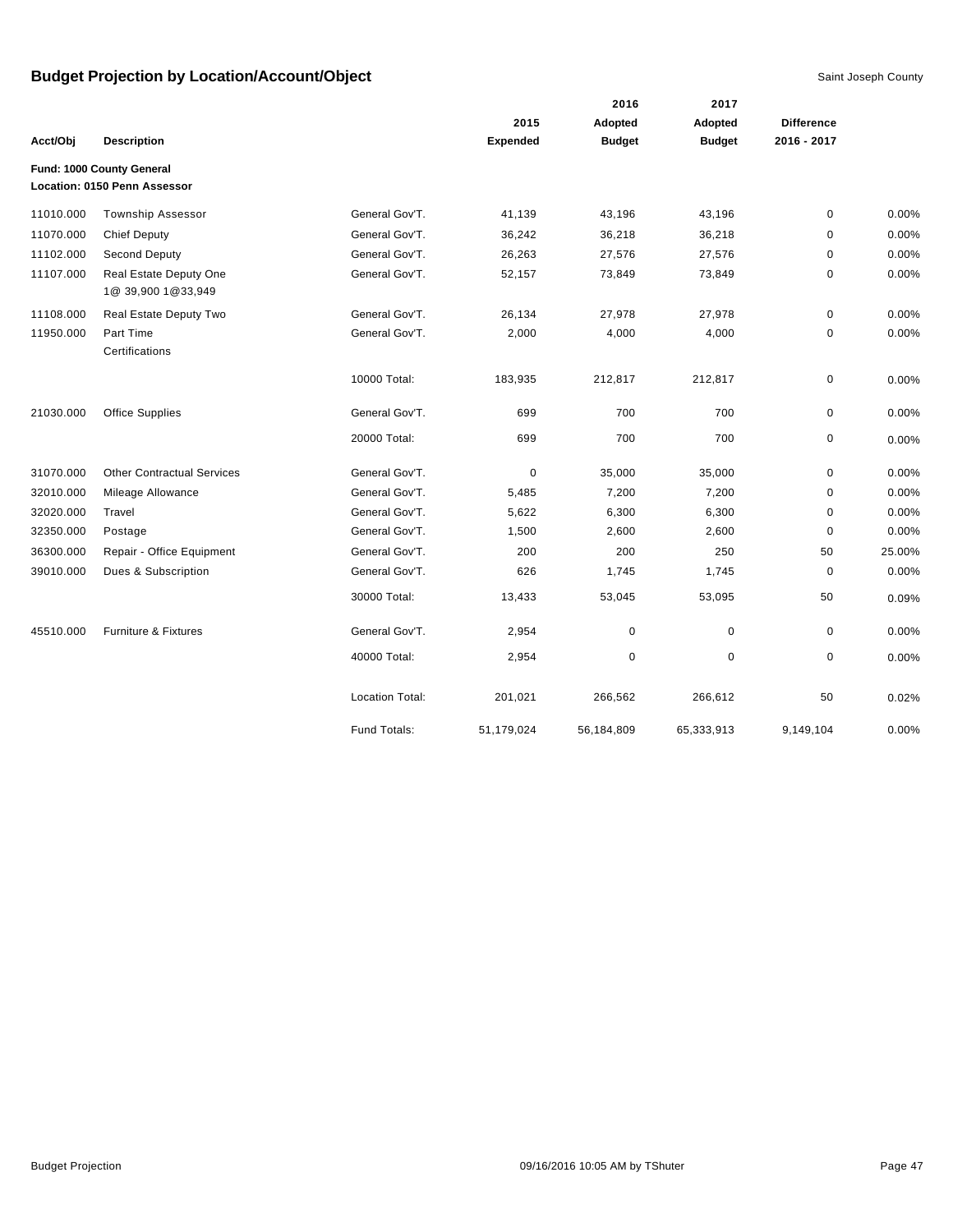|           |                                                                     |                                                                                                                 |                 | 2016          | 2017          |                   |        |
|-----------|---------------------------------------------------------------------|-----------------------------------------------------------------------------------------------------------------|-----------------|---------------|---------------|-------------------|--------|
|           |                                                                     |                                                                                                                 | 2015            | Adopted       | Adopted       | <b>Difference</b> |        |
| Acct/Obj  | <b>Description</b>                                                  |                                                                                                                 | <b>Expended</b> | <b>Budget</b> | <b>Budget</b> | 2016 - 2017       |        |
|           | Fund: 1131 County Disclosure Fees<br>Location: 0012 County Assessor |                                                                                                                 |                 |               |               |                   |        |
| 11103.000 | <b>Third Deputy</b><br>2@ 34,000                                    | General Gov'T.                                                                                                  | 10,368          | 66,000        | 68,000        | 2,000             | 3.03%  |
| 11950.000 | Part Time                                                           | General Gov'T.                                                                                                  | 11,156          | 66,304        | 84,304        | 18,000            | 27.15% |
|           |                                                                     | 1,000 for Certifications 2 Level II at 500/Certificates Required 87,304 for Part Time 2@ 14.00 Hr. 1@ 11.00 Hr. |                 |               |               |                   |        |
| 14800.000 | <b>Fica Contribution</b>                                            | General Gov'T.                                                                                                  | 1,380           | 10,122        | 10,275        | 153               | 1.51%  |
| 14810.000 | P.E.R.F.                                                            | General Gov'T.                                                                                                  | 1,816           | 7,400         | 7,616         | 216               | 2.92%  |
|           | 11.2%                                                               |                                                                                                                 |                 |               |               |                   |        |
| 14840.000 | Group Insurance                                                     | General Gov'T.                                                                                                  | 18,500          | 24,000        | 24,000        | 0                 | 0.00%  |
|           |                                                                     | 10000 Total:                                                                                                    | 43,220          | 173,826       | 194,195       | 20,369            | 11.72% |
| 32010.000 | Mileage Allowance                                                   | General Gov'T.                                                                                                  | 0               | 5,000         | 5,000         | 0                 | 0.00%  |
| 32020.000 | Travel                                                              | General Gov'T.                                                                                                  | 0               | 2,000         | 2,000         | 0                 | 0.00%  |
| 37100.000 | Auto Lease                                                          | General Gov'T.                                                                                                  | 0               | 2,500         | 2,500         | 0                 | 0.00%  |
|           |                                                                     | 30000 Total:                                                                                                    | 0               | 9,500         | 9,500         | 0                 | 0.00%  |
| 44010.000 | Equipment                                                           | General Gov'T.                                                                                                  | 0               | 6,000         | 6,000         | $\mathbf 0$       | 0.00%  |
|           |                                                                     | 40000 Total:                                                                                                    | 0               | 6,000         | 6,000         | 0                 | 0.00%  |
|           |                                                                     | <b>Location Total:</b>                                                                                          | 43,220          | 189,326       | 209,695       | 20,369            | 10.76% |
|           |                                                                     | Fund Totals:                                                                                                    | 43,220          | 189,326       | 209,695       | 20,369            | 0.00%  |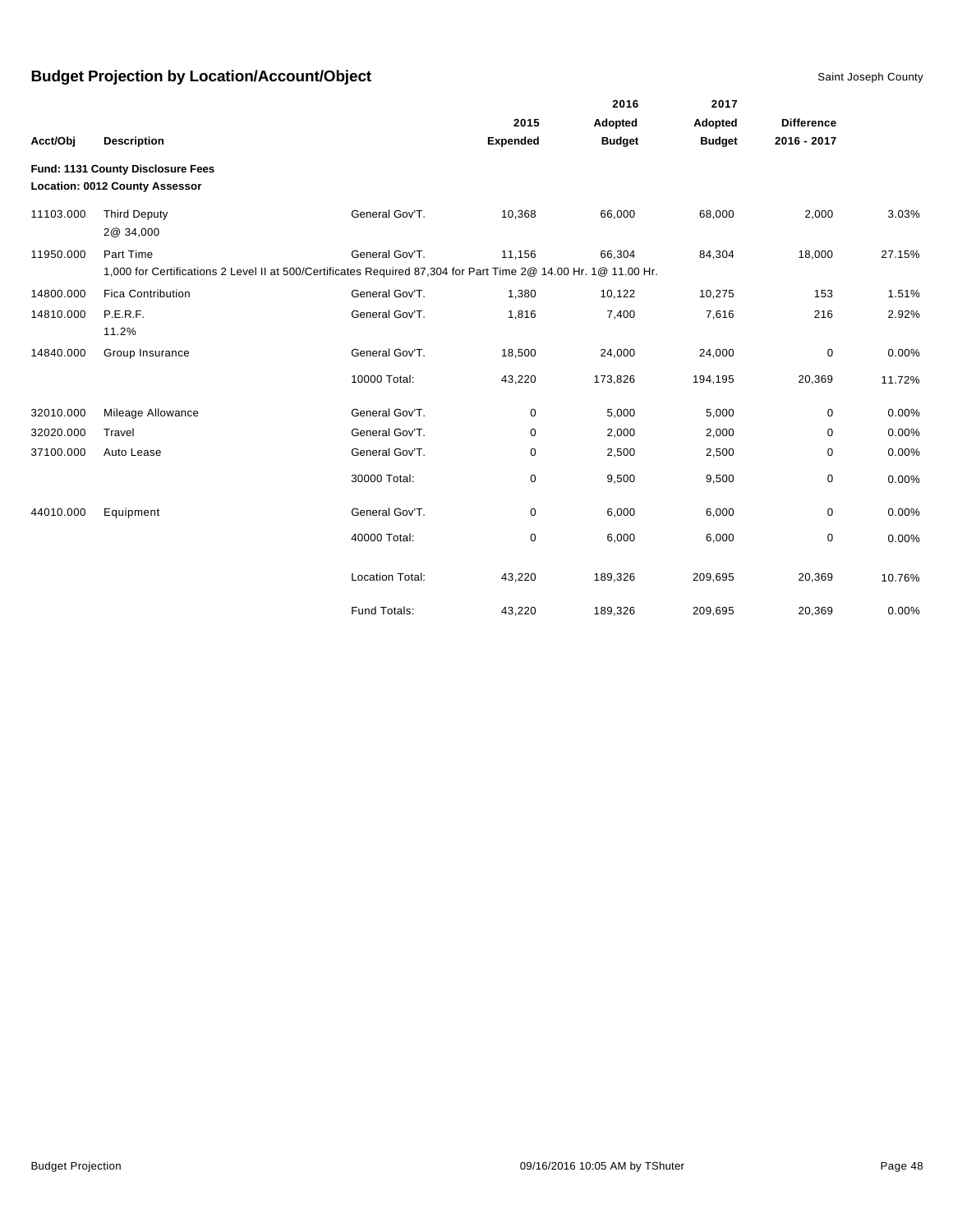|           |                                                                       |                        |                 | 2016          | 2017          |                   |              |
|-----------|-----------------------------------------------------------------------|------------------------|-----------------|---------------|---------------|-------------------|--------------|
|           |                                                                       |                        | 2015            | Adopted       | Adopted       | <b>Difference</b> |              |
| Acct/Obj  | <b>Description</b>                                                    |                        | <b>Expended</b> | <b>Budget</b> | <b>Budget</b> | 2016 - 2017       |              |
|           | Fund: 1135 Cumulative Bridge<br>Location: 0069 Cum Bridge-Co Engineer |                        |                 |               |               |                   |              |
| 23401.000 | <b>Bridge Materials</b>                                               | General Gov'T.         | 15,000          | 15,000        | 15,000        | 0                 | 0.00%        |
|           |                                                                       | 20000 Total:           | 15,000          | 15,000        | 15,000        | 0                 | 0.00%        |
| 31030.000 | <b>Engineering Services</b>                                           | General Gov'T.         | 31,300          | 50,000        | 85,000        | 35,000            | 70.00%       |
| 36005.000 | Darden Br. Hist. Grant Repairs                                        | General Gov'T.         | 0               | 11,750        | 13,000        | 1,250             | 10.64%       |
| 36015.000 | <b>Contractual Services</b>                                           | General Gov'T.         | 105,873         | 60,000        | 90,000        | 30,000            | 50.00%       |
| 39150.000 | Other Expense                                                         | General Gov'T.         | 85,915          | 90,000        | 90,000        | 0                 | 0.00%        |
|           |                                                                       | 30000 Total:           | 223,088         | 211,750       | 278,000       | 66,250            | 31.29%       |
| 43124.000 | Spruce Rd/Pine Creek                                                  | General Gov'T.         | 0               | $\mathbf 0$   | $\mathbf 0$   | $\mathbf 0$       | 0.00%        |
| 43507.000 | Walnut Rd over Yellow Bk Creek                                        | General Gov'T.         | 82,780          | 50,000        | 0             | (50,000)          | $(100.00)\%$ |
| 45000.000 | Small Bridge Maintenance                                              | General Gov'T.         | 555,038         | 438,250       | 1,100,000     | 661,750           | 151.00%      |
|           |                                                                       | 40000 Total:           | 637,818         | 488,250       | 1,100,000     | 611,750           | 125.29%      |
| 90101.000 | Beech Rd over Grimes Ditch                                            | General Gov'T.         | 0               | $\mathbf 0$   | $\mathbf 0$   | 0                 | 0.00%        |
| 90103.000 | Riley Road over Gross Ditch                                           | General Gov'T.         | 0               | 60,000        | 0             | (60,000)          | $(100.00)\%$ |
| 90104.000 | Underwood Road over Pine Creek                                        | General Gov'T.         | 25,757          | 25,000        | 0             | (25,000)          | $(100.00)\%$ |
|           |                                                                       | 90000 Total:           | 25,757          | 85,000        | 0             | (85,000)          | $(100.00)\%$ |
|           |                                                                       | <b>Location Total:</b> | 901,663         | 800,000       | 1,393,000     | 593,000           | 74.13%       |
|           |                                                                       | Fund Totals:           | 901,663         | 800,000       | 1,393,000     | 593,000           | $(100.00)\%$ |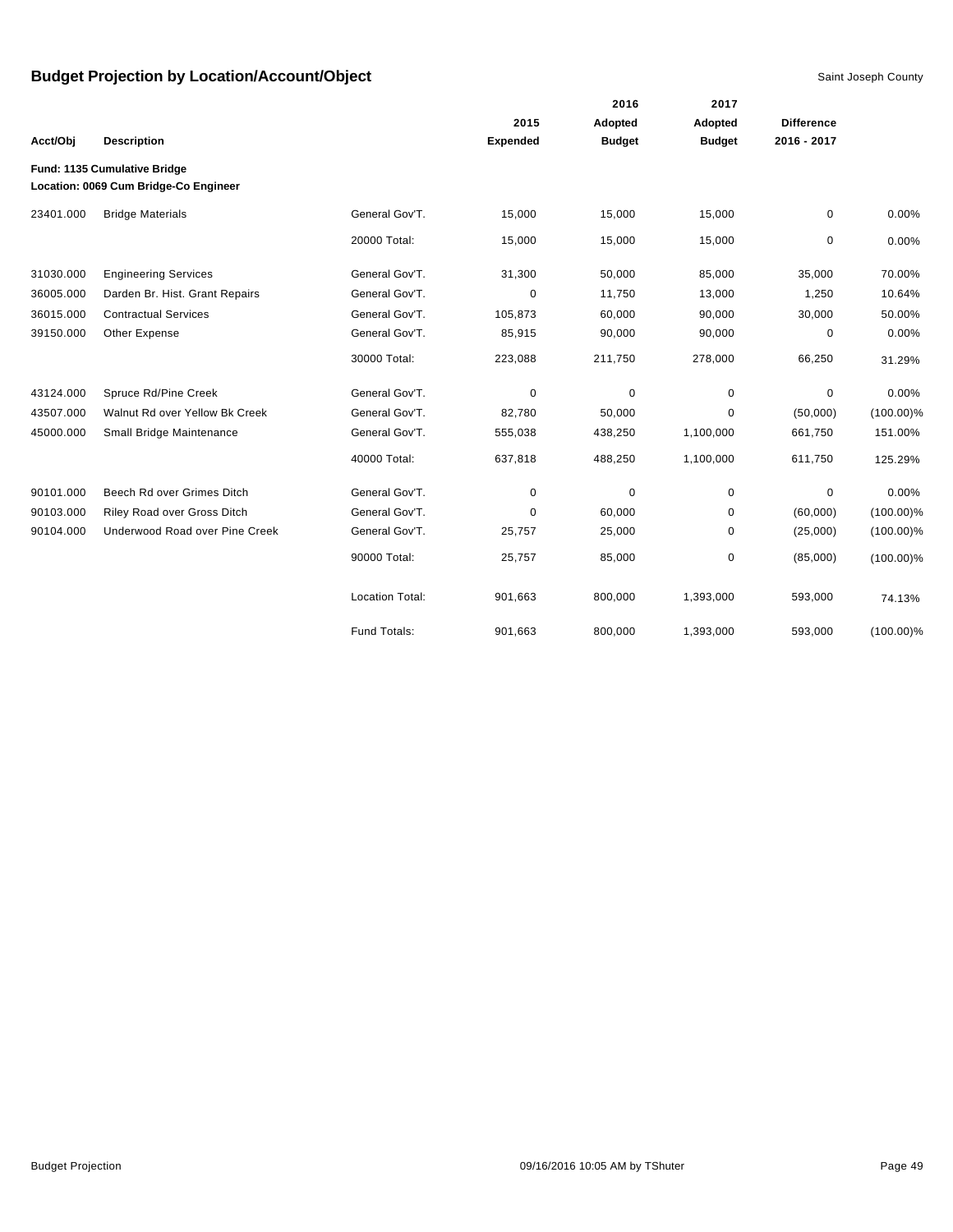|                        |                                     |                 |                 | 2016          | 2017          | <b>Difference</b><br>2016 - 2017 |          |
|------------------------|-------------------------------------|-----------------|-----------------|---------------|---------------|----------------------------------|----------|
|                        |                                     |                 | 2015            | Adopted       | Adopted       |                                  |          |
| Acct/Obj               | <b>Description</b>                  |                 | <b>Expended</b> | <b>Budget</b> | <b>Budget</b> |                                  |          |
| Location: 0002 Auditor | Fund: 1138 Cum Capital Devlpmt Fund |                 |                 |               |               |                                  |          |
| 39750.000              | Data Processing                     | General Gov'T.  | 114,926         | 125,000       | 325,000       | 200,000                          | 160.00%  |
|                        |                                     | 30000 Total:    | 114,926         | 125,000       | 325,000       | 200,000                          | 160.00%  |
| 42010.000              | <b>Buildings &amp; Structures</b>   | General Gov'T.  | 436,876         | 0             | 0             | 0                                | $0.00\%$ |
| 44009.000              | <b>Heavy Equipment</b>              | General Gov'T.  | 567,762         | 0             | 0             | 0                                | $0.00\%$ |
| 44010.000              | Equipment                           | General Gov'T.  | 23,172          | 0             | 0             | $\Omega$                         | $0.00\%$ |
| 45010.000              | Autos                               | General Gov'T.  | 456,489         | 0             | 0             | 0                                | 0.00%    |
| 45510.000              | <b>Furniture &amp; Fixtures</b>     | General Gov'T.  | 24,807          | 0             | 0             | 0                                | $0.00\%$ |
|                        |                                     | 40000 Total:    | 1,509,106       | $\pmb{0}$     | 0             | 0                                | $0.00\%$ |
|                        |                                     | Location Total: | 1,624,032       | 125,000       | 325,000       | 200,000                          | 160.00%  |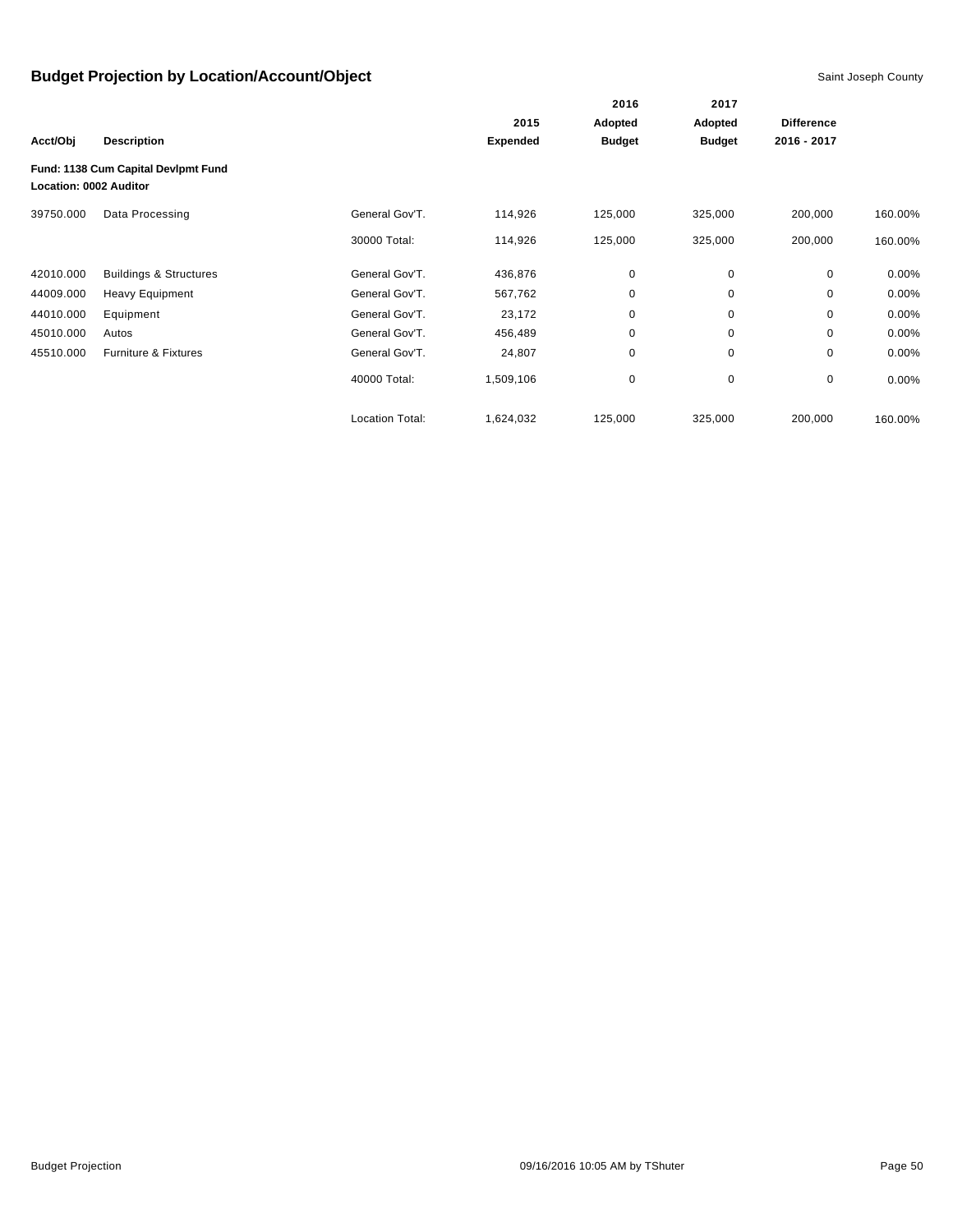|           |                                                                            | 2016                   | 2017            |               |               |                   |          |
|-----------|----------------------------------------------------------------------------|------------------------|-----------------|---------------|---------------|-------------------|----------|
|           |                                                                            |                        | 2015            | Adopted       | Adopted       | <b>Difference</b> |          |
| Acct/Obj  | <b>Description</b>                                                         |                        | <b>Expended</b> | <b>Budget</b> | <b>Budget</b> | 2016 - 2017       |          |
|           | Fund: 1138 Cum Capital Devlpmt Fund<br><b>Location: 0005 County Police</b> |                        |                 |               |               |                   |          |
| 44605.000 | <b>County Police Equipment</b>                                             | General Gov'T.         | 0               | 0             | 0             | 0                 | $0.00\%$ |
| 45010.000 | Autos                                                                      | General Gov'T.         | 0               | 450,000       | 530,000       | 80,000            | 17.78%   |
|           |                                                                            | 40000 Total:           | 0               | 450,000       | 530,000       | 80,000            | 17.78%   |
|           |                                                                            | <b>Location Total:</b> | 0               | 450.000       | 530,000       | 80,000            | 17.78%   |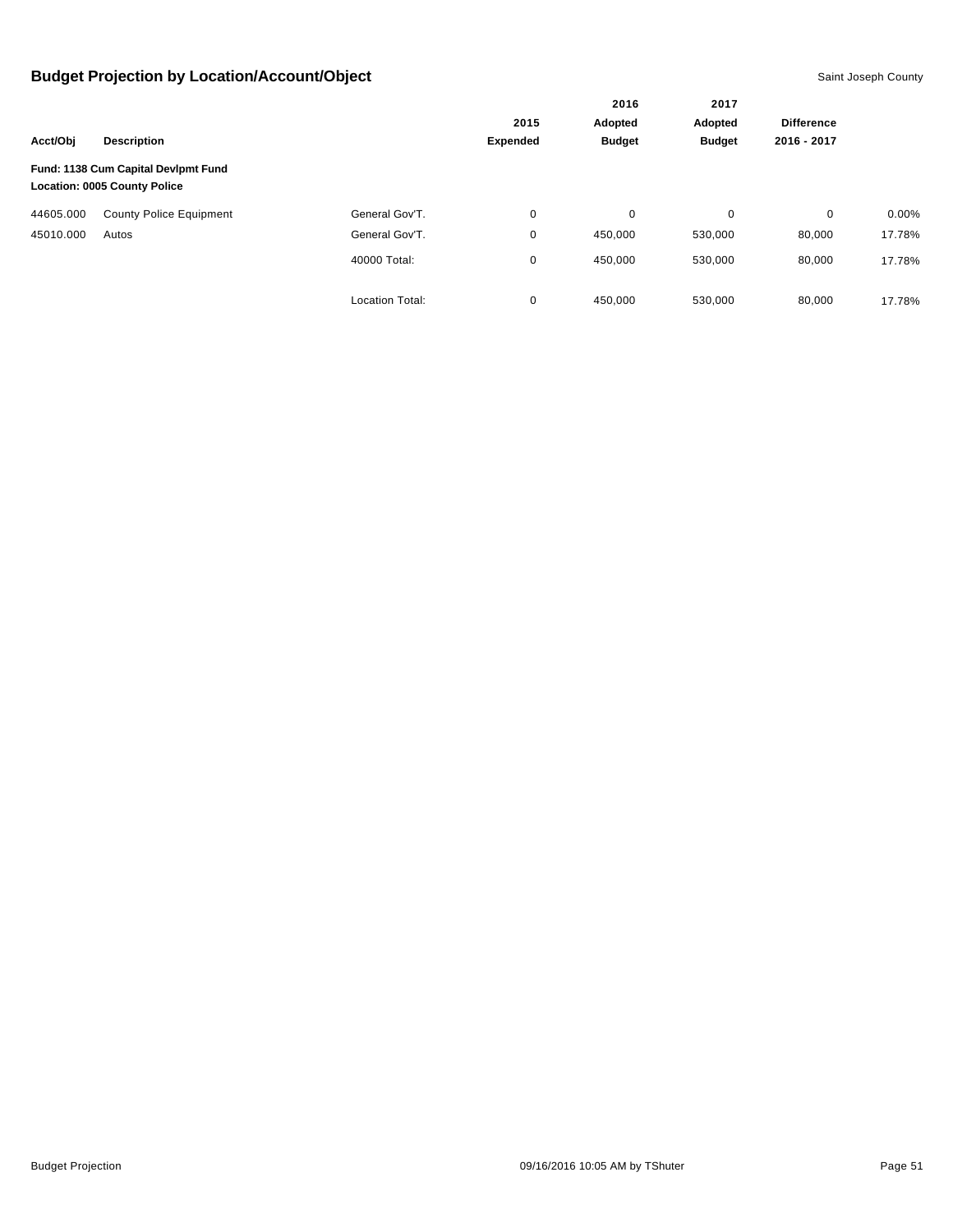|           |                                                                          |                        | 2016            | 2017          |               |                   |          |
|-----------|--------------------------------------------------------------------------|------------------------|-----------------|---------------|---------------|-------------------|----------|
|           |                                                                          |                        | 2015            | Adopted       | Adopted       | <b>Difference</b> |          |
| Acct/Obj  | <b>Description</b>                                                       |                        | <b>Expended</b> | <b>Budget</b> | <b>Budget</b> | 2016 - 2017       |          |
|           | Fund: 1138 Cum Capital Devlpmt Fund<br>Location: 0031 Weights & Measures |                        |                 |               |               |                   |          |
| 45010.000 | Autos<br>3/4 TON TRUCK W/SLIDE IN UNIT                                   | General Gov'T.         | 0               | 0             | 50,000        | 50,000            | $0.00\%$ |
|           |                                                                          | 40000 Total:           | 0               | $\mathbf 0$   | 50,000        | 50,000            | $0.00\%$ |
|           |                                                                          | <b>Location Total:</b> | 0               | 0             | 50,000        | 50,000            | $0.00\%$ |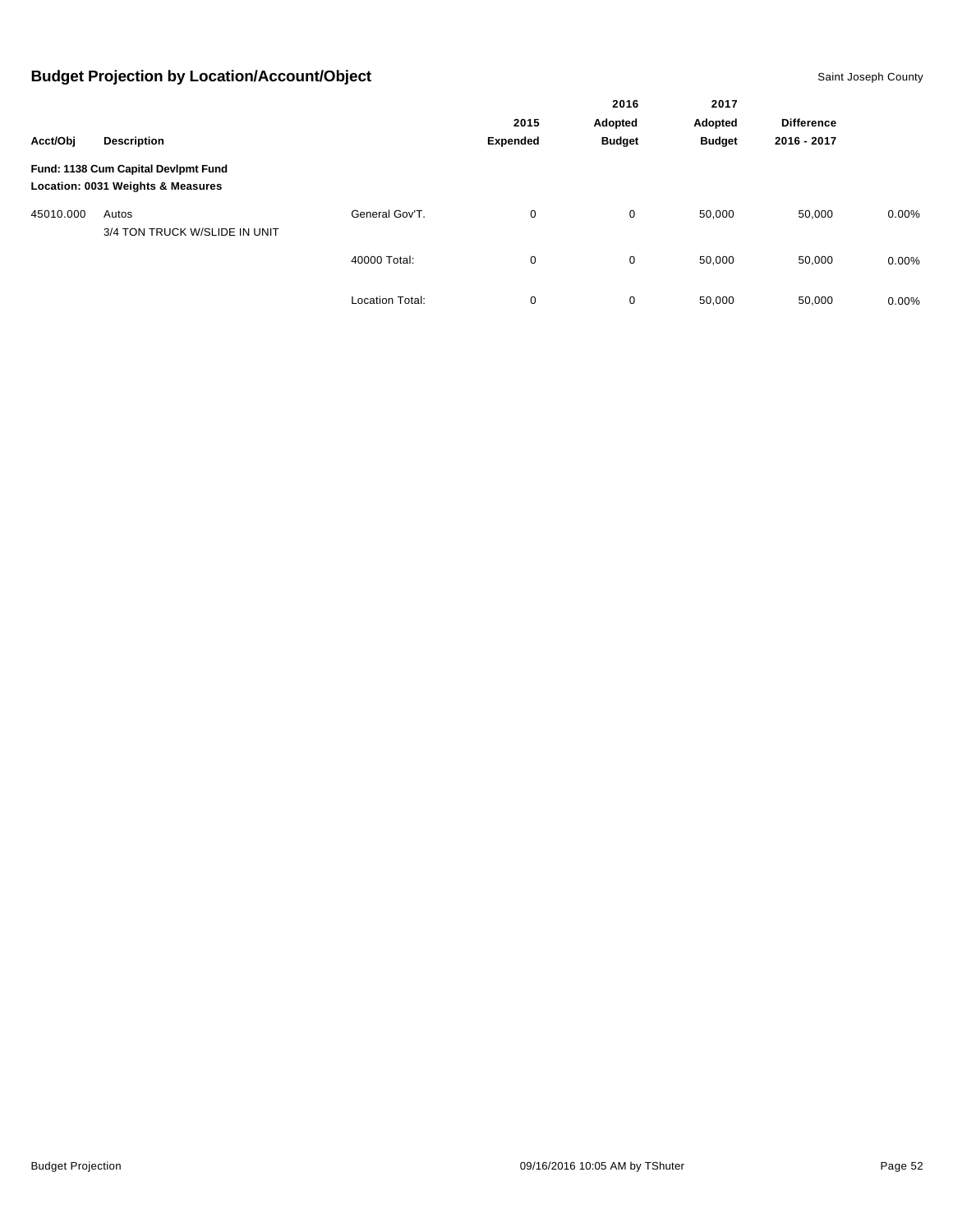|           |                                                                            |                        |                 | 2016<br>Adopted | 2017<br>Adopted | <b>Difference</b> |              |
|-----------|----------------------------------------------------------------------------|------------------------|-----------------|-----------------|-----------------|-------------------|--------------|
|           |                                                                            |                        | 2015            |                 |                 |                   |              |
| Acct/Obj  | <b>Description</b>                                                         |                        | <b>Expended</b> | <b>Budget</b>   | <b>Budget</b>   | 2016 - 2017       |              |
|           | Fund: 1138 Cum Capital Devlpmt Fund<br><b>Location: 0034 Commissioners</b> |                        |                 |                 |                 |                   |              |
| 42010.000 | <b>Buildings &amp; Structures</b>                                          | General Gov'T.         | 0               | 700,000         | 700,000         | 0                 | $0.00\%$     |
| 44250.000 | Office Machines                                                            | General Gov'T.         | 0               | 50,000          | 50,000          | $\mathbf 0$       | $0.00\%$     |
| 44311.000 | <b>Emergency Equipment</b>                                                 | General Gov'T.         | 0               | 20,000          | 20,000          | 0                 | $0.00\%$     |
| 44601.000 | Maintenance Equipment                                                      | General Gov'T.         | 0               | 25,000          | 0               | (25,000)          | $(100.00)\%$ |
| 45510.000 | Furniture & Fixtures                                                       | General Gov'T.         | 0               | 100,000         | 100,000         | 0                 | $0.00\%$     |
|           |                                                                            | 40000 Total:           | 0               | 895,000         | 870,000         | (25,000)          | (2.79)%      |
|           |                                                                            | <b>Location Total:</b> | 0               | 895,000         | 870,000         | (25,000)          | (2.79)%      |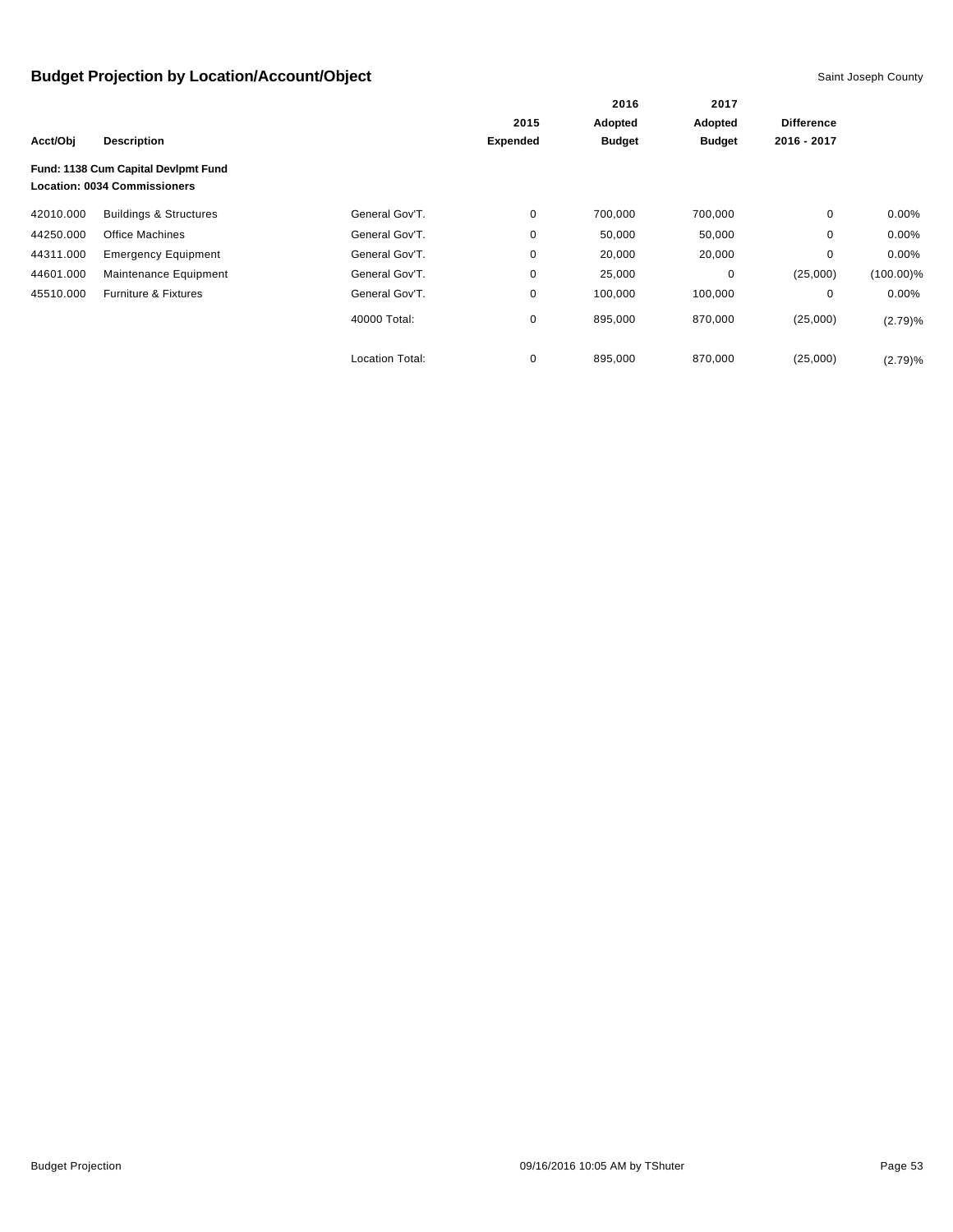|           |                                                                               |                        |                 | 2016          | 2017          |                   |          |
|-----------|-------------------------------------------------------------------------------|------------------------|-----------------|---------------|---------------|-------------------|----------|
|           |                                                                               | 2015                   |                 | Adopted       | Adopted       | <b>Difference</b> |          |
| Acct/Obj  | <b>Description</b>                                                            |                        | <b>Expended</b> | <b>Budget</b> | <b>Budget</b> | 2016 - 2017       |          |
|           | Fund: 1138 Cum Capital Devlpmt Fund<br>Location: 0049 Juvenile Justice Center |                        |                 |               |               |                   |          |
| 36010.000 | Repairs-Bldgs & Structures<br>JJC-Roof Repair                                 | General Gov'T.         | 0               | $\mathbf 0$   | 300,000       | 300,000           | $0.00\%$ |
|           |                                                                               | 30000 Total:           | 0               | $\mathbf 0$   | 300,000       | 300,000           | $0.00\%$ |
| 44010.000 | Equipment<br>AUTOMATIC DOOR LOCK SYSTEM                                       | General Gov'T.         | 0               | $\mathbf 0$   | 306,960       | 306,960           | $0.00\%$ |
|           |                                                                               | 40000 Total:           | 0               | $\mathbf 0$   | 306,960       | 306,960           | $0.00\%$ |
|           |                                                                               | <b>Location Total:</b> | 0               | 0             | 606,960       | 606,960           | 0.00%    |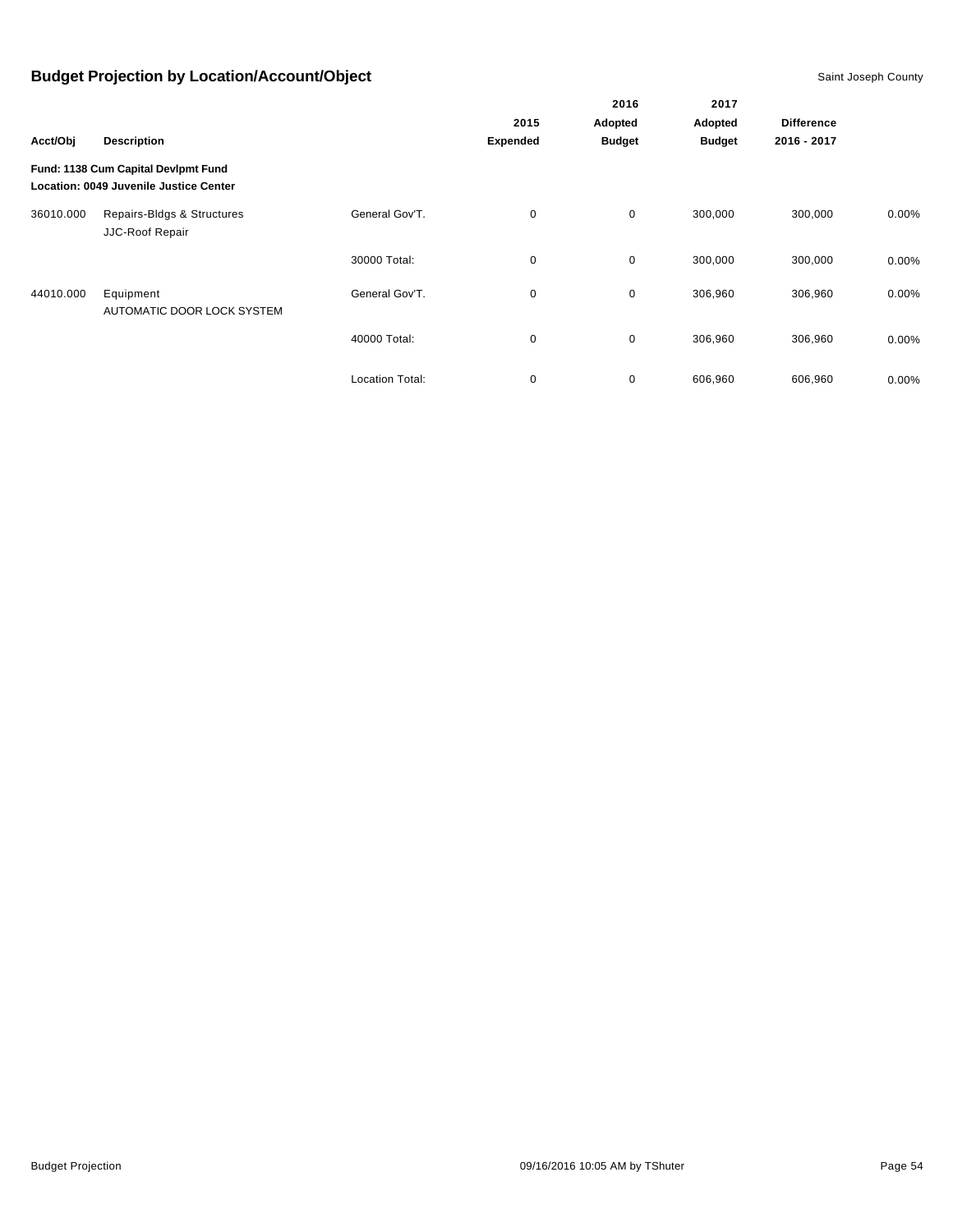|           |                                                                   |                        |                 | 2016<br>Adopted | 2017<br>Adopted | <b>Difference</b> |          |
|-----------|-------------------------------------------------------------------|------------------------|-----------------|-----------------|-----------------|-------------------|----------|
|           |                                                                   |                        | 2015            |                 |                 |                   |          |
| Acct/Obj  | <b>Description</b>                                                |                        | <b>Expended</b> | <b>Budget</b>   | <b>Budget</b>   | 2016 - 2017       |          |
|           | Fund: 1138 Cum Capital Devlpmt Fund<br>Location: 0057 Parks & Rec |                        |                 |                 |                 |                   |          |
| 44601.000 | Maintenance Equipment                                             | General Gov'T.         | 0               | 0               | 25,000          | 25,000            | 0.00%    |
|           |                                                                   | 40000 Total:           | 0               | 0               | 25,000          | 25,000            | 0.00%    |
|           |                                                                   | <b>Location Total:</b> | 0               | 0               | 25,000          | 25,000            | $0.00\%$ |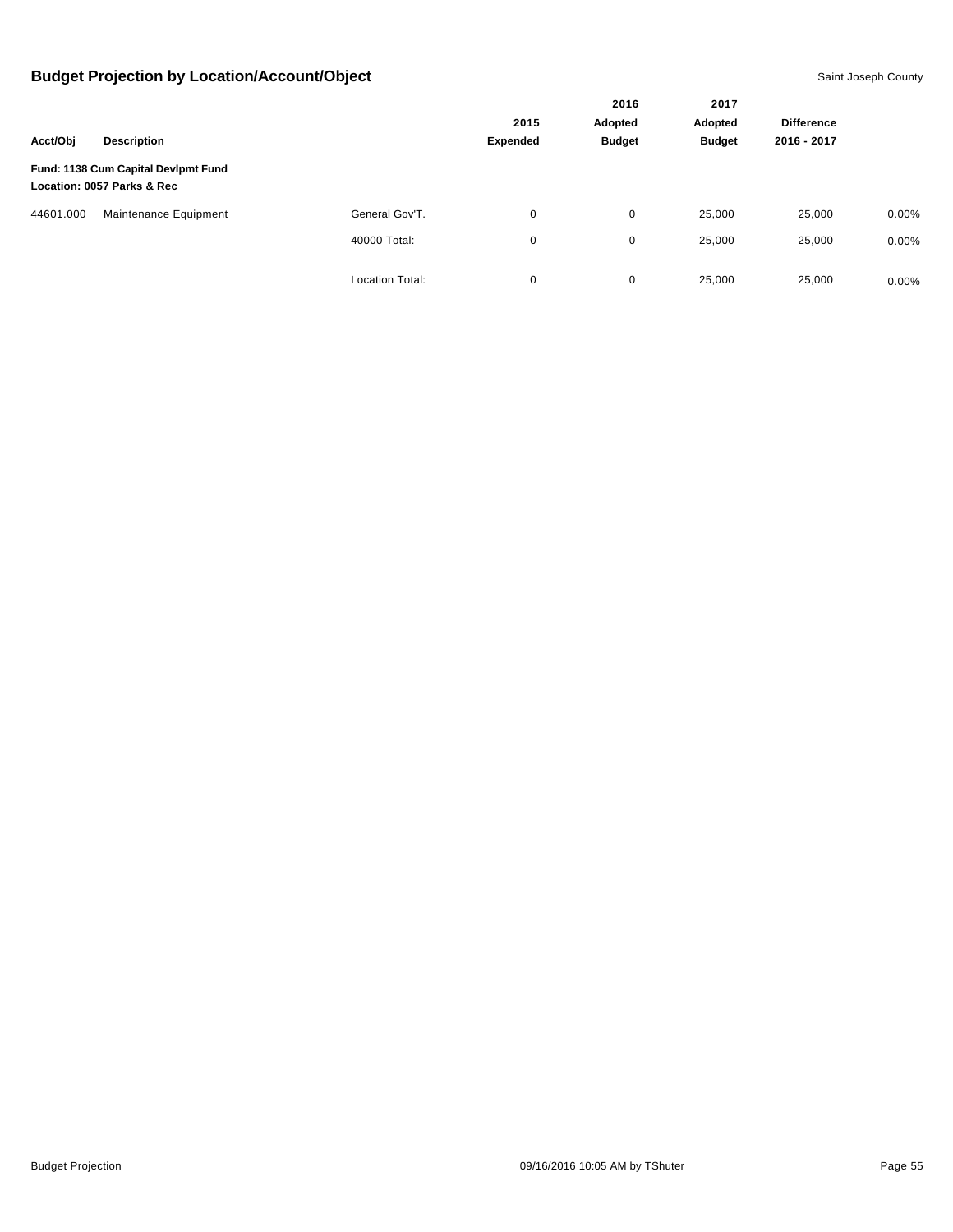|           |                                                                       |                        |                 | 2016<br>Adopted<br><b>Budget</b> | 2017<br>Adopted | <b>Difference</b><br>2016 - 2017 |              |
|-----------|-----------------------------------------------------------------------|------------------------|-----------------|----------------------------------|-----------------|----------------------------------|--------------|
|           | <b>Description</b>                                                    |                        | 2015            |                                  |                 |                                  |              |
| Acct/Obj  |                                                                       |                        | <b>Expended</b> |                                  | <b>Budget</b>   |                                  |              |
|           | Fund: 1138 Cum Capital Devlpmt Fund<br>Location: 0064 Highway Gen Exp |                        |                 |                                  |                 |                                  |              |
| 44009.000 | <b>Heavy Equipment</b>                                                | General Gov'T.         | 0               | 555,000                          | 0               | (555,000)                        | $(100.00)\%$ |
|           |                                                                       | 40000 Total:           | 0               | 555,000                          | 0               | (555,000)                        | $(100.00)\%$ |
|           |                                                                       | <b>Location Total:</b> | 0               | 555,000                          | 0               | (555,000)                        | $(100.00)\%$ |
|           |                                                                       | Fund Totals:           | 1,624,032       | 2,025,000                        | 2,406,960       | 381,960                          | $(100.00)\%$ |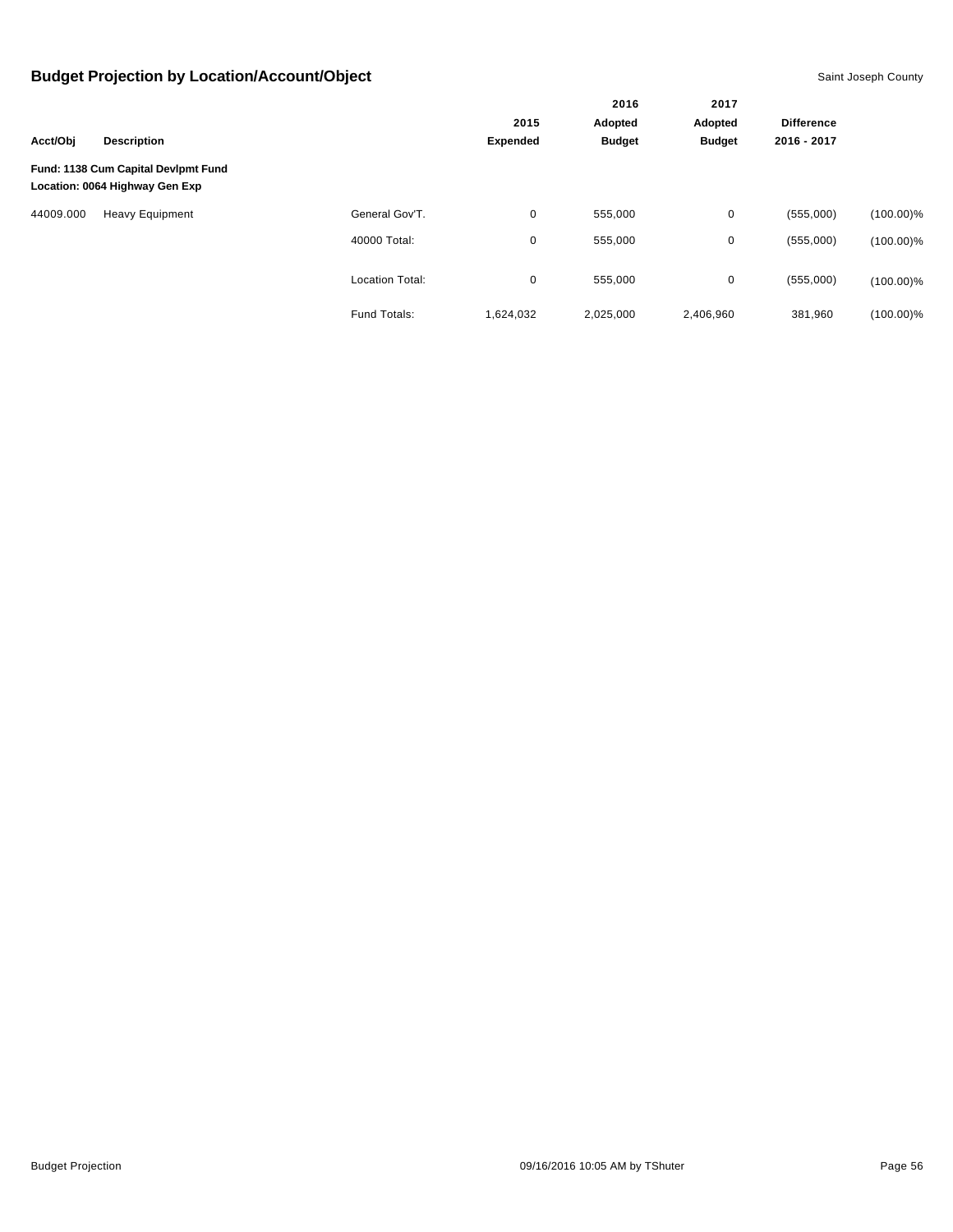|                       |                                                                                                                         |                |                  | 2016             | 2017             |                   |                          |
|-----------------------|-------------------------------------------------------------------------------------------------------------------------|----------------|------------------|------------------|------------------|-------------------|--------------------------|
|                       |                                                                                                                         |                | 2015             | Adopted          | Adopted          | <b>Difference</b> |                          |
| Acct/Obj              | <b>Description</b>                                                                                                      |                | <b>Expended</b>  | <b>Budget</b>    | <b>Budget</b>    | 2016 - 2017       |                          |
| Location: 0055 Health | Fund: 1159 County Health                                                                                                |                |                  |                  |                  |                   |                          |
| 11030.000             | Administrator                                                                                                           | General Gov'T. | 58,803           | 58,803           | 58,803           | 0                 | 0.00%                    |
| 11041.000             | <b>Attorney Part Time</b>                                                                                               | General Gov'T. | 16,458           | 16,458           | 16,458           | 0                 | 0.00%                    |
| 11055.000             | County Health Officer                                                                                                   | General Gov'T. | 53,277           | 61,955           | 61,955           | 0                 | 0.00%                    |
| 11073.000             | <b>Finance Manager</b>                                                                                                  | General Gov'T. | 34,266           | 34,266           | 34,266           | 0                 | 0.00%                    |
| 11077.000             | Admin. Assistant<br>1@28,357 1@28,882 1@30,144                                                                          | General Gov'T. | 87,383           | 87,383           | 87,383           | 0                 | 0.00%                    |
| 11143.000             | Registrars<br>3@ 25,000 1@ 25,222 1@ 25,694 1@ 26,955 1@ 27,008 1@ 27,795                                               | General Gov'T. | 204,124          | 204,879          | 207,674          | 2,795             | 1.36%                    |
| 11150.000             | Vital Records Supervisor                                                                                                | General Gov'T. | 28,674           | 31,997           | 31,997           | 0                 | 0.00%                    |
| 11155.000             | <b>Nurses</b><br>5@ 39,282 1@ 41,545 1@ 39,890                                                                          | General Gov'T. | 257,292          | 281,345          | 277,845          | (3,500)           | (1.24)%                  |
| 11157.000             | Epidemiologist/EmerPre Super                                                                                            | General Gov'T. | 46,773           | 46,773           | 46,773           | 0                 | 0.00%                    |
| 11161.000             | Env. Health Director                                                                                                    | General Gov'T. | 42,707           | 47,351           | 46,773           | (578)             | $(1.22)\%$               |
| 11164.000             | <b>Environmental/Food Specialist</b><br>3@ 32,097 1@ 32,270 2@ 32,742 2@ 32,795 3@ 33,320 1@ 33,846 1@ 34,056 2@ 38,886 | General Gov'T. | 446,482          | 512,925          | 505,269          | (7,656)           | (1.49)%                  |
| 11193.000             | <b>Health Educator</b><br>1@ 45,773 1@ 30,840                                                                           | General Gov'T. | 75,205           | 76,613           | 76,613           | 0                 | 0.00%                    |
| 11650.000             | <b>Executive Secretary</b>                                                                                              | General Gov'T. |                  |                  |                  | 0                 | 0.00%                    |
| 11701.000             |                                                                                                                         | General Gov'T. | 30,463<br>54,522 | 30,463<br>55,100 | 30,463           |                   |                          |
| 11706.000             | Director Of Nursing<br><b>Food Service Supervisor</b>                                                                   | General Gov'T. | 46,773           | 47,351           | 54,522<br>46,773 | (578)<br>(578)    | $(1.05)$ %<br>$(1.22)\%$ |
| 11709.000             | Asst. Dir. Nursing<br>2@ 46,305                                                                                         | General Gov'T. | 92,254           | 93,766           | 92,610           | (1, 156)          | $(1.23)\%$               |
| 14800.000             | <b>Fica Contribution</b>                                                                                                | General Gov'T. | 115,618          | 129,133          | 128,228          | (905)             | (0.70)%                  |
| 14810.000             | P.E.R.F.<br>11.2%                                                                                                       | General Gov'T. | 166,940          | 187,214          | 185,889          | (1, 325)          | $(0.71)$ %               |
| 14840.000             | Group Insurance                                                                                                         | General Gov'T. | 374,360          | 452,000          | 452,000          | 0                 | 0.00%                    |
| 14850.000             | Unemployment                                                                                                            | General Gov'T. | 0                | 750              | 750              | 0                 | 0.00%                    |
|                       |                                                                                                                         | 10000 Total:   | 2,232,374        | 2,456,525        | 2,443,044        | (13, 481)         | $(0.55)$ %               |
| 21030.000             | <b>Office Supplies</b>                                                                                                  | General Gov'T. | 14,558           | 16,850           | 16,850           | 0                 | 0.00%                    |
| 22120.000             | Garage & Motor Supplies                                                                                                 | General Gov'T. | 13,799           | 14,000           | 16,000           | 2,000             | 14.29%                   |
| 22148.000             | <b>Field Supplies</b>                                                                                                   | General Gov'T. | 1,924            | 3,000            | 3,000            | 0                 | 0.00%                    |
| 22328.000             | <b>Equipment Repairs</b>                                                                                                | General Gov'T. | 451              | 2,250            | 2,250            | 0                 | 0.00%                    |
| 22448.000             | Books                                                                                                                   | General Gov'T. | 167              | 200              | 200              | 0                 | 0.00%                    |
| 24120.000             | Medical Supplies, Etc.                                                                                                  | General Gov'T. | 0                | 50               | 50               | 0                 | 0.00%                    |
|                       |                                                                                                                         | 20000 Total:   | 30,899           | 36,350           | 38,350           | 2,000             | 5.50%                    |
| 31070.000             | <b>Other Contractual Services</b>                                                                                       | General Gov'T. | 410              | 1,000            | 1,000            | 0                 | 0.00%                    |
| 31150.000             | <b>Medical Services</b>                                                                                                 | General Gov'T. | 200              | 1,750            | 1,750            | 0                 | 0.00%                    |
| 32020.000             | Travel                                                                                                                  | General Gov'T. | 14,924           | 15,350           | 12,746           | (2,604)           | $(16.96)\%$              |
| 32050.000             | Instruction & Training<br>Moved from 10000 accounts                                                                     | General Gov'T. | 492              | 600              | 600              | 0                 | 0.00%                    |
| 32200.000             | Telephone                                                                                                               | General Gov'T. | 13,574           | 14,800           | 20,000           | 5,200             | 35.14%                   |
| 32350.000             | Postage                                                                                                                 | General Gov'T. | 196              | 3,000            | 1,000            | (2,000)           | $(66.67)\%$              |
| 33118.000             | <b>Immunization Supplies</b>                                                                                            | General Gov'T. | 77,502           | 200,000          | 187,000          | (13,000)          | $(6.50)\%$               |
| 33128.000             | <b>Environmental Health</b>                                                                                             | General Gov'T. | 1,680            | 3,500            | 3,500            | 0                 | 0.00%                    |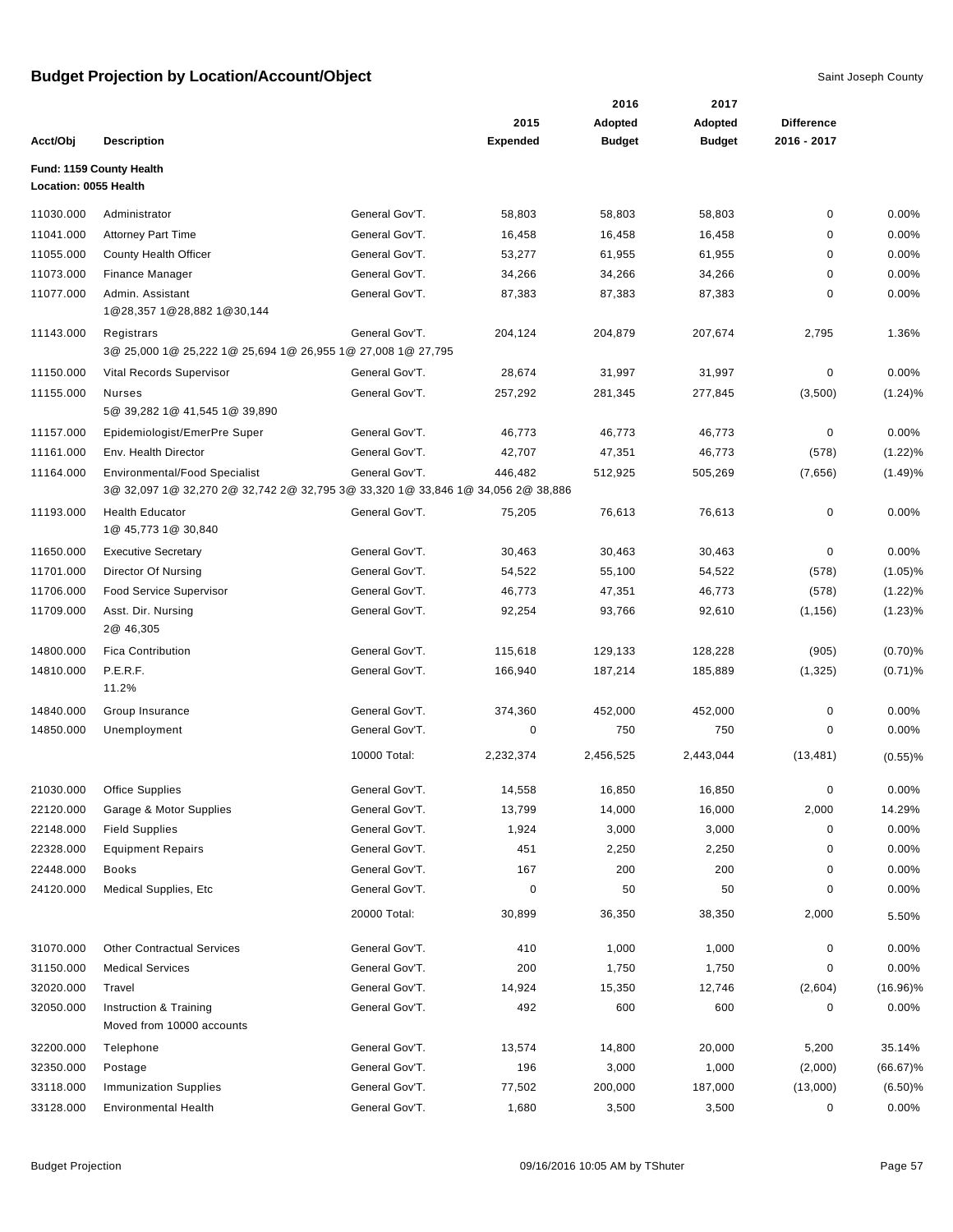|                       |                          |                        |                 | 2016<br>Adopted | 2017          | <b>Difference</b> |             |
|-----------------------|--------------------------|------------------------|-----------------|-----------------|---------------|-------------------|-------------|
|                       |                          |                        | 2015            |                 | Adopted       |                   |             |
| Acct/Obj              | <b>Description</b>       |                        | <b>Expended</b> | <b>Budget</b>   | <b>Budget</b> | 2016 - 2017       |             |
| Location: 0055 Health | Fund: 1159 County Health |                        |                 |                 |               |                   |             |
| 33648.000             | <b>Rebinding Records</b> | General Gov'T.         | $\mathbf 0$     | 500             | 500           | 0                 | $0.00\%$    |
| 36500.000             | Service Contract         | General Gov'T.         | 11,672          | 9,100           | 9,100         | 0                 | $0.00\%$    |
| 39010.000             | Dues & Subscription      | General Gov'T.         | 577             | 200             | 200           | 0                 | $0.00\%$    |
| 39750.000             | Data Processing          | General Gov'T.         | 13,617          | 32,500          | 12,000        | (20, 500)         | $(63.08)\%$ |
|                       |                          | 30000 Total:           | 134,844         | 282,300         | 249,396       | (32, 904)         | $(11.66)\%$ |
|                       |                          | <b>Location Total:</b> | 2,398,117       | 2,775,175       | 2,730,790     | (44, 385)         | $(1.60)\%$  |
|                       |                          | Fund Totals:           | 2,398,117       | 2,775,175       | 2,730,790     | (44, 385)         | $(63.08)\%$ |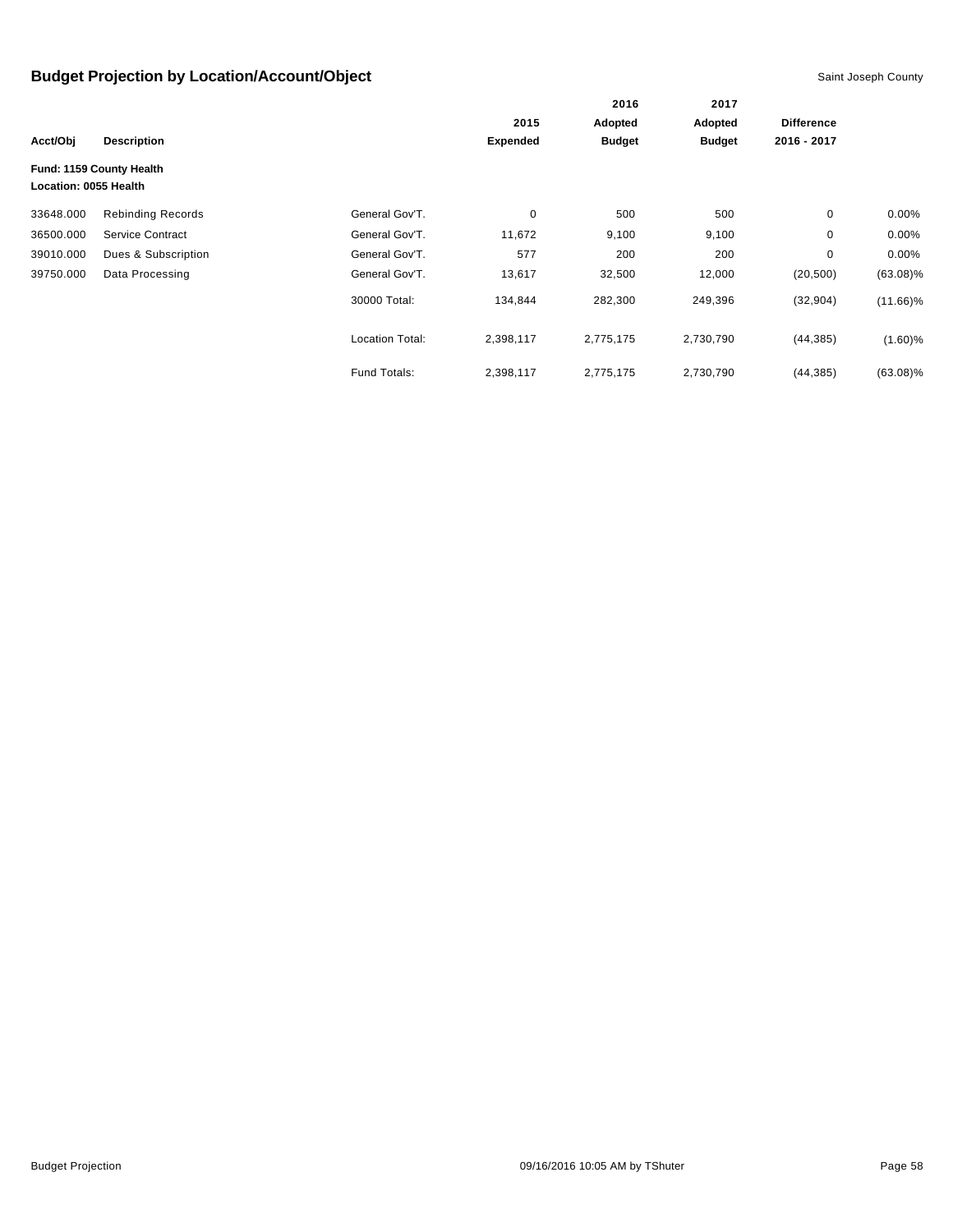|           |                                                                     |                        |                 | 2016          | 2017          |                   |              |
|-----------|---------------------------------------------------------------------|------------------------|-----------------|---------------|---------------|-------------------|--------------|
|           |                                                                     |                        | 2015            | Adopted       | Adopted       | <b>Difference</b> |              |
| Acct/Obj  | <b>Description</b>                                                  |                        | <b>Expended</b> | <b>Budget</b> | <b>Budget</b> | 2016 - 2017       |              |
|           | Fund: 1169 Local Roads & Streets<br>Location: 0060 Roads & Highways |                        |                 |               |               |                   |              |
| 39150.000 | Other Expense                                                       | General Gov'T.         | 186,507         | 0             | 0             | 0                 | 0.00%        |
|           |                                                                     | 30000 Total:           | 186,507         | 0             | 0             | 0                 | 0.00%        |
| 91301.000 | Reconstruction/Resurface-2013                                       | General Gov'T.         | 0               | 0             | $\mathbf 0$   | 0                 | 0.00%        |
| 91302.000 | Special Projects - 2013                                             | General Gov'T.         | 0               | 0             | 0             | 0                 | 0.00%        |
| 91401.000 | Reconstruction/Resurface-2014                                       | General Gov'T.         | 21,076          | 0             | $\mathbf 0$   | 0                 | 0.00%        |
| 91402.000 | Special Projects - 2014                                             | General Gov'T.         | 9,408           | 0             | 0             | $\Omega$          | 0.00%        |
| 91501.000 | Reconstruction/Resurface-2015                                       | General Gov'T.         | 1,651,030       | 0             | 0             | $\Omega$          | 0.00%        |
| 91502.000 | Special Projects - 2015                                             | General Gov'T.         | 87,552          | 0             | 0             | $\Omega$          | 0.00%        |
| 91601.000 | Reconstruction/Resurface-2016                                       | General Gov'T.         | 0               | 2,250,000     | 0             | (2, 250, 000)     | $(100.00)\%$ |
| 91602.000 | Special Projects - 2016                                             | General Gov'T.         | 0               | 150,000       | 0             | (150,000)         | $(100.00)\%$ |
| 91701.000 | Reconstruction/Resurface-2017                                       | General Gov'T.         | 0               | 0             | 1,350,000     | 1,350,000         | 0.00%        |
| 91702.000 | Special Projects - 2017                                             | General Gov'T.         | 0               | 0             | 150,000       | 150,000           | 0.00%        |
|           |                                                                     | 90000 Total:           | 1,769,066       | 2,400,000     | 1,500,000     | (900,000)         | $(37.50)\%$  |
|           |                                                                     | <b>Location Total:</b> | 1,955,573       | 2,400,000     | 1,500,000     | (900,000)         | $(37.50)\%$  |
|           |                                                                     | Fund Totals:           | 1,955,573       | 2,400,000     | 1,500,000     | (900, 000)        | 0.00%        |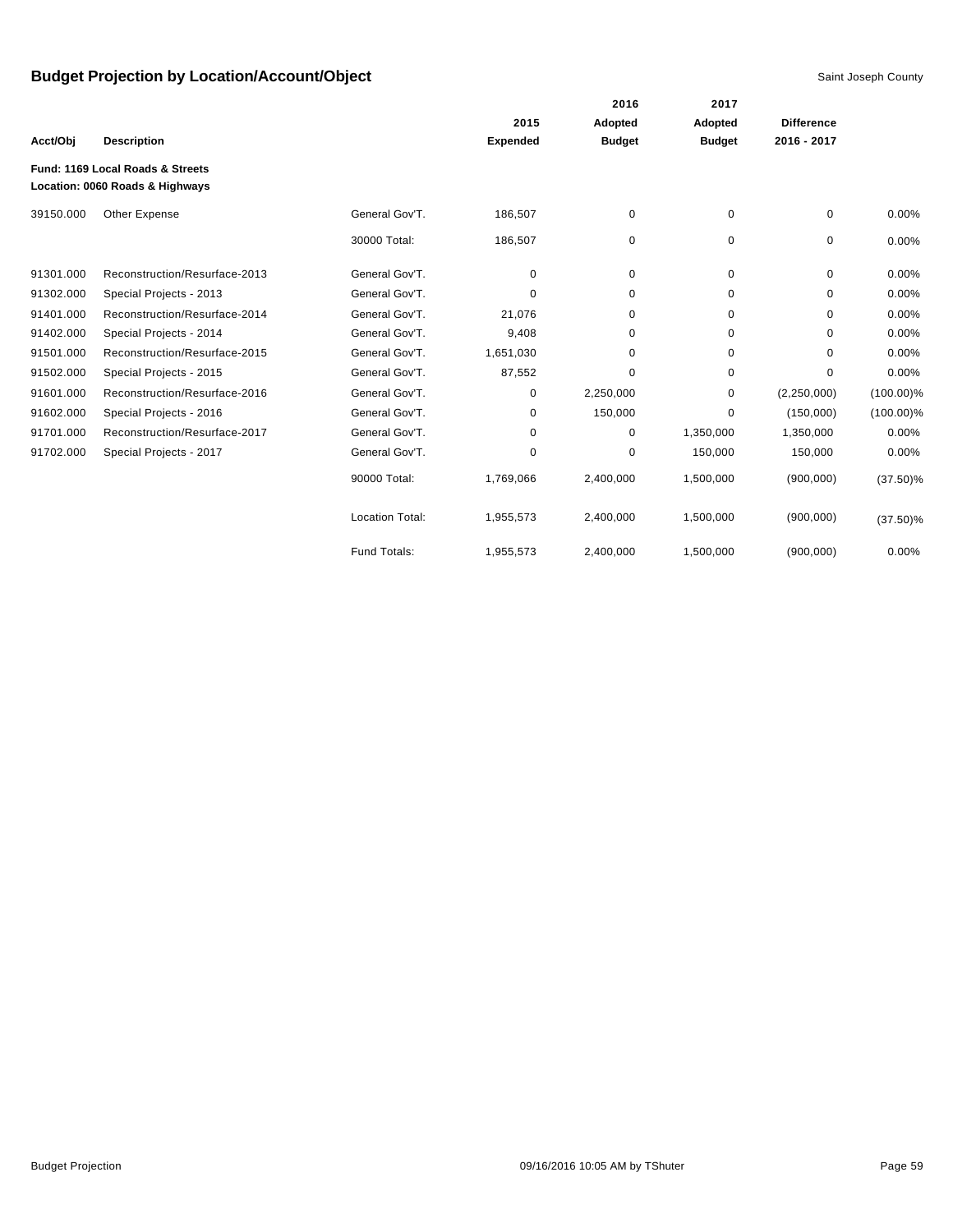|           |                                                   |                        |                 | 2016          | 2017          |                   |              |
|-----------|---------------------------------------------------|------------------------|-----------------|---------------|---------------|-------------------|--------------|
|           |                                                   |                        | 2015            | Adopted       | Adopted       | <b>Difference</b> |              |
| Acct/Obj  | <b>Description</b>                                |                        | <b>Expended</b> | <b>Budget</b> | <b>Budget</b> | 2016 - 2017       |              |
|           | Fund: 1171 Major Cumulative Bridge                |                        |                 |               |               |                   |              |
|           | Location: 0023 County Engineer                    |                        |                 |               |               |                   |              |
| 31020.000 | Administration                                    | General Gov'T.         | 100,550         | 100,550       | 100,550       | $\mathbf 0$       | 0.00%        |
|           | Reimburse County General Fund for Engineer Staff. |                        |                 |               |               |                   |              |
| 38010.000 | Paying Agent Fees                                 | General Gov'T.         | 500             | $\mathbf 0$   | 1,000         | 1,000             | 0.00%        |
| 38012.000 | Int. - Maj. Bridge Bonds-2005                     | General Gov'T.         | 27,420          | 24,824        | 20,769        | (4,055)           | $(16.33)\%$  |
| 38013.000 | Prin - Maj Bridge Bonds - 2005                    | General Gov'T.         | 300,000         | 290,000       | 1,025,000     | 735,000           | 253.45%      |
| 38017.000 | MCB Bonds - 2000                                  | General Gov'T.         | 735,000         | 780,000       | 0             | (780,000)         | $(100.00)\%$ |
| 38024.000 | Int. - Maj. Bridge Bonds-2000                     | General Gov'T.         | 61,320          | 24,570        | 0             | (24, 570)         | $(100.00)\%$ |
|           |                                                   | 30000 Total:           | 1,224,790       | 1,219,944     | 1,147,319     | (72, 625)         | $(5.95)\%$   |
| 43050.000 | Major Bridge Maintenance/Rehab                    | General Gov'T.         | 0               | 5,000         | 100,000       | 95,000            | 1,900.00%    |
| 43142.000 | Sample/Olive Overpass Rehab.                      | General Gov'T.         | $\Omega$        | 270,000       | 50,000        | (220,000)         | $(81.48)\%$  |
| 43144.000 | Mishawaka Ave./St. Jos. River                     | General Gov'T.         | 150,856         | 0             | 0             | 0                 | 0.00%        |
|           |                                                   | 40000 Total:           | 150,856         | 275,000       | 150,000       | (125,000)         | $(45.45)\%$  |
| 90102.000 | Cleveland over St. Joe River                      | General Gov'T.         | 0               | 5,000         | 450,000       | 445,000           | 8,900.00%    |
|           |                                                   | 90000 Total:           | 0               | 5,000         | 450,000       | 445,000           | 8,900.00%    |
|           |                                                   | <b>Location Total:</b> | 1,375,646       | 1,499,944     | 1,747,319     | 247,375           | 16.49%       |
|           |                                                   | Fund Totals:           | 1,375,646       | 1,499,944     | 1,747,319     | 247,375           | 8,900.00%    |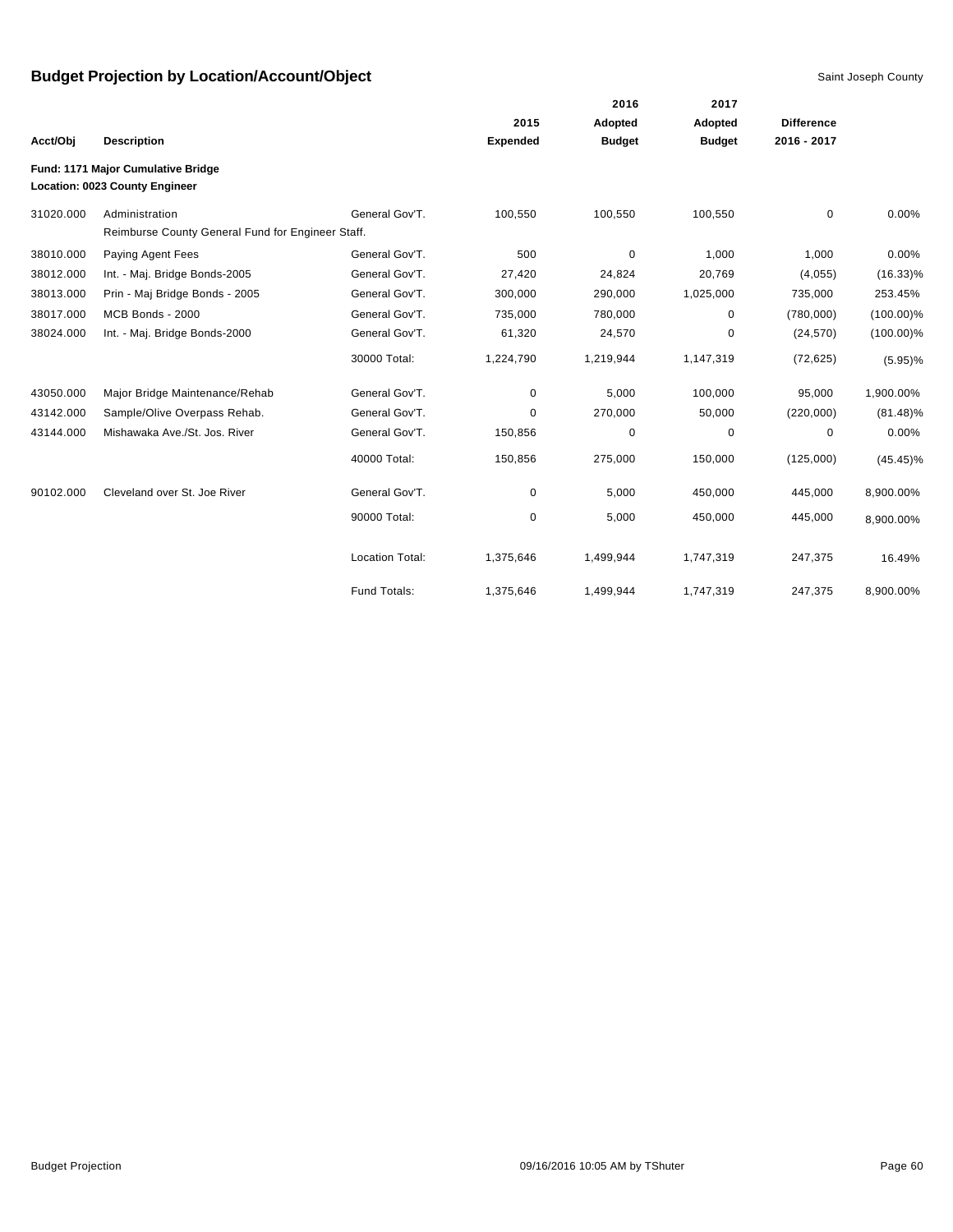|           |                                                                            |                 | 2015            | Adopted       | Adopted       | <b>Difference</b> |          |
|-----------|----------------------------------------------------------------------------|-----------------|-----------------|---------------|---------------|-------------------|----------|
| Acct/Obj  | <b>Description</b>                                                         |                 | <b>Expended</b> | <b>Budget</b> | <b>Budget</b> | 2016 - 2017       |          |
|           | Fund: 1172 Local Major Moves Const. Fund<br>Location: 0023 County Engineer |                 |                 |               |               |                   |          |
| 43020.000 | Engineering & Design                                                       | General Gov'T.  | 493,838         | 0             | 40,000        | 40,000            | $0.00\%$ |
| 43031.000 | <b>Safety Projects</b>                                                     | General Gov'T.  | 126,118         | 0             | 50,000        | 50,000            | $0.00\%$ |
| 43032.000 | <b>Trail Projects</b>                                                      | General Gov'T.  | 258,311         | 0             | 0             | 0                 | 0.00%    |
| 43114.000 | <b>Gumwood Corridor</b>                                                    | General Gov'T.  | 322,600         | $\mathbf 0$   | 0             | 0                 | 0.00%    |
| 43155.000 | Mc Kinley Am General                                                       | General Gov'T.  | 1,678,509       | 0             | 0             | 0                 | $0.00\%$ |
|           |                                                                            | 40000 Total:    | 2,879,376       | 0             | 90,000        | 90,000            | 0.00%    |
|           |                                                                            | Location Total: | 2,879,376       | 0             | 90,000        | 90,000            | $0.00\%$ |
|           |                                                                            | Fund Totals:    | 2,879,376       | 0             | 90,000        | 90,000            | $0.00\%$ |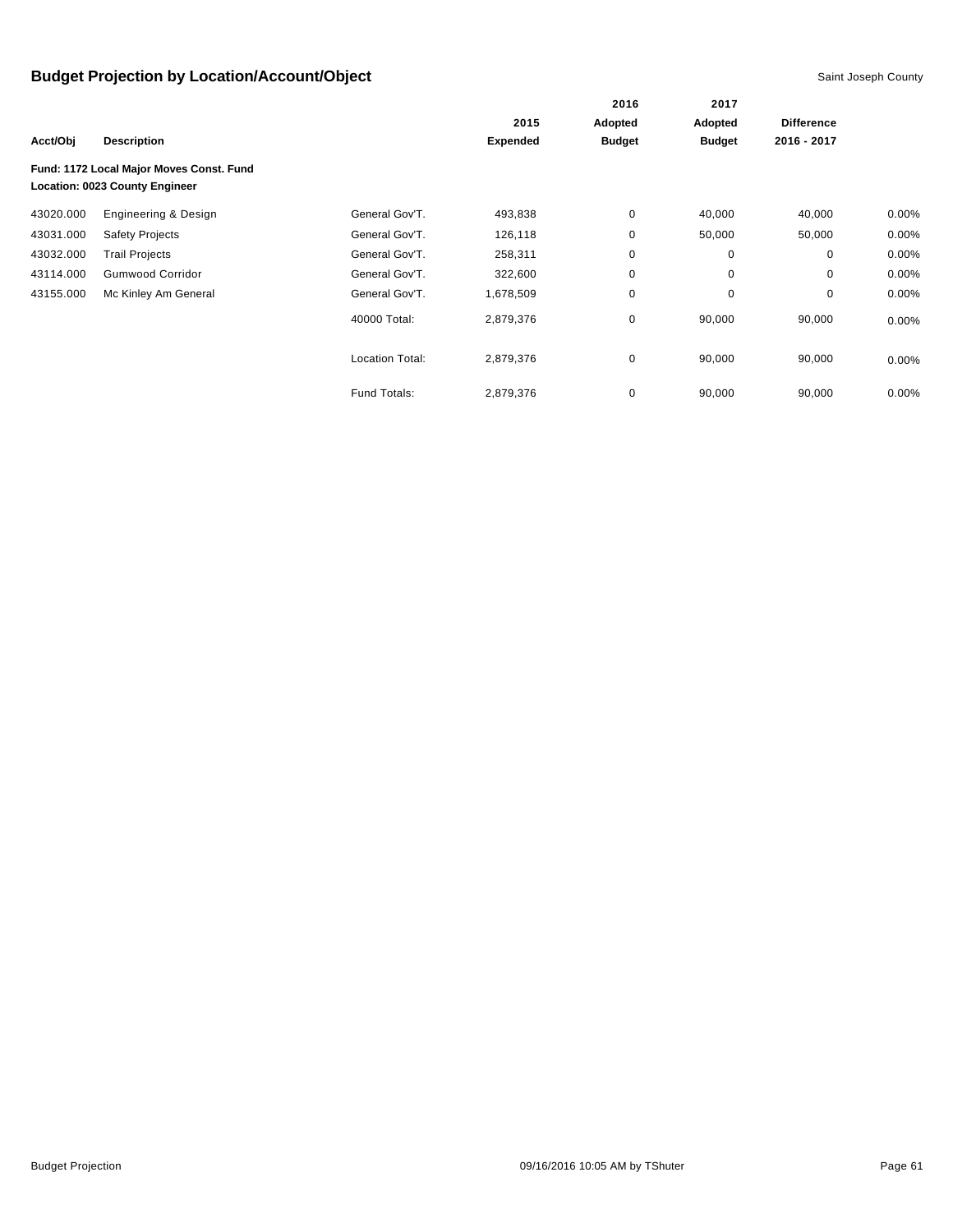|           |                                                                               |                        |                 | 2016          | 2017          |                   |             |
|-----------|-------------------------------------------------------------------------------|------------------------|-----------------|---------------|---------------|-------------------|-------------|
|           |                                                                               |                        | 2015            | Adopted       | Adopted       | <b>Difference</b> |             |
| Acct/Obj  | <b>Description</b>                                                            |                        | <b>Expended</b> | <b>Budget</b> | <b>Budget</b> | 2016 - 2017       |             |
|           | Fund: 1176 County Highway<br>Location: 0061 Highway Adm                       |                        |                 |               |               |                   |             |
| 11400.000 | Payroll Adm/Adm Assistant                                                     | General Gov'T.         | 34,152          | 35,000        | 35,568        | 568               | 1.62%       |
| 11401.000 | <b>Highway Engineer</b><br>Includes 4,413 moved from General Fund Location 23 | General Gov'T.         | 70,587          | 70,587        | 78,000        | 7,413             | 10.50%      |
| 11402.000 | Asst. Supervisors<br>6@ 49,920                                                | General Gov'T.         | $\pmb{0}$       | 248,500       | 299,520       | 51,020            | 20.53%      |
| 11406.000 | Area Adm./Adm. Assistant                                                      | General Gov'T.         | 34,152          | 35,000        | 35,568        | 568               | 1.62%       |
| 11407.000 | Supervisor<br>2@\$53,976                                                      | General Gov'T.         | 198,800         | 106,000       | 107,952       | 1,952             | 1.84%       |
| 11447.000 | <b>Construction Technician IV</b>                                             | General Gov'T.         | $\mathbf 0$     | $\pmb{0}$     | $\mathbf 0$   | $\pmb{0}$         | 0.00%       |
|           |                                                                               | 10000 Total:           | 337,691         | 495,087       | 556,608       | 61,521            | 12.43%      |
| 21030.000 | <b>Office Supplies</b>                                                        | General Gov'T.         | 251             | 700           | 1,000         | 300               | 42.86%      |
| 24010.000 | <b>Other Supplies</b>                                                         | General Gov'T.         | 2,342           | 2,800         | 2,000         | (800)             | $(28.57)\%$ |
|           |                                                                               | 20000 Total:           | 2,593           | 3,500         | 3,000         | (500)             | $(14.29)\%$ |
| 31020.000 | Administration                                                                | General Gov'T.         | 18,170          | 18,170        | 18,170        | $\pmb{0}$         | 0.00%       |
| 32020.000 | Travel                                                                        | General Gov'T.         | 399             | 600           | 500           | (100)             | $(16.67)\%$ |
| 32050.000 | Instruction & Training                                                        | General Gov'T.         | 300             | 1,000         | 2,000         | 1,000             | 100.00%     |
| 32200.000 | Telephone                                                                     | General Gov'T.         | 20,788          | 20,000        | 52,500        | 32,500            | 162.50%     |
| 32300.000 | Freight & Express                                                             | General Gov'T.         | 0               | $\pmb{0}$     | $\mathbf 0$   | $\pmb{0}$         | 0.00%       |
| 32350.000 | Postage                                                                       | General Gov'T.         | 0               | $\mathbf 0$   | $\mathbf 0$   | $\pmb{0}$         | 0.00%       |
| 35015.000 | <b>Utilities</b>                                                              | General Gov'T.         | 74,989          | 75,000        | 136,500       | 61,500            | 82.00%      |
| 36010.000 | Repairs-Bldgs & Structures                                                    | General Gov'T.         | 14,639          | 15,000        | 45,000        | 30,000            | 200.00%     |
| 36300.000 | Repair - Office Equipment                                                     | General Gov'T.         | 359             | 500           | 250           | (250)             | $(50.00)\%$ |
| 39010.000 | Dues & Subscription                                                           | General Gov'T.         | 313             | 1,000         | 250           | (750)             | $(75.00)\%$ |
| 39014.000 | <b>Technical Books &amp; Manuals</b>                                          | General Gov'T.         | $\mathbf 0$     | 300           | 250           | (50)              | $(16.67)\%$ |
| 39150.000 | Other Expense                                                                 | General Gov'T.         | 4,784           | 1,700         | 2,500         | 800               | 47.06%      |
| 39750.000 | Data Processing                                                               | General Gov'T.         | 3,187           | 25,000        | 10,000        | (15,000)          | $(60.00)\%$ |
|           |                                                                               | 30000 Total:           | 137,928         | 158,270       | 267,920       | 109,650           | 69.28%      |
|           |                                                                               | <b>Location Total:</b> | 478.212         | 656.857       | 827.528       | 170.671           | 25.98%      |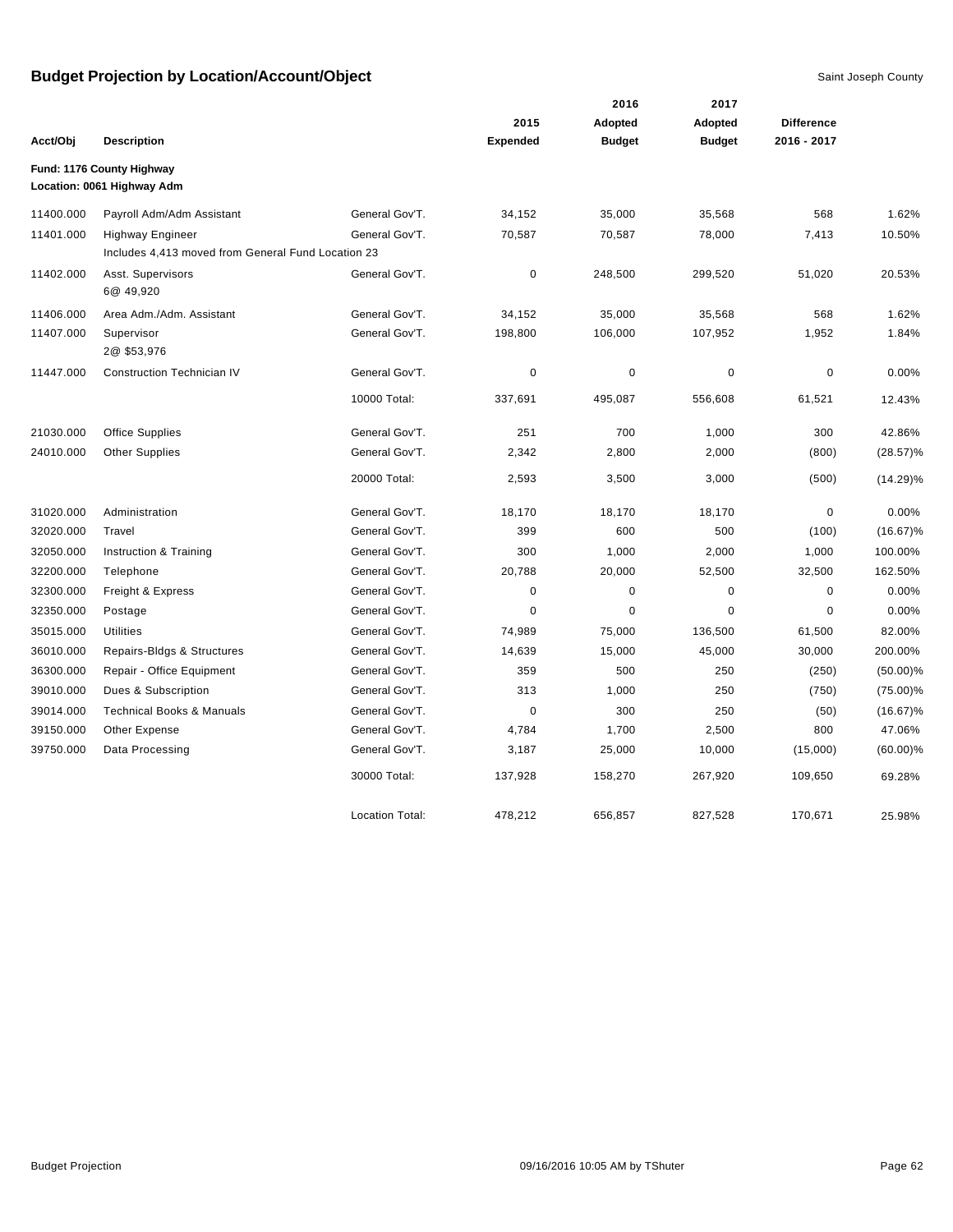|           |                                                                 |                        | 2015            | 2016                     | 2017                     | <b>Difference</b> |             |
|-----------|-----------------------------------------------------------------|------------------------|-----------------|--------------------------|--------------------------|-------------------|-------------|
| Acct/Obj  | <b>Description</b>                                              |                        | <b>Expended</b> | Adopted<br><b>Budget</b> | Adopted<br><b>Budget</b> | 2016 - 2017       |             |
|           |                                                                 |                        |                 |                          |                          |                   |             |
|           | Fund: 1176 County Highway<br>Location: 0062 Highway Maintenance |                        |                 |                          |                          |                   |             |
| 11402.000 | Asst. Supervisors                                               | General Gov'T.         | 179,559         | 0                        | 0                        | $\mathbf 0$       | 0.00%       |
| 11421.000 | Group 5 (Hrly)<br>16.85 Hr                                      | General Gov'T.         | 0               | 34,965                   | 35,048                   | 83                | 0.24%       |
| 11422.000 | Group 4 (Hrly)<br>2@ 35,048 (16.85 Hr)                          | General Gov'T.         | 0               | 69,930                   | 70,096                   | 166               | 0.24%       |
| 11423.000 | Group 3 (Hrly)<br>20@ 34,528 (16.60 Hr)                         | General Gov'T.         | 711,405         | 654,445                  | 690,560                  | 36,115            | 5.52%       |
| 11424.000 | Group 2 (Hrly)<br>25@ 33,176 (15.95 Hr)                         | General Gov'T.         | 936,497         | 860,418                  | 829,400                  | (31, 018)         | (3.60)%     |
| 11425.000 | Group 1 (Hrly)<br>6@ 31,408 (15.10 Hr)                          | General Gov'T.         | 0               | 188,076                  | 188,448                  | 372               | 0.20%       |
| 11428.000 | Part Time (Hrly)<br>20@ 400 HRS/15.00 Hr (8,000 Hrs)            | General Gov'T.         | 32,951          | 120,000                  | 120,000                  | 0                 | 0.00%       |
| 11439.000 | Overtime                                                        | General Gov'T.         | 127,547         | 100,000                  | 100,000                  | 0                 | 0.00%       |
| 11951.000 | Out of Group Pay                                                | General Gov'T.         | 5,017           | 12,000                   | 10,000                   | (2,000)           | $(16.67)\%$ |
| 14900.000 | Uniforms                                                        | General Gov'T.         | 30,872          | 40,000                   | 35,000                   | (5,000)           | $(12.50)\%$ |
|           |                                                                 | 10000 Total:           | 2,023,848       | 2,079,834                | 2,078,552                | (1,282)           | $(0.06)$ %  |
| 23200.000 | Hardware & Tools                                                | General Gov'T.         | 24,050          | 35,000                   | 25,500                   | (9,500)           | $(27.14)\%$ |
| 23210.000 | Calcium Chloride                                                | General Gov'T.         | 351,694         | 320,000                  | 679,000                  | 359,000           | 112.19%     |
| 23220.000 | Weed Spray                                                      | General Gov'T.         | 873             | 0                        | 2,000                    | 2,000             | 0.00%       |
| 23230.000 | Paint                                                           | General Gov'T.         | 56,561          | 58,000                   | 85,000                   | 27,000            | 46.55%      |
| 23240.000 | <b>Other Supplies</b>                                           | General Gov'T.         | 360             | 2,500                    | 2,500                    | 0                 | 0.00%       |
| 23400.000 | Stone Gravel, Aggregates                                        | General Gov'T.         | 50,815          | 65,000                   | 50,000                   | (15,000)          | $(23.08)\%$ |
| 23410.000 | Culverts, Tile & Sewer Pipes                                    | General Gov'T.         | 2,215           | 0                        | 0                        | 0                 | 0.00%       |
| 23420.000 | <b>Bituminous</b>                                               | General Gov'T.         | 91,012          | 90,000                   | 85,000                   | (5,000)           | (5.56)%     |
| 23430.000 | Lumber                                                          | General Gov'T.         | 1,000           | 0                        | $\pmb{0}$                | 0                 | 0.00%       |
| 23440.000 | Road Signs                                                      | General Gov'T.         | 29,994          | 30,000                   | 50,000                   | 20,000            | 66.67%      |
| 23460.000 | <b>Other Materials</b>                                          | General Gov'T.         | 37,851          | 4,000                    | 10,000                   | 6,000             | 150.00%     |
|           |                                                                 | 20000 Total:           | 646,425         | 604,500                  | 989,000                  | 384,500           | 63.61%      |
| 35015.000 | <b>Utilities</b>                                                | General Gov'T.         | 42,357          | 45,000                   | 45,000                   | 0                 | 0.00%       |
| 35090.000 | <b>Trash Removal</b>                                            | General Gov'T.         | 23,590          | 40,000                   | 20,000                   | (20,000)          | $(50.00)\%$ |
| 36014.000 | Road Repairs                                                    | General Gov'T.         | 463,241         | 10,000                   | 10,000                   | 0                 | 0.00%       |
| 37210.000 | <b>Rental Of Equipment</b>                                      | General Gov'T.         | 14,367          | 15,000                   | 10,000                   | (5,000)           | $(33.33)\%$ |
| 39050.000 | Licenses                                                        | General Gov'T.         | 142             | 200                      | 200                      | 0                 | 0.00%       |
| 39150.000 | Other Expense                                                   | General Gov'T.         | 22,112          | 4,000                    | 5,000                    | 1,000             | 25.00%      |
| 39510.000 | Drainage & Other Assessment                                     | General Gov'T.         | 441             | 300                      | 300                      | 0                 | 0.00%       |
|           |                                                                 | 30000 Total:           | 566,250         | 114,500                  | 90,500                   | (24,000)          | $(20.96)\%$ |
|           |                                                                 | <b>Location Total:</b> | 3,236,523       | 2,798,834                | 3,158,052                | 359,218           | 12.83%      |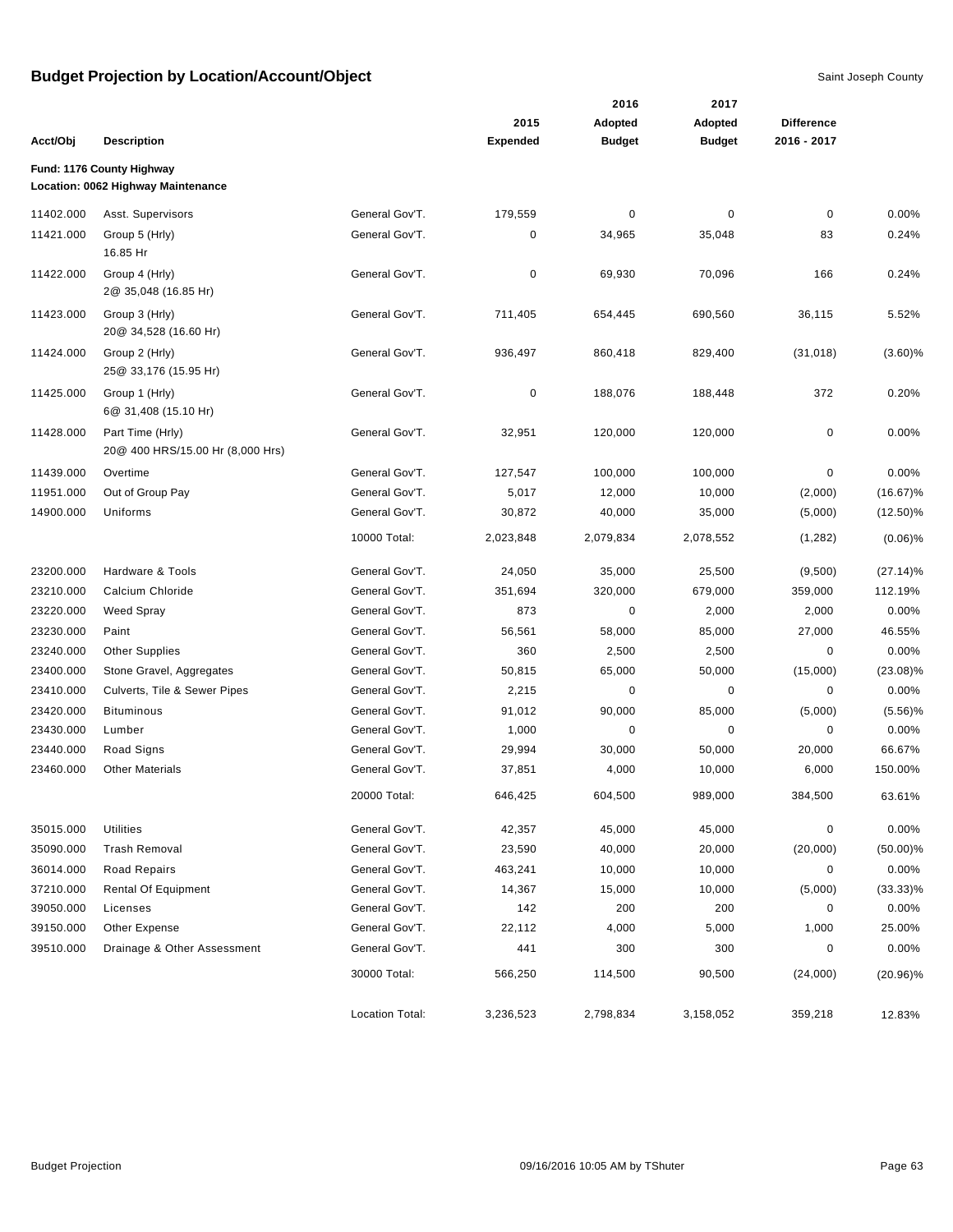|           |                                                             |                 |                 | 2016          | 2017          |                   |              |
|-----------|-------------------------------------------------------------|-----------------|-----------------|---------------|---------------|-------------------|--------------|
|           |                                                             |                 | 2015            | Adopted       | Adopted       | <b>Difference</b> |              |
| Acct/Obj  | <b>Description</b>                                          |                 | <b>Expended</b> | <b>Budget</b> | <b>Budget</b> | 2016 - 2017       |              |
|           | Fund: 1176 County Highway<br>Location: 0064 Highway Gen Exp |                 |                 |               |               |                   |              |
| 11435.000 | Group A Mechanic<br>18.20 Hr                                | General Gov'T.  | 0               | 37,794        | 37,856        | 62                | 0.16%        |
| 11436.000 | Group B Mechanic<br>4@ 37,336 (17.95 Hr)                    | General Gov'T.  | 145,809         | 149,096       | 149,344       | 248               | 0.17%        |
| 11437.000 | Group C Mechanic<br>5@ 34,736 (16.70 Hr)                    | General Gov'T.  | 129,102         | 173,470       | 173,680       | 210               | 0.12%        |
| 11438.000 | Group D Mechanic (Hrly)<br>PART TIME 1040 HRS @ 15.18 Hr    | General Gov'T.  | 0               | 15,787        | 15,787        | 0                 | 0.00%        |
| 11439.000 | Overtime                                                    | General Gov'T.  | 23,540          | 25,000        | 25,000        | $\mathbf 0$       | 0.00%        |
| 11951.000 | Out of Group Pay                                            | General Gov'T.  | 2,021           | 5,500         | 5,500         | 0                 | 0.00%        |
| 14800.000 | <b>Fica Contribution</b>                                    | General Gov'T.  | 193,256         | 225,229       | 230,061       | 4,832             | 2.15%        |
| 14810.000 | P.E.R.F.<br>11.2%                                           | General Gov'T.  | 285,409         | 316,979       | 321,613       | 4,634             | 1.46%        |
| 14840.000 | Group Insurance                                             | General Gov'T.  | 295,000         | 900,000       | 900,000       | 0                 | $0.00\%$     |
| 14910.000 | C.D.L. Compliance                                           | General Gov'T.  | 1,000           | 1,000         | 250           | (750)             | $(75.00)\%$  |
|           |                                                             | 10000 Total:    | 1,075,137       | 1,849,855     | 1,859,091     | 9,236             | 0.50%        |
| 22010.000 | Gas Oil & Lubricants                                        | General Gov'T.  | 341,831         | 545,000       | 445,000       | (100,000)         | $(18.35)\%$  |
| 22100.000 | Tires & Tubes                                               | General Gov'T.  | 31,388          | 25,000        | 45,000        | 20,000            | 80.00%       |
| 22120.000 | Garage & Motor Supplies                                     | General Gov'T.  | 256,524         | 220,000       | 220,000       | 0                 | $0.00\%$     |
| 24010.000 | <b>Other Supplies</b>                                       | General Gov'T.  | 78,851          | 40,000        | 40,000        | 0                 | $0.00\%$     |
|           |                                                             | 20000 Total:    | 708,594         | 830,000       | 750,000       | (80,000)          | (9.64)%      |
| 32210.000 | Radio Maintenance                                           | General Gov'T.  | 11,824          | 5,000         | 5,000         | 0                 | 0.00%        |
| 34030.000 | Insurance Coverage                                          | General Gov'T.  | 140,000         | 140,000       | 140,000       | 0                 | $0.00\%$     |
| 34050.000 | <b>Workmens Comp</b>                                        | General Gov'T.  | 0               | 30,000        | 30,000        | 0                 | 0.00%        |
| 35015.000 | <b>Utilities</b>                                            | General Gov'T.  | 74,193          | 80,000        | 0             | (80,000)          | $(100.00)\%$ |
| 36010.000 | Repairs-Bldgs & Structures                                  | General Gov'T.  | 34,098          | 15,000        | 0             | (15,000)          | $(100.00)\%$ |
| 36100.000 | Repairs - Auto & Truck                                      | General Gov'T.  | 52,602          | 40,000        | 10,000        | (30,000)          | $(75.00)\%$  |
| 36110.000 | Repairs - Road Equip                                        | General Gov'T.  | 76,880          | 80,000        | 75,000        | (5,000)           | $(6.25)\%$   |
| 36200.000 | Repairs - Other Equipment                                   | General Gov'T.  | 9,985           | 10,000        | 10,000        | $\pmb{0}$         | 0.00%        |
| 37100.000 | Auto Lease                                                  | General Gov'T.  | 0               | 0             | 0             | 0                 | $0.00\%$     |
|           |                                                             | 30000 Total:    | 399,582         | 400,000       | 270,000       | (130,000)         | $(32.50)\%$  |
| 42010.000 | <b>Buildings &amp; Structures</b>                           | General Gov'T.  | 1,000           | 5,000         | 0             | (5,000)           | $(100.00)\%$ |
| 44009.000 | <b>Heavy Equipment</b>                                      | General Gov'T.  | 20,344          | 50,000        | 0             | (50,000)          | $(100.00)\%$ |
| 44011.000 | Highway Equip.                                              | General Gov'T.  | 0               | 0             | 200,000       | 200,000           | $0.00\%$     |
| 44250.000 | <b>Office Machines</b>                                      | General Gov'T.  | 0               | 500           | 500           | 0                 | $0.00\%$     |
| 44510.000 | Furniture & Fixtures                                        | General Gov'T.  | 0               | 1,000         | 1,000         | 0                 | $0.00\%$     |
|           |                                                             | 40000 Total:    | 21,344          | 56,500        | 201,500       | 145,000           | 256.64%      |
|           |                                                             | Location Total: | 2,204,657       | 3,136,355     | 3,080,591     | (55, 764)         | (1.78)%      |
|           |                                                             | Fund Totals:    | 5,919,392       | 6,592,046     | 7,066,171     | 474,125           | 0.00%        |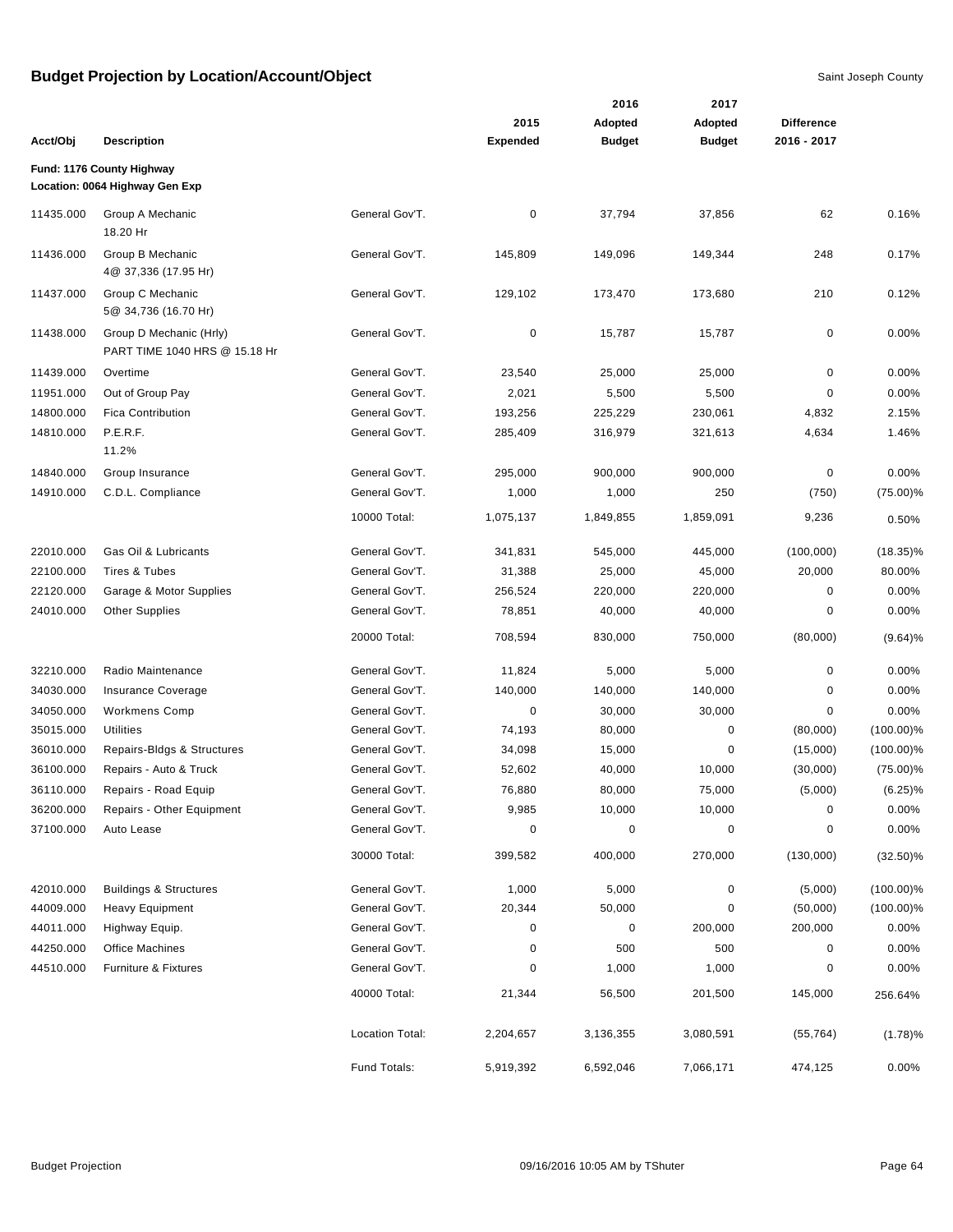|           |                                                                    |                 |                 | 2016          | 2017          |                   |              |
|-----------|--------------------------------------------------------------------|-----------------|-----------------|---------------|---------------|-------------------|--------------|
|           |                                                                    |                 | 2015            | Adopted       | Adopted       | <b>Difference</b> |              |
| Acct/Obj  | <b>Description</b>                                                 |                 | <b>Expended</b> | <b>Budget</b> | <b>Budget</b> | 2016 - 2017       |              |
|           | Fund: 1179 Park & Recr Non Reverting<br>Location: 0057 Parks & Rec |                 |                 |               |               |                   |              |
| 11428.000 | Part Time (Hrly)<br>7.25-10.20 Hr                                  | General Gov'T.  | 14,368          | 19,500        | 19,500        | 0                 | 0.00%        |
| 11439.000 | Overtime                                                           | General Gov'T.  | 0               | 1,000         | 1,000         | 0                 | 0.00%        |
| 11476.000 | Gatekeepers/Security-P.T.<br>7.25-11.09 Hr                         | General Gov'T.  | 40,940          | 14,500        | 17,500        | 3,000             | 20.69%       |
| 11477.000 | Interpretive - P.T.<br>7.25-16.32 Hr                               | General Gov'T.  | 7,936           | 8,000         | 8,000         | 0                 | 0.00%        |
| 11478.000 | Maintenance - P.T.<br>7.25-12.24 Hr                                | General Gov'T.  | $\pmb{0}$       | 1,000         | 1,000         | 0                 | 0.00%        |
| 14800.000 | <b>Fica Contribution</b>                                           | General Gov'T.  | 4,795           | 3,400         | 3,600         | 200               | 5.88%        |
| 14810.000 | P.E.R.F.<br>11.2%                                                  | General Gov'T.  | 1,314           | 1,000         | 0             | (1,000)           | $(100.00)\%$ |
| 14900.000 | Uniforms                                                           | General Gov'T.  | 318             | $\pmb{0}$     | 0             | 0                 | 0.00%        |
|           |                                                                    | 10000 Total:    | 69,671          | 48,400        | 50,600        | 2,200             | 4.55%        |
| 21030.000 | <b>Office Supplies</b>                                             | General Gov'T.  | 36              | $\pmb{0}$     | 0             | $\pmb{0}$         | 0.00%        |
| 22417.000 | <b>General Supplies</b>                                            | General Gov'T.  | 4,686           | 0             | 0             | 0                 | 0.00%        |
| 23010.000 | Repair & Maint Supplies-Bldgs                                      | General Gov'T.  | 0               | 0             | 0             | $\pmb{0}$         | 0.00%        |
| 23015.000 | <b>Construction Supplies</b>                                       | General Gov'T.  | 0               | 0             | 0             | 0                 | 0.00%        |
| 24130.000 | <b>Recreation Supplies</b>                                         | General Gov'T.  | 10,615          | 0             | 0             | 0                 | 0.00%        |
|           |                                                                    | 20000 Total:    | 15,337          | $\pmb{0}$     | 0             | 0                 | 0.00%        |
| 32020.000 | Travel                                                             | General Gov'T.  | 1,162           | 0             | 0             | 0                 | 0.00%        |
| 32050.000 | Instruction & Training                                             | General Gov'T.  | 1,670           | 0             | 0             | 0                 | 0.00%        |
| 32350.000 | Postage                                                            | General Gov'T.  | 1,226           | 0             | 0             | 0                 | 0.00%        |
| 33020.000 | Advertising                                                        | General Gov'T.  | 10,150          | $\pmb{0}$     | 0             | $\pmb{0}$         | 0.00%        |
| 33100.000 | Printing                                                           | General Gov'T.  | 4,325           | 0             | 0             | 0                 | 0.00%        |
| 35090.000 | <b>Trash Removal</b>                                               | General Gov'T.  | 1,916           | 0             | 0             | 0                 | 0.00%        |
| 36010.000 | Repairs-Bldgs & Structures                                         | General Gov'T.  | 0               | 0             | 0             | 0                 | 0.00%        |
| 36015.000 | <b>Contractual Services</b>                                        | General Gov'T.  | 8,574           | $\mathbf 0$   | $\mathbf 0$   | $\mathbf 0$       | 0.00%        |
| 36200.000 | Repairs - Other Equipment                                          | General Gov'T.  | 9,055           | 0             | 0             | $\pmb{0}$         | 0.00%        |
| 39150.000 | Other Expense                                                      | General Gov'T.  | 8,721           | 0             | 0             | 0                 | 0.00%        |
| 39510.000 | Drainage & Other Assessment                                        | General Gov'T.  | 510             | 0             | 0             | 0                 | 0.00%        |
| 39600.000 | Refunds, Awards & Indemnities                                      | General Gov'T.  | 21,425          | 0             | 0             | 0                 | 0.00%        |
| 39960.000 | IN Dept. Revenue - Sales Tax                                       | General Gov'T.  | 5,593           | 0             | 0             | 0                 | 0.00%        |
|           |                                                                    | 30000 Total:    | 74,327          | 0             | 0             | 0                 | 0.00%        |
|           |                                                                    | Location Total: | 159,335         | 48,400        | 50,600        | 2,200             | 4.55%        |
|           |                                                                    | Fund Totals:    | 159,335         | 48,400        | 50,600        | 2,200             | $0.00\%$     |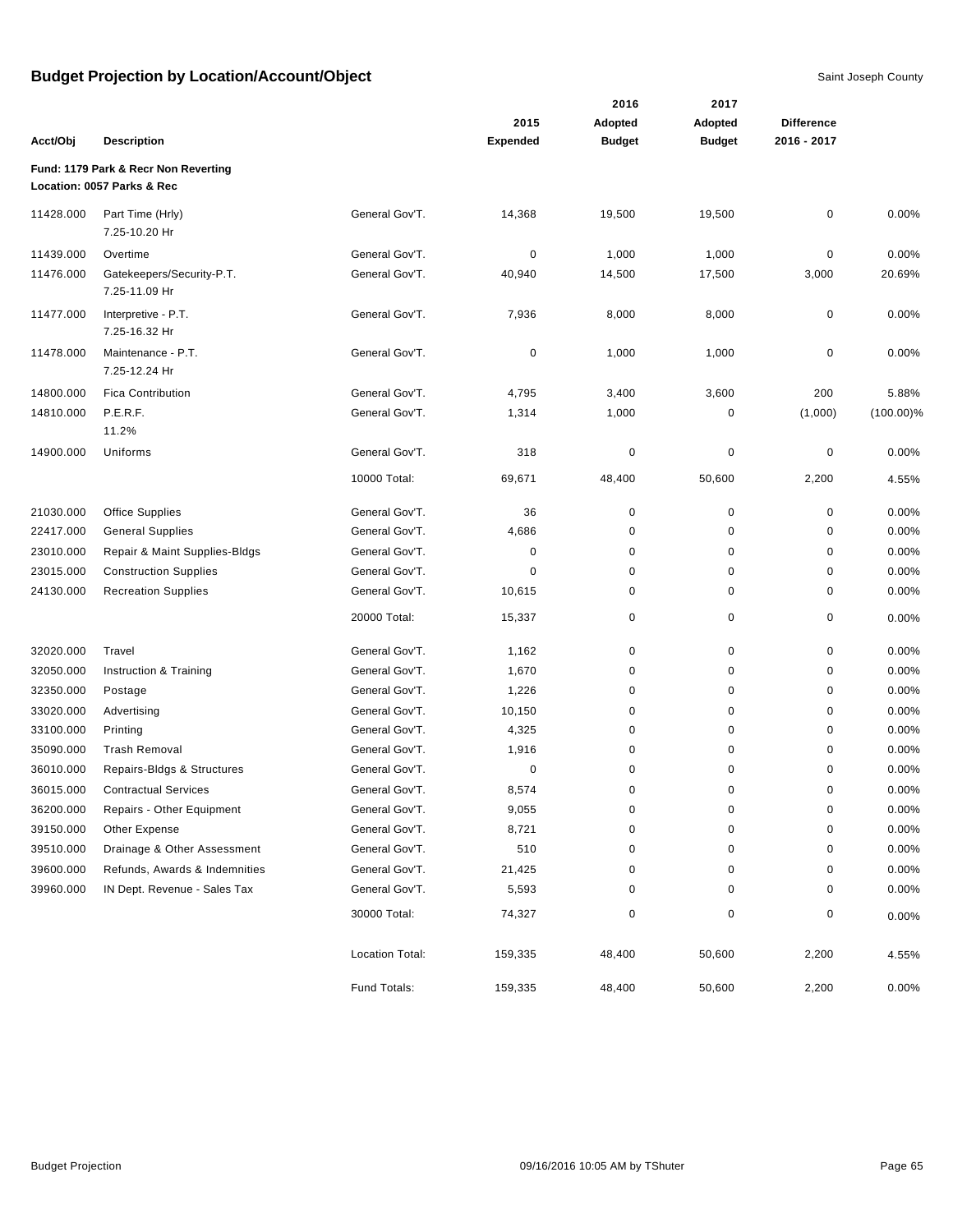|                               |                                     |                        |                 | 2016          | 2017          |                   |             |
|-------------------------------|-------------------------------------|------------------------|-----------------|---------------|---------------|-------------------|-------------|
|                               |                                     |                        | 2015            | Adopted       | Adopted       | <b>Difference</b> |             |
| Acct/Obj                      | <b>Description</b>                  |                        | <b>Expended</b> | <b>Budget</b> | <b>Budget</b> | 2016 - 2017       |             |
|                               | Fund: 1181 Plat Book Maint, Fund    |                        |                 |               |               |                   |             |
| <b>Location: 0002 Auditor</b> |                                     |                        |                 |               |               |                   |             |
| 11609.000                     | Plat Room Supervisor                | General Gov'T.         | 32,319          | 32,824        | 33,824        | 1,000             | 3.05%       |
| 11950.000                     | Part Time                           | General Gov'T.         | 0               | 5,000         | 3,000         | (2,000)           | $(40.00)\%$ |
|                               | Maximum 10.00 per hr.               |                        |                 |               |               |                   |             |
| 14800.000                     | <b>Fica Contribution</b>            | General Gov'T.         | 0               | 2,894         | 2,817         | (77)              | $(2.66)\%$  |
| 14810.000                     | P.E.R.F.                            | General Gov'T.         | 0               | 3,677         | 3,789         | 112               | 3.05%       |
| 14840.000                     | Group Insurance                     | General Gov'T.         | 0               | 12,000        | 12,000        | 0                 | 0.00%       |
|                               |                                     | 10000 Total:           | 32,319          | 56,395        | 55,430        | (965)             | $(1.71)\%$  |
| 21020.000                     | <b>Official Forms &amp; Records</b> | General Gov'T.         | 699             | 2,500         | 2,500         | $\mathbf 0$       | 0.00%       |
| 21030.000                     | Office Supplies                     | General Gov'T.         | 3,625           | 6,000         | 6,000         | $\mathbf 0$       | 0.00%       |
|                               |                                     | 20000 Total:           | 4,324           | 8,500         | 8,500         | $\mathbf 0$       | 0.00%       |
| 32020.000                     | Travel                              | General Gov'T.         | 0               | 5,000         | 5,000         | $\mathbf 0$       | 0.00%       |
| 36300.000                     | Repair - Office Equipment           | General Gov'T.         | 797             | 1,100         | 1,100         | 0                 | 0.00%       |
| 39980.000                     | Funds W/O Approp.                   | General Gov'T.         | $\mathbf 0$     | $\pmb{0}$     | $\mathbf 0$   | $\mathbf 0$       | 0.00%       |
|                               |                                     | 30000 Total:           | 797             | 6,100         | 6,100         | 0                 | 0.00%       |
|                               |                                     | <b>Location Total:</b> | 37,440          | 70,995        | 70,030        | (965)             | $(1.36)\%$  |
|                               |                                     | Fund Totals:           | 37,440          | 70,995        | 70,030        | (965)             | 0.00%       |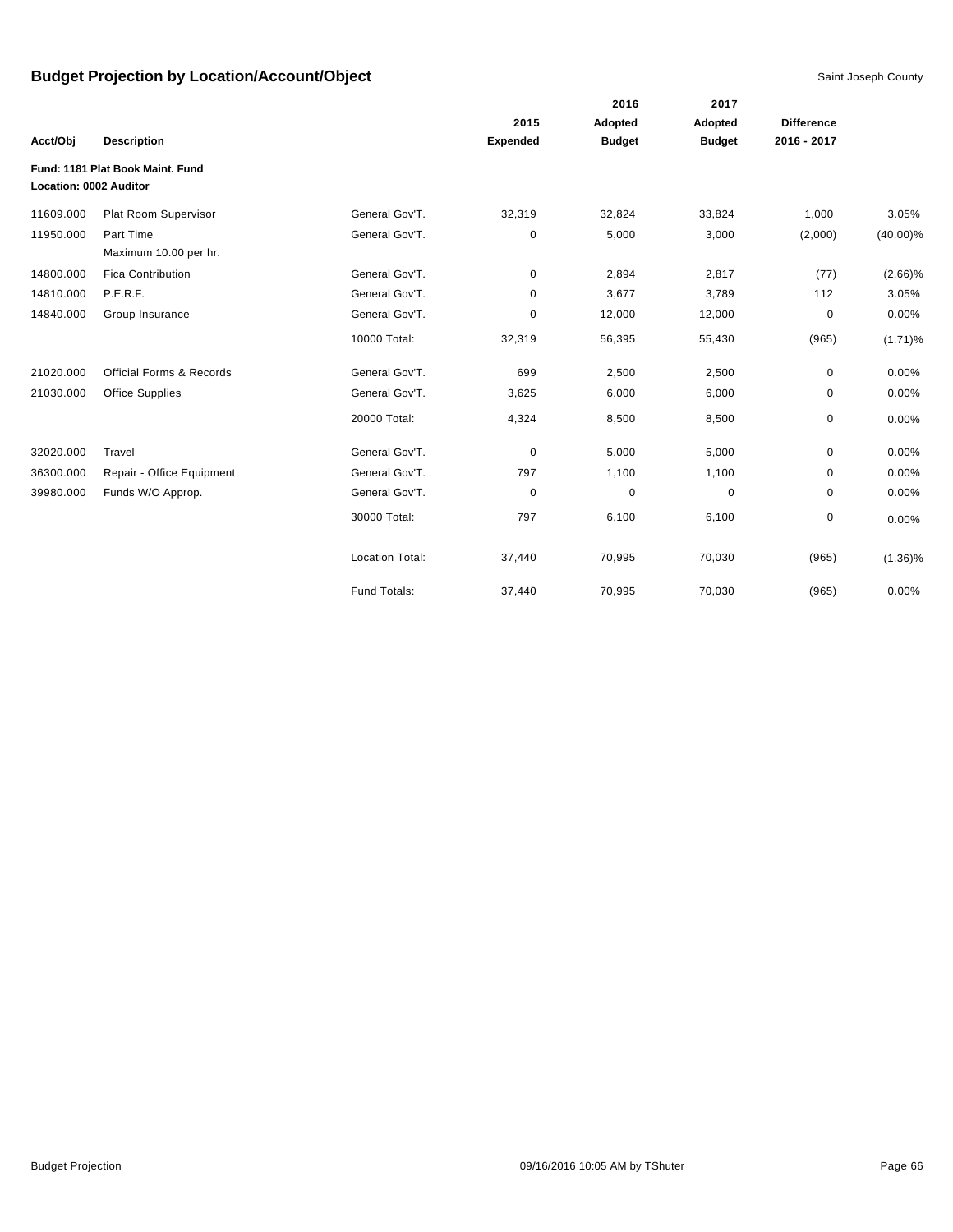|           |                                                                                                                                                                                   |                 |                 | 2016          | 2017          |                   |             |
|-----------|-----------------------------------------------------------------------------------------------------------------------------------------------------------------------------------|-----------------|-----------------|---------------|---------------|-------------------|-------------|
|           |                                                                                                                                                                                   |                 | 2015            | Adopted       | Adopted       | <b>Difference</b> |             |
| Acct/Obj  | <b>Description</b>                                                                                                                                                                |                 | <b>Expended</b> | <b>Budget</b> | <b>Budget</b> | 2016 - 2017       |             |
|           | Fund: 1188 2017 Cum Reassessment<br><b>Location: 0012 County Assessor</b>                                                                                                         |                 |                 |               |               |                   |             |
| 11010.000 | <b>Township Assessor</b>                                                                                                                                                          | General Gov'T.  | 0               | 10            | 10            | $\pmb{0}$         | 0.00%       |
| 11012.000 | <b>County Assessor</b>                                                                                                                                                            | General Gov'T.  | 0               | 10            | 10            | 0                 | 0.00%       |
| 11040.000 | <b>Board Member</b><br>5 @ \$12 per hour                                                                                                                                          | General Gov'T.  | 30,618          | 65,000        | 65,000        | 0                 | $0.00\%$    |
| 11101.000 | Deputy<br>1@ 25,000 1@ 25,567 1@ 25,779                                                                                                                                           | General Gov'T.  | 93,824          | 102,125       | 76,346        | (25, 779)         | $(25.24)\%$ |
| 11102.000 | <b>Second Deputy</b><br>3@ 32,844                                                                                                                                                 | General Gov'T.  | 32,782          | 63,875        | 98,532        | 34,657            | 54.26%      |
| 11103.000 | <b>Third Deputy</b><br>1@ 32,844                                                                                                                                                  | General Gov'T.  | 27,430          | 32,844        | 32,844        | $\pmb{0}$         | 0.00%       |
| 11625.000 | Prop. Tax Appeals Manager                                                                                                                                                         | General Gov'T.  | 33,248          | 35,000        | 35,000        | $\pmb{0}$         | 0.00%       |
| 11809.000 | Compliance Manager-Reasses.                                                                                                                                                       | General Gov'T.  | 31,959          | 37,000        | 37,000        | 0                 | $0.00\%$    |
| 11950.000 | Part Time                                                                                                                                                                         | General Gov'T.  | 42,414          | 75,000        | 75,000        | 0                 | 0.00%       |
|           | \$5,500 for Certifications-9@ 500 for Level II and 1@ 1,000 for Level III/Certificates Required \$69,500 for Part Time Hourly Paid Deputies 2@ 14.00 Hr & 1@ 18.00<br>Hr. maximum |                 |                 |               |               |                   |             |
| 14800.000 | <b>Fica Contribution</b>                                                                                                                                                          | General Gov'T.  | 21,460          | 31,045        | 31,727        | 682               | 2.20%       |
| 14810.000 | P.E.R.F.<br>11.2%                                                                                                                                                                 | General Gov'T.  | 24,775          | 30,331        | 31,329        | 998               | 3.29%       |
| 14840.000 | Group Insurance                                                                                                                                                                   | General Gov'T.  | 158,500         | 108,000       | 108,000       | 0                 | 0.00%       |
|           |                                                                                                                                                                                   | 10000 Total:    | 497,010         | 580,240       | 590,798       | 10,558            | 1.82%       |
| 21010.000 | <b>Stationery &amp; Printing</b>                                                                                                                                                  | General Gov'T.  | $\mathbf 0$     | 10,000        | 4,000         | (6,000)           | $(60.00)\%$ |
| 21020.000 | <b>Official Forms &amp; Records</b>                                                                                                                                               | General Gov'T.  | 195             | 5,000         | 2,000         | (3,000)           | $(60.00)\%$ |
| 21030.000 | <b>Office Supplies</b>                                                                                                                                                            | General Gov'T.  | 4,546           | 15,000        | 13,000        | (2,000)           | $(13.33)\%$ |
|           |                                                                                                                                                                                   | 20000 Total:    | 4,741           | 30,000        | 19,000        | (11,000)          | $(36.67)\%$ |
| 31010.000 | <b>Legal Services</b>                                                                                                                                                             | General Gov'T.  | 0               | 0             | 10,000        | 10,000            | 0.00%       |
| 31070.000 | <b>Other Contractual Services</b>                                                                                                                                                 | General Gov'T.  | 222,358         | 440,000       | 430,000       | (10,000)          | (2.27)%     |
| 31300.000 | <b>Appraisers Fees</b>                                                                                                                                                            | General Gov'T.  | 400             | 25,000        | 25,000        | 0                 | 0.00%       |
| 32010.000 | Mileage Allowance                                                                                                                                                                 | General Gov'T.  | 4,265           | 15,000        | 15,000        | 0                 | 0.00%       |
| 32020.000 | Travel                                                                                                                                                                            | General Gov'T.  | 7,111           | 10,000        | 10,000        | 0                 | 0.00%       |
| 32200.000 | Telephone                                                                                                                                                                         | General Gov'T.  | 1,664           | 10,000        | 10,000        | 0                 | 0.00%       |
| 32350.000 | Postage<br>128,000 parcel mailing Form 11's                                                                                                                                       | General Gov'T.  | 38,476          | 45,160        | 45,000        | (160)             | $(0.35)\%$  |
| 36300.000 | Repair - Office Equipment                                                                                                                                                         | General Gov'T.  | 0               | 1,000         | 1,000         | 0                 | 0.00%       |
| 37100.000 | Auto Lease                                                                                                                                                                        | General Gov'T.  | 3,789           | 8,000         | 12,000        | 4,000             | 50.00%      |
| 37400.000 | Leases - Photocopy                                                                                                                                                                | General Gov'T.  | 571             | 1,000         | 1,000         | 0                 | 0.00%       |
| 39010.000 | Dues & Subscription                                                                                                                                                               | General Gov'T.  | 748             | 1,000         | 1,000         | 0                 | 0.00%       |
| 39750.000 | Data Processing                                                                                                                                                                   | General Gov'T.  | 19,883          | 15,000        | 11,000        | (4,000)           | $(26.67)\%$ |
|           |                                                                                                                                                                                   | 30000 Total:    | 299,265         | 571,160       | 571,000       | (160)             | $(0.03)$ %  |
| 44010.000 | Equipment                                                                                                                                                                         | General Gov'T.  | 0               | 5,000         | 3,000         | (2,000)           | $(40.00)\%$ |
| 45510.000 | Furniture & Fixtures                                                                                                                                                              | General Gov'T.  | 887             | 2,000         | 3,000         | 1,000             | 50.00%      |
|           |                                                                                                                                                                                   | 40000 Total:    | 887             | 7,000         | 6,000         | (1,000)           | $(14.29)\%$ |
|           |                                                                                                                                                                                   | Location Total: | 801,903         | 1,188,400     | 1,186,798     | (1,602)           | (0.13)%     |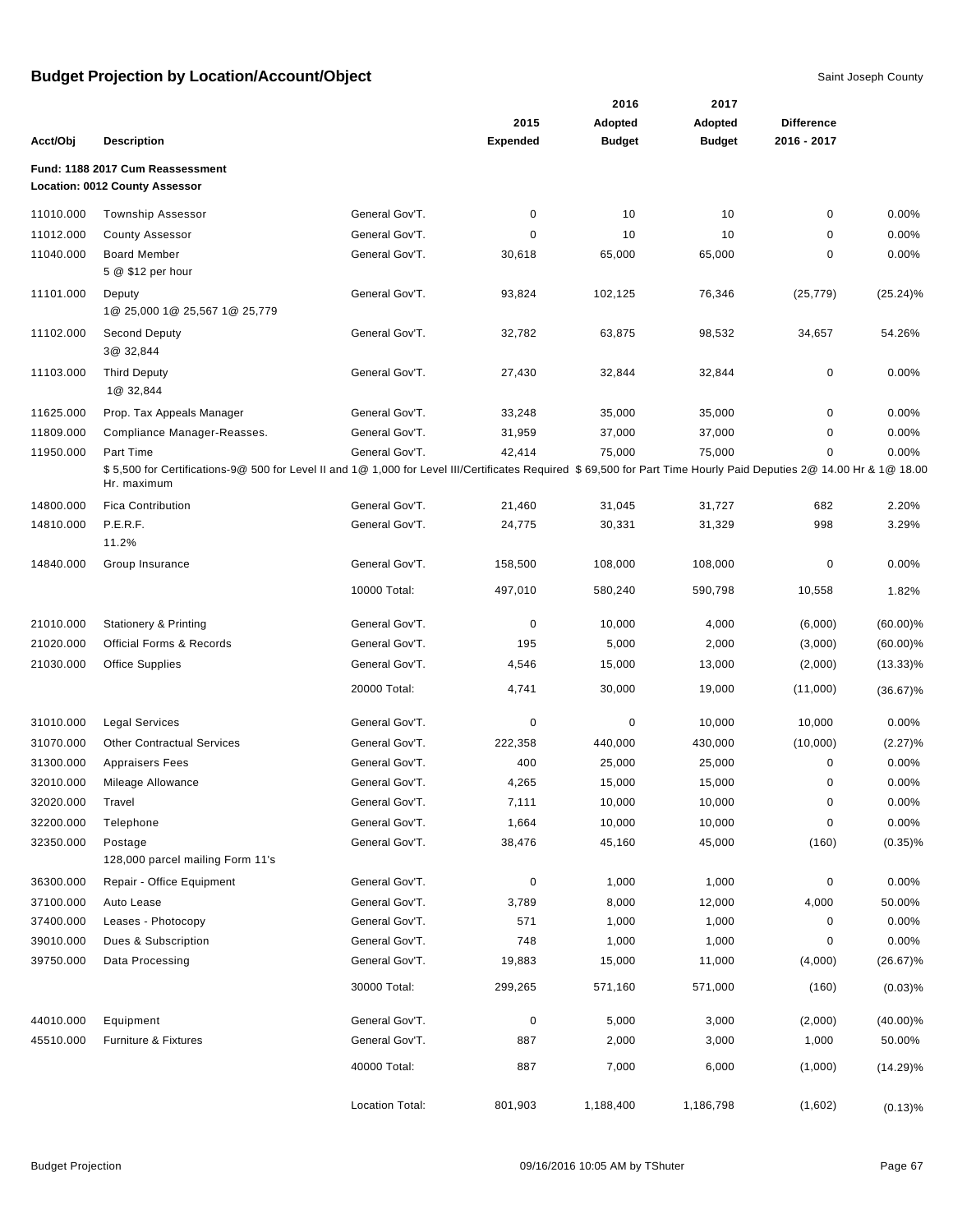|          |                                  |              |                | 2016           | 2017              |             |        |
|----------|----------------------------------|--------------|----------------|----------------|-------------------|-------------|--------|
|          |                                  | 2015         | <b>Adopted</b> | <b>Adopted</b> | <b>Difference</b> |             |        |
| Acct/Obj | <b>Description</b>               |              | Expended       | <b>Budget</b>  | <b>Budget</b>     | 2016 - 2017 |        |
|          | Fund: 1188 2017 Cum Reassessment |              |                |                |                   |             |        |
|          |                                  | Fund Totals: | 801,903        | 188,400        | 1,186,798         | (1,602)     | 50.00% |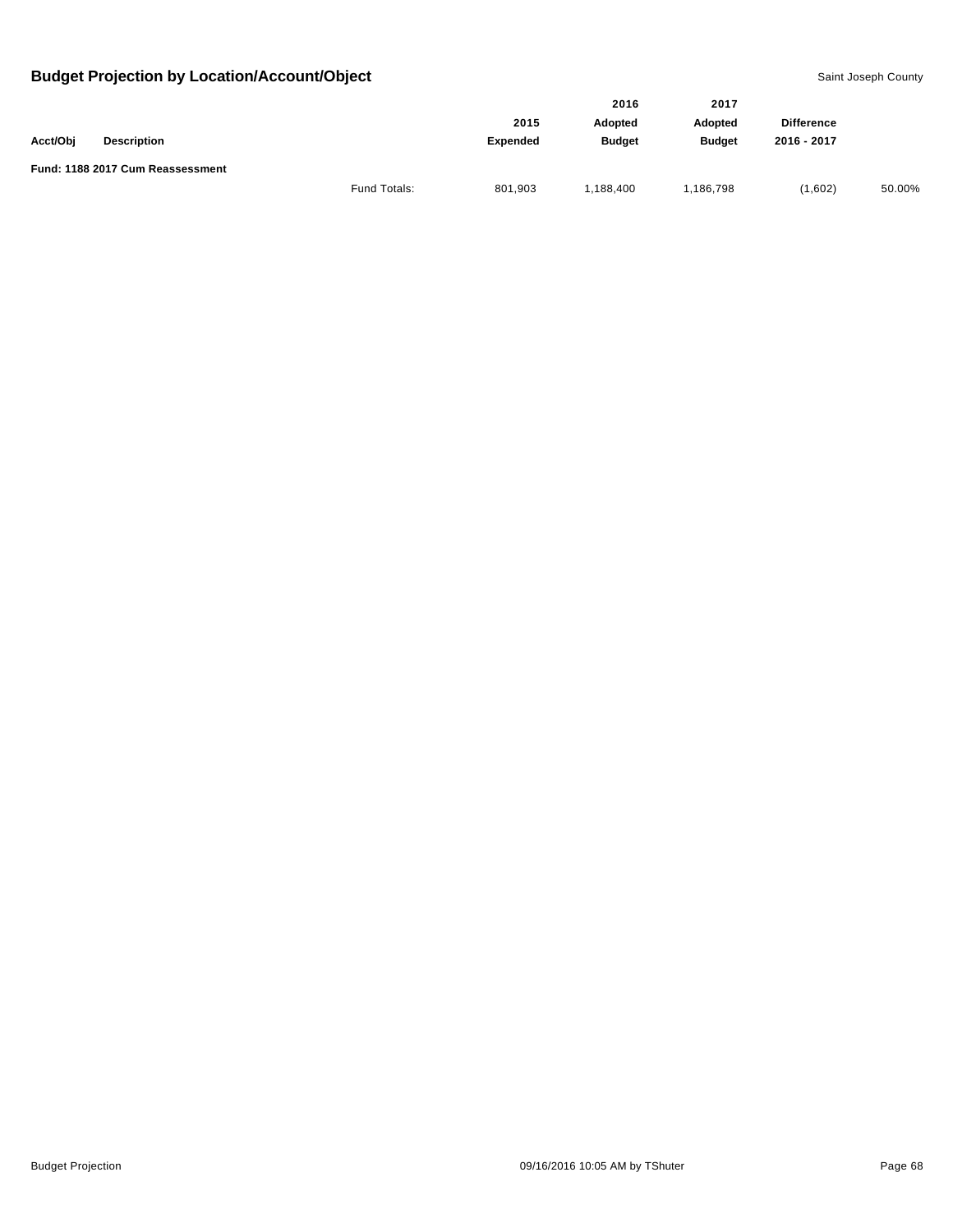|           |                                  |                        |                 | 2016          | 2017          |                   |       |
|-----------|----------------------------------|------------------------|-----------------|---------------|---------------|-------------------|-------|
|           |                                  |                        | 2015            | Adopted       | Adopted       | <b>Difference</b> |       |
| Acct/Obj  | <b>Description</b>               |                        | <b>Expended</b> | <b>Budget</b> | <b>Budget</b> | 2016 - 2017       |       |
|           | Fund: 1189 Recorder Perpetuation |                        |                 |               |               |                   |       |
|           | Location: 0004 Recorder          |                        |                 |               |               |                   |       |
| 11360.000 | Technician I                     | General Gov'T.         | 30,233          | 35,233        | 35,233        | 0                 | 0.00% |
| 11676.000 | <b>Counter Clerk</b>             | General Gov'T.         | 0               | 31,445        | 31,445        | 0                 | 0.00% |
| 14800.000 | <b>Fica Contribution</b>         | General Gov'T.         | 2,131           | 5,101         | 5,101         | 0                 | 0.00% |
| 14810.000 | P.E.R.F.                         | General Gov'T.         | 3,326           | 7,468         | 7,468         | 0                 | 0.00% |
|           | 11.2%                            |                        |                 |               |               |                   |       |
| 14840.000 | Group Insurance                  | General Gov'T.         | 0               | 24,000        | 24,000        | 0                 | 0.00% |
|           |                                  | 10000 Total:           | 35,690          | 103,247       | 103,247       | 0                 | 0.00% |
| 21030.000 | <b>Office Supplies</b>           | General Gov'T.         | 7,158           | 0             | 0             | 0                 | 0.00% |
|           |                                  | 20000 Total:           | 7,158           | 0             | 0             | 0                 | 0.00% |
| 32020.000 | Travel                           | General Gov'T.         | 1,020           | 0             | $\mathbf 0$   | 0                 | 0.00% |
| 36300.000 | Repair - Office Equipment        | General Gov'T.         | 742             | 0             | 0             | 0                 | 0.00% |
| 39010.000 | Dues & Subscription              | General Gov'T.         | 455             | $\mathbf 0$   | $\mathbf 0$   | 0                 | 0.00% |
| 39750.000 | Data Processing                  | General Gov'T.         | 168,477         | 0             | 0             | 0                 | 0.00% |
|           |                                  | 30000 Total:           | 170,694         | 0             | $\mathbf 0$   | 0                 | 0.00% |
|           |                                  | <b>Location Total:</b> | 213,542         | 103,247       | 103,247       | 0                 | 0.00% |
|           |                                  | Fund Totals:           | 213,542         | 103,247       | 103,247       | 0                 | 0.00% |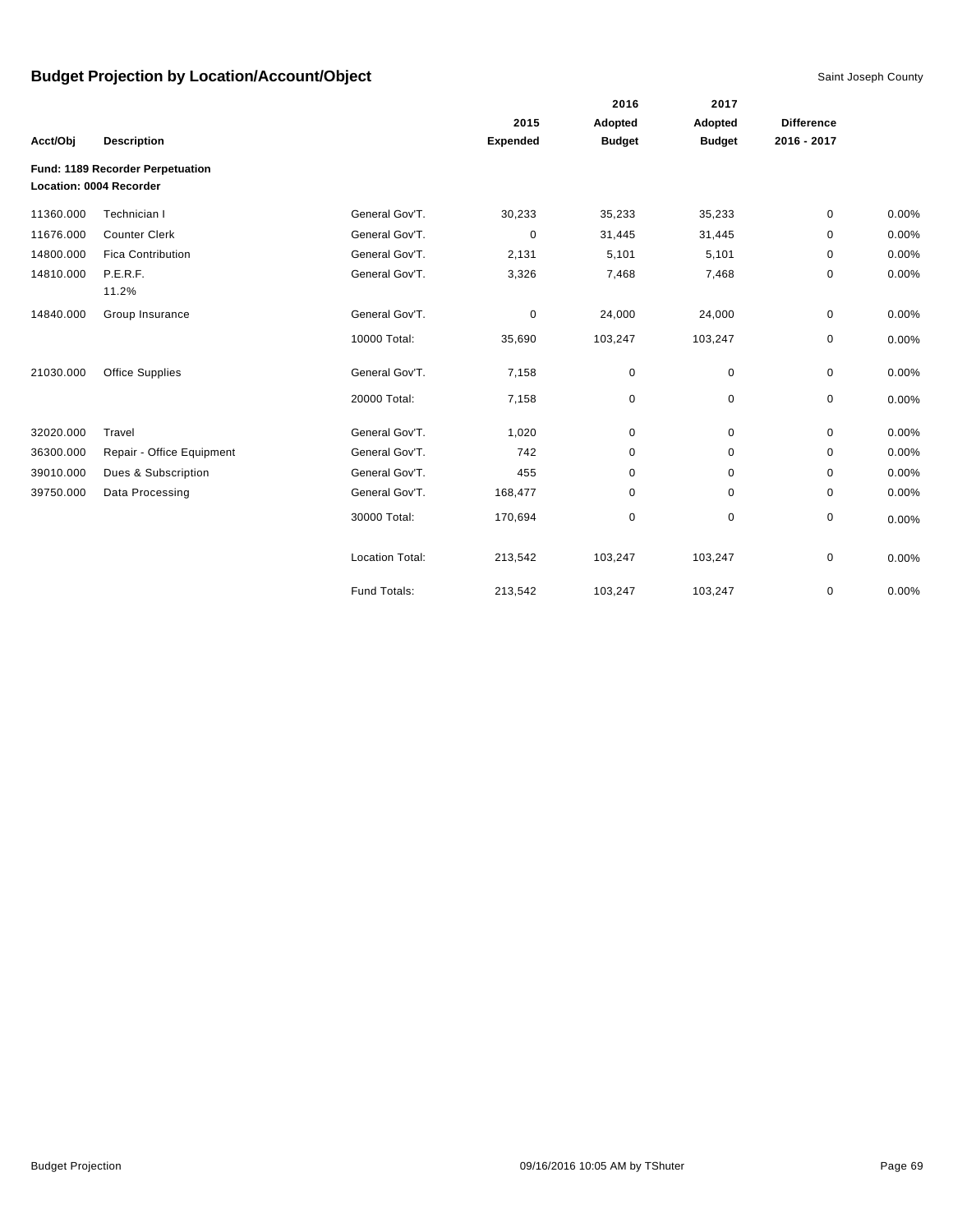|           |                                                                        |                        |                 | 2016          | 2017          |                   |             |
|-----------|------------------------------------------------------------------------|------------------------|-----------------|---------------|---------------|-------------------|-------------|
|           |                                                                        |                        | 2015            | Adopted       | Adopted       | <b>Difference</b> |             |
| Acct/Obj  | <b>Description</b>                                                     |                        | <b>Expended</b> | <b>Budget</b> | <b>Budget</b> | 2016 - 2017       |             |
|           | Fund: 1213 GAL/CASA Program<br>Location: 0025 Juvenile & Probate Court |                        |                 |               |               |                   |             |
| 11772.000 | Casa Volunteer Supervisor I<br>2@ 35,000                               | General Gov'T.         | 40,385          | 70,000        | 70,000        | $\mathbf 0$       | 0.00%       |
| 14800.000 | <b>Fica Contribution</b>                                               | General Gov'T.         | 0               | 5,355         | 5,355         | 0                 | 0.00%       |
| 14810.000 | P.E.R.F.<br>11.2%                                                      | General Gov'T.         | 4,442           | 7,840         | 7,840         | $\mathbf 0$       | 0.00%       |
| 14840.000 | Group Insurance                                                        | General Gov'T.         | 33,298          | 33,298        | 24,000        | (9, 298)          | $(27.92)\%$ |
|           |                                                                        | 10000 Total:           | 78,125          | 116,493       | 107,195       | (9, 298)          | $(7.98)\%$  |
| 21030.000 | <b>Office Supplies</b>                                                 | General Gov'T.         | 567             | 5,000         | 2,000         | (3,000)           | $(60.00)\%$ |
|           |                                                                        | 20000 Total:           | 567             | 5,000         | 2,000         | (3,000)           | $(60.00)\%$ |
| 31070.000 | <b>Other Contractual Services</b>                                      | General Gov'T.         | 34,511          | 50,000        | 20,000        | (30,000)          | $(60.00)\%$ |
| 32020.000 | Travel                                                                 | General Gov'T.         | 3,084           | 7,500         | 7,500         | $\mathbf 0$       | 0.00%       |
| 32050.000 | Instruction & Training                                                 | General Gov'T.         | 1,097           | 2,000         | 2,000         | $\mathbf 0$       | 0.00%       |
| 32051.000 | Promotion                                                              | General Gov'T.         | 41,598          | 50,000        | 40,000        | (10,000)          | $(20.00)\%$ |
|           |                                                                        | 30000 Total:           | 80,290          | 109,500       | 69,500        | (40,000)          | $(36.53)\%$ |
| 44250.000 | <b>Office Machines</b>                                                 | General Gov'T.         | 2,504           | 10,000        | 5,000         | (5,000)           | $(50.00)\%$ |
| 44510.000 | Furniture & Fixtures                                                   | General Gov'T.         | $\mathbf 0$     | 2,000         | 1,000         | (1,000)           | $(50.00)\%$ |
|           |                                                                        | 40000 Total:           | 2,504           | 12,000        | 6,000         | (6,000)           | $(50.00)\%$ |
|           |                                                                        | <b>Location Total:</b> | 161,486         | 242,993       | 184,695       | (58, 298)         | $(23.99)\%$ |
|           |                                                                        | Fund Totals:           | 161,486         | 242,993       | 184,695       | (58, 298)         | $(50.00)\%$ |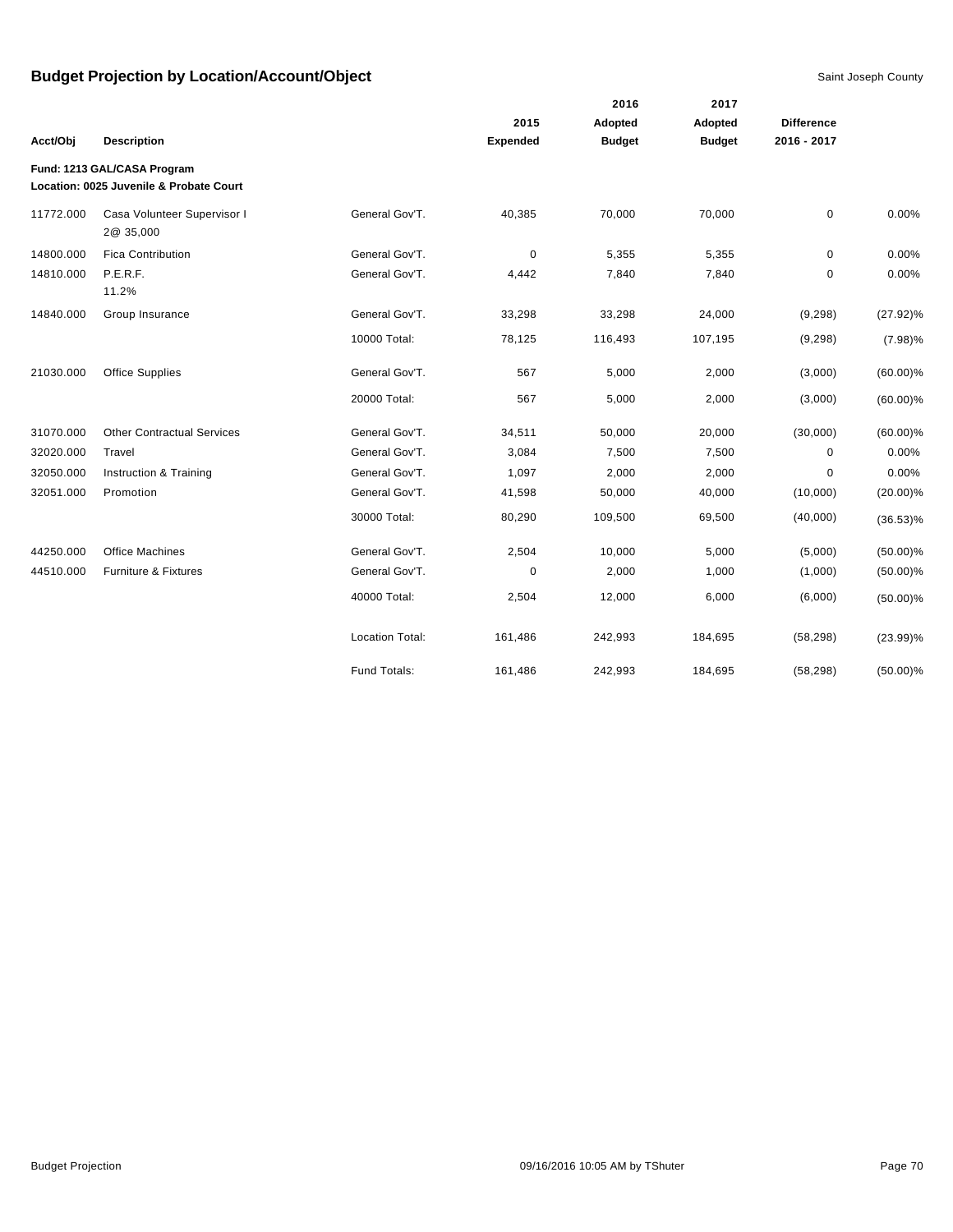|                        |                                       |                        |                 | 2016          | 2017          |                   |             |
|------------------------|---------------------------------------|------------------------|-----------------|---------------|---------------|-------------------|-------------|
|                        |                                       |                        | 2015            | Adopted       | Adopted       | <b>Difference</b> |             |
| Acct/Obj               | <b>Description</b>                    |                        | <b>Expended</b> | <b>Budget</b> | <b>Budget</b> | 2016 - 2017       |             |
| Location: 0002 Auditor | Fund: 1216 Ineligible Deductions Fund |                        |                 |               |               |                   |             |
| 11603.000              | Property Tax Supervisor               | General Gov'T.         | 33,324          | 38,500        | 38,500        | 0                 | 0.00%       |
| 11664.000              | <b>Property Tax Clerk</b>             | General Gov'T.         | 50,487          | 55,730        | 30,240        | (25, 490)         | $(45.74)\%$ |
| 11950.000              | Part Time                             | General Gov'T.         | 0               | 0             | $\pmb{0}$     | $\mathbf 0$       | 0.00%       |
| 14800.000              | <b>Fica Contribution</b>              | General Gov'T.         | 0               | 7,209         | 5,259         | (1,950)           | $(27.05)\%$ |
| 14810.000              | P.E.R.F.<br>11.2%                     | General Gov'T.         | 0               | 10,554        | 7,699         | (2, 855)          | $(27.05)\%$ |
| 14840.000              | Group Insurance                       | General Gov'T.         | 0               | 36,000        | 24,000        | (12,000)          | $(33.33)\%$ |
|                        |                                       | 10000 Total:           | 83,811          | 147,993       | 105,698       | (42, 295)         | $(28.58)\%$ |
| 31070.000              | <b>Other Contractual Services</b>     | General Gov'T.         | 97,465          | 50,000        | 50,000        | 0                 | 0.00%       |
| 32021.000              | Parking Rental                        | General Gov'T.         | 768             | 0             | 0             | 0                 | 0.00%       |
| 36015.000              | <b>Contractual Services</b>           | General Gov'T.         | 27,590          | 0             | 0             | 0                 | 0.00%       |
| 39600.000              | Refunds, Awards & Indemnities         | General Gov'T.         | 25,284          | 0             | 0             | 0                 | 0.00%       |
| 39750.000              | Data Processing                       | General Gov'T.         | 2,985           | 0             | 0             | 0                 | 0.00%       |
| 39980.000              | Funds W/O Approp.                     | General Gov'T.         | 3,628           | 0             | 0             | 0                 | 0.00%       |
|                        |                                       | 30000 Total:           | 157,720         | 50,000        | 50,000        | 0                 | 0.00%       |
| 65030.000              | Inter Fund Transfer                   | General Gov'T.         | 374,972         | 0             | 0             | 0                 | 0.00%       |
|                        |                                       | 60000 Total:           | 374,972         | 0             | 0             | 0                 | 0.00%       |
|                        |                                       | <b>Location Total:</b> | 616,503         | 197,993       | 155,698       | (42, 295)         | $(21.36)\%$ |
|                        |                                       | Fund Totals:           | 616,503         | 197,993       | 155,698       | (42, 295)         | 0.00%       |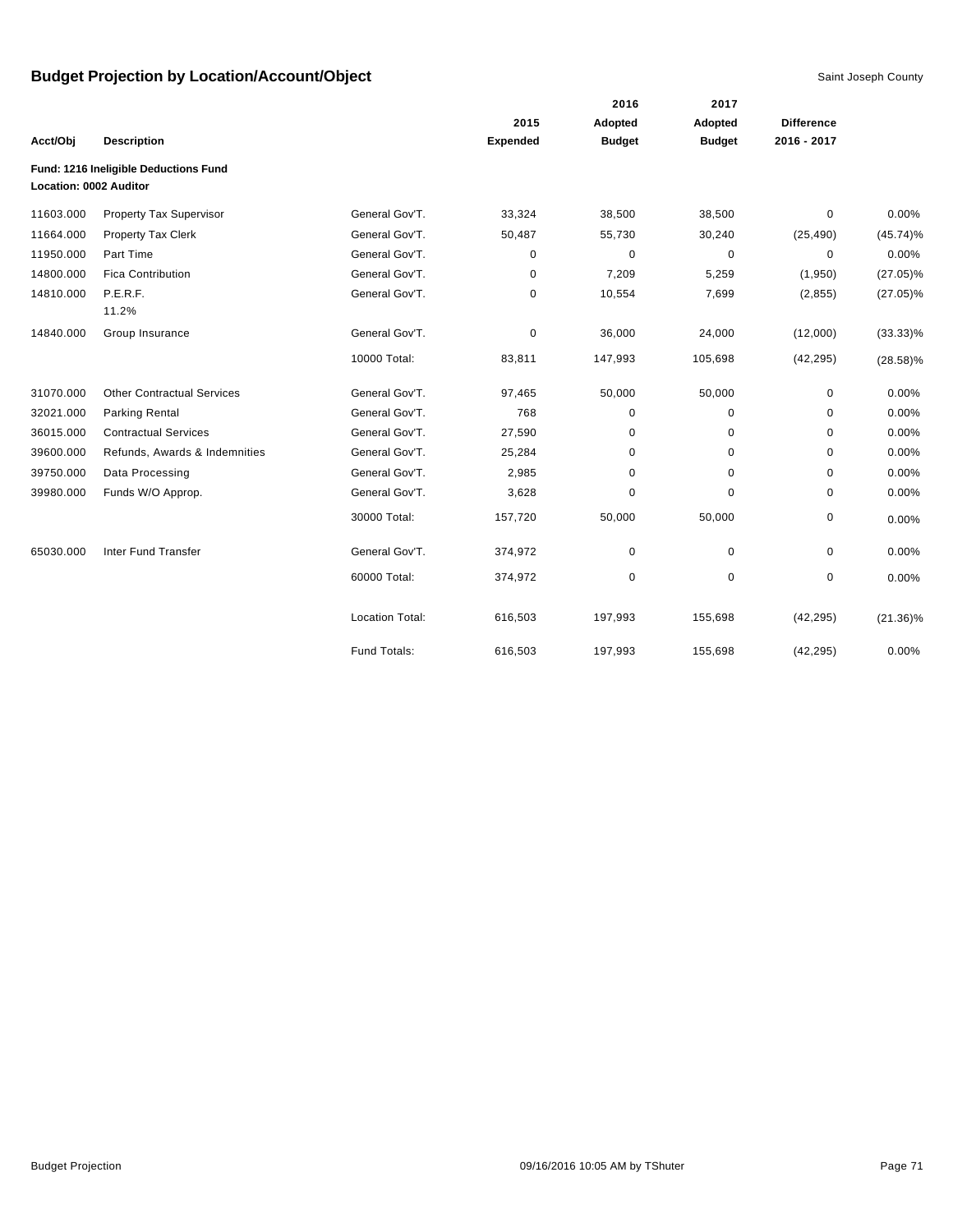|           |                                                                    |                                  |                 | 2016             | 2017             |                   |                     |
|-----------|--------------------------------------------------------------------|----------------------------------|-----------------|------------------|------------------|-------------------|---------------------|
|           |                                                                    |                                  | 2015            | Adopted          | Adopted          | <b>Difference</b> |                     |
| Acct/Obj  | <b>Description</b>                                                 |                                  | <b>Expended</b> | <b>Budget</b>    | <b>Budget</b>    | 2016 - 2017       |                     |
|           | Fund: 1219 Park & Recreation Fund                                  |                                  |                 |                  |                  |                   |                     |
|           | Location: 0057 Parks & Rec                                         |                                  |                 |                  |                  |                   |                     |
| 11009.000 | Director                                                           | General Gov'T.                   | 63,531          | 63,531           | 63,531           | $\pmb{0}$         | 0.00%               |
| 11075.000 | <b>Deputy Director</b>                                             | General Gov'T.                   | 53,550          | 53,550           | 53,550           | 0                 | 0.00%               |
| 11439.000 | Overtime                                                           | General Gov'T.                   | 7,696           | 11,000           | 11,000           | 0                 | 0.00%               |
| 11451.000 | <b>Board Members</b>                                               | General Gov'T.                   | 1,800           | 2,100            | 2,100            | 0                 | 0.00%               |
|           | 7 @ 75.00 per Quarter                                              |                                  |                 |                  |                  |                   |                     |
| 11452.000 | Administrative Manager                                             | General Gov'T.                   | 39,998          | 39,998           | 39,998           | 0                 | 0.00%               |
| 11454.000 | Sec'y Receptionist                                                 | General Gov'T.                   | 49,629          | 53,488           | 53,488           | 0                 | 0.00%               |
|           | 2@ 26,744                                                          |                                  |                 |                  |                  |                   |                     |
| 11455.000 | <b>Finance Leader</b>                                              | General Gov'T.                   | 34,081          | 34,081           | 34,081           | 0                 | 0.00%               |
| 11456.000 | Interpretive Services Manager                                      | General Gov'T.                   | 39,998          | 39,998           | 39,998           | 0                 | 0.00%               |
| 11458.000 | <b>Operations Manager</b>                                          | General Gov'T.                   | 39,998          | 39,998           | 39,998           | 0                 | 0.00%               |
| 11461.000 | Program Managers                                                   | General Gov'T.                   | 68,284          | 68,284           | 68,284           | 0                 | 0.00%               |
|           | 2@ 34,142 ONE POSITION MOVED FROM P-T TO F-T IN 2014               |                                  |                 |                  |                  |                   |                     |
| 11462.000 | Interpreter                                                        | General Gov'T.                   | 68,284          | 68,284           | 68,284           | 0                 | 0.00%               |
|           | 2@ 34,142                                                          |                                  |                 |                  |                  |                   |                     |
| 11464.000 | <b>Facilities Manager</b>                                          | General Gov'T.                   | 39,998          | 39,998           | 39,998           | 0                 | 0.00%               |
| 11465.000 | Repairman                                                          | General Gov'T.                   | 34,116          | 34,142           | 34,142           | 0                 | 0.00%               |
| 11467.000 | Park Leader                                                        | General Gov'T.                   | 136,531         | 136,568          | 136,568          | 0                 | 0.00%               |
|           | 4@ 34,142                                                          |                                  |                 |                  |                  |                   |                     |
| 11470.000 | Park Technician                                                    | General Gov'T.                   | 94,395          | 94,650           | 94,650           | 0                 | 0.00%               |
|           | 3@ 31.550                                                          |                                  |                 |                  |                  |                   |                     |
| 11472.000 | Park Technician II                                                 | General Gov'T.                   | 26,749          | 53,488           | 26,744           | (26, 744)         | $(50.00)\%$         |
| 11475.000 | Carpenter Leader                                                   | General Gov'T.                   | 34,133          | 34,142           | 34,142           | 0                 | 0.00%               |
| 11476.000 | Gatekeepers/Security-P.T.                                          | General Gov'T.                   | 45,787          | 45,806           | 39,700           | (6, 106)          | $(13.33)\%$         |
|           | 14 Gate/Seasonal & 10 Ranger/Security @ \$7.25 to \$11.09 per hour |                                  |                 |                  |                  |                   |                     |
| 11477.000 | Interpretive - P.T.<br>4 @\$7.25 to \$16.32 per hour               | General Gov'T.                   | 10,855          | 10,187           | 10,187           | 0                 | 0.00%               |
|           |                                                                    |                                  |                 |                  |                  |                   |                     |
| 11478.000 | Maintenance - P.T.<br>5 @\$7.25 to \$12.24 per hour                | General Gov'T.                   | 17,230          | 20,274           | 20,274           | 0                 | 0.00%               |
|           |                                                                    |                                  | 39.998          | 39.998           |                  |                   |                     |
| 11479.000 | Leisure Services Manager                                           | General Gov'T.                   |                 |                  | 39,998           | 0                 | 0.00%               |
| 11480.000 | <b>Construction Technician</b><br><b>Fica Contribution</b>         | General Gov'T.<br>General Gov'T. | 26,681          | 31,550<br>77,656 | 31,550<br>75,143 | 0<br>(2, 513)     | 0.00%<br>$(3.24)\%$ |
| 14800.000 | 7.65%                                                              |                                  | 71,634          |                  |                  |                   |                     |
| 14810.000 | P.E.R.F.                                                           | General Gov'T.                   | 96,797          | 106,741          | 103,712          |                   |                     |
|           | 11.2%                                                              |                                  |                 |                  |                  | (3,029)           | (2.84)%             |
| 14840.000 | Group Insurance                                                    | General Gov'T.                   | 215,000         | 312,000          | 300,000          | (12,000)          | $(3.85)\%$          |
| 14900.000 | Uniforms                                                           | General Gov'T.                   | 3,193           | 3,193            | 3,193            | 0                 | 0.00%               |
|           |                                                                    |                                  |                 |                  |                  |                   |                     |
|           |                                                                    | 10000 Total:                     | 1,359,946       | 1,514,705        | 1,464,313        | (50, 392)         | $(3.33)\%$          |
| 21030.000 | <b>Office Supplies</b>                                             | General Gov'T.                   | 1,225           | 3,500            | 3,500            | 0                 | 0.00%               |
| 22010.000 | Gas Oil & Lubricants                                               | General Gov'T.                   | 19,218          | 32,000           | 32,000           | 0                 | 0.00%               |
| 22011.000 | Diesel Fuel                                                        | General Gov'T.                   | 3,774           | 7,500            | 7,500            | 0                 | 0.00%               |
| 22100.000 | Tires & Tubes                                                      | General Gov'T.                   | 2,394           | 4,000            | 4,000            | 0                 | 0.00%               |
| 22120.000 | Garage & Motor Supplies                                            | General Gov'T.                   | 13,261          | 15,000           | 15,000           | 0                 | 0.00%               |
| 22210.000 | <b>Institutional Supplies</b>                                      | General Gov'T.                   | 9,460           | 10,300           | 10,300           | 0                 | 0.00%               |
| 23010.000 | Repair & Maint Supplies-Bldgs                                      | General Gov'T.                   | 167             | $\pmb{0}$        | 20,000           | 20,000            | 0.00%               |
|           | Funded with CEDIT Fund 7312 in 2016                                |                                  |                 |                  |                  |                   |                     |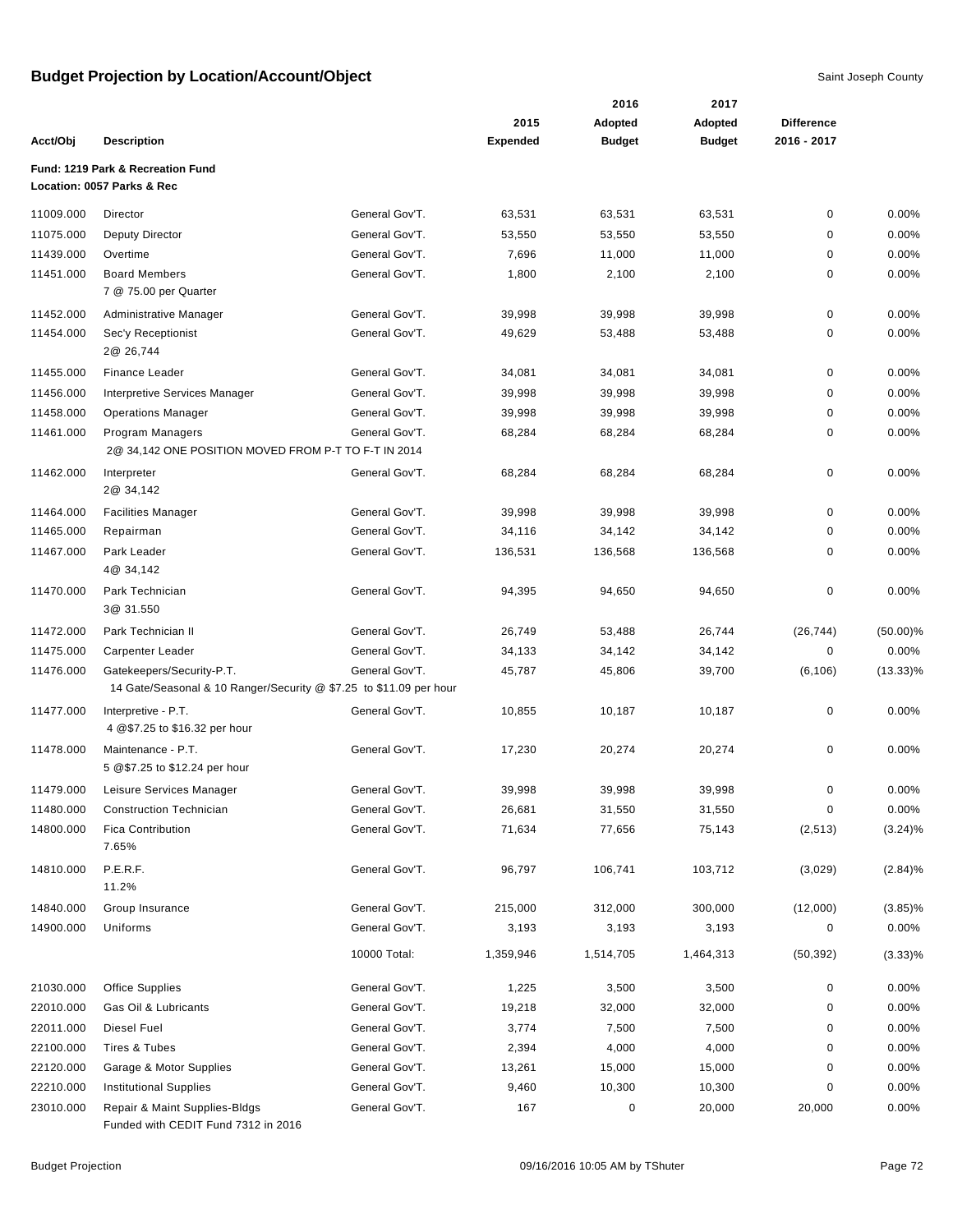|           |                                                                     |                        |                 | 2016          | 2017          |                   |        |
|-----------|---------------------------------------------------------------------|------------------------|-----------------|---------------|---------------|-------------------|--------|
|           |                                                                     |                        | 2015            | Adopted       | Adopted       | <b>Difference</b> |        |
| Acct/Obj  | <b>Description</b>                                                  |                        | <b>Expended</b> | <b>Budget</b> | <b>Budget</b> | 2016 - 2017       |        |
|           | Fund: 1219 Park & Recreation Fund                                   |                        |                 |               |               |                   |        |
|           | Location: 0057 Parks & Rec                                          |                        |                 |               |               |                   |        |
| 23015.000 | <b>Construction Supplies</b><br>Funded with CEDIT Fund 7312 in 2016 | General Gov'T.         | 676             | $\mathbf 0$   | 15,000        | 15,000            | 0.00%  |
| 24130.000 | <b>Recreation Supplies</b>                                          | General Gov'T.         | 777             | 750           | 750           | $\mathbf 0$       | 0.00%  |
|           |                                                                     | 20000 Total:           | 50,952          | 73,050        | 108,050       | 35,000            | 47.91% |
| 31010.000 | <b>Legal Services</b>                                               | General Gov'T.         | 0               | 2,040         | 2,040         | 0                 | 0.00%  |
| 32200.000 | Telephone                                                           | General Gov'T.         | 21,166          | 25,500        | 25,500        | 0                 | 0.00%  |
| 32350.000 | Postage                                                             | General Gov'T.         | 2,071           | 2,998         | 2,998         | $\mathbf 0$       | 0.00%  |
| 33100.000 | Printing                                                            | General Gov'T.         | 1,932           | 2,000         | 2,000         | 0                 | 0.00%  |
| 34030.000 | Insurance Coverage                                                  | General Gov'T.         | 25,640          | 25,640        | 37,640        | 12,000            | 46.80% |
| 35015.000 | Utilities                                                           | General Gov'T.         | 91,457          | 102,000       | 102,000       | 0                 | 0.00%  |
| 35090.000 | <b>Trash Removal</b>                                                | General Gov'T.         | 5,500           | 5,500         | 5,500         | 0                 | 0.00%  |
| 36010.000 | Repairs-Bldgs & Structures<br>Funded with CEDIT Fund 7312 in 2016   | General Gov'T.         | $\mathbf 0$     | $\mathbf 0$   | 8,000         | 8,000             | 0.00%  |
| 36015.000 | <b>Contractual Services</b><br>Funded with CEDIT Fund 7312 in 2016  | General Gov'T.         | $\mathbf 0$     | $\pmb{0}$     | 24,000        | 24,000            | 0.00%  |
| 36200.000 | Repairs - Other Equipment                                           | General Gov'T.         | 10,545          | 10,000        | 10,000        | 0                 | 0.00%  |
| 37300.000 | Lease - Office Equipment                                            | General Gov'T.         | 4,537           | 5,800         | 5,800         | 0                 | 0.00%  |
| 39010.000 | Dues & Subscription                                                 | General Gov'T.         | 854             | 800           | 800           | 0                 | 0.00%  |
| 39014.000 | <b>Technical Books &amp; Manuals</b>                                | General Gov'T.         | 0               | 100           | 100           | $\Omega$          | 0.00%  |
| 39750.000 | Data Processing                                                     | General Gov'T.         | 4,753           | 5,000         | 5,000         | $\Omega$          | 0.00%  |
|           |                                                                     | 30000 Total:           | 168,455         | 187,378       | 231,378       | 44,000            | 23.48% |
| 45500.000 | Office Furniture                                                    | General Gov'T.         | 509             | 1,000         | 1,000         | $\mathbf 0$       | 0.00%  |
|           |                                                                     | 40000 Total:           | 509             | 1,000         | 1,000         | 0                 | 0.00%  |
|           |                                                                     | <b>Location Total:</b> | 1,579,862       | 1,776,133     | 1,804,741     | 28,608            | 1.61%  |
|           |                                                                     | Fund Totals:           | 1,579,862       | 1,776,133     | 1,804,741     | 28,608            | 0.00%  |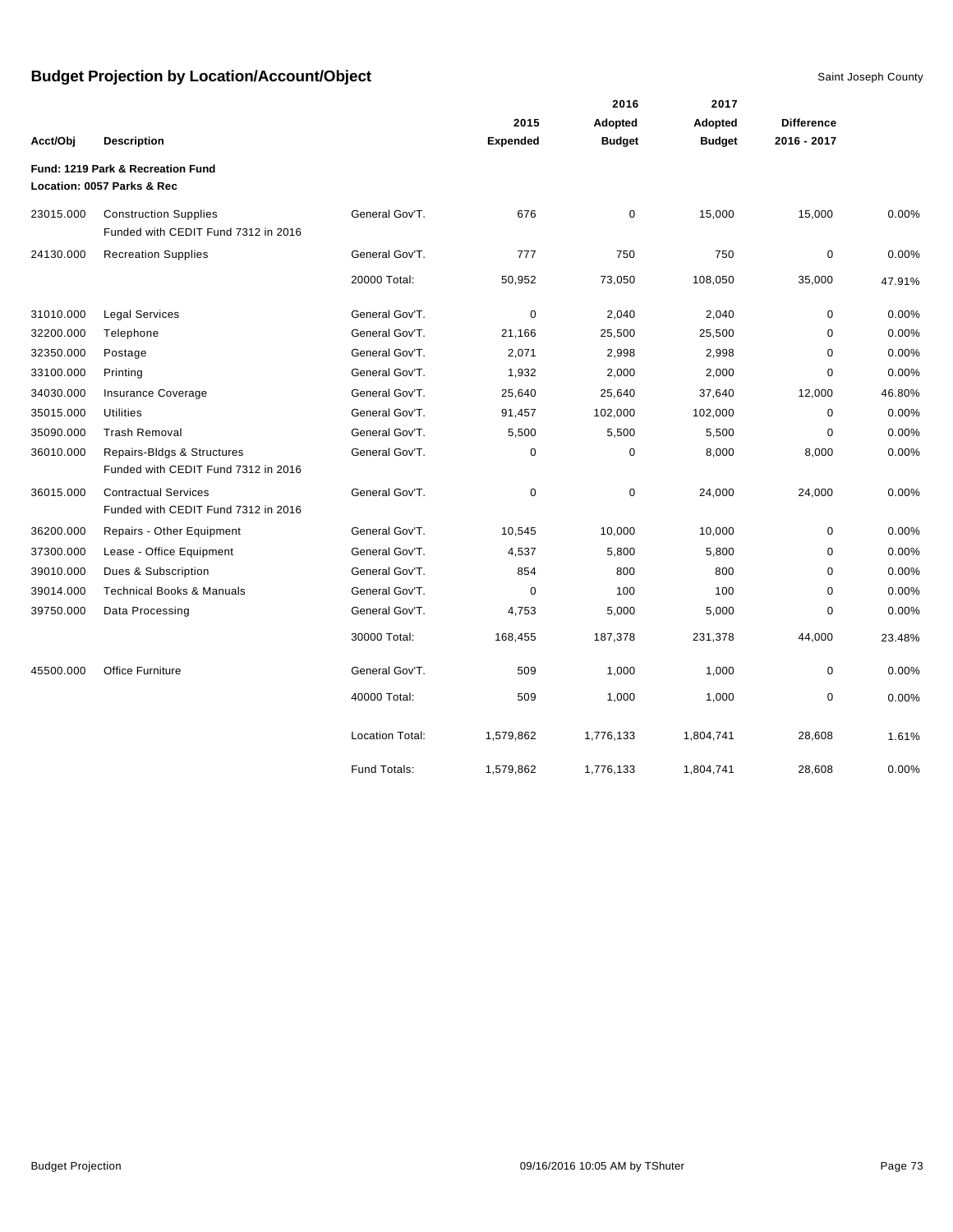|                         |                                                                                 |                |                 | 2016          | 2017          |                   |              |
|-------------------------|---------------------------------------------------------------------------------|----------------|-----------------|---------------|---------------|-------------------|--------------|
|                         |                                                                                 |                | 2015            | Adopted       | Adopted       | <b>Difference</b> |              |
| Acct/Obj                | <b>Description</b>                                                              |                | <b>Expended</b> | <b>Budget</b> | <b>Budget</b> | 2016 - 2017       |              |
|                         | Fund: 1222 Statewide 9-1-1 Fund                                                 |                |                 |               |               |                   |              |
| Location: 0013 P.S.A.P. |                                                                                 |                |                 |               |               |                   |              |
| 11032.000               | <b>Executive Director</b>                                                       | General Gov'T. | 0               | $\pmb{0}$     | 80,000        | 80,000            | 0.00%        |
| 11312.000               | I.T. Manager                                                                    | General Gov'T. | 0               | 0             | 0             | 0                 | 0.00%        |
|                         | MOVED TO CONTRACTUAL SERVICES                                                   |                |                 |               |               |                   |              |
| 11313.000               | G.I.S. Technician                                                               | General Gov'T. | 0               | 0             | $\mathbf 0$   | 0                 | 0.00%        |
| 11314.000               | <b>IT Technician</b>                                                            | General Gov'T. | 0               | 0             | 45,000        | 45,000            | 0.00%        |
|                         | <b>NEW FOR 2017</b>                                                             |                |                 |               |               |                   |              |
| 11409.000               | <b>Training Officer</b>                                                         | General Gov'T. | 0               | $\pmb{0}$     | 50,000        | 50,000            | 0.00%        |
| 11410.000               | <b>Communications Supervisor</b><br>3@ 50,000                                   | General Gov'T. | 0               | 0             | 150,000       | 150,000           | 0.00%        |
| 11411.000               | Telecommunicator III                                                            | General Gov'T. | 0               | 0             | $\mathbf 0$   | 0                 | 0.00%        |
| 11412.000               | Telecommunicator II<br>29@ 44,000                                               | General Gov'T. | 0               | $\pmb{0}$     | 1,276,000     | 1,276,000         | 0.00%        |
| 11413.000               | Telecommunicator I<br>19 @ 40,000                                               | General Gov'T. | 0               | 0             | 760,000       | 760,000           | 0.00%        |
| 11414.000               | Acting Comm Supervisor Pay Dif<br>10,700 Hrs @ 1.12 per hr                      | General Gov'T. | 0               | $\pmb{0}$     | 11,984        | 11,984            | 0.00%        |
| 11452.000               | Administrative Manager                                                          | General Gov'T. | $\mathbf 0$     | $\pmb{0}$     | 40,000        | 40,000            | 0.00%        |
| 11458.000               | <b>Operations Manager</b>                                                       | General Gov'T. | 0               | 0             | 65,000        | 65,000            | 0.00%        |
| 11509.000               | <b>Public Information Officer</b>                                               | General Gov'T. | 0               | 0             | 40,000        | 40,000            | 0.00%        |
| 11571.000               | Overtime                                                                        | General Gov'T. | 0               | 0             | 0             | 0                 | 0.00%        |
| 14800.000               | <b>Fica Contribution</b>                                                        | General Gov'T. | 0               | 0             | 0             | 0                 | 0.00%        |
| 14810.000               | P.E.R.F.<br>11.2%                                                               | General Gov'T. | 0               | 0             | 0             | 0                 | 0.00%        |
| 14840.000               | Group Insurance                                                                 | General Gov'T. | 0               | 0             | $\mathbf 0$   | 0                 | 0.00%        |
|                         |                                                                                 | 10000 Total:   | 0               | $\pmb{0}$     | 2,517,984     | 2,517,984         | 0.00%        |
| 21030.000               | Office Supplies                                                                 | General Gov'T. | 0               | 8,500         | 0             | (8,500)           | $(100.00)\%$ |
| 22010.000               | Gas Oil & Lubricants                                                            | General Gov'T. | 0               | 10,200        | 0             | (10, 200)         | $(100.00)\%$ |
| 23460.000               | <b>Other Materials</b>                                                          | General Gov'T. | 0               | 20,000        | 0             | (20,000)          | $(100.00)\%$ |
|                         |                                                                                 | 20000 Total:   | 0               | 38,700        | 0             | (38, 700)         | $(100.00)\%$ |
| 32010.000               | Mileage Allowance                                                               | General Gov'T. | 0               | 480           | $\pmb{0}$     | (480)             | $(100.00)\%$ |
| 32050.000               | Instruction & Training                                                          | General Gov'T. | 0               | 85,950        | 0             | (85,950)          | $(100.00)\%$ |
| 32071.000               | Technology - Maint. & Support                                                   | General Gov'T. | 0               | 145,650       | 0             | (145, 650)        | $(100.00)\%$ |
| 32200.000               | Telephone                                                                       | General Gov'T. | 0               | 82,680        | 0             | (82, 680)         | $(100.00)\%$ |
| 32350.000               | Postage                                                                         | General Gov'T. | 0               | 240           | 0             | (240)             | $(100.00)\%$ |
| 34030.000               | Insurance Coverage                                                              | General Gov'T. | 0               | 44,500        | 0             | (44, 500)         | $(100.00)\%$ |
| 35015.000               | Utilities                                                                       | General Gov'T. | 0               | 39,000        | 0             | (39,000)          | $(100.00)\%$ |
| 36015.000               | <b>Contractual Services</b><br>MOVED FROM ACCT 11312-IT MGR POSITION ELIMINATED | General Gov'T. | 0               | 79,540        | 65,000        | (14, 540)         | $(18.28)\%$  |
| 36051.000               | Technology - Lease Equipment                                                    | General Gov'T. | 0               | 1,338,594     | 0             | (1,338,594)       | $(100.00)\%$ |
| 36052.000               | Technology - Maintenance Equip                                                  | General Gov'T. | 0               | 0             | 0             | 0                 | 0.00%        |
| 36300.000               | Repair - Office Equipment                                                       | General Gov'T. | 0               | 240           | 0             | (240)             | $(100.00)\%$ |
| 37100.000               | Auto Lease                                                                      | General Gov'T. | 0               | 0             | 0             | 0                 | 0.00%        |
| 39150.000               | Other Expense                                                                   | General Gov'T. | 0               | 100           | $\mathbf 0$   | (100)             | $(100.00)\%$ |
|                         |                                                                                 | 30000 Total:   | 0               | 1,816,974     | 65,000        | (1,751,974)       | $(96.42)\%$  |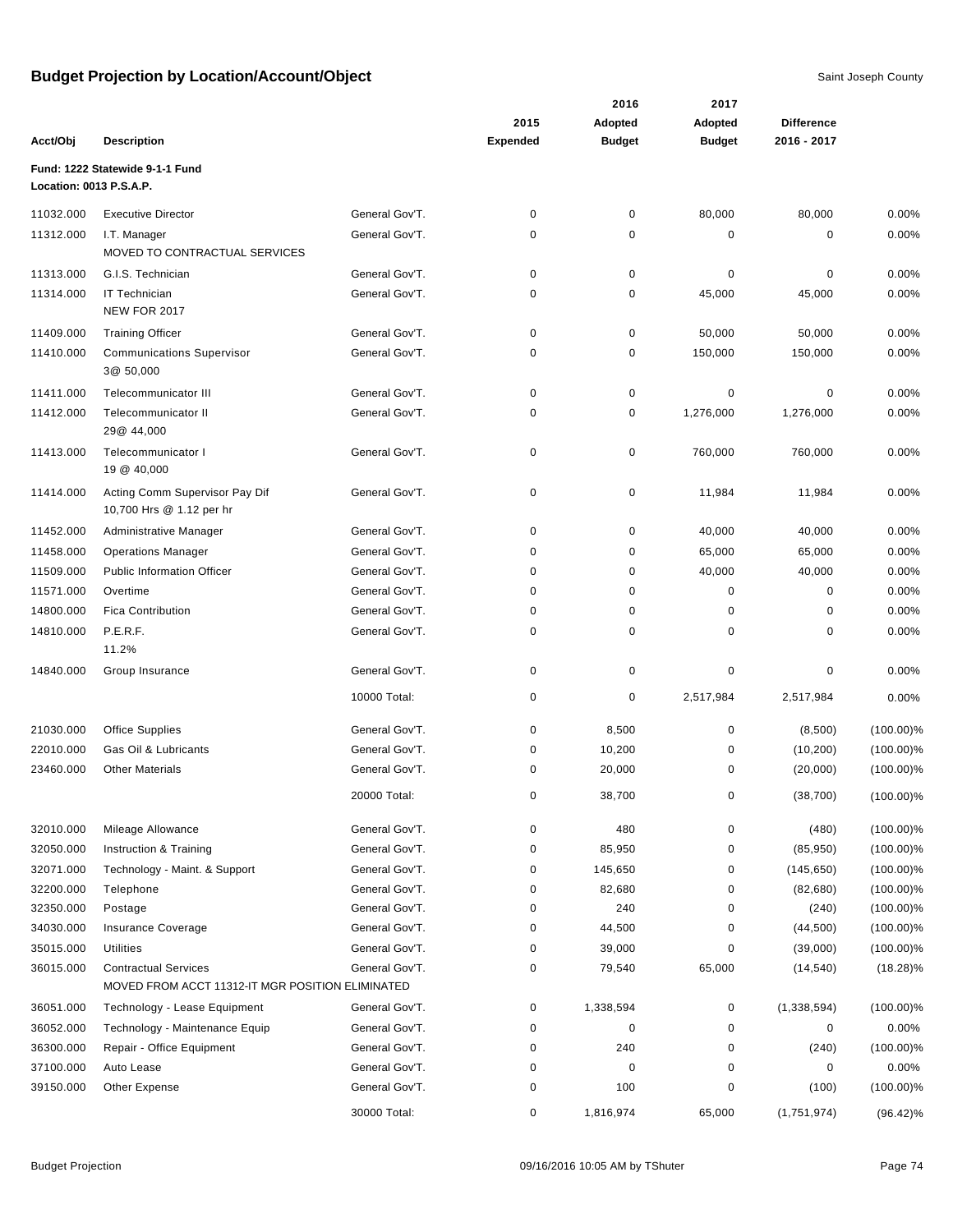|                         |                                                                                      |                        |          | 2016          | 2017          |                   |          |
|-------------------------|--------------------------------------------------------------------------------------|------------------------|----------|---------------|---------------|-------------------|----------|
|                         |                                                                                      |                        | 2015     | Adopted       | Adopted       | <b>Difference</b> |          |
| Acct/Obj                | <b>Description</b>                                                                   |                        | Expended | <b>Budget</b> | <b>Budget</b> | 2016 - 2017       |          |
| Location: 0013 P.S.A.P. | Fund: 1222 Statewide 9-1-1 Fund                                                      |                        |          |               |               |                   |          |
| 45510.000               | Furniture & Fixtures                                                                 | General Gov'T.         | 0        | $\mathbf 0$   | 0             | $\mathbf 0$       | 0.00%    |
|                         |                                                                                      | 40000 Total:           | 0        | $\mathbf 0$   | $\mathbf 0$   | 0                 | 0.00%    |
| 65030.000               | Inter Fund Transfer<br>NEW FOR 2017-TO BE REIMBURSED TO GENERAL FUND FOR MAINTENANCE | General Gov'T.         | 0        | $\mathbf 0$   | 29,693        | 29,693            | 0.00%    |
|                         |                                                                                      | 60000 Total:           | 0        | $\mathbf 0$   | 29,693        | 29,693            | $0.00\%$ |
|                         |                                                                                      | <b>Location Total:</b> | 0        | 1,855,674     | 2,612,677     | 757,003           | 40.79%   |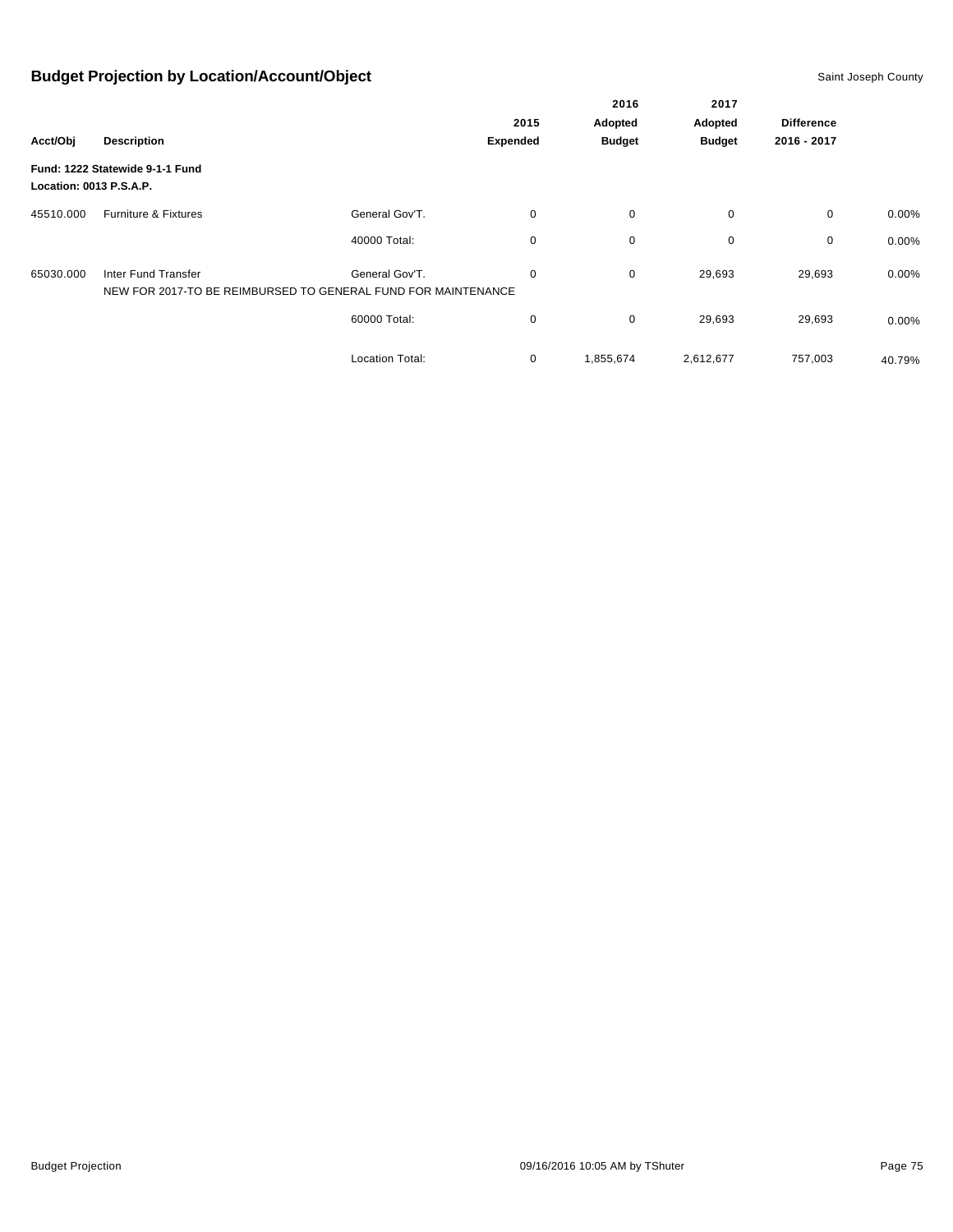|           |                                                                        |                        |                 | 2016          | 2017                     |                   |          |
|-----------|------------------------------------------------------------------------|------------------------|-----------------|---------------|--------------------------|-------------------|----------|
|           |                                                                        |                        | 2015            | Adopted       | Adopted<br><b>Budget</b> | <b>Difference</b> |          |
| Acct/Obj  | <b>Description</b>                                                     |                        | <b>Expended</b> | <b>Budget</b> |                          | 2016 - 2017       |          |
|           | Fund: 1222 Statewide 9-1-1 Fund<br><b>Location: 0034 Commissioners</b> |                        |                 |               |                          |                   |          |
| 21030.000 | <b>Office Supplies</b>                                                 | General Gov'T.         | 6,335           | 0             | 0                        | 0                 | 0.00%    |
| 23460.000 | <b>Other Materials</b>                                                 | General Gov'T.         | 6,646           | 0             | 0                        | 0                 | $0.00\%$ |
|           |                                                                        | 20000 Total:           | 12,981          | 0             | 0                        | 0                 | $0.00\%$ |
| 32050.000 | Instruction & Training                                                 | General Gov'T.         | 24,878          | 0             | $\mathbf 0$              | 0                 | $0.00\%$ |
| 35015.000 | <b>Utilities</b>                                                       | General Gov'T.         | 40,206          | 0             | 0                        | 0                 | $0.00\%$ |
| 36051.000 | Technology - Lease Equipment                                           | General Gov'T.         | 1,963,862       | 0             | 0                        | $\Omega$          | $0.00\%$ |
| 36052.000 | Technology - Maintenance Equip                                         | General Gov'T.         | 830,213         | 0             | 0                        | 0                 | 0.00%    |
| 39150.000 | Other Expense                                                          | General Gov'T.         | 274             | 0             | 0                        | 0                 | $0.00\%$ |
|           |                                                                        | 30000 Total:           | 2,859,433       | 0             | 0                        | 0                 | $0.00\%$ |
|           |                                                                        | <b>Location Total:</b> | 2,872,414       | 0             | $\mathbf 0$              | 0                 | 0.00%    |
|           |                                                                        | Fund Totals:           | 2,872,414       | 1,855,674     | 2,612,677                | 757,003           | $0.00\%$ |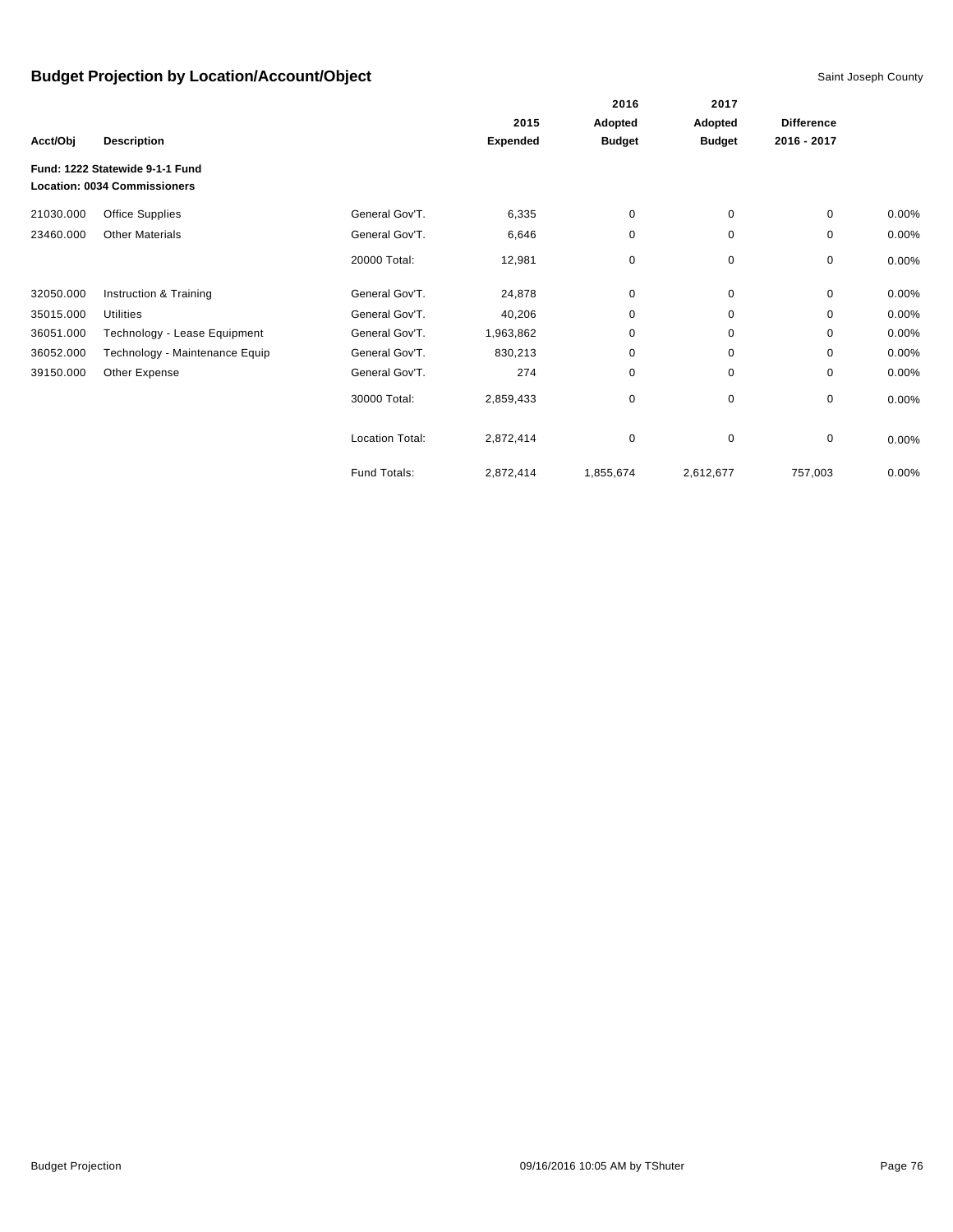|           | <b>Description</b>                                                                |                        |                 | 2016<br>Adopted<br><b>Budget</b> | 2017<br>Adopted |                   |          |
|-----------|-----------------------------------------------------------------------------------|------------------------|-----------------|----------------------------------|-----------------|-------------------|----------|
|           |                                                                                   |                        | 2015            |                                  |                 | <b>Difference</b> |          |
| Acct/Obj  |                                                                                   |                        | <b>Expended</b> |                                  | <b>Budget</b>   | 2016 - 2017       |          |
|           | Fund: 1229 L.O.I.T. County Special Dist.<br><b>Location: 0023 County Engineer</b> |                        |                 |                                  |                 |                   |          |
| 91701.000 | Reconstruction/Resurface-2017                                                     | General Gov'T.         | 0               | $\mathbf 0$                      | 1,000,000       | 1,000,000         | $0.00\%$ |
|           |                                                                                   | 90000 Total:           | 0               | 0                                | 1,000,000       | 1,000,000         | $0.00\%$ |
|           |                                                                                   | <b>Location Total:</b> | 0               | 0                                | 1,000,000       | 1,000,000         | $0.00\%$ |
|           |                                                                                   | Fund Totals:           | 0               | 0                                | 1,000,000       | 1.000.000         | $0.00\%$ |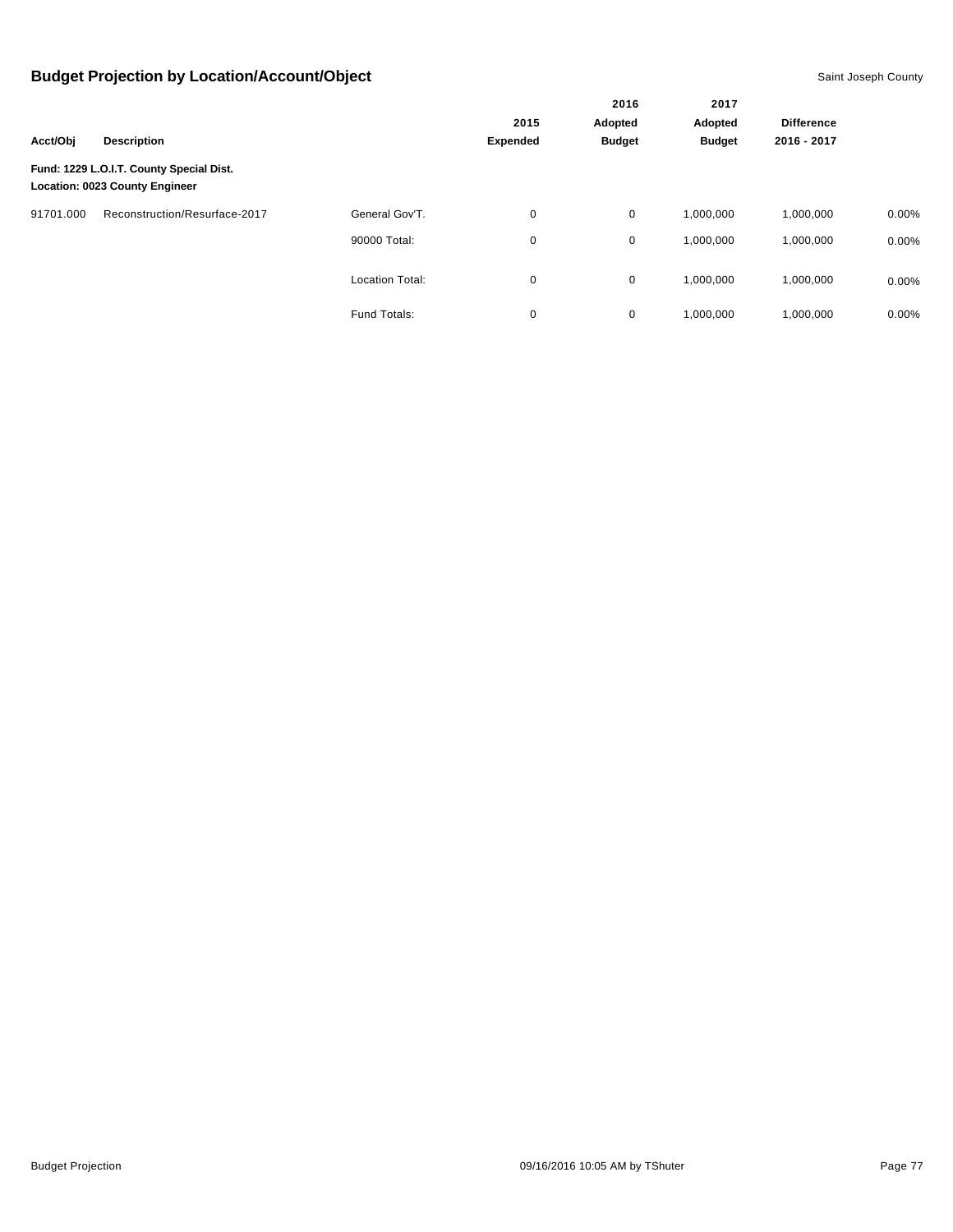|                        |                                          |                        |                 | 2016          | 2017          |                   |             |
|------------------------|------------------------------------------|------------------------|-----------------|---------------|---------------|-------------------|-------------|
|                        |                                          |                        | 2015            | Adopted       | Adopted       | <b>Difference</b> |             |
| Acct/Obj               | <b>Description</b>                       |                        | <b>Expended</b> | <b>Budget</b> | <b>Budget</b> | 2016 - 2017       |             |
| Location: 0002 Auditor | Fund: 1300 Ineligible Deduction - 7/1/13 |                        |                 |               |               |                   |             |
| 11312.000              | I.T. Manager                             | General Gov'T.         | 59,769          | $\mathbf 0$   | $\mathbf 0$   | $\mathbf 0$       | 0.00%       |
| 11602.000              | Office Mgr/Settlmnt Specialist           | General Gov'T.         | 37,382          | 40,000        | 50,000        | 10,000            | 25.00%      |
| 11660.000              | Acct.Payable Clerk                       | General Gov'T.         | 30,060          | 32,560        | 34,560        | 2,000             | 6.14%       |
| 11663.000              | <b>Tax Sales Manager</b>                 | General Gov'T.         | 34,589          | 34,589        | 35,589        | 1,000             | 2.89%       |
| 11950.000              | Part Time                                | General Gov'T.         | 5,315           | 10,000        | 5,000         | (5,000)           | $(50.00)\%$ |
| 14800.000              | <b>Fica Contribution</b>                 | General Gov'T.         | 0               | 8,197         | 9,574         | 1,377             | 16.80%      |
| 14810.000              | P.E.R.F.                                 | General Gov'T.         | 0               | 12,001        | 13,233        | 1,232             | 10.27%      |
| 14840.000              | Group Insurance                          | General Gov'T.         | 0               | 36,000        | 36,000        | $\pmb{0}$         | 0.00%       |
|                        |                                          | 10000 Total:           | 167,115         | 173,347       | 183,956       | 10,609            | 6.12%       |
| 21030.000              | <b>Office Supplies</b>                   | General Gov'T.         | 1,967           | 5,000         | 5,000         | $\mathbf 0$       | 0.00%       |
|                        |                                          | 20000 Total:           | 1,967           | 5,000         | 5,000         | 0                 | 0.00%       |
| 32020.000              | Travel                                   | General Gov'T.         | 3,084           | 7,000         | 5,000         | (2,000)           | $(28.57)\%$ |
| 32021.000              | <b>Parking Rental</b>                    | General Gov'T.         | 8,796           | 10,000        | 10,000        | $\mathbf 0$       | 0.00%       |
| 39010.000              | Dues & Subscription                      | General Gov'T.         | 832             | 1,000         | 1,000         | 0                 | 0.00%       |
|                        |                                          | 30000 Total:           | 12,712          | 18,000        | 16,000        | (2,000)           | $(11.11)\%$ |
| 44510.000              | Furniture & Fixtures                     | General Gov'T.         | 4,254           | $\mathbf 0$   | $\mathbf 0$   | 0                 | 0.00%       |
|                        |                                          | 40000 Total:           | 4,254           | $\pmb{0}$     | $\mathbf 0$   | $\mathbf 0$       | 0.00%       |
|                        |                                          | <b>Location Total:</b> | 186,048         | 196,347       | 204,956       | 8,609             | 4.38%       |
|                        |                                          | Fund Totals:           | 186,048         | 196,347       | 204,956       | 8,609             | 0.00%       |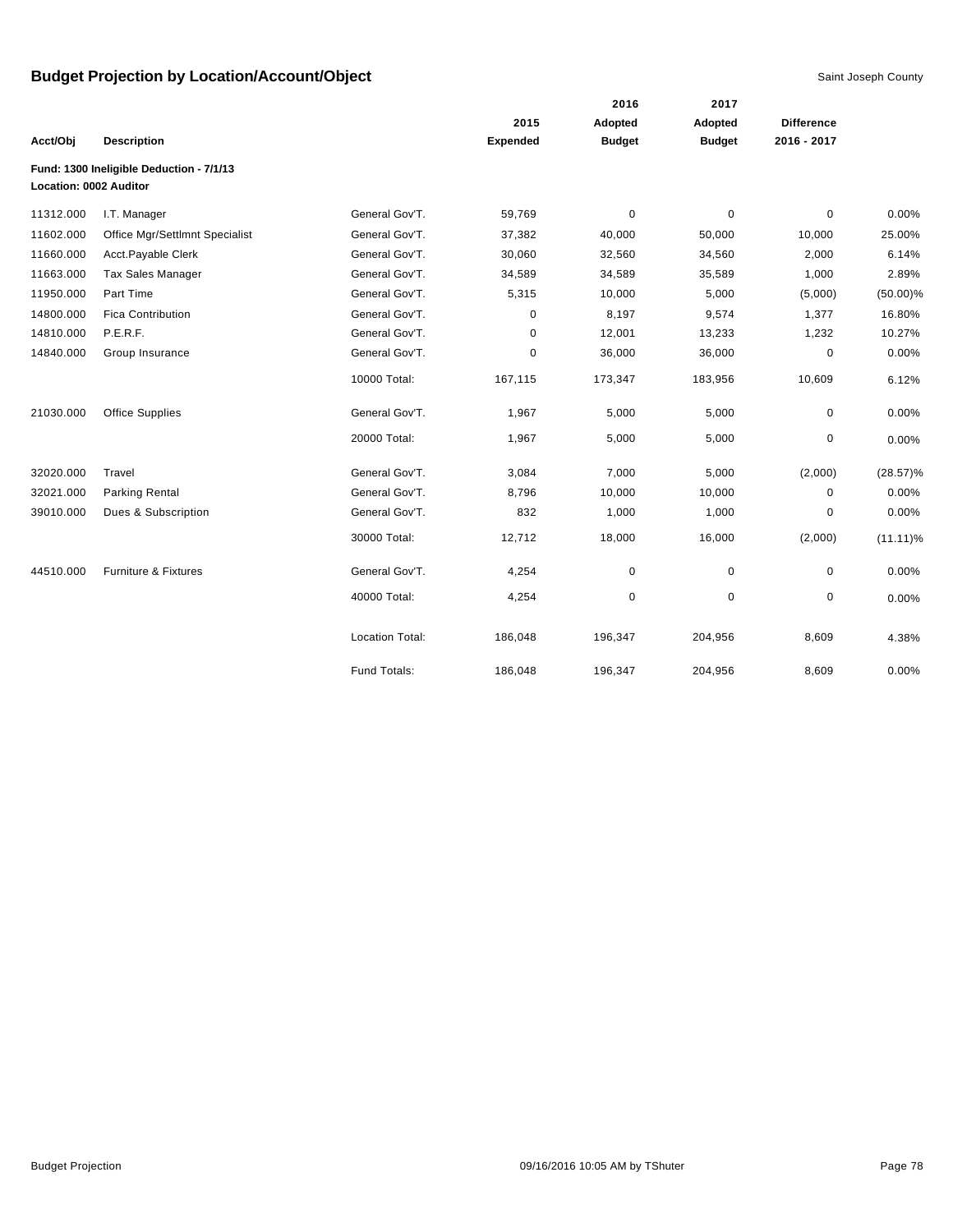|           |                                                          |                        | 2016            |               |               |                   |        |
|-----------|----------------------------------------------------------|------------------------|-----------------|---------------|---------------|-------------------|--------|
|           |                                                          |                        | 2015            | Adopted       | Adopted       | <b>Difference</b> |        |
| Acct/Obj  | <b>Description</b>                                       |                        | <b>Expended</b> | <b>Budget</b> | <b>Budget</b> | 2016 - 2017       |        |
|           | <b>Fund: 2000 Adult Probation Fees</b>                   |                        |                 |               |               |                   |        |
|           | Location: 0024 Adult Probation                           |                        |                 |               |               |                   |        |
| 11719.000 | Secretary                                                | General Gov'T.         | 19,073          | 25,088        | 25,088        | 0                 | 0.00%  |
| 11727.000 | Secretary<br>3 @ 25,276                                  | General Gov'T.         | 75,342          | 75,828        | 75,828        | 0                 | 0.00%  |
| 11960.000 | <b>Probation Officer Part Time</b>                       | General Gov'T.         | 0               | 20,000        | 20,000        | 0                 | 0.00%  |
|           | 2 Part Time P.O.'s 1 @ 30.00 per hour 1 @ 10.00 per hour |                        |                 |               |               |                   |        |
|           |                                                          | 10000 Total:           | 94,415          | 120,916       | 120,916       | 0                 | 0.00%  |
| 32010.000 | Mileage Allowance                                        | General Gov'T.         | 2,154           | 2,500         | 2,500         | 0                 | 0.00%  |
| 32020.000 | Travel                                                   | General Gov'T.         | 0               | 0             | 0             | 0                 | 0.00%  |
| 32050.000 | Instruction & Training                                   | General Gov'T.         | 9,164           | 11,000        | 13,000        | 2,000             | 18.18% |
| 32350.000 | Postage                                                  | General Gov'T.         | 0               | $\mathbf 0$   | 0             | 0                 | 0.00%  |
| 33118.000 | <b>Immunization Supplies</b>                             | General Gov'T.         | 0               | 300           | 300           | 0                 | 0.00%  |
| 36300.000 | Repair - Office Equipment                                | General Gov'T.         | 2,831           | 5,000         | 5,000         | 0                 | 0.00%  |
| 39010.000 | Dues & Subscription                                      | General Gov'T.         | 179             | 500           | 500           | 0                 | 0.00%  |
| 39750.000 | Data Processing                                          | General Gov'T.         | 14,471          | 20,000        | 20,000        | 0                 | 0.00%  |
|           |                                                          | 30000 Total:           | 28,799          | 39,300        | 41,300        | 2,000             | 5.09%  |
|           |                                                          | <b>Location Total:</b> | 123,214         | 160,216       | 162,216       | 2,000             | 1.25%  |
|           |                                                          | Fund Totals:           | 123,214         | 160,216       | 162,216       | 2,000             | 0.00%  |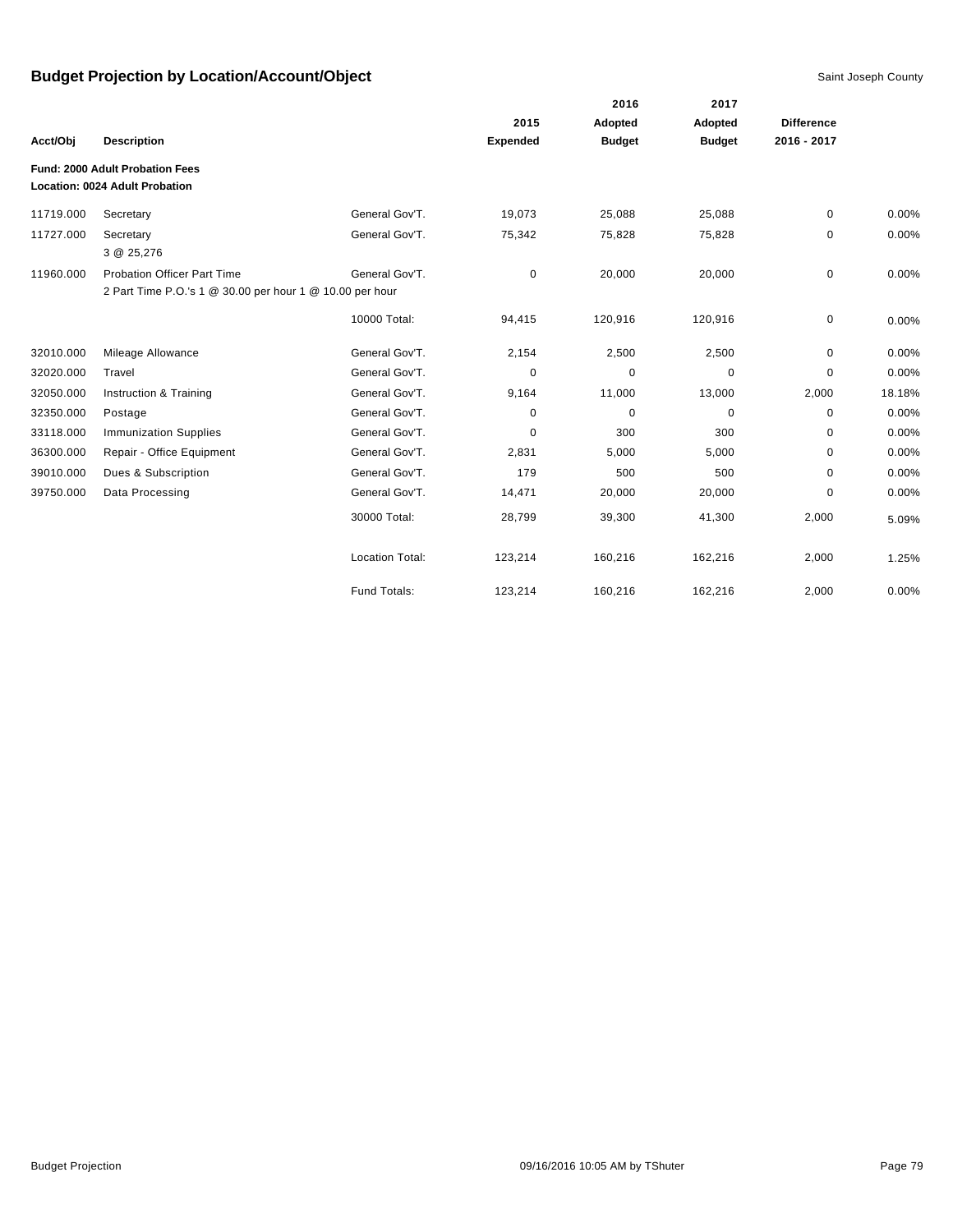|           |                                                                                   |                        |                 | 2016          | 2017          |                   |              |
|-----------|-----------------------------------------------------------------------------------|------------------------|-----------------|---------------|---------------|-------------------|--------------|
|           |                                                                                   |                        | 2015            | Adopted       | Adopted       | <b>Difference</b> |              |
| Acct/Obj  | <b>Description</b>                                                                |                        | <b>Expended</b> | <b>Budget</b> | <b>Budget</b> | 2016 - 2017       |              |
|           | Fund: 2050 Juvenile Probation Fees                                                |                        |                 |               |               |                   |              |
|           | Location: 0025 Juvenile & Probate Court                                           |                        |                 |               |               |                   |              |
| 11347.000 | Accelerated Academy Teacher                                                       | General Gov'T.         | 0               | 0             | 0             | 0                 | 0.00%        |
| 11376.000 | <b>Education Coordinator</b>                                                      | General Gov'T.         | 48,725          | 46,920        | 0             | (46, 920)         | $(100.00)\%$ |
| 11384.000 | State Mandate Prob Ofcr Salary                                                    | General Gov'T.         | 0               | 5,918         | 0             | (5,918)           | $(100.00)\%$ |
| 11646.000 | Secretary/Coordinator                                                             | General Gov'T.         | $\Omega$        | $\mathbf 0$   | 0             | $\mathbf 0$       | 0.00%        |
| 14800.000 | <b>Fica Contribution</b>                                                          | General Gov'T.         | 2,390           | 3,590         | 0             | (3,590)           | $(100.00)\%$ |
|           | Calculated on difference for PO 1 P-T to F-T To be reimbursed to the General Fund |                        |                 |               |               |                   |              |
| 14810.000 | P.E.R.F.                                                                          | General Gov'T.         | 5,360           | 5,256         | 0             | (5,256)           | $(100.00)\%$ |
|           | Calculated on difference for PO 1 P-T to F-T To be reimbursed to the General Fund |                        |                 |               |               |                   |              |
|           |                                                                                   | 10000 Total:           | 56,475          | 61,684        | 0             | (61, 684)         | $(100.00)\%$ |
| 21030.000 | <b>Office Supplies</b>                                                            | General Gov'T.         | 0               | 0             | 0             | 0                 | 0.00%        |
| 24100.000 | Food                                                                              | General Gov'T.         | 0               | 0             | 0             | 0                 | 0.00%        |
|           |                                                                                   | 20000 Total:           | 0               | 0             | 0             | 0                 | 0.00%        |
| 31070.000 | <b>Other Contractual Services</b>                                                 | General Gov'T.         | 20,000          | 25,000        | 25,000        | $\mathbf 0$       | 0.00%        |
| 32050.000 | Instruction & Training                                                            | General Gov'T.         | 9,500           | 20,000        | 20,000        | $\Omega$          | 0.00%        |
| 32051.000 | Promotion                                                                         | General Gov'T.         | 0               | 0             | 0             | 0                 | 0.00%        |
| 36015.000 | <b>Contractual Services</b>                                                       | General Gov'T.         | 121,600         | 95,000        | 40,000        | (55,000)          | $(57.89)\%$  |
|           |                                                                                   | 30000 Total:           | 151,100         | 140,000       | 85,000        | (55,000)          | $(39.29)\%$  |
|           |                                                                                   | <b>Location Total:</b> | 207,575         | 201,684       | 85,000        | (116, 684)        | $(57.85)\%$  |
|           |                                                                                   | Fund Totals:           | 207,575         | 201,684       | 85,000        | (116, 684)        | $(57.89)\%$  |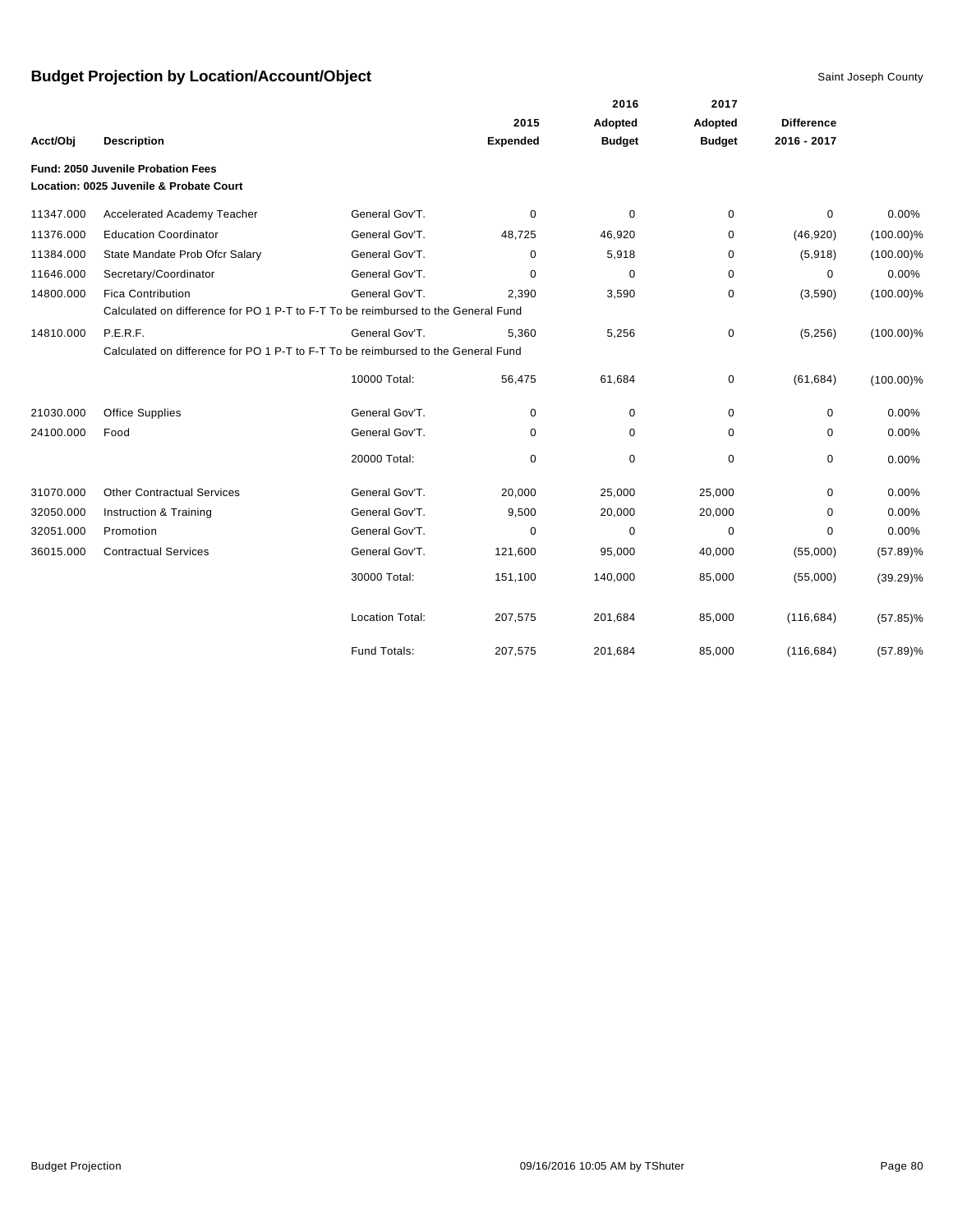|                         |                                      |                        |                         | 2016<br>Adopted | 2017<br>Adopted |                   |          |
|-------------------------|--------------------------------------|------------------------|-------------------------|-----------------|-----------------|-------------------|----------|
|                         |                                      |                        | 2015<br><b>Expended</b> |                 |                 | <b>Difference</b> |          |
| Acct/Obj                | <b>Description</b>                   |                        |                         | <b>Budget</b>   | <b>Budget</b>   | 2016 - 2017       |          |
| Location: 0056 C.S.A.P. | Fund: 2501 Problem Solving Court Fee |                        |                         |                 |                 |                   |          |
| 32050.000               | Instruction & Training               | General Gov'T.         | 4,348                   | 6,000           | 6,000           | 0                 | $0.00\%$ |
| 39600.000               | Refunds, Awards & Indemnities        | General Gov'T.         | 0                       | 6,000           | 6,000           | 0                 | 0.00%    |
|                         |                                      | 30000 Total:           | 4,348                   | 12,000          | 12,000          | 0                 | $0.00\%$ |
|                         |                                      | <b>Location Total:</b> | 4,348                   | 12,000          | 12,000          | 0                 | $0.00\%$ |
|                         |                                      | Fund Totals:           | 4,348                   | 12,000          | 12,000          | $\mathbf 0$       | 0.00%    |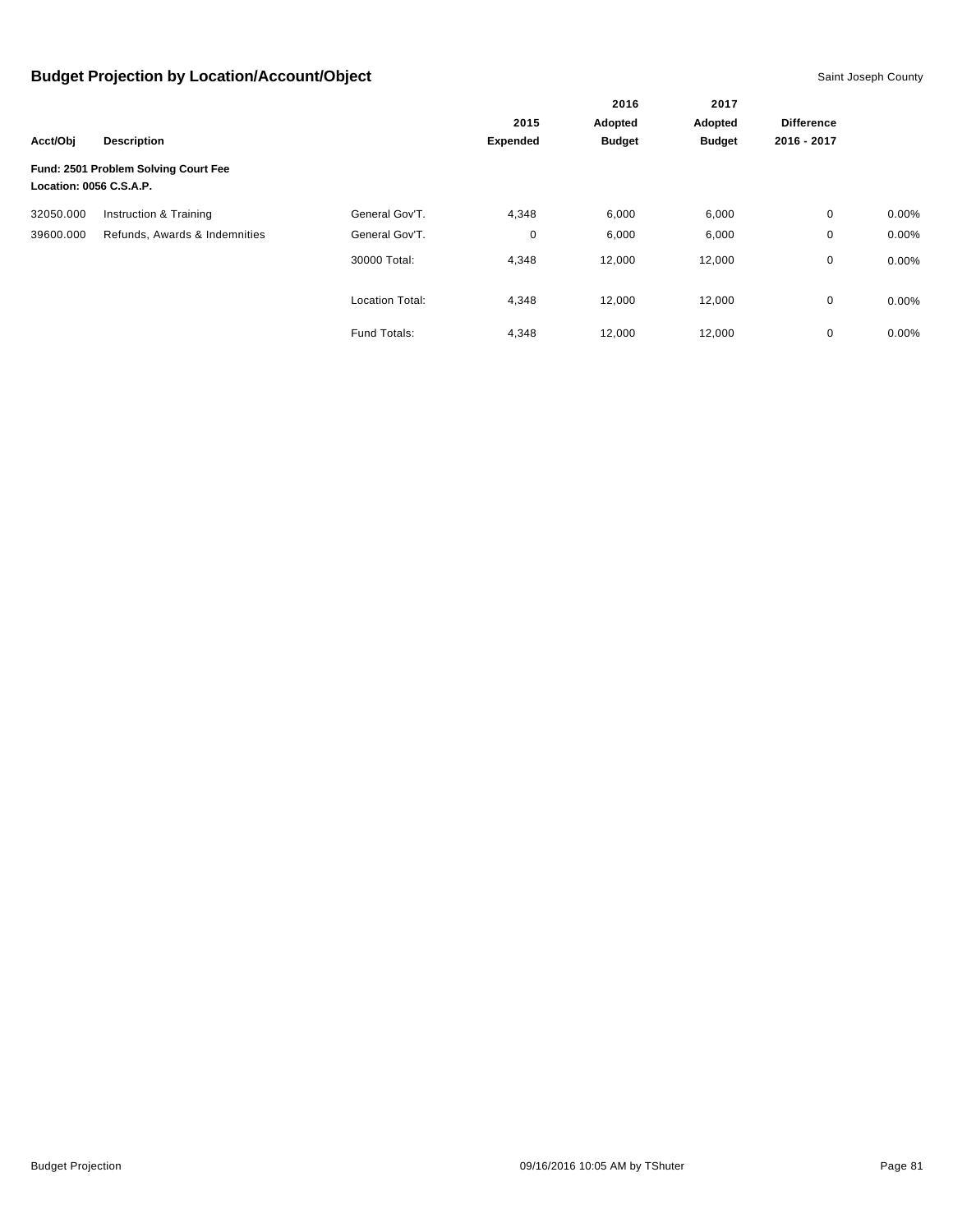|                         |                                           |                        |                 | 2016          | 2017          |                   |         |
|-------------------------|-------------------------------------------|------------------------|-----------------|---------------|---------------|-------------------|---------|
|                         |                                           |                        | 2015            | Adopted       | Adopted       | <b>Difference</b> |         |
| Acct/Obj                | <b>Description</b>                        |                        | <b>Expended</b> | <b>Budget</b> | <b>Budget</b> | 2016 - 2017       |         |
| Location: 0056 C.S.A.P. | Fund: 2502 Alcohol & Drug Service Program |                        |                 |               |               |                   |         |
| 11379.000               | Counselor/Caseworker                      | General Gov'T.         | 0               | $\mathbf 0$   | 46,317        | 46,317            | 0.00%   |
| 11652.000               | Secretary I                               | General Gov'T.         | 0               | $\mathbf 0$   | 25,000        | 25,000            | 0.00%   |
|                         |                                           | 10000 Total:           | 0               | $\pmb{0}$     | 71,317        | 71,317            | 0.00%   |
| 22448.000               | <b>Books</b>                              | General Gov'T.         | 0               | 3,500         | 3,500         | 0                 | 0.00%   |
|                         |                                           | 20000 Total:           | 0               | 3,500         | 3,500         | 0                 | 0.00%   |
| 32010.000               | Mileage Allowance                         | General Gov'T.         | 1,520           | 3,050         | 3,050         | $\mathbf 0$       | 0.00%   |
| 32050.000               | Instruction & Training                    | General Gov'T.         | 2,677           | 6,000         | 6,000         | 0                 | 0.00%   |
| 36015.000               | <b>Contractual Services</b>               | General Gov'T.         | 0               | 5,000         | 5,000         | 0                 | 0.00%   |
| 39750.000               | Data Processing                           | General Gov'T.         | 0               | 6,000         | 6,000         | 0                 | 0.00%   |
|                         |                                           | 30000 Total:           | 4,197           | 20,050        | 20,050        | 0                 | 0.00%   |
|                         |                                           | <b>Location Total:</b> | 4,197           | 23,550        | 94,867        | 71,317            | 302.83% |
|                         |                                           | Fund Totals:           | 4,197           | 23,550        | 94,867        | 71,317            | 0.00%   |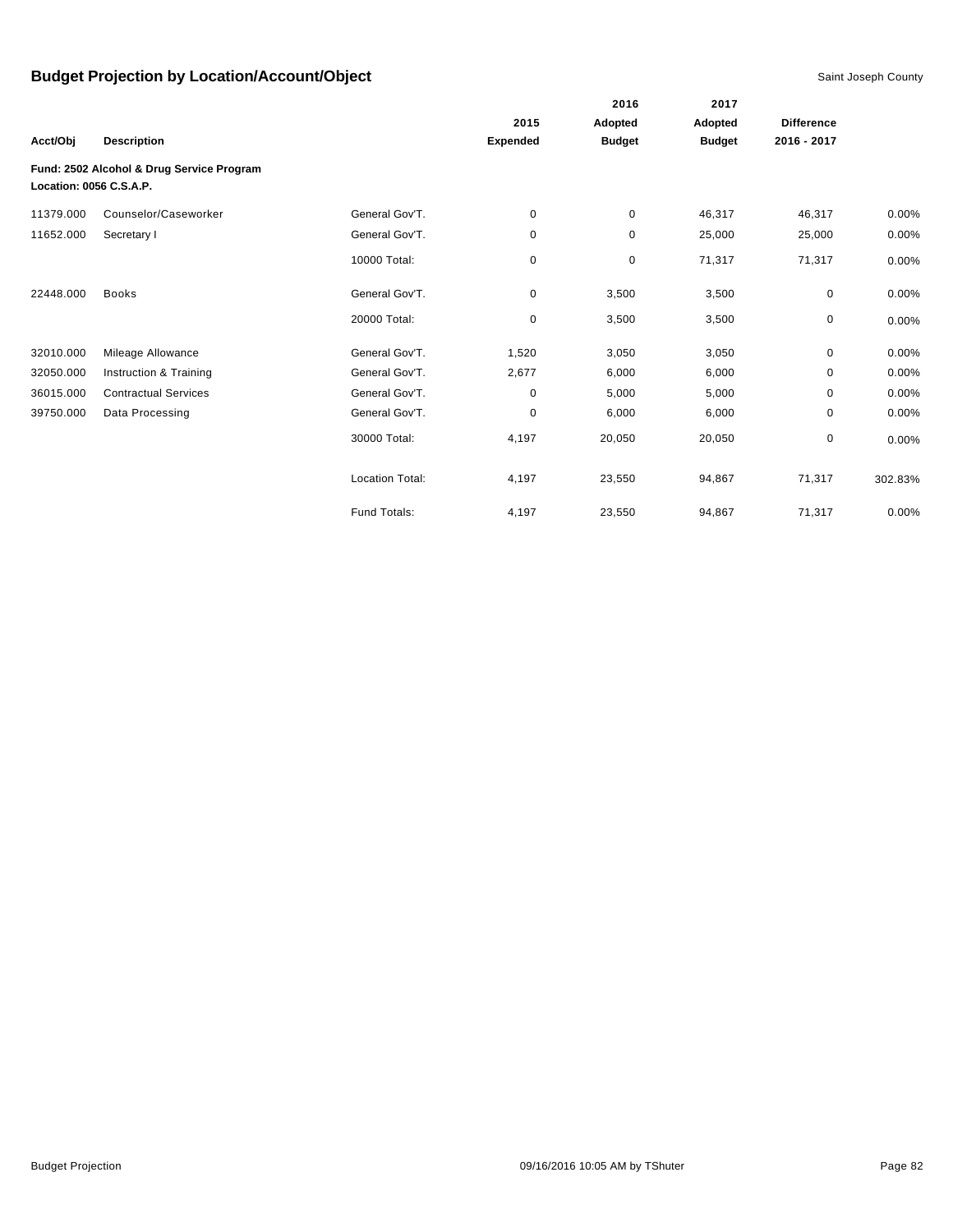|           |                                                                  |                |                 | 2016          | 2017          |                   |              |
|-----------|------------------------------------------------------------------|----------------|-----------------|---------------|---------------|-------------------|--------------|
|           |                                                                  |                | 2015            | Adopted       | Adopted       | <b>Difference</b> |              |
| Acct/Obj  | <b>Description</b>                                               |                | <b>Expended</b> | <b>Budget</b> | <b>Budget</b> | 2016 - 2017       |              |
|           | Fund: 4019 Portage Manor Fund<br>Location: 0030 Portage Manor    |                |                 |               |               |                   |              |
| 11009.000 | Director                                                         | General Gov'T. | 82,967          | 82,967        | 82,967        | 0                 | $0.00\%$     |
| 11075.000 | Deputy Director                                                  | General Gov'T. | 31,967          | 44,692        | 41,475        | (3,217)           | (7.20)%      |
| 11532.000 | Cook Part Time<br>11.97 Hr                                       | General Gov'T. | 13,462          | 19,927        | $\pmb{0}$     | (19, 927)         | $(100.00)\%$ |
| 11571.000 | Overtime                                                         | General Gov'T. | 33,917          | 49,365        | 49,365        | 0                 | 0.00%        |
| 11700.000 | <b>Medical Director</b>                                          | General Gov'T. | 20,910          | 20,910        | 20,910        | $\mathbf 0$       | 0.00%        |
| 11701.000 | Director Of Nursing                                              | General Gov'T. | 55,636          | 55,636        | 55,636        | 0                 | 0.00%        |
| 11702.000 | Lic Pract'L Nurse/ Med Records                                   | General Gov'T. | 30,004          | 31,089        | 31,089        | $\mathbf 0$       | 0.00%        |
| 11704.000 | Dir. Of Bldgs. & Grounds                                         | General Gov'T. | 41,513          | 41,513        | 41,513        | 0                 | 0.00%        |
| 11706.000 | Food Service Supervisor                                          | General Gov'T. | 34,013          | 34,013        | 34,013        | 0                 | 0.00%        |
| 11707.000 | <b>Activity Director</b>                                         | General Gov'T. | 32,245          | 32,245        | 32,245        | 0                 | 0.00%        |
| 11708.000 | <b>Admission Counselor</b>                                       | General Gov'T. | 36,486          | 36,486        | 36,486        | 0                 | 0.00%        |
| 11709.000 | Asst. Dir. Nursing                                               | General Gov'T. | 36,467          | 38,564        | 41,766        | 3,202             | 8.30%        |
| 11710.000 | Executive Housekeeper                                            | General Gov'T. | 36,395          | 36,395        | 36,395        | $\mathbf 0$       | 0.00%        |
| 11711.000 | <b>Qualified Medication Aide</b><br>3@ 30,347 2@ 30,243 1@30,035 | General Gov'T. | 174,612         | 211,672       | 181,563       | (30, 109)         | $(14.22)\%$  |
| 11712.000 | Maintenance Class I                                              | General Gov'T. | 25,663          | 27,143        | 31,200        | 4,057             | 14.95%       |
| 11713.000 | Housekeeper<br>4@ 25,000                                         | General Gov'T. | 47,320          | 75,000        | 100,000       | 25,000            | 33.33%       |
| 11714.000 | Maintenance Class III                                            | General Gov'T. | 23,193          | 25,000        | $\pmb{0}$     | (25,000)          | $(100.00)\%$ |
| 11715.000 | Maintenance Class II                                             | General Gov'T. | 26,606          | 34,086        | 34,070        | (16)              | $(0.05)$ %   |
| 11716.000 | Cooks<br>2@ 25,000                                               | General Gov'T. | 48,275          | 50,000        | 50,000        | 0                 | 0.00%        |
| 11717.000 | Dietary Aide<br>3@ 25,000                                        | General Gov'T. | 71,471          | 50,000        | 75,000        | 25,000            | 50.00%       |
| 11719.000 | Secretary                                                        | General Gov'T. | 0               | 25,000        | 0             | (25,000)          | $(100.00)\%$ |
| 11720.000 | <b>Recreation Officers</b>                                       | General Gov'T. | 23,463          | 25,000        | 25,000        | $\pmb{0}$         | 0.00%        |
| 11722.000 | Data Processor                                                   | General Gov'T. | 34,716          | 37,440        | 37,440        | 0                 | 0.00%        |
| 11723.000 | Stockroom Clerk                                                  | General Gov'T. | 23,202          | 25,000        | 25,000        | 0                 | $0.00\%$     |
| 11724.000 | Extra Hire                                                       | General Gov'T. | 8,396           | 29,592        | 29,846        | 254               | 0.86%        |
| 11725.000 | <b>Holiday Pay</b>                                               | General Gov'T. | 40,685          | 49,365        | 49,365        | $\pmb{0}$         | 0.00%        |
| 11729.000 | <b>Certified Nursing Assistant</b><br>2@ 28,080                  | General Gov'T. | 0               | 28,080        | 56,160        | 28,080            | 100.00%      |
| 11730.000 | Unit Coordinator<br>30.88 per hr                                 | General Gov'T. | 9,446           | 12,846        | 12,821        | (25)              | (0.19)%      |
| 11731.000 | License Practical Nurse                                          | General Gov'T. | 0               | 35,942        | 39,520        | 3,578             | 9.95%        |
| 11732.000 | License Practical Nurse-P.T.                                     | General Gov'T. | 22,494          | 0             | 0             | 0                 | 0.00%        |
| 11733.000 | Certified Nursing Assist.-P.T.<br>0                              | General Gov'T. | 22,773          | 0             | $\pmb{0}$     | 0                 | 0.00%        |
| 11734.000 | Recreation Officers-P.T.<br>7.60 Hr                              | General Gov'T. | 3,557           | 11,091        | $\pmb{0}$     | (11,091)          | $(100.00)\%$ |
| 11735.000 | Dietary Aide-P.T.<br>7.25-10.00 Hr                               | General Gov'T. | 48,896          | 60,442        | 55,826        | (4,616)           | $(7.64)\%$   |
| 11736.000 | Houskeepers-P.T.<br>8.75-10.00 Hr                                | General Gov'T. | 20,431          | 29,815        | 20,150        | (9,665)           | $(32.42)\%$  |
| 11737.000 | Qualified Medical Aide-P.T.<br>14.44-14.59 Hr                    | General Gov'T. | 90,581          | 67,844        | 96,534        | 28,690            | 42.29%       |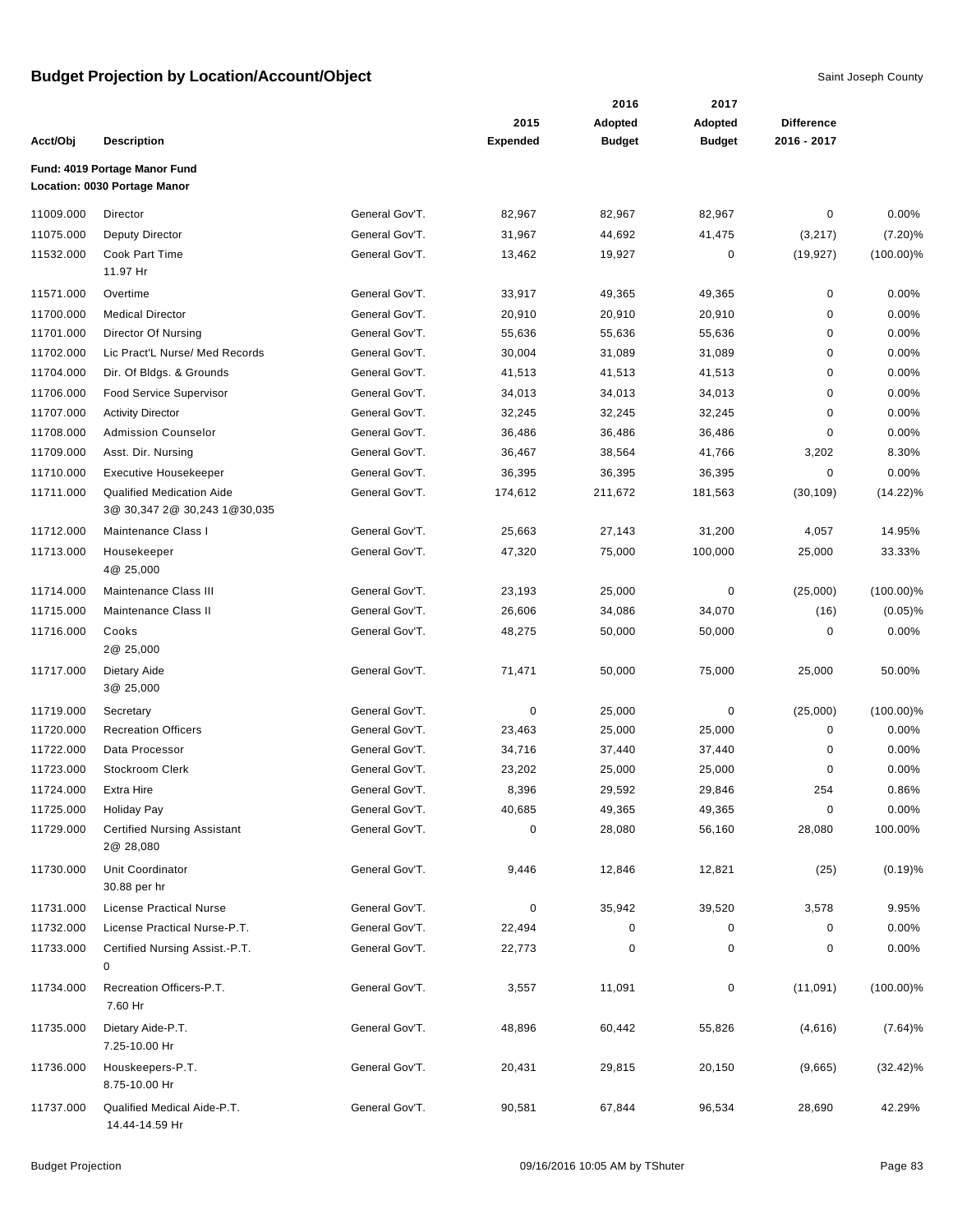|           |                                  |                |                 | 2016          | 2017          |                   |              |
|-----------|----------------------------------|----------------|-----------------|---------------|---------------|-------------------|--------------|
|           |                                  |                | 2015            | Adopted       | Adopted       | <b>Difference</b> |              |
| Acct/Obj  | <b>Description</b>               |                | <b>Expended</b> | <b>Budget</b> | <b>Budget</b> | 2016 - 2017       |              |
|           | Fund: 4019 Portage Manor Fund    |                |                 |               |               |                   |              |
|           | Location: 0030 Portage Manor     |                |                 |               |               |                   |              |
| 11780.000 | Housekeeper/Security             | General Gov'T. | 23,601          | 25,000        | 25,000        | 0                 | 0.00%        |
| 14800.000 | <b>Fica Contribution</b>         | General Gov'T. | 92,997          | 111,626       | 110,799       | (827)             | (0.74)%      |
| 14810.000 | P.E.R.F.                         | General Gov'T. | 127,577         | 141,728       | 143,832       | 2,104             | 1.48%        |
|           | 11.2%                            |                |                 |               |               |                   |              |
| 14840.000 | Group Insurance                  | General Gov'T. | 294,730         | 432,000       | 456,000       | 24,000            | 5.56%        |
| 14850.000 | Unemployment                     | General Gov'T. | 0               | 3,675         | 3,675         | 0                 | 0.00%        |
|           |                                  | 10000 Total:   | 1,790,667       | 2,148,189     | 2,162,661     | 14,472            | 0.67%        |
| 21010.000 | <b>Stationery &amp; Printing</b> | General Gov'T. | 1,122           | 2,000         | 1,500         | (500)             | $(25.00)\%$  |
| 21030.000 | <b>Office Supplies</b>           | General Gov'T. | 3,318           | 4,900         | 3,000         | (1,900)           | $(38.78)\%$  |
| 22010.000 | Gas Oil & Lubricants             | General Gov'T. | 5,829           | 9,000         | 7,000         | (2,000)           | (22.22)%     |
| 22100.000 | Tires & Tubes                    | General Gov'T. | $\pmb{0}$       | 560           | 600           | 40                | 7.14%        |
| 22120.000 | Garage & Motor Supplies          | General Gov'T. | $\pmb{0}$       | 75            | 0             | (75)              | $(100.00)\%$ |
| 23011.000 | <b>Boiler Supplies</b>           | General Gov'T. | 860             | 1,018         | 1,018         | $\mathbf 0$       | 0.00%        |
| 23230.000 | Paint                            | General Gov'T. | 2,194           | 2,500         | 1,500         | (1,000)           | $(40.00)\%$  |
| 24010.000 | <b>Other Supplies</b>            | General Gov'T. | 20,300          | 20,527        | 20,527        | $\pmb{0}$         | 0.00%        |
| 24100.000 | Food                             | General Gov'T. | 280,875         | 280,614       | 280,614       | 0                 | 0.00%        |
| 24120.000 | Medical Supplies, Etc            | General Gov'T. | 6,106           | 8,000         | 8,000         | 0                 | 0.00%        |
| 24130.000 | <b>Recreation Supplies</b>       | General Gov'T. | 1,839           | 2,402         | 2,000         | (402)             | $(16.74)\%$  |
|           |                                  | 20000 Total:   | 322,443         | 331,596       | 325,759       | (5,837)           | (1.76)%      |
| 31010.000 | <b>Legal Services</b>            | General Gov'T. | 0               | 1,000         | 100           | (900)             | $(90.00)\%$  |
| 31150.000 | <b>Medical Services</b>          | General Gov'T. | 2,035           | 5,000         | 5,000         | 0                 | 0.00%        |
| 31158.000 | <b>Veterinary Services</b>       | General Gov'T. | 776             | 1,700         | $\mathbf 0$   | (1,700)           | $(100.00)\%$ |
| 32050.000 | Instruction & Training           | General Gov'T. | 891             | 2,188         | 2,188         | 0                 | 0.00%        |
| 32200.000 | Telephone                        | General Gov'T. | 12,086          | 11,572        | 12,572        | 1,000             | 8.64%        |
| 32350.000 | Postage                          | General Gov'T. | 1,292           | 1,647         | 1,500         | (147)             | (8.93)%      |
| 33025.000 | Other                            | General Gov'T. | 12,571          | 7,000         | 7,000         | $\pmb{0}$         | 0.00%        |
| 34030.000 | Insurance Coverage               | General Gov'T. | 0               | 0             | 100,000       | 100,000           | 0.00%        |
| 35010.000 | Electric                         | General Gov'T. | 57,977          | 53,534        | 59,034        | 5,500             | 10.27%       |
| 35030.000 | Water & Sewage                   | General Gov'T. | 22,554          | 15,560        | 25,560        | 10,000            | 64.27%       |
| 35040.000 | Heating & Fuel Oil               | General Gov'T. | 22,016          | 49,200        | 32,700        | (16, 500)         | $(33.54)\%$  |
| 36010.000 | Repairs-Bldgs & Structures       | General Gov'T. | 44,330          | 50,650        | 50,650        | 0                 | 0.00%        |
| 36015.000 | <b>Contractual Services</b>      | General Gov'T. | 86,490          | 85,537        | 85,537        | 0                 | 0.00%        |
| 36100.000 | Repairs - Auto & Truck           | General Gov'T. | 7,391           | 6,000         | 6,000         | 0                 | 0.00%        |
| 36200.000 | Repairs - Other Equipment        | General Gov'T. | 12,052          | 25,000        | 10,000        | (15,000)          | $(60.00)\%$  |
| 39050.000 | Licenses                         | General Gov'T. | 1,081           | 1,081         | 1,081         | 0                 | 0.00%        |
| 39100.000 | Laundry & Cleaning               | General Gov'T. | 28,701          | 29,360        | 29,360        | 0                 | 0.00%        |
| 39750.000 | Data Processing                  | General Gov'T. | 599             | 1,000         | 1,000         | 0                 | 0.00%        |
|           |                                  | 30000 Total:   | 312,842         | 347,029       | 429,282       | 82,253            | 23.70%       |
| 44600.000 | <b>Special Equipment</b>         | General Gov'T. | 6,557           | 30,000        | 20,000        | (10,000)          | $(33.33)\%$  |
| 44601.000 | Maintenance Equipment            | General Gov'T. | 645             | 2,350         | 2,350         | 0                 | 0.00%        |
| 45010.000 | Autos                            | General Gov'T. | $\mathbf 0$     | $\pmb{0}$     | 40,000        | 40,000            | 0.00%        |
| 45510.000 | Furniture & Fixtures             | General Gov'T. | 34,442          | 78,758        | 25,000        | (53, 758)         | $(68.26)\%$  |
|           |                                  | 40000 Total:   | 41,644          | 111,108       | 87,350        | (23, 758)         | $(21.38)\%$  |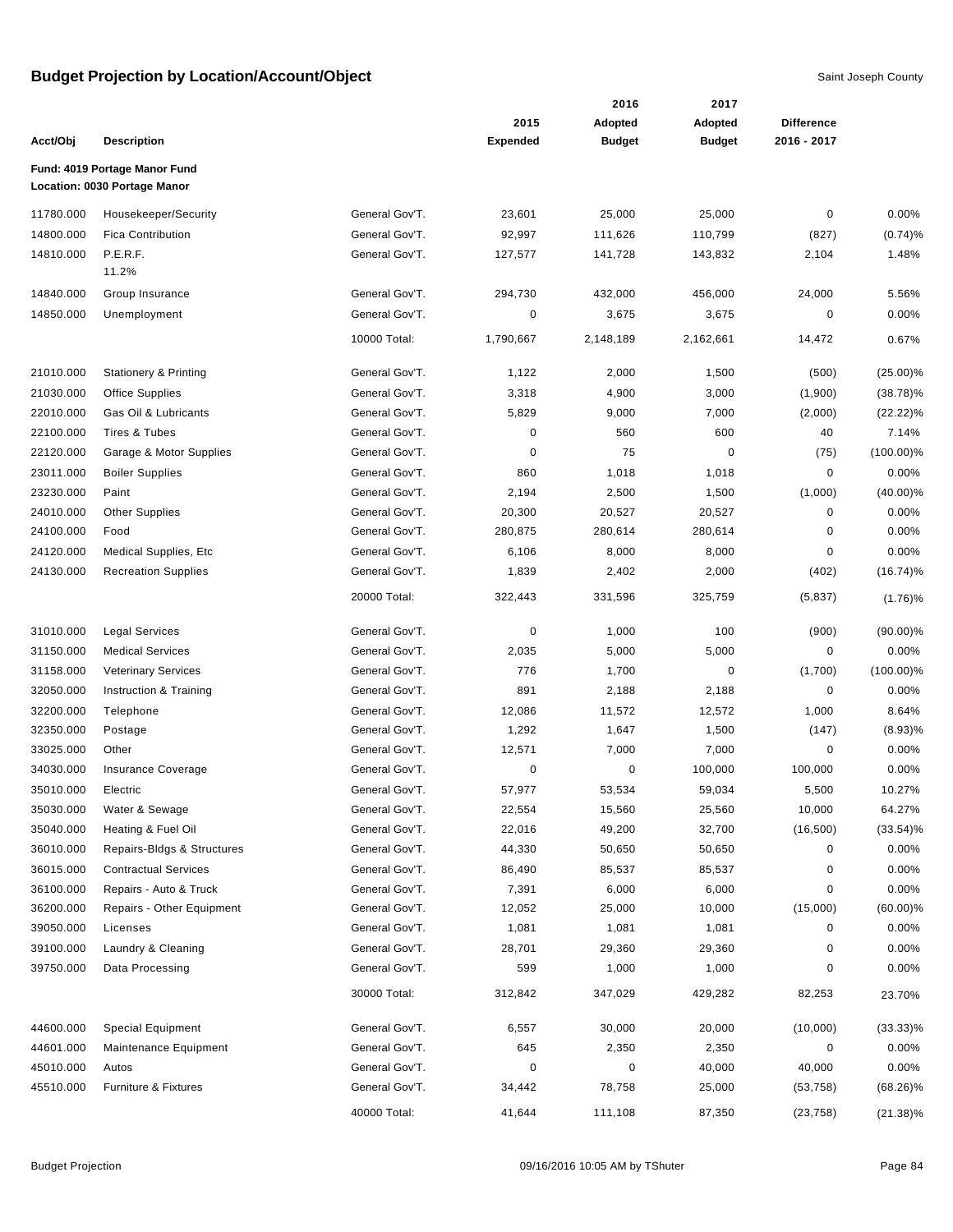|          |                                                               |                        |           | 2016          | 2017<br>Adopted | <b>Difference</b> |             |
|----------|---------------------------------------------------------------|------------------------|-----------|---------------|-----------------|-------------------|-------------|
|          |                                                               |                        | 2015      | Adopted       |                 |                   |             |
| Acct/Obj | <b>Description</b>                                            |                        | Expended  | <b>Budget</b> | <b>Budget</b>   | 2016 - 2017       |             |
|          | Fund: 4019 Portage Manor Fund<br>Location: 0030 Portage Manor |                        |           |               |                 |                   |             |
|          |                                                               | <b>Location Total:</b> | 2,467,596 | 2,937,922     | 3,005,052       | 67,130            | 2.28%       |
|          |                                                               | Fund Totals:           | 2,467,596 | 2,937,922     | 3,005,052       | 67,130            | $(68.26)\%$ |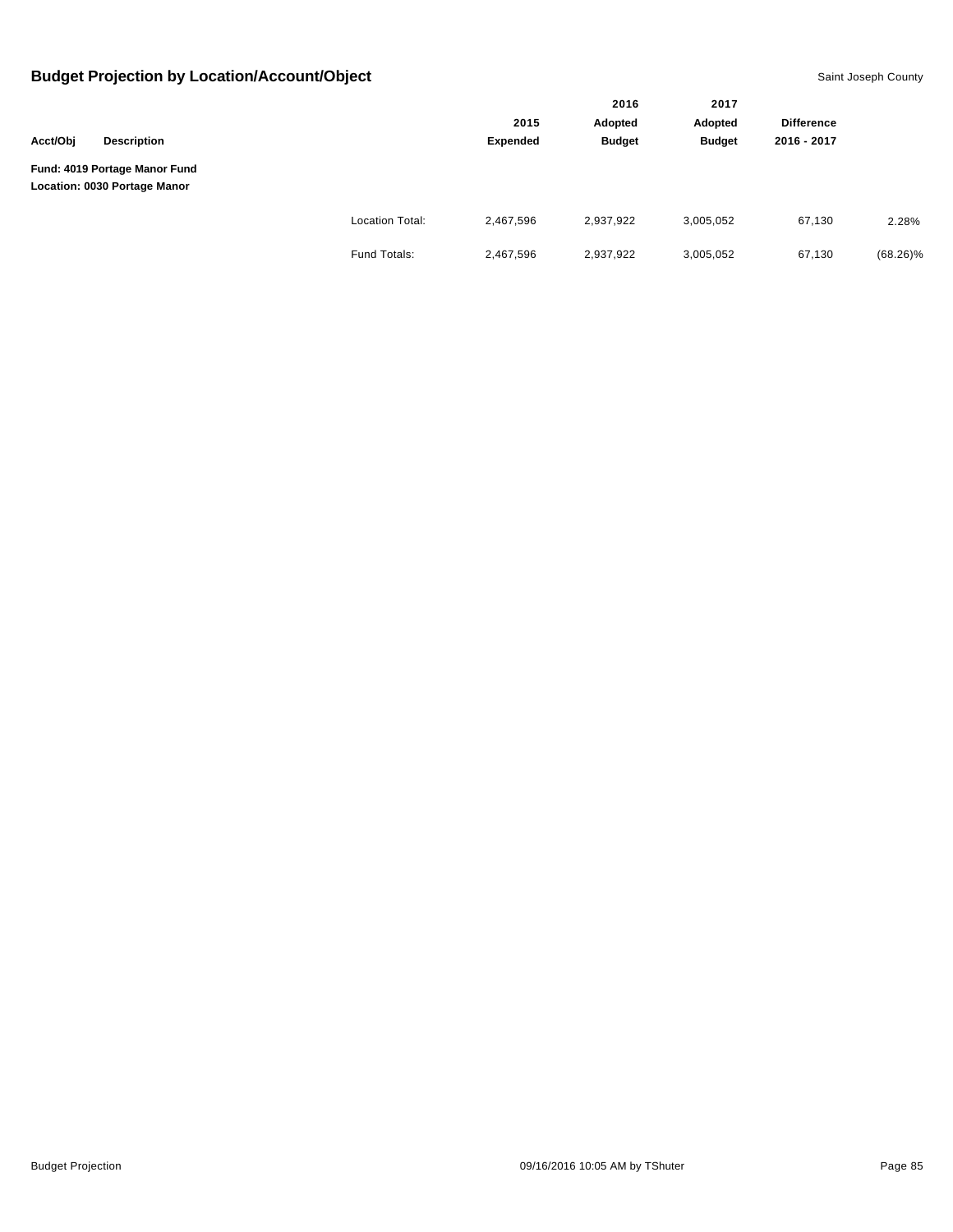|                               |                                    |                        |                 | 2016<br>Adopted | 2017<br>Adopted | <b>Difference</b> |          |
|-------------------------------|------------------------------------|------------------------|-----------------|-----------------|-----------------|-------------------|----------|
|                               |                                    |                        | 2015            |                 |                 |                   |          |
| Acct/Obj                      | <b>Description</b>                 |                        | <b>Expended</b> | <b>Budget</b>   | <b>Budget</b>   | 2016 - 2017       |          |
| <b>Location: 0002 Auditor</b> | Fund: 4600 County Bonds & Interest |                        |                 |                 |                 |                   |          |
| 38010.000                     | Paying Agent Fees                  | General Gov'T.         | 0               | 0               | 0               | $\mathbf 0$       | $0.00\%$ |
| 38550.000                     | Jail Lease Rental                  | General Gov'T.         | 3,459,468       | 3,224,000       | 3,225,000       | 1,000             | 0.03%    |
|                               |                                    | 30000 Total:           | 3,459,468       | 3,224,000       | 3,225,000       | 1,000             | 0.03%    |
|                               |                                    | <b>Location Total:</b> | 3,459,468       | 3,224,000       | 3,225,000       | 1,000             | 0.03%    |
|                               |                                    | Fund Totals:           | 3,459,468       | 3,224,000       | 3,225,000       | 1,000             | 0.03%    |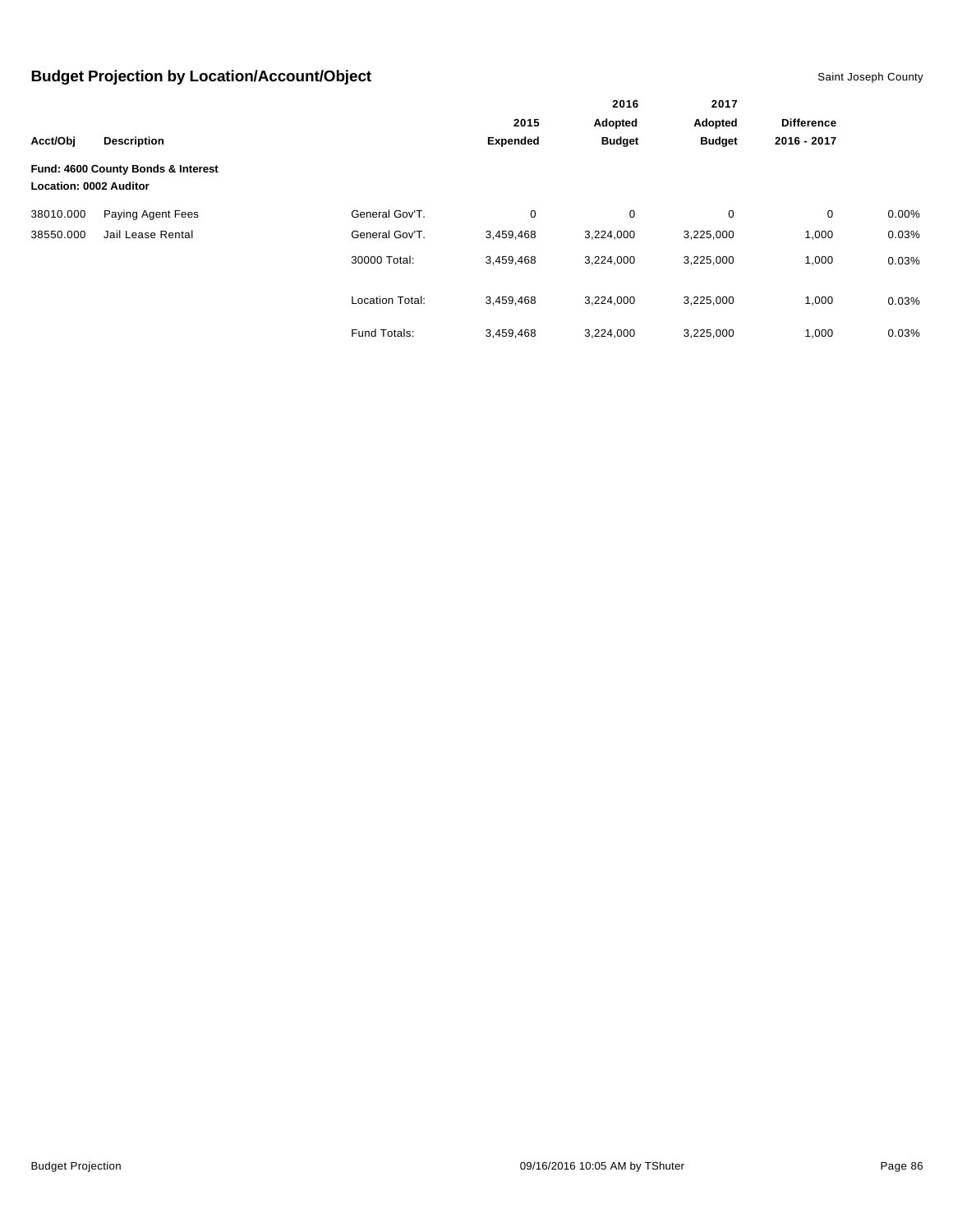|           |                                     |                        |          | 2016          | 2017          | <b>Difference</b> |          |
|-----------|-------------------------------------|------------------------|----------|---------------|---------------|-------------------|----------|
|           |                                     |                        | 2015     | Adopted       | Adopted       |                   |          |
| Acct/Obi  | <b>Description</b>                  |                        | Expended | <b>Budget</b> | <b>Budget</b> | 2016 - 2017       |          |
|           | Fund: 4906 Ptg Manor Farm Operation |                        |          |               |               |                   |          |
|           | Location: 0030 Portage Manor        |                        |          |               |               |                   |          |
| 31158.000 | <b>Veterinary Services</b>          | General Gov'T.         | 0        | 0             | 1,700         | 1,700             | $0.00\%$ |
| 36015.000 | <b>Contractual Services</b>         | General Gov'T.         | 0        | 0             | 4,000         | 4,000             | 0.00%    |
|           |                                     | 30000 Total:           | 0        | 0             | 5,700         | 5,700             | $0.00\%$ |
|           |                                     | <b>Location Total:</b> | 0        | 0             | 5,700         | 5,700             | $0.00\%$ |
|           |                                     | Fund Totals:           | 0        | 0             | 5,700         | 5,700             | 0.00%    |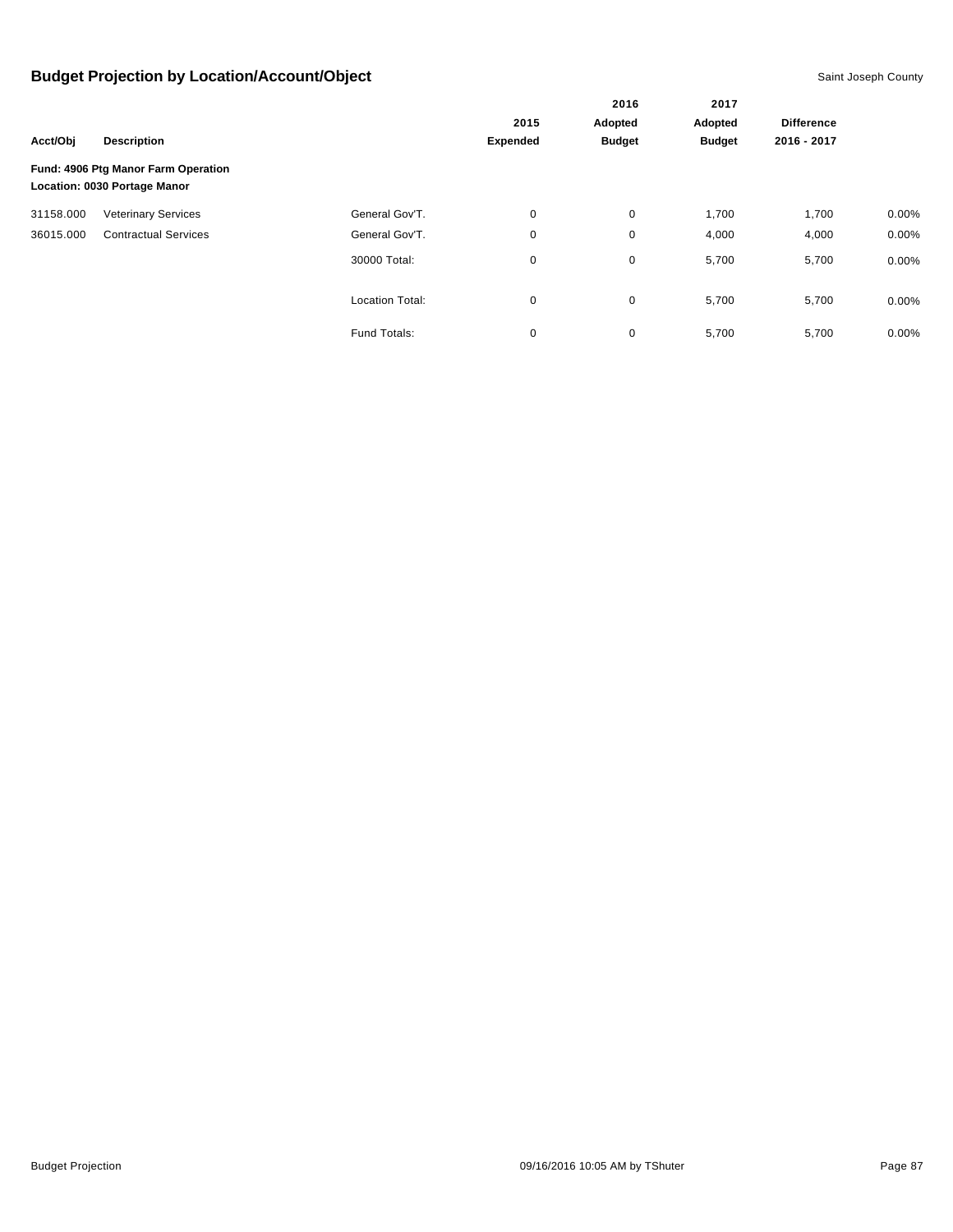|           |                                                                           |                        |                 | 2016          | 2017<br>Adopted | <b>Difference</b> |              |
|-----------|---------------------------------------------------------------------------|------------------------|-----------------|---------------|-----------------|-------------------|--------------|
|           |                                                                           |                        | 2015            | Adopted       |                 |                   |              |
| Acct/Obj  | <b>Description</b>                                                        |                        | <b>Expended</b> | <b>Budget</b> | <b>Budget</b>   | 2016 - 2017       |              |
|           | Fund: 4923 Local Hwy. User Tax Projects<br>Location: 0023 County Engineer |                        |                 |               |                 |                   |              |
| 91301.000 | Reconstruction/Resurface-2013                                             | General Gov'T.         | 0               | 0             | 0               | $\mathbf 0$       | 0.00%        |
| 91401.000 | Reconstruction/Resurface-2014                                             | General Gov'T.         | 0               | 0             | 0               | 0                 | 0.00%        |
| 91501.000 | Reconstruction/Resurface-2015                                             | General Gov'T.         | 3,059,273       | 0             | 0               | $\Omega$          | 0.00%        |
| 91601.000 | Reconstruction/Resurface-2016                                             | General Gov'T.         | 0               | 2,700,000     | 0               | (2,700,000)       | $(100.00)\%$ |
| 91701.000 | Reconstruction/Resurface-2017                                             | General Gov'T.         | 0               | 0             | 3,000,000       | 3,000,000         | $0.00\%$     |
|           |                                                                           | 90000 Total:           | 3,059,273       | 2,700,000     | 3,000,000       | 300,000           | 11.11%       |
|           |                                                                           | <b>Location Total:</b> | 3,059,273       | 2,700,000     | 3,000,000       | 300,000           | 11.11%       |
|           |                                                                           | Fund Totals:           | 3,059,273       | 2,700,000     | 3,000,000       | 300,000           | 0.00%        |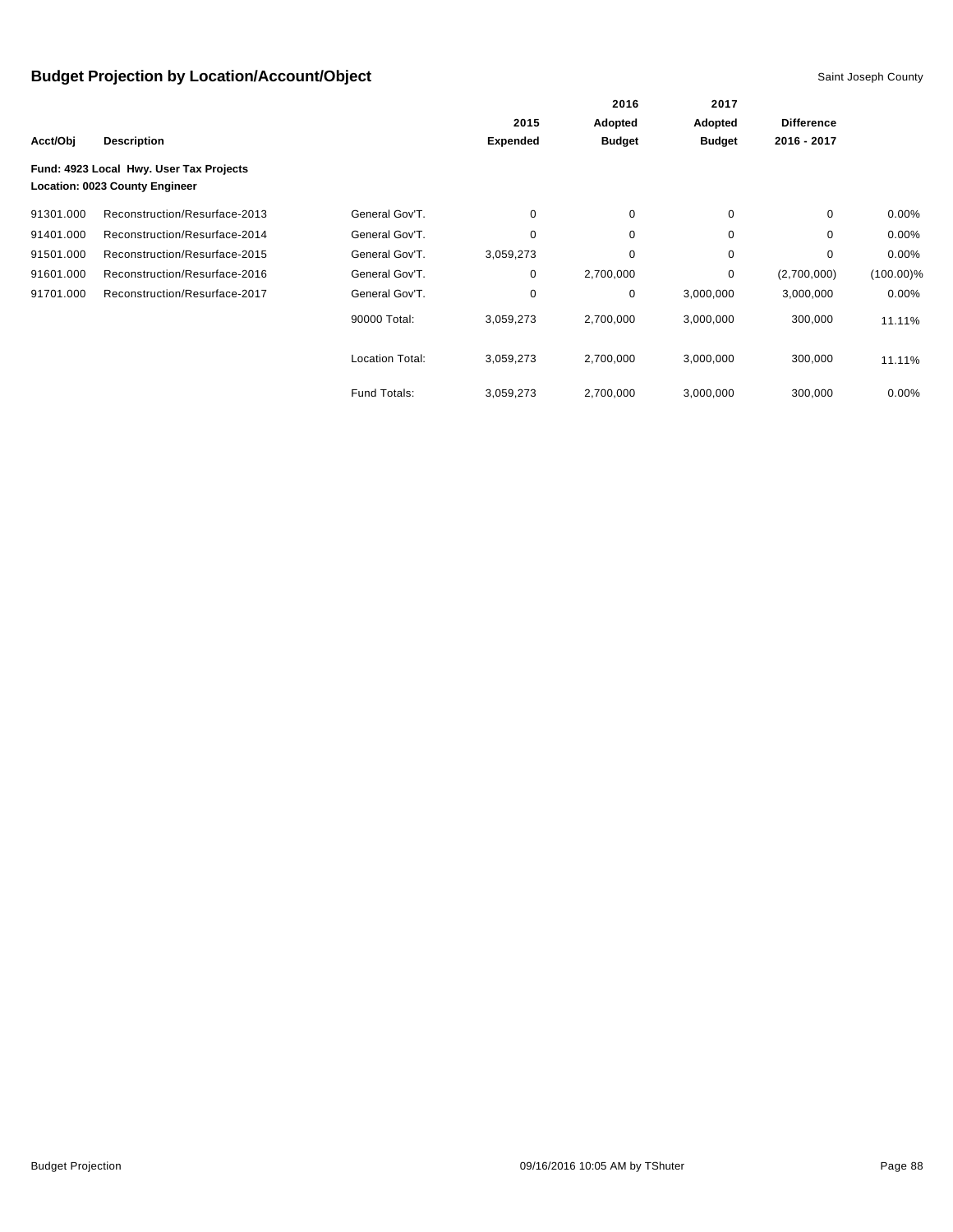|           |                                                                                          |                        |                 | 2016          | 2017              |             |          |
|-----------|------------------------------------------------------------------------------------------|------------------------|-----------------|---------------|-------------------|-------------|----------|
|           |                                                                                          | 2015                   | Adopted         | Adopted       | <b>Difference</b> |             |          |
| Acct/Obj  | <b>Description</b>                                                                       |                        | <b>Expended</b> | <b>Budget</b> | <b>Budget</b>     | 2016 - 2017 |          |
|           | Fund: 4925 Adult Pro. Admin. Fee<br>Location: 0024 Adult Probation                       |                        |                 |               |                   |             |          |
| 11384.000 | State Mandate Prob Ofcr Salary<br>Increases from Adult Probation 24 and CSAP 56 included | General Gov'T.         | 0               | 41,332        | 87,538            | 46,206      | 111.79%  |
| 11385.000 | <b>Probation Officer I</b><br>Moved to Location 24 General Fund                          | General Gov'T.         | 22,653          | 0             | 0                 | $\mathbf 0$ | $0.00\%$ |
|           |                                                                                          | 10000 Total:           | 22,653          | 41,332        | 87,538            | 46,206      | 111.79%  |
|           |                                                                                          | <b>Location Total:</b> | 22,653          | 41,332        | 87,538            | 46,206      | 111.79%  |
|           |                                                                                          | <b>Fund Totals:</b>    | 22,653          | 41,332        | 87,538            | 46,206      | 0.00%    |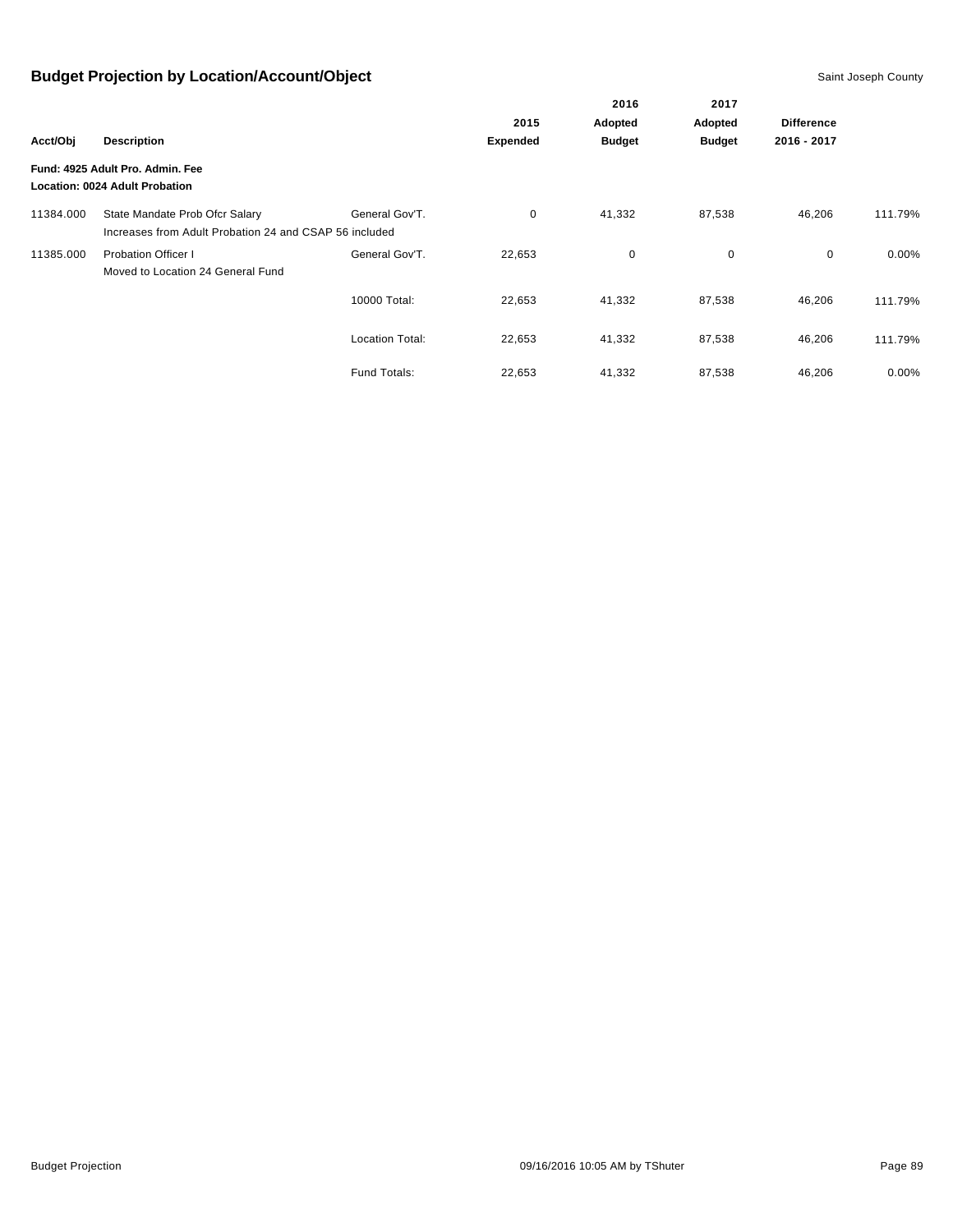|                         |                                           |                 | 2016            | 2017          |               |                   |              |
|-------------------------|-------------------------------------------|-----------------|-----------------|---------------|---------------|-------------------|--------------|
|                         |                                           |                 | 2015            | Adopted       | Adopted       | <b>Difference</b> |              |
| Acct/Obj                | <b>Description</b>                        |                 | <b>Expended</b> | <b>Budget</b> | <b>Budget</b> | 2016 - 2017       |              |
| Location: 0013 P.S.A.P. | Fund: 4930 Dispatch Operating             |                 |                 |               |               |                   |              |
| 11032.000               | <b>Executive Director</b>                 | General Gov'T.  | $\pmb{0}$       | 85,000        | $\pmb{0}$     | (85,000)          | $(100.00)\%$ |
| 11312.000               | I.T. Manager                              | General Gov'T.  | 0               | 65,000        | 0             | (65,000)          | $(100.00)\%$ |
| 11314.000               | <b>IT Technician</b>                      | General Gov'T.  | 0               | 45,000        | $\pmb{0}$     | (45,000)          | $(100.00)\%$ |
| 11409.000               | <b>Training Officer</b>                   | General Gov'T.  | 0               | 50,000        | 0             | (50,000)          | $(100.00)\%$ |
| 11410.000               | <b>Communications Supervisor</b>          | General Gov'T.  | $\pmb{0}$       | 150,000       | $\pmb{0}$     | (150,000)         | $(100.00)\%$ |
| 11411.000               | <b>Telecommunicator III</b><br>16@ 45,500 | General Gov'T.  | 0               | 546,000       | 728,000       | 182,000           | 33.33%       |
| 11412.000               | Telecommunicator II                       | General Gov'T.  | 0               | 1,276,000     | 0             | (1,276,000)       | $(100.00)\%$ |
| 11413.000               | Telecommunicator I                        | General Gov'T.  | $\pmb{0}$       | 760,000       | $\mathbf 0$   | (760,000)         | $(100.00)\%$ |
| 11414.000               | Acting Comm Supervisor Pay Dif            | General Gov'T.  | 0               | 2,796         | 0             | (2,796)           | $(100.00)\%$ |
| 11415.000               | On-Call Employee                          | General Gov'T.  | 0               | 0             | 24,000        | 24,000            | 0.00%        |
| 11452.000               | Administrative Manager                    | General Gov'T.  | 0               | 35,000        | $\pmb{0}$     | (35,000)          | $(100.00)\%$ |
| 11458.000               | <b>Operations Manager</b>                 | General Gov'T.  | $\pmb{0}$       | 65,000        | 0             | (65,000)          | $(100.00)\%$ |
| 11509.000               | <b>Public Information Officer</b>         | General Gov'T.  | 0               | 40,000        | 0             | (40,000)          | $(100.00)\%$ |
| 11571.000               | Overtime                                  | General Gov'T.  | $\pmb{0}$       | 50,000        | 160,000       | 110,000           | 220.00%      |
| 11650.000               | <b>Executive Secretary</b>                | General Gov'T.  | 0               | 0             | 0             | 0                 | 0.00%        |
| 11950.000               | Part Time                                 | General Gov'T.  | $\pmb{0}$       | $\mathbf 0$   | $\mathbf 0$   | $\mathbf 0$       | 0.00%        |
| 14800.000               | <b>Fica Contribution</b>                  | General Gov'T.  | 0               | 243,255       | 258,471       | 15,216            | 6.26%        |
| 14810.000               | P.E.R.F.                                  | General Gov'T.  | 0               | 349,778       | 378,414       | 28,636            | 8.19%        |
| 14840.000               | Group Insurance<br>76@ 12,000             | General Gov'T.  | 0               | $\pmb{0}$     | 912,000       | 912,000           | 0.00%        |
|                         |                                           | 10000 Total:    | $\pmb{0}$       | 3,762,829     | 2,460,885     | (1,301,944)       | $(34.60)\%$  |
| 21030.000               | <b>Office Supplies</b>                    | General Gov'T.  | $\pmb{0}$       | $\pmb{0}$     | 12,000        | 12,000            | 0.00%        |
| 22010.000               | Gas Oil & Lubricants                      | General Gov'T.  | 0               | 0             | 9,894         | 9,894             | 0.00%        |
| 23460.000               | <b>Other Materials</b>                    | General Gov'T.  | 0               | 0             | 19,400        | 19,400            | 0.00%        |
|                         |                                           | 20000 Total:    | $\mathbf 0$     | $\pmb{0}$     | 41,294        | 41,294            | 0.00%        |
| 31080.000               | <b>Employee Medical Expenses</b>          | General Gov'T.  | $\mathbf 0$     | 534,800       | 0             | (534, 800)        | $(100.00)\%$ |
| 32010.000               | Mileage Allowance                         | General Gov'T.  | 0               | 0             | 4,800         | 4,800             | 0.00%        |
| 32050.000               | Instruction & Training                    | General Gov'T.  | $\pmb{0}$       | $\pmb{0}$     | 83,372        | 83,372            | 0.00%        |
| 32071.000               | Technology - Maint. & Support             | General Gov'T.  | 0               | 0             | 872,390       | 872,390           | $0.00\%$     |
| 32200.000               | Telephone                                 | General Gov'T.  | 0               | 0             | 152,682       | 152,682           | 0.00%        |
| 32350.000               | Postage                                   | General Gov'T.  | 0               | $\pmb{0}$     | 232           | 232               | 0.00%        |
| 34030.000               | <b>Insurance Coverage</b>                 | General Gov'T.  | 0               | $\pmb{0}$     | 44,500        | 44,500            | 0.00%        |
| 35015.000               | Utilities                                 | General Gov'T.  | 0               | 0             | 149,960       | 149,960           | 0.00%        |
| 36015.000               | <b>Contractual Services</b>               | General Gov'T.  | $\pmb{0}$       | $\pmb{0}$     | 95,460        | 95,460            | 0.00%        |
| 36051.000               | Technology - Lease Equipment              | General Gov'T.  | 0               | 0             | 1,842,748     | 1,842,748         | 0.00%        |
| 36300.000               | Repair - Office Equipment                 | General Gov'T.  | 0               | $\pmb{0}$     | 5,000         | 5,000             | 0.00%        |
| 37100.000               | Auto Lease                                | General Gov'T.  | 0               | 0             | 0             | 0                 | 0.00%        |
|                         |                                           | 30000 Total:    | 0               | 534,800       | 3,251,144     | 2,716,344         | 507.92%      |
|                         |                                           | Location Total: | 0               | 4,297,629     | 5,753,323     | 1,455,694         | 33.87%       |
|                         |                                           | Fund Totals:    | 0               | 4,297,629     | 5,753,323     | 1,455,694         | 0.00%        |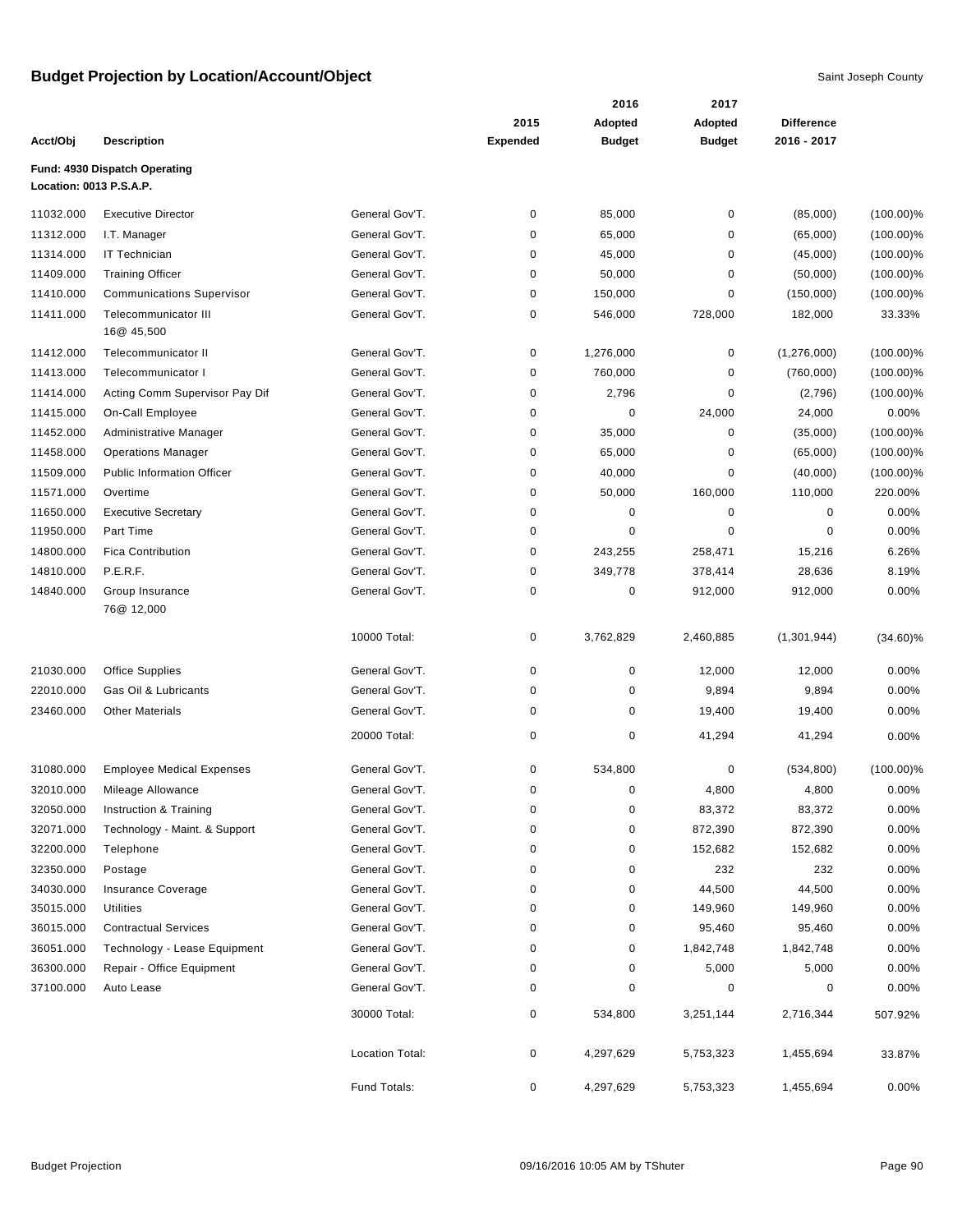| Acct/Obj<br><b>Description</b> |                                           |                        |                 | 2016                     | 2017<br>Adopted |                   |          |
|--------------------------------|-------------------------------------------|------------------------|-----------------|--------------------------|-----------------|-------------------|----------|
|                                |                                           |                        | 2015            | Adopted<br><b>Budget</b> |                 | <b>Difference</b> |          |
|                                |                                           |                        | <b>Expended</b> |                          | <b>Budget</b>   | 2016 - 2017       |          |
| Location: 0013 P.S.A.P.        | Fund: 4931 Dispatch Capital Non-Reverting |                        |                 |                          |                 |                   |          |
| 41070.000                      | 9-1-1 Technology Reserves                 | General Gov'T.         | 0               | 0                        | 200,000         | 200,000           | $0.00\%$ |
|                                |                                           | 40000 Total:           | 0               | 0                        | 200,000         | 200,000           | 0.00%    |
|                                |                                           | <b>Location Total:</b> | 0               | 0                        | 200,000         | 200,000           | $0.00\%$ |
|                                |                                           | Fund Totals:           | 0               | 0                        | 200,000         | 200,000           | 0.00%    |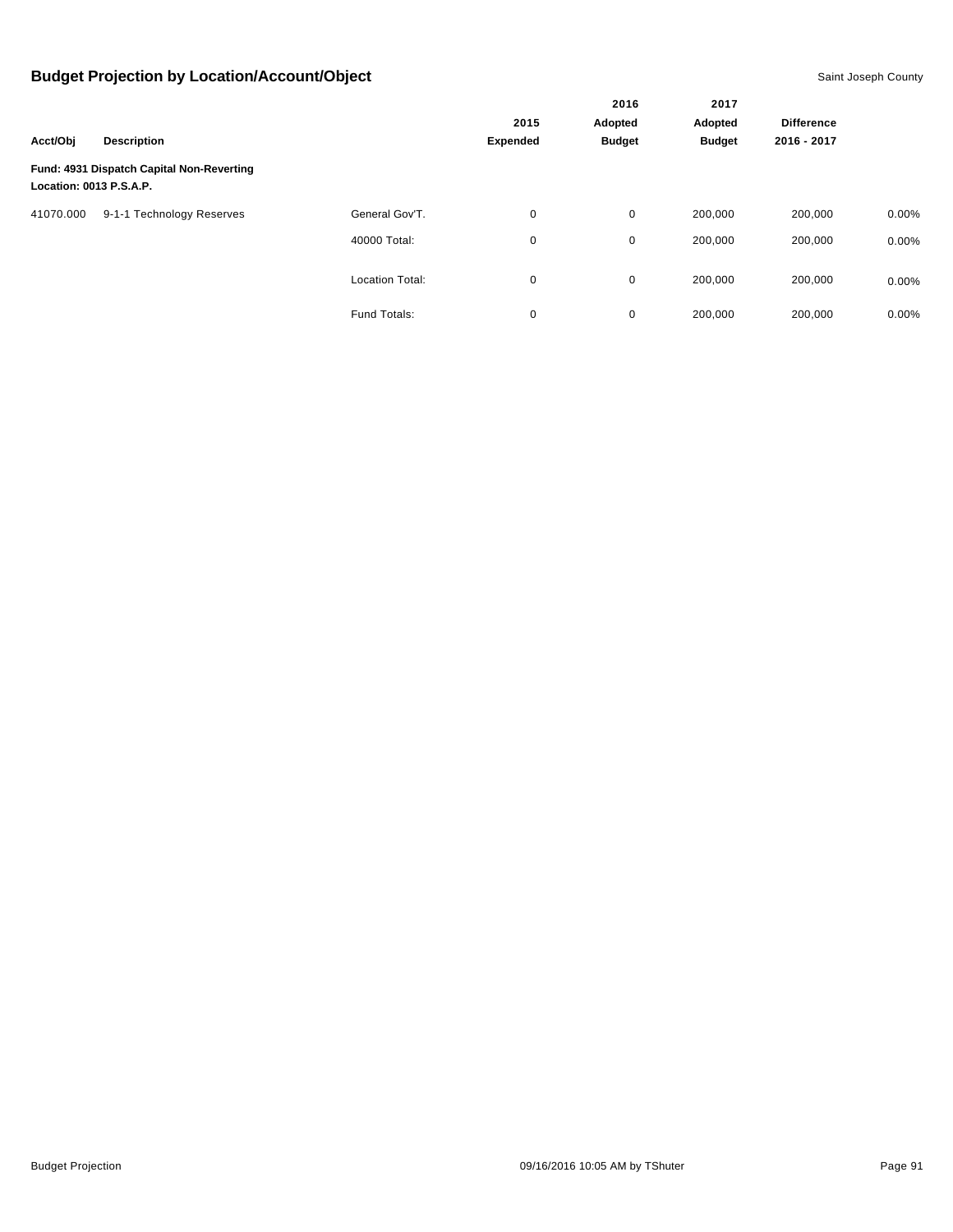|                         |                                   |                        | 2015     | Adopted       | Adopted       | <b>Difference</b> |          |
|-------------------------|-----------------------------------|------------------------|----------|---------------|---------------|-------------------|----------|
| Acct/Obj                | <b>Description</b>                |                        | Expended | <b>Budget</b> | <b>Budget</b> | 2016 - 2017       |          |
| Location: 0013 P.S.A.P. | Fund: 4932 Dispatch Bond          |                        |          |               |               |                   |          |
| 31070.000               | <b>Other Contractual Services</b> | General Gov'T.         | 0        | 1,500         | 1,500         | 0                 | $0.00\%$ |
| 38014.000               | Payments on Bonds                 | General Gov'T.         | 0        | 725,000       | 725,000       | 0                 | 0.00%    |
| 38016.000               | City of S. B. Bond Prepayments    | General Gov'T.         | 0        | 0             | 0             | 0                 | 0.00%    |
|                         |                                   | 30000 Total:           | 0        | 726,500       | 726,500       | 0                 | $0.00\%$ |
|                         |                                   | <b>Location Total:</b> | 0        | 726,500       | 726,500       | 0                 | $0.00\%$ |
|                         |                                   | Fund Totals:           | 0        | 726,500       | 726,500       | 0                 | 0.00%    |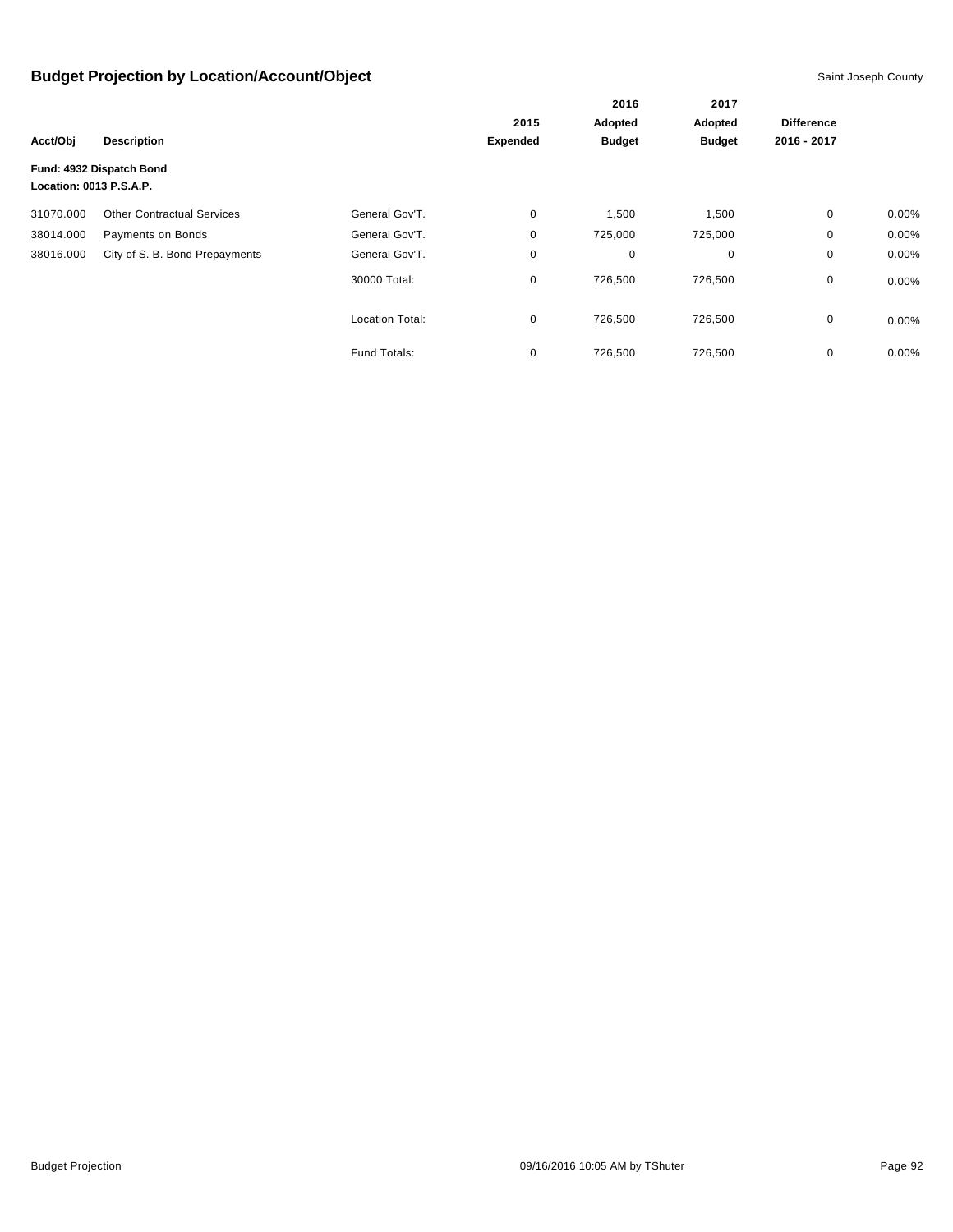|           |                                                                                                                                                        |                        |                 | 2016<br>Adopted | 2017<br>Adopted |                   |          |
|-----------|--------------------------------------------------------------------------------------------------------------------------------------------------------|------------------------|-----------------|-----------------|-----------------|-------------------|----------|
|           |                                                                                                                                                        |                        | 2015            |                 |                 | <b>Difference</b> |          |
| Acct/Obj  | <b>Description</b>                                                                                                                                     |                        | <b>Expended</b> | <b>Budget</b>   | <b>Budget</b>   | 2016 - 2017       |          |
|           | Fund: 6005 Public Safety L.O.I.T.<br><b>Location: 0005 County Police</b>                                                                               |                        |                 |                 |                 |                   |          |
| 11950.000 | Part Time<br>20 Special deputies @18.77 Hr.                                                                                                            | General Gov'T.         | 0               | 546,582         | 546,582         | 0                 | $0.00\%$ |
| 14830.000 | Police Pension<br>2,564,740 required to fully fund Police Pension-Amount reduced by 240,000 which will be funded by the Police Pension Trust Fund 1193 | General Gov'T.         | 2,221,848       | 2,140,133       | 2,324,740       | 184.607           | 8.63%    |
|           |                                                                                                                                                        | 10000 Total:           | 2,221,848       | 2,686,715       | 2,871,322       | 184,607           | 6.87%    |
| 44010.000 | Equipment                                                                                                                                              | General Gov'T.         | 0               | 165,264         | 181,080         | 15,816            | 9.57%    |
|           |                                                                                                                                                        | 40000 Total:           | 0               | 165,264         | 181,080         | 15,816            | 9.57%    |
|           |                                                                                                                                                        | <b>Location Total:</b> | 2,221,848       | 2,851,979       | 3,052,402       | 200,423           | 7.03%    |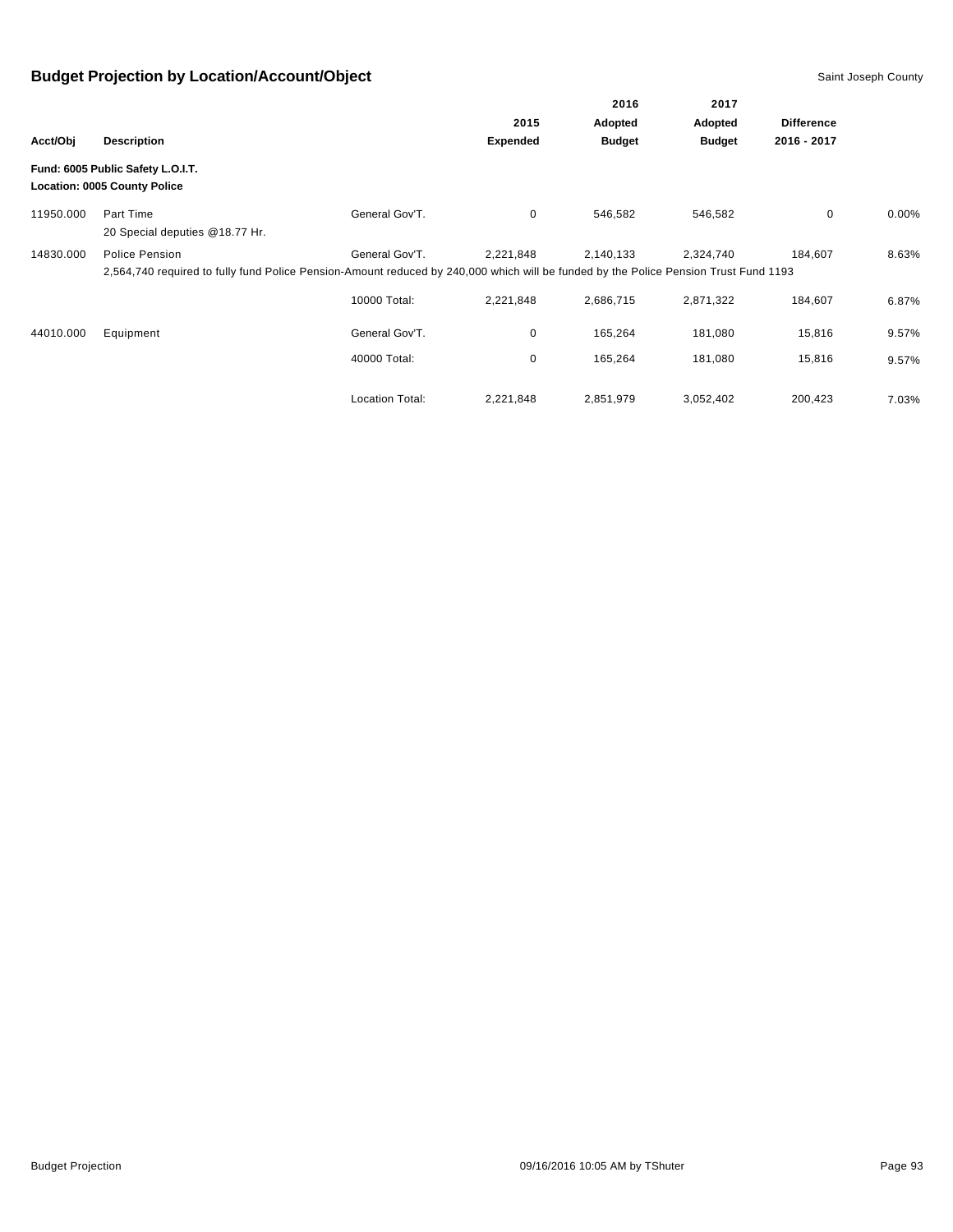|           |                                                                    |                        |                 | 2016          | 2017          |                   |          |
|-----------|--------------------------------------------------------------------|------------------------|-----------------|---------------|---------------|-------------------|----------|
|           |                                                                    |                        | 2015            | Adopted       | Adopted       | <b>Difference</b> |          |
| Acct/Obj  | <b>Description</b>                                                 |                        | <b>Expended</b> | <b>Budget</b> | <b>Budget</b> | 2016 - 2017       |          |
|           | Fund: 6005 Public Safety L.O.I.T.<br>Location: 0006 Cty Jail Admin |                        |                 |               |               |                   |          |
| 24100.000 | Food                                                               | General Gov'T.         | 926,393         | 930,000       | 930,000       | $\mathbf 0$       | $0.00\%$ |
|           |                                                                    | 20000 Total:           | 926,393         | 930,000       | 930,000       | 0                 | $0.00\%$ |
| 31150.000 | <b>Medical Services</b>                                            | General Gov'T.         | 2,651,098       | 2,022,143     | 2,057,864     | 35,721            | 1.77%    |
|           |                                                                    | 30000 Total:           | 2,651,098       | 2,022,143     | 2,057,864     | 35,721            | 1.77%    |
|           |                                                                    | <b>Location Total:</b> | 3,577,491       | 2,952,143     | 2,987,864     | 35,721            | 1.21%    |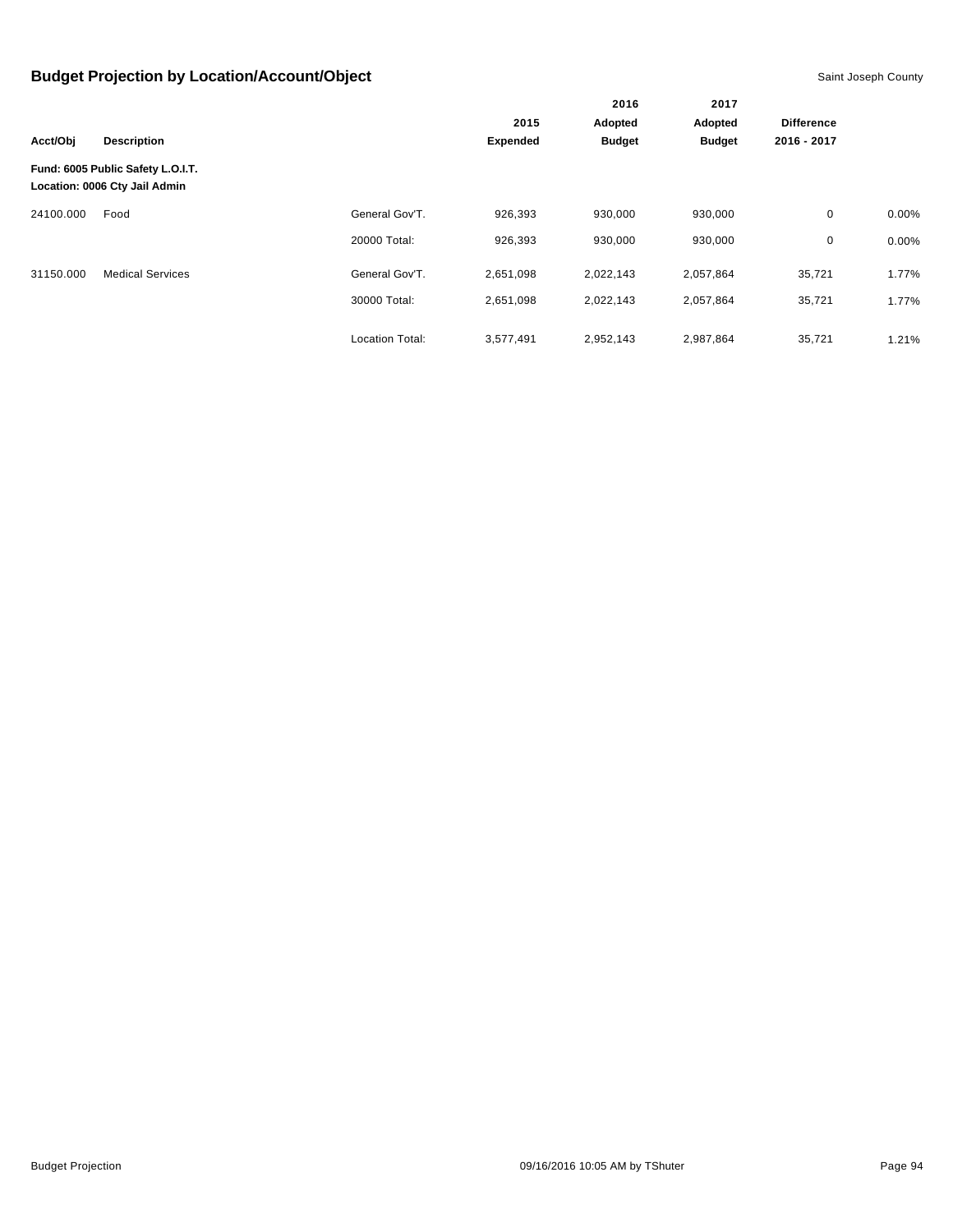|           |                                                                                 |                        |                 | 2016<br>Adopted | 2017<br>Adopted | <b>Difference</b> |              |
|-----------|---------------------------------------------------------------------------------|------------------------|-----------------|-----------------|-----------------|-------------------|--------------|
|           |                                                                                 |                        | 2015            |                 |                 |                   |              |
| Acct/Obj  | <b>Description</b>                                                              |                        | <b>Expended</b> | <b>Budget</b>   | <b>Budget</b>   | 2016 - 2017       |              |
|           | Fund: 6005 Public Safety L.O.I.T.<br>Location: 0009 Emergency Management Agency |                        |                 |                 |                 |                   |              |
| 36200.000 | Repairs - Other Equipment<br>Moved to Fund 4920-Emergency Command Ctr.          | General Gov'T.         | 0               | 40,000          | 0               | (40,000)          | $(100.00)\%$ |
|           |                                                                                 | 30000 Total:           | 0               | 40.000          | 0               | (40,000)          | $(100.00)\%$ |
|           |                                                                                 | <b>Location Total:</b> | 0               | 40,000          | 0               | (40,000)          | $(100.00)\%$ |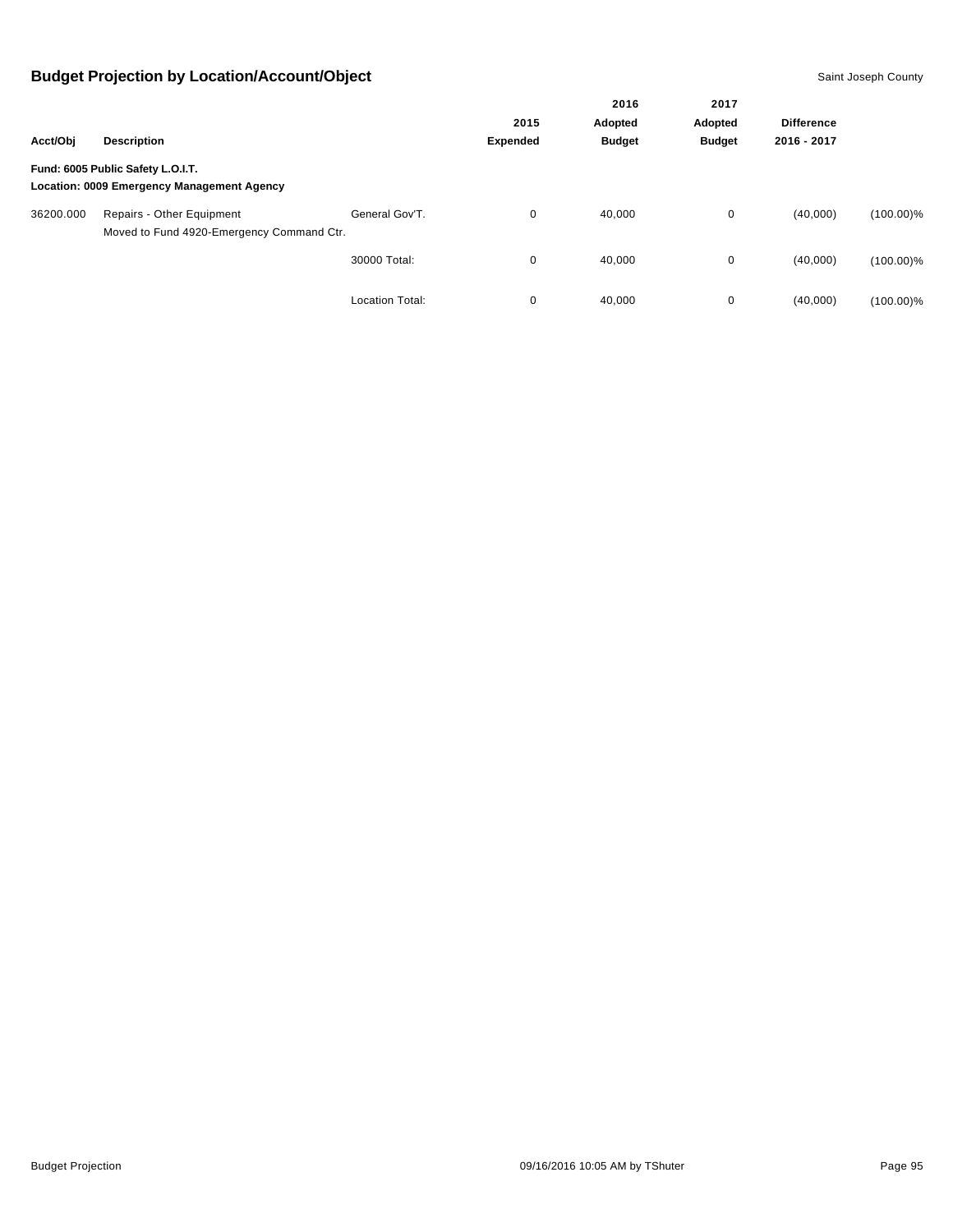|           |                                                                             |                        |                 | 2016          | 2017          | <b>Difference</b> |              |
|-----------|-----------------------------------------------------------------------------|------------------------|-----------------|---------------|---------------|-------------------|--------------|
|           |                                                                             |                        | 2015            | Adopted       | Adopted       |                   |              |
| Acct/Obj  | <b>Description</b>                                                          |                        | <b>Expended</b> | <b>Budget</b> | <b>Budget</b> | 2016 - 2017       |              |
|           | Fund: 6005 Public Safety L.O.I.T.<br>Location: 0049 Juvenile Justice Center |                        |                 |               |               |                   |              |
| 11379.000 | Counselor/Caseworker                                                        | General Gov'T.         | 4,932           | 0             | $\pmb{0}$     | 0                 | 0.00%        |
|           |                                                                             | 10000 Total:           | 4,932           | 0             | 0             | 0                 | 0.00%        |
| 36010.000 | Repairs-Bldgs & Structures                                                  | General Gov'T.         | 0               | 200,000       | 0             | (200,000)         | $(100.00)\%$ |
|           |                                                                             | 30000 Total:           | 0               | 200,000       | 0             | (200,000)         | $(100.00)\%$ |
| 44010.000 | Equipment                                                                   | General Gov'T.         | 0               | 200,000       | 0             | (200,000)         | $(100.00)\%$ |
|           |                                                                             | 40000 Total:           | 0               | 200,000       | 0             | (200,000)         | $(100.00)\%$ |
|           |                                                                             | <b>Location Total:</b> | 4,932           | 400,000       | 0             | (400,000)         | $(100.00)\%$ |
|           |                                                                             | Fund Totals:           | 5,804,271       | 6,244,122     | 6,040,266     | (203, 856)        | $(100.00)\%$ |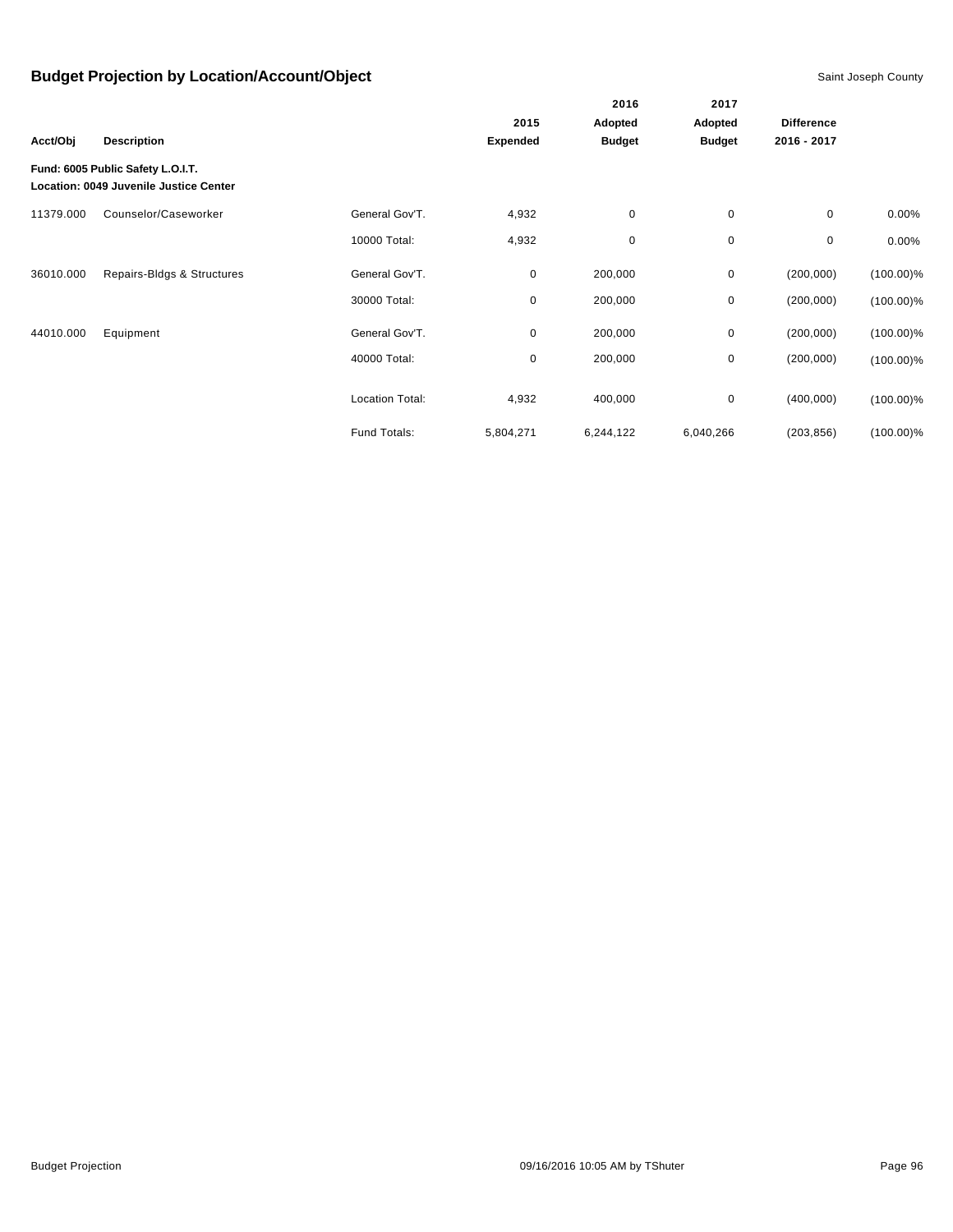|                        |                                                |                 |                 | 2016          | 2017          |                   |              |
|------------------------|------------------------------------------------|-----------------|-----------------|---------------|---------------|-------------------|--------------|
|                        |                                                |                 | 2015            | Adopted       | Adopted       | <b>Difference</b> |              |
| Acct/Obj               | <b>Description</b>                             |                 | <b>Expended</b> | <b>Budget</b> | <b>Budget</b> | 2016 - 2017       |              |
| Location: 0002 Auditor | Fund: 7312 C.E.D.I.T. Fund                     |                 |                 |               |               |                   |              |
| 31070.000              | <b>Other Contractual Services</b>              | General Gov'T.  | 17,313          | 0             | 0             | 0                 | $0.00\%$     |
| 38014.000              | Payments on Bonds                              | General Gov'T.  | 0               | 363,242       | 363,242       | 0                 | $0.00\%$     |
| 38015.000              | <b>PSAP Assess Operating/Capital</b>           | General Gov'T.  | 765,925         | 2,180,328     | 3,250,000     | 1,069,672         | 49.06%       |
| 38535.000              | Redevelopment Bonds Of 2000<br>AM General Bond | General Gov'T.  | 0               | 0             | 2,150,000     | 2,150,000         | $0.00\%$     |
| 39980.000              | Funds W/O Approp.                              | General Gov'T.  | 23,254,130      | $\mathbf 0$   | $\mathbf 0$   | 0                 | 0.00%        |
|                        |                                                | 30000 Total:    | 24,037,368      | 2,543,570     | 5,763,242     | 3,219,672         | 126.58%      |
| 65030.000              | Inter Fund Transfer                            | General Gov'T.  | 0               | 2,000,000     | 0             | (2,000,000)       | $(100.00)\%$ |
|                        |                                                | 60000 Total:    | 0               | 2,000,000     | 0             | (2,000,000)       | $(100.00)\%$ |
|                        |                                                | Location Total: | 24,037,368      | 4,543,570     | 5,763,242     | 1,219,672         | 26.84%       |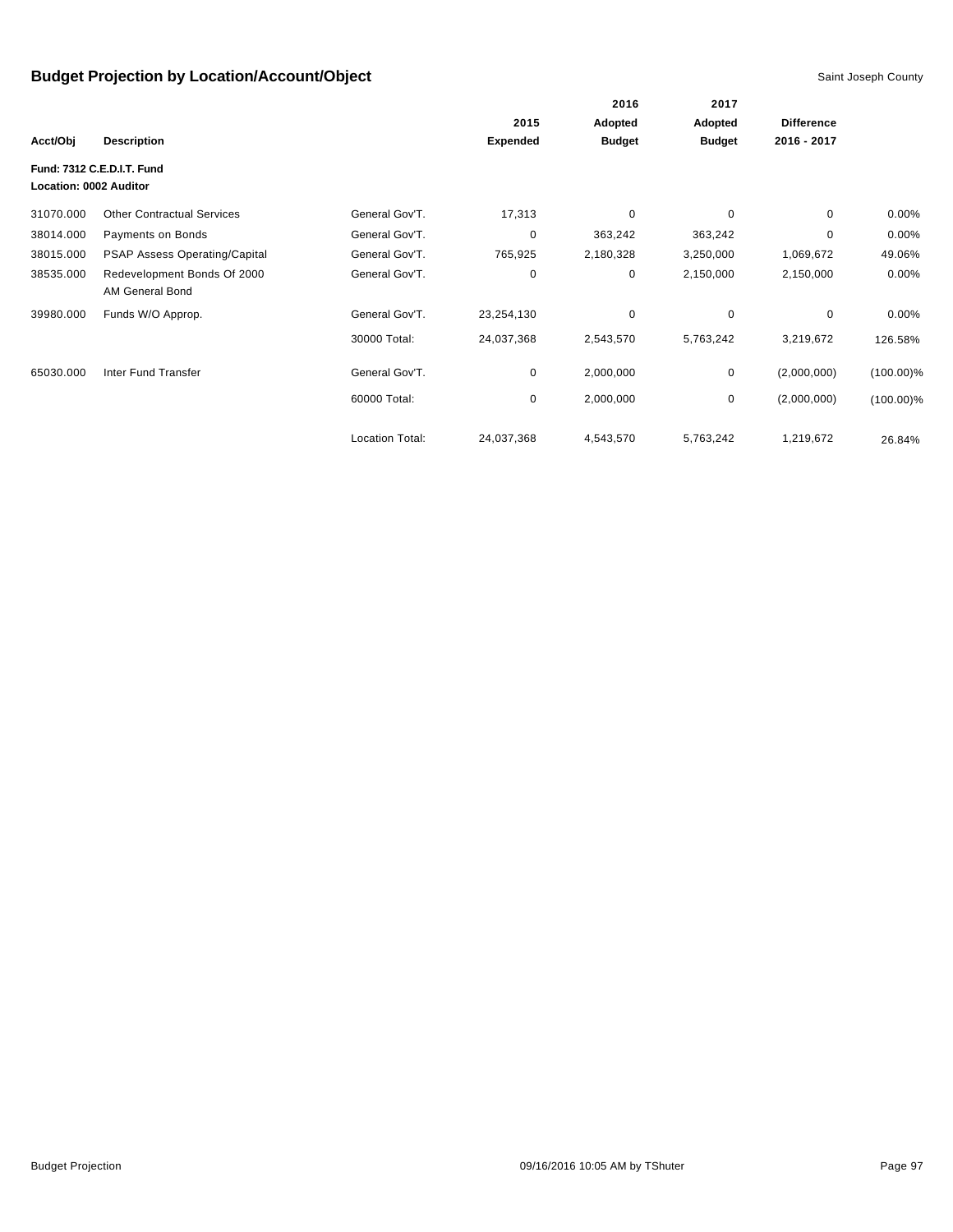|           |                                                                 |                        |                 | 2016          | 2017          |                   |       |
|-----------|-----------------------------------------------------------------|------------------------|-----------------|---------------|---------------|-------------------|-------|
|           |                                                                 |                        | 2015            | Adopted       | Adopted       | <b>Difference</b> |       |
| Acct/Obj  | <b>Description</b>                                              |                        | <b>Expended</b> | <b>Budget</b> | <b>Budget</b> | 2016 - 2017       |       |
|           | Fund: 7312 C.E.D.I.T. Fund                                      |                        |                 |               |               |                   |       |
|           | Location: 0023 County Engineer                                  |                        |                 |               |               |                   |       |
| 31020.000 | Administration                                                  | General Gov'T.         | $\mathbf 0$     | 0             | 33,300        | 33,300            | 0.00% |
|           | Reimbursement tp General for MS4 work                           |                        |                 |               |               |                   |       |
| 31070.000 | <b>Other Contractual Services</b>                               | General Gov'T.         | $\mathbf 0$     | 0             | 150,000       | 150,000           | 0.00% |
|           | MS4 Agreement                                                   |                        |                 |               |               |                   |       |
| 32020.000 | Travel                                                          | General Gov'T.         | $\mathbf 0$     | 0             | 700           | 700               | 0.00% |
| 32050.000 | Instruction & Training                                          | General Gov'T.         | 0               | $\pmb{0}$     | 8,000         | 8,000             | 0.00% |
|           | MS4                                                             |                        |                 |               |               |                   |       |
| 39150.000 | Other Expense                                                   | General Gov'T.         | 0               | 0             | 58,000        | 58,000            | 0.00% |
|           | MS4                                                             |                        |                 |               |               |                   |       |
| 39450.000 | <b>Environmental Control</b>                                    | General Gov'T.         | $\mathbf 0$     | 0             | 216,000       | 216,000           | 0.00% |
|           | County wide Utility Plan/Carriage Hills Sewer/Gilmer Park Water |                        |                 |               |               |                   |       |
|           |                                                                 | 30000 Total:           | $\mathbf 0$     | 0             | 466,000       | 466,000           | 0.00% |
|           |                                                                 |                        |                 |               |               |                   |       |
| 44011.000 | Highway Equip.                                                  | General Gov'T.         | $\mathbf 0$     | 0             | $\pmb{0}$     | 0                 | 0.00% |
|           | Highway Equipment Lease-Funded with MVH for 2017                |                        |                 |               |               |                   |       |
|           |                                                                 | 40000 Total:           | $\mathbf 0$     | 0             | $\pmb{0}$     | 0                 | 0.00% |
|           |                                                                 |                        |                 |               |               |                   |       |
| 90001.000 | Jackson Road Landfill<br>O & M Monitoring                       | General Gov'T.         | $\mathbf 0$     | 0             | 30,000        | 30,000            | 0.00% |
|           |                                                                 |                        |                 |               |               |                   |       |
| 90002.000 | Mishawaka Grade Seperation                                      | General Gov'T.         | 0               | 0             | 500,000       | 500,000           | 0.00% |
| 90003.000 | Sample Street Overpass                                          | General Gov'T.         | 0               | 0             | $\mathbf 0$   | $\mathbf 0$       | 0.00% |
|           |                                                                 | 90000 Total:           | 0               | 0             | 530,000       | 530,000           | 0.00% |
|           |                                                                 |                        |                 |               |               |                   |       |
|           |                                                                 | <b>Location Total:</b> | 0               | 0             | 996,000       | 996,000           | 0.00% |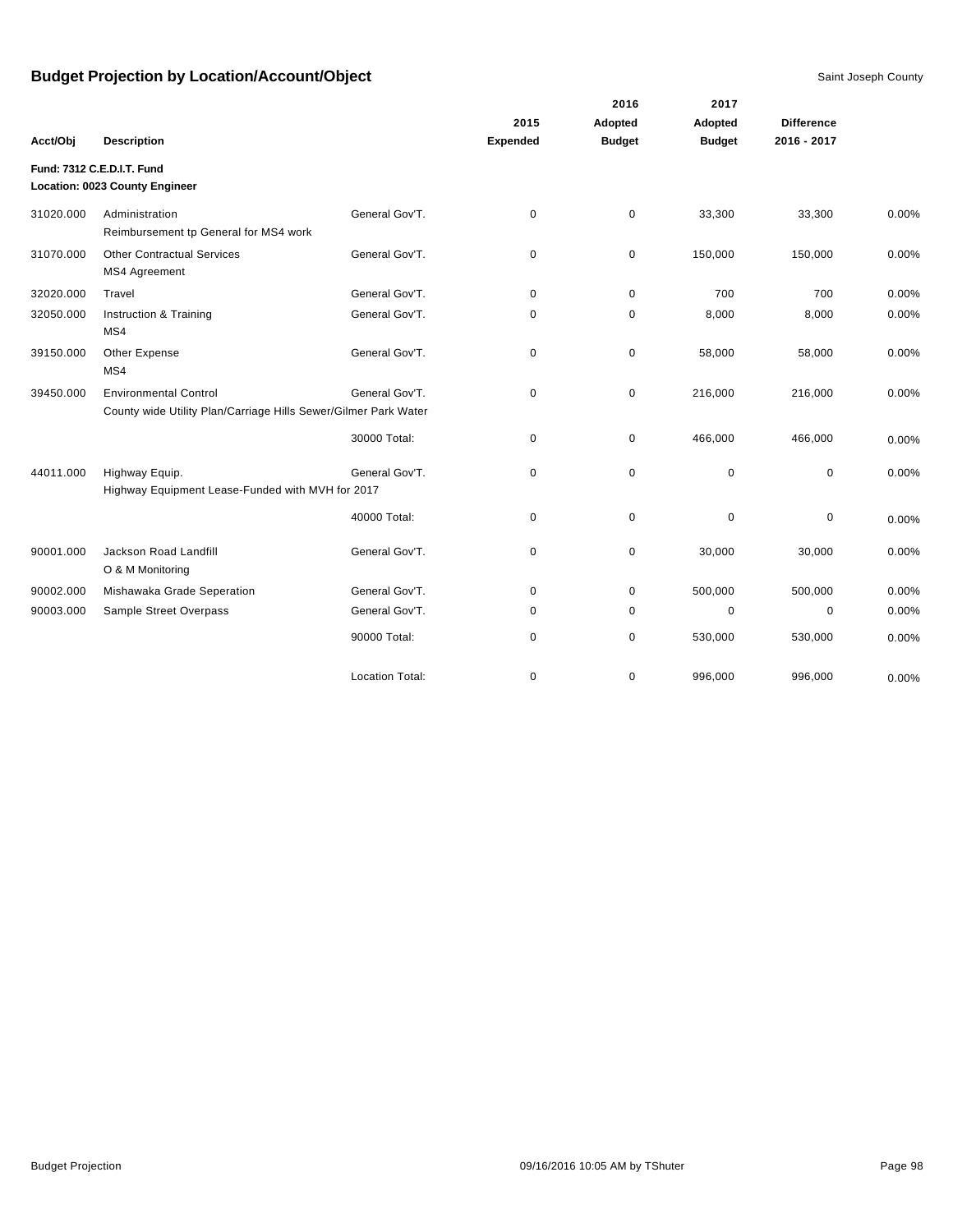|           |                                             |                        |                 | 2016          | 2017          |                   |              |
|-----------|---------------------------------------------|------------------------|-----------------|---------------|---------------|-------------------|--------------|
|           |                                             |                        | 2015            | Adopted       | Adopted       | <b>Difference</b> |              |
| Acct/Obj  | <b>Description</b>                          |                        | <b>Expended</b> | <b>Budget</b> | <b>Budget</b> | 2016 - 2017       |              |
|           | Fund: 7312 C.E.D.I.T. Fund                  |                        |                 |               |               |                   |              |
|           | <b>Location: 0034 Commissioners</b>         |                        |                 |               |               |                   |              |
| 11032.000 | <b>Executive Director</b>                   | General Gov'T.         | 21,538          | 80,000        | 80,000        | 0                 | 0.00%        |
| 14800.000 | <b>Fica Contribution</b>                    | General Gov'T.         | 0               | 6,120         | 6,120         | 0                 | 0.00%        |
| 14810.000 | P.E.R.F.                                    | General Gov'T.         | 2,369           | 8,960         | 8,960         | $\mathbf 0$       | 0.00%        |
| 14840.000 | Group Insurance                             | General Gov'T.         | 1,167           | 12,000        | 12,000        | $\mathbf 0$       | 0.00%        |
|           |                                             | 10000 Total:           | 25,074          | 107,080       | 107,080       | 0                 | 0.00%        |
| 22010.000 | Gas Oil & Lubricants                        | General Gov'T.         | 872,608         | $\mathbf 0$   | 0             | 0                 | 0.00%        |
|           |                                             | 20000 Total:           | 872,608         | 0             | 0             | 0                 | 0.00%        |
| 31070.000 | <b>Other Contractual Services</b>           | General Gov'T.         | 1,807,630       | 0             | 275,000       | 275,000           | 0.00%        |
| 36010.000 | Repairs-Bldgs & Structures                  | General Gov'T.         | 113,896         | 0             | 0             | 0                 | 0.00%        |
| 36015.000 | <b>Contractual Services</b><br>Leaf Pick-up | General Gov'T.         | 0               | 0             | 850,000       | 850,000           | 0.00%        |
| 39215.000 | <b>Economic Development</b>                 | General Gov'T.         | 175,000         | 0             | 75,000        | 75,000            | 0.00%        |
| 39450.000 | <b>Environmental Control</b>                | General Gov'T.         | 27,286          | 0             | $\mathbf 0$   | 0                 | 0.00%        |
|           |                                             | 30000 Total:           | 2,123,812       | 0             | 1,200,000     | 1,200,000         | 0.00%        |
| 42010.000 | <b>Buildings &amp; Structures</b>           | General Gov'T.         | 3,498,614       | 0             | 250,000       | 250,000           | 0.00%        |
| 43050.000 | Major Bridge Maintenance/Rehab              | General Gov'T.         | 61,782          | 0             | $\mathbf 0$   | 0                 | 0.00%        |
| 43201.000 | 2010 Road Projects                          | General Gov'T.         | 985,699         | 0             | $\Omega$      | $\mathbf 0$       | 0.00%        |
| 44011.000 | Highway Equip.                              | General Gov'T.         | 0               | 0             | 0             | 0                 | 0.00%        |
| 44606.000 | <b>Emergency Disp Radio System</b>          | General Gov'T.         | 1,116,801       | 1,095,487     | 1,095,487     | 0                 | 0.00%        |
|           |                                             | 40000 Total:           | 5,662,896       | 1,095,487     | 1,345,487     | 250,000           | 22.82%       |
| 90001.000 | Jackson Road Landfill                       | General Gov'T.         | 46,936          | 30,000        | 0             | (30,000)          | $(100.00)\%$ |
| 90002.000 | Mishawaka Grade Seperation                  | General Gov'T.         | 500,000         | 0             | 0             | 0                 | 0.00%        |
| 90012.000 | <b>Highway Materials</b>                    | General Gov'T.         | 722,945         | 0             | 0             | 0                 | 0.00%        |
|           |                                             | 90000 Total:           | 1,269,881       | 30,000        | 0             | (30,000)          | $(100.00)\%$ |
|           |                                             | <b>Location Total:</b> | 9,954,271       | 1,232,567     | 2,652,567     | 1,420,000         | 115.21%      |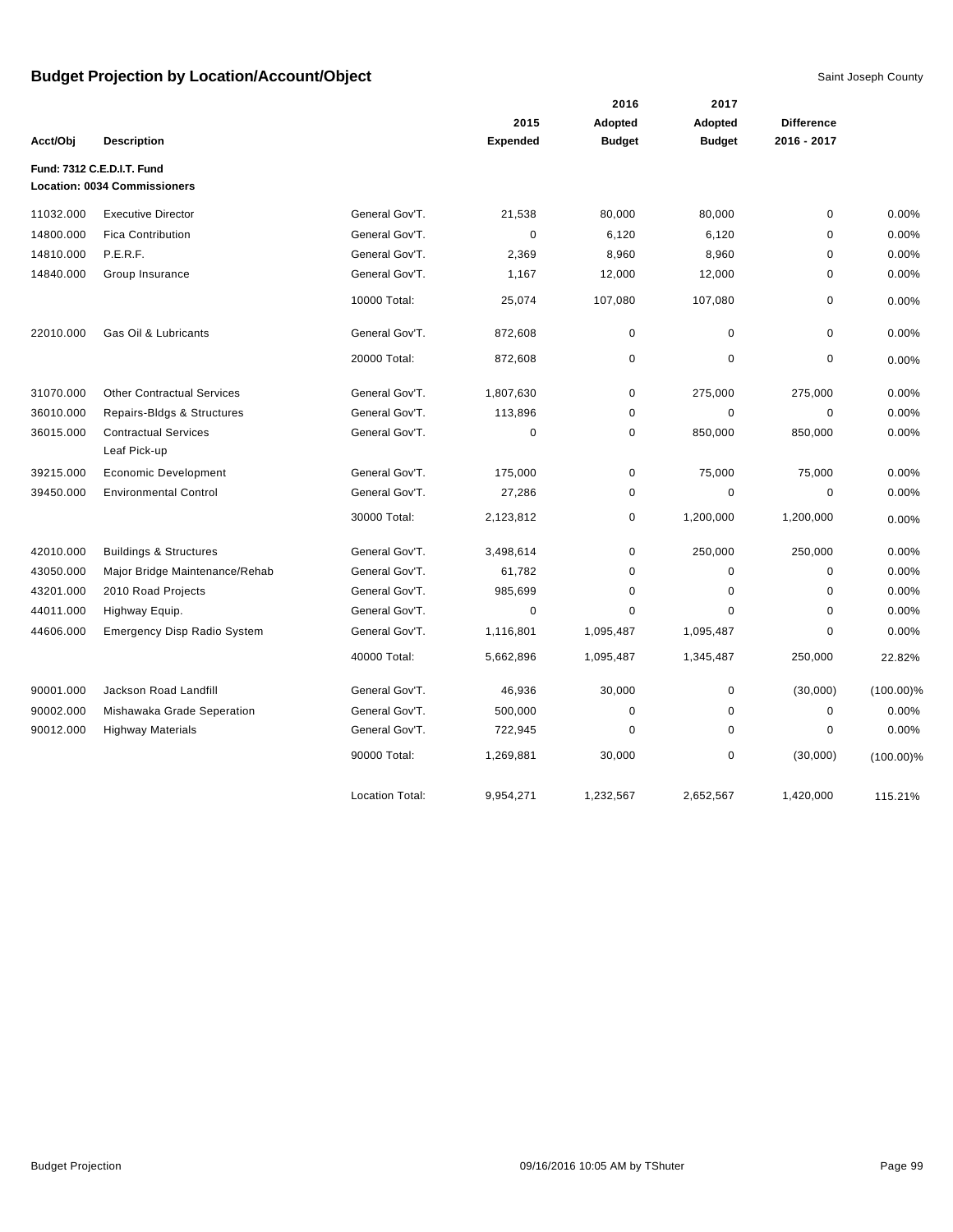|           |                                                          |                        |                 | 2016          | 2017          |                   |              |
|-----------|----------------------------------------------------------|------------------------|-----------------|---------------|---------------|-------------------|--------------|
|           |                                                          |                        | 2015            | Adopted       | Adopted       | <b>Difference</b> |              |
| Acct/Obj  | <b>Description</b>                                       |                        | <b>Expended</b> | <b>Budget</b> | <b>Budget</b> | 2016 - 2017       |              |
|           | Fund: 7312 C.E.D.I.T. Fund<br>Location: 0057 Parks & Rec |                        |                 |               |               |                   |              |
| 23010.000 | Repair & Maint Supplies-Bldgs                            | General Gov'T.         | $\mathbf 0$     | 20,782        | $\mathbf 0$   | (20, 782)         | $(100.00)\%$ |
| 23015.000 | <b>Construction Supplies</b>                             | General Gov'T.         | 0               | 16,700        | 0             | (16, 700)         | $(100.00)\%$ |
|           |                                                          | 20000 Total:           | 0               | 37,482        | 0             | (37, 482)         | $(100.00)\%$ |
| 36010.000 | Repairs-Bldgs & Structures                               | General Gov'T.         | 0               | 8,000         | 0             | (8,000)           | $(100.00)\%$ |
| 36015.000 | <b>Contractual Services</b>                              | General Gov'T.         | 0               | 24,518        | 0             | (24, 518)         | $(100.00)\%$ |
|           |                                                          | 30000 Total:           | 0               | 32,518        | 0             | (32, 518)         | $(100.00)\%$ |
|           |                                                          | <b>Location Total:</b> | 0               | 70,000        | 0             | (70,000)          | $(100.00)\%$ |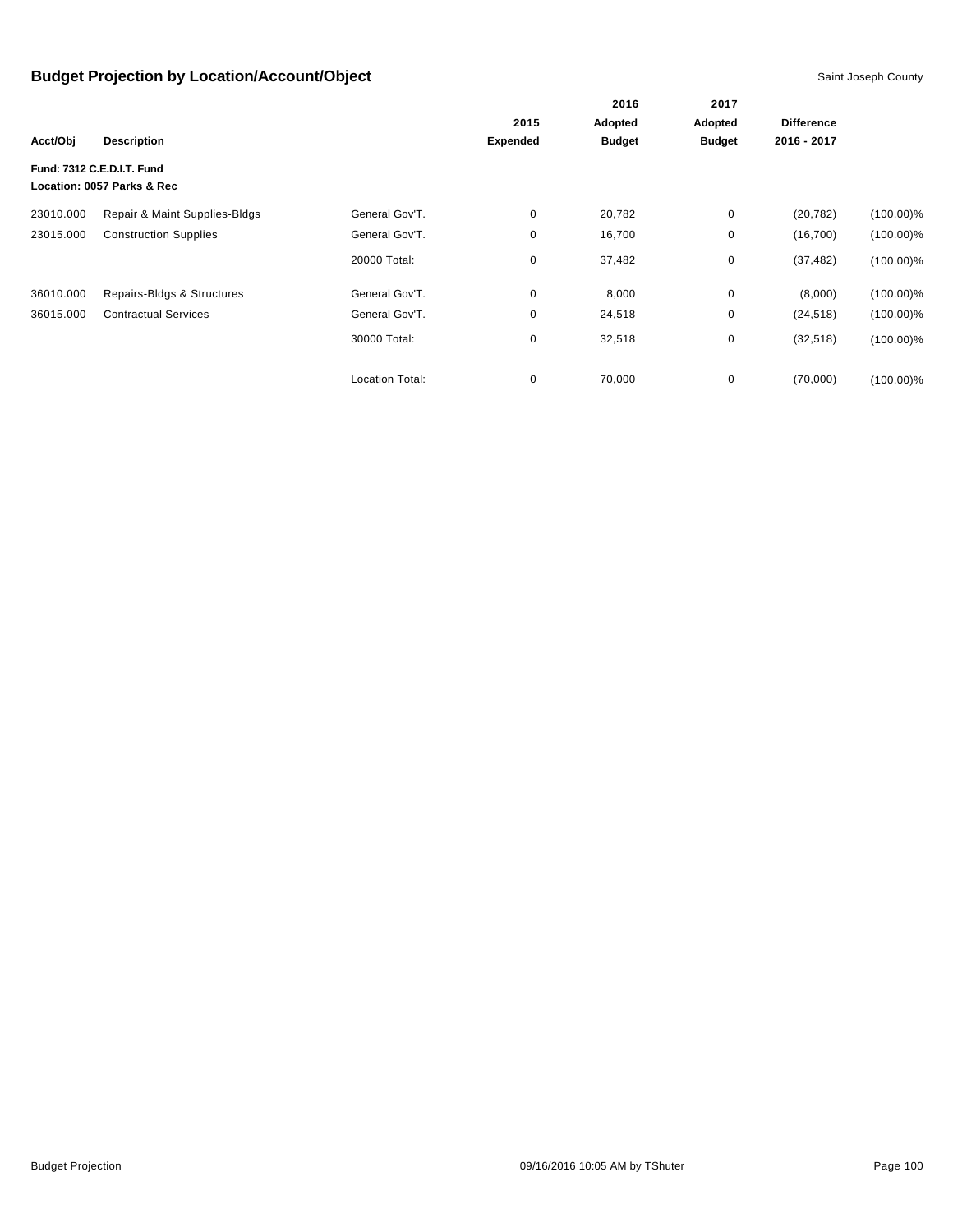|           |                                                              |                        |                 | 2016          | 2017          |                   |          |
|-----------|--------------------------------------------------------------|------------------------|-----------------|---------------|---------------|-------------------|----------|
|           |                                                              |                        | 2015            | Adopted       | Adopted       | <b>Difference</b> |          |
| Acct/Obj  | <b>Description</b>                                           |                        | <b>Expended</b> | <b>Budget</b> | <b>Budget</b> | 2016 - 2017       |          |
|           | Fund: 7312 C.E.D.I.T. Fund<br>Location: 0064 Highway Gen Exp |                        |                 |               |               |                   |          |
| 22010.000 | Gas Oil & Lubricants                                         | General Gov'T.         | 0               | 1,000,000     | 1,000,000     | 0                 | $0.00\%$ |
|           |                                                              | 20000 Total:           | 0               | 1,000,000     | 1,000,000     | 0                 | 0.00%    |
| 31070.000 | <b>Other Contractual Services</b>                            | General Gov'T.         | 0               | $\mathbf 0$   | $\mathbf 0$   | 0                 | 0.00%    |
| 39150.000 | Other Expense<br>Fuel Equipment Permits and Licenses         | General Gov'T.         | 0               | 0             | 50,000        | 50,000            | 0.00%    |
|           |                                                              | 30000 Total:           | 0               | $\mathbf 0$   | 50,000        | 50,000            | $0.00\%$ |
|           |                                                              | <b>Location Total:</b> | 0               | 1,000,000     | 1,050,000     | 50,000            | 5.00%    |
|           |                                                              | Fund Totals:           | 33,991,639      | 6,846,137     | 10,461,809    | 3,615,672         | 0.00%    |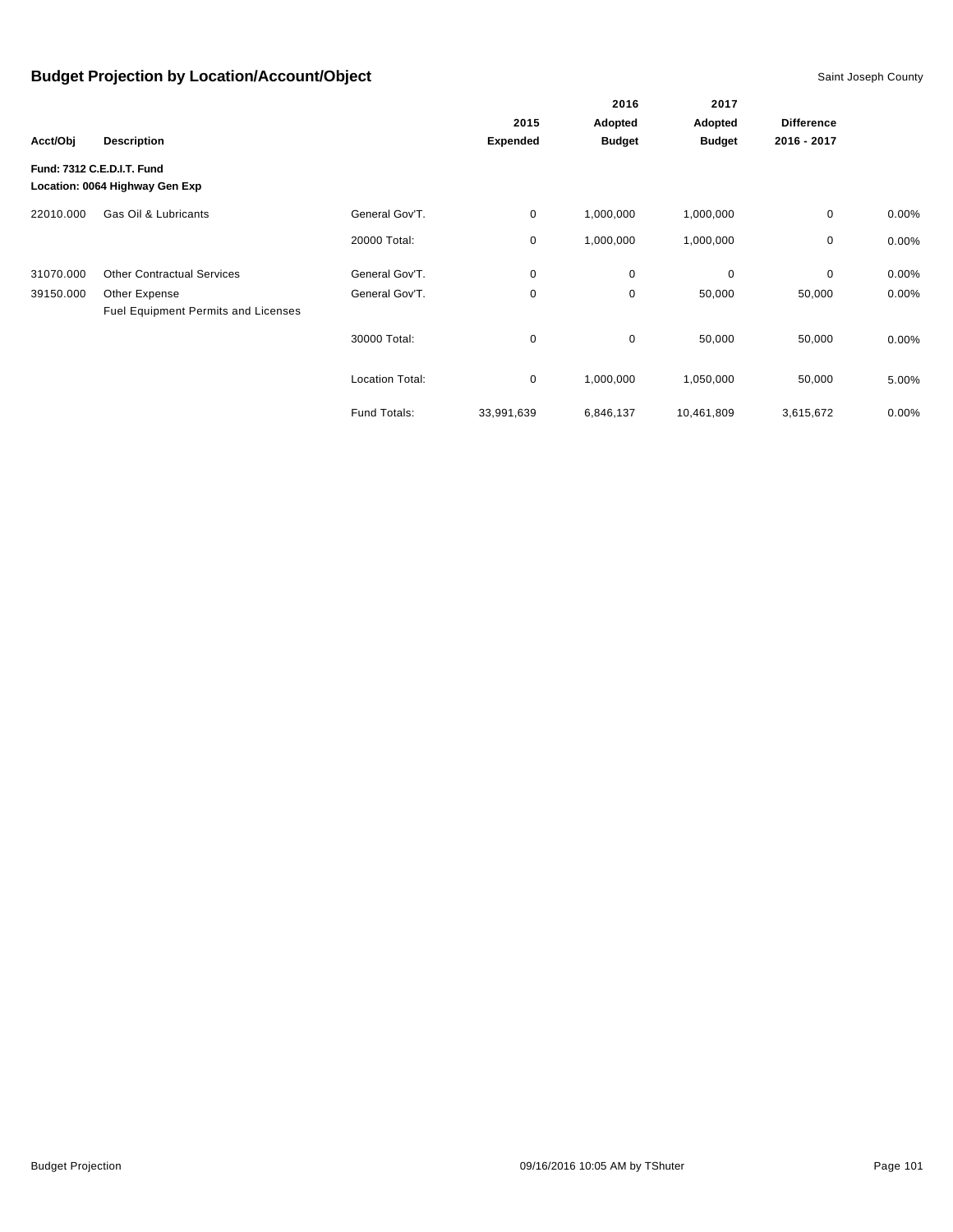|                        |                                            |                        |                 | 2016          | 2017          |                   |              |
|------------------------|--------------------------------------------|------------------------|-----------------|---------------|---------------|-------------------|--------------|
|                        |                                            |                        | 2015            | Adopted       | Adopted       | <b>Difference</b> |              |
| Acct/Obj               | <b>Description</b>                         |                        | <b>Expended</b> | <b>Budget</b> | <b>Budget</b> | 2016 - 2017       |              |
| Location: 0002 Auditor | Fund: 7400 County C.O.I.T. Dist. Fund      |                        |                 |               |               |                   |              |
| 11312.000              | I.T. Manager                               | General Gov'T.         | 0               | 66,000        | 0             | (66,000)          | $(100.00)\%$ |
| 11315.000              | Software Developer I                       | General Gov'T.         | 0               | 52,000        | 0             | (52,000)          | $(100.00)\%$ |
| 11362.000              | Technician<br>1@ 65,000 1@ 60,000 2@30,000 | General Gov'T.         | 0               | 185,000       | 0             | (185,000)         | $(100.00)\%$ |
| 14800.000              | <b>Fica Contribution</b>                   | General Gov'T.         | 0               | 0             | $\pmb{0}$     | 0                 | 0.00%        |
| 14810.000              | P.E.R.F.<br>11.2%                          | General Gov'T.         | 2,540,697       | 3,069,069     | 0             | (3,069,069)       | $(100.00)\%$ |
|                        |                                            | 10000 Total:           | 2,540,697       | 3,372,069     | 0             | (3,372,069)       | $(100.00)\%$ |
| 32010.000              | Mileage Allowance                          | General Gov'T.         | 0               | 0             | 0             | $\mathbf 0$       | 0.00%        |
| 32020.000              | Travel                                     | General Gov'T.         | 0               | 0             | 0             | $\mathbf 0$       | 0.00%        |
| 32050.000              | Instruction & Training                     | General Gov'T.         | 0               | 0             | 0             | 0                 | 0.00%        |
| 32072.000              | Technology - Inovations                    | General Gov'T.         | 0               | 760,000       | 0             | (760,000)         | $(100.00)\%$ |
| 39750.000              | Data Processing                            | General Gov'T.         | 905,769         | 0             | 0             | 0                 | 0.00%        |
|                        |                                            | 30000 Total:           | 905,769         | 760,000       | 0             | (760,000)         | $(100.00)\%$ |
|                        |                                            | <b>Location Total:</b> | 3,446,466       | 4,132,069     | 0             | (4, 132, 069)     | $(100.00)\%$ |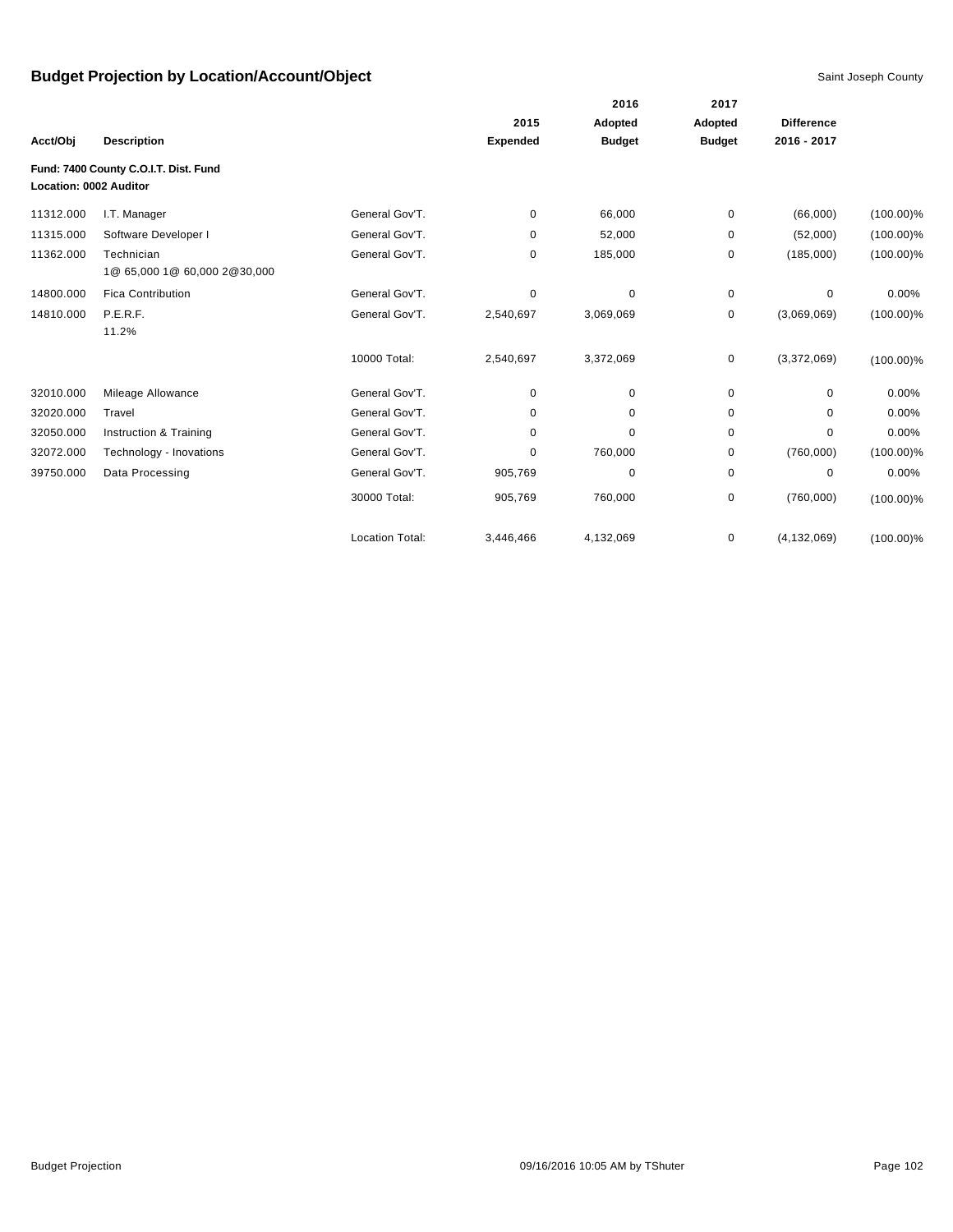|           |                                                                              |                        |                         | 2016          | 2017          |                   |              |
|-----------|------------------------------------------------------------------------------|------------------------|-------------------------|---------------|---------------|-------------------|--------------|
|           |                                                                              |                        | 2015<br><b>Expended</b> | Adopted       | Adopted       | <b>Difference</b> |              |
| Acct/Obj  | <b>Description</b>                                                           |                        |                         | <b>Budget</b> | <b>Budget</b> | 2016 - 2017       |              |
|           | Fund: 7400 County C.O.I.T. Dist. Fund<br><b>Location: 0034 Commissioners</b> |                        |                         |               |               |                   |              |
| 14840.000 | Group Insurance                                                              | General Gov'T.         | 6.000.000               | 6,000,000     | 0             | (6,000,000)       | $(100.00)\%$ |
|           |                                                                              | 10000 Total:           | 6,000,000               | 6,000,000     | 0             | (6,000,000)       | $(100.00)\%$ |
|           |                                                                              | <b>Location Total:</b> | 6,000,000               | 6,000,000     | $\mathbf 0$   | (6,000,000)       | $(100.00)\%$ |
|           |                                                                              | Fund Totals:           | 9,446,466               | 10,132,069    | $\mathbf 0$   | (10, 132, 069)    | $(100.00)\%$ |